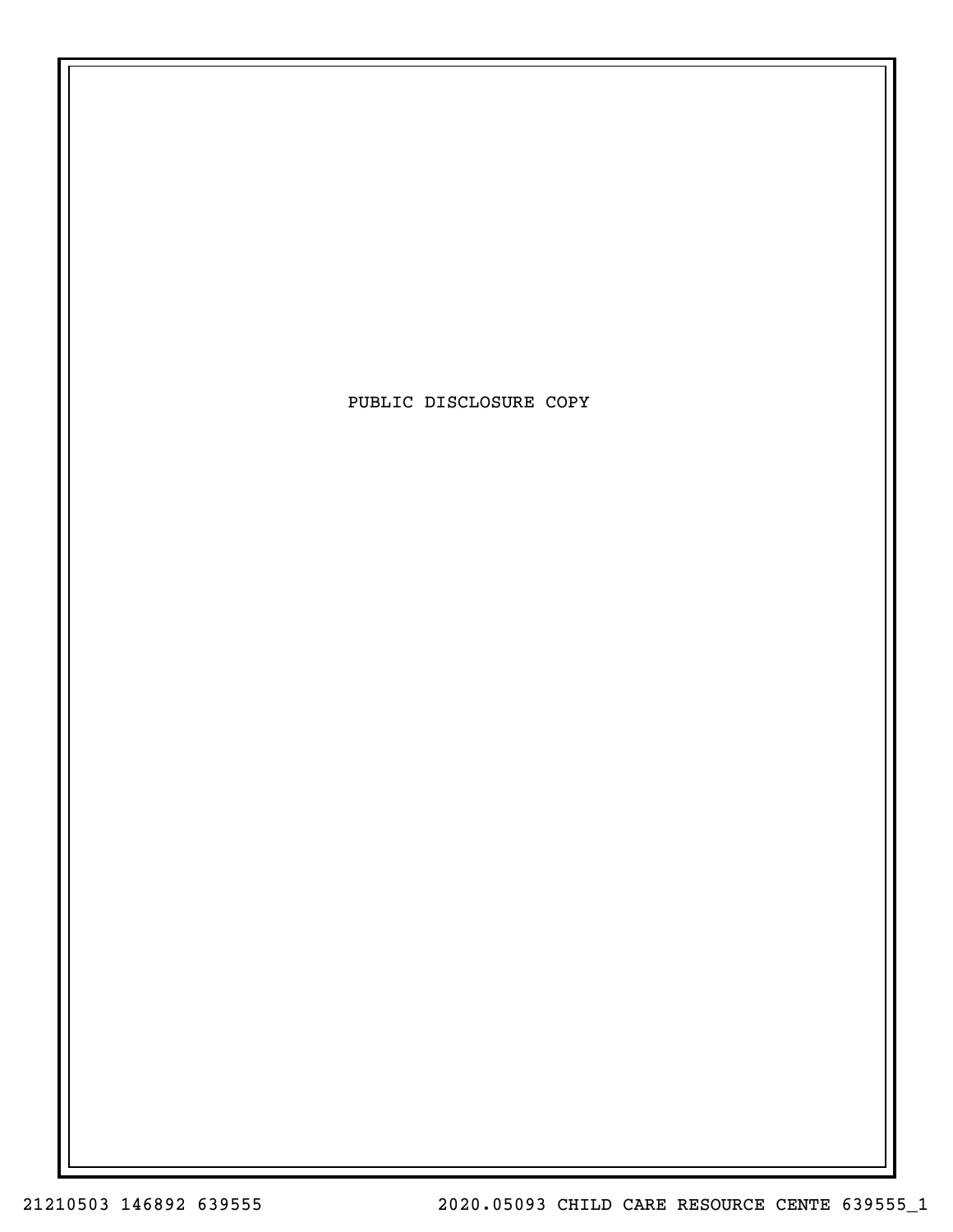(Rev. January 2020)

# **Application for Automatic Extension of Time To File an Exempt Organization Return**

Department of the Treasury Internal Revenue Service

**| File a separate application for each return.**

**| Go to www.irs.gov/Form8868 for the latest information.**

**Electronic filing (e-file).**  You can electronically file Form 8868 to request a 6-month automatic extension of time to file any of the filing of this form, visit www.irs.gov/e-file-providers/e-file-for-charities-and-non-profits. forms listed below with the exception of Form 8870, Information Return for Transfers Associated With Certain Personal Benefit Contracts, for which an extension request must be sent to the IRS in paper format (see instructions). For more details on the electronic

### **Automatic 6-Month Extension of Time.** Only submit original (no copies needed).

All corporations required to file an income tax return other than Form 990-T (including 1120-C filers), partnerships, REMICs, and trusts must use Form 7004 to request an extension of time to file income tax returns.

| print                                      |                                                                                                                                                                                                                                                                                                                                                                                                                                                                                                                                                                                                                                                                                                                                                                                                                 |        |                                                                                                                                                                                                |              |                                              | Taxpayer identification number (TIN) |
|--------------------------------------------|-----------------------------------------------------------------------------------------------------------------------------------------------------------------------------------------------------------------------------------------------------------------------------------------------------------------------------------------------------------------------------------------------------------------------------------------------------------------------------------------------------------------------------------------------------------------------------------------------------------------------------------------------------------------------------------------------------------------------------------------------------------------------------------------------------------------|--------|------------------------------------------------------------------------------------------------------------------------------------------------------------------------------------------------|--------------|----------------------------------------------|--------------------------------------|
|                                            | CHILD CARE RESOURCE CENTER INC.                                                                                                                                                                                                                                                                                                                                                                                                                                                                                                                                                                                                                                                                                                                                                                                 |        |                                                                                                                                                                                                |              | 95-3081695                                   |                                      |
| File by the<br>due date for<br>filing your | Number, street, and room or suite no. If a P.O. box, see instructions.<br>20001 PRAIRIE STREET                                                                                                                                                                                                                                                                                                                                                                                                                                                                                                                                                                                                                                                                                                                  |        |                                                                                                                                                                                                |              |                                              |                                      |
| return. See<br>instructions.               | City, town or post office, state, and ZIP code. For a foreign address, see instructions.<br>CHATSWORTH, CA 91311                                                                                                                                                                                                                                                                                                                                                                                                                                                                                                                                                                                                                                                                                                |        |                                                                                                                                                                                                |              |                                              |                                      |
|                                            | Enter the Return Code for the return that this application is for (file a separate application for each return)                                                                                                                                                                                                                                                                                                                                                                                                                                                                                                                                                                                                                                                                                                 |        |                                                                                                                                                                                                |              |                                              | $\mathbf 0$<br>1                     |
| <b>Application</b>                         |                                                                                                                                                                                                                                                                                                                                                                                                                                                                                                                                                                                                                                                                                                                                                                                                                 | Return | Application                                                                                                                                                                                    |              |                                              | Return                               |
| Is For                                     |                                                                                                                                                                                                                                                                                                                                                                                                                                                                                                                                                                                                                                                                                                                                                                                                                 | Code   | Is For                                                                                                                                                                                         |              |                                              | Code                                 |
|                                            | Form 990 or Form 990-EZ                                                                                                                                                                                                                                                                                                                                                                                                                                                                                                                                                                                                                                                                                                                                                                                         | 01     | Form 990-T (corporation)                                                                                                                                                                       |              |                                              | 07                                   |
| Form 990-BL                                |                                                                                                                                                                                                                                                                                                                                                                                                                                                                                                                                                                                                                                                                                                                                                                                                                 | 02     | Form 1041-A                                                                                                                                                                                    |              |                                              | 08                                   |
|                                            | Form 4720 (individual)                                                                                                                                                                                                                                                                                                                                                                                                                                                                                                                                                                                                                                                                                                                                                                                          | 03     | Form 4720 (other than individual)                                                                                                                                                              |              |                                              | 09                                   |
| Form 990-PF                                |                                                                                                                                                                                                                                                                                                                                                                                                                                                                                                                                                                                                                                                                                                                                                                                                                 | 04     | Form 5227                                                                                                                                                                                      |              |                                              | 10                                   |
|                                            | Form 990-T (sec. 401(a) or 408(a) trust)                                                                                                                                                                                                                                                                                                                                                                                                                                                                                                                                                                                                                                                                                                                                                                        | 05     | Form 6069                                                                                                                                                                                      |              |                                              | 11                                   |
|                                            | Form 990-T (trust other than above)<br>DENISE TRINH                                                                                                                                                                                                                                                                                                                                                                                                                                                                                                                                                                                                                                                                                                                                                             | 06     | Form 8870                                                                                                                                                                                      |              |                                              | 12                                   |
| $box \blacktriangleright$<br>1<br>2        | Telephone No. $\triangleright$ 818-717-1020<br>If the organization does not have an office or place of business in the United States, check this box manufaction contents that the United States, check this box<br>If this is for a Group Return, enter the organization's four digit Group Exemption Number (GEN) [If this is for the whole group, check this<br>. If it is for part of the group, check this box $\blacktriangleright$<br>I request an automatic 6-month extension of time until<br>the organization named above. The extension is for the organization's return for:<br>$\Box$ calendar year<br>or<br>$\blacktriangleright$ $\boxed{\text{X}}$ tax year beginning JUL 1, 2020<br>If the tax year entered in line 1 is for less than 12 months, check reason:<br>Change in accounting period |        | Fax No. $\blacktriangleright$<br>and attach a list with the names and TINs of all members the extension is for.<br>MAY 16, 2022<br>$\sim$ , and ending $\sigma$ JUN 30, 2021<br>Initial return | Final return | , to file the exempt organization return for |                                      |
|                                            | 3a If this application is for Forms 990-BL, 990-PF, 990-T, 4720, or 6069, enter the tentative tax, less<br>any nonrefundable credits. See instructions.                                                                                                                                                                                                                                                                                                                                                                                                                                                                                                                                                                                                                                                         |        |                                                                                                                                                                                                | За           | \$                                           | 0.                                   |
| b                                          | If this application is for Forms 990-PF, 990-T, 4720, or 6069, enter any refundable credits and                                                                                                                                                                                                                                                                                                                                                                                                                                                                                                                                                                                                                                                                                                                 |        |                                                                                                                                                                                                |              |                                              |                                      |
|                                            | estimated tax payments made. Include any prior year overpayment allowed as a credit.                                                                                                                                                                                                                                                                                                                                                                                                                                                                                                                                                                                                                                                                                                                            |        |                                                                                                                                                                                                | Зb           | \$                                           | 0.                                   |
|                                            | <b>Balance due.</b> Subtract line 3b from line 3a. Include your payment with this form, if required, by                                                                                                                                                                                                                                                                                                                                                                                                                                                                                                                                                                                                                                                                                                         |        |                                                                                                                                                                                                | Зc           |                                              | 0.                                   |
| instructions.                              | using EFTPS (Electronic Federal Tax Payment System). See instructions.<br>Caution: If you are going to make an electronic funds withdrawal (direct debit) with this Form 8868, see Form 8453-EO and Form 8879-EO for payment                                                                                                                                                                                                                                                                                                                                                                                                                                                                                                                                                                                    |        |                                                                                                                                                                                                |              |                                              |                                      |

**HA** For Privacy Act and Paperwork Reduction Act Notice, see instructions. **But a struction of the Constantion Constant** Form 8868 (Rev. 1-2020) LHA

023841 04-01-20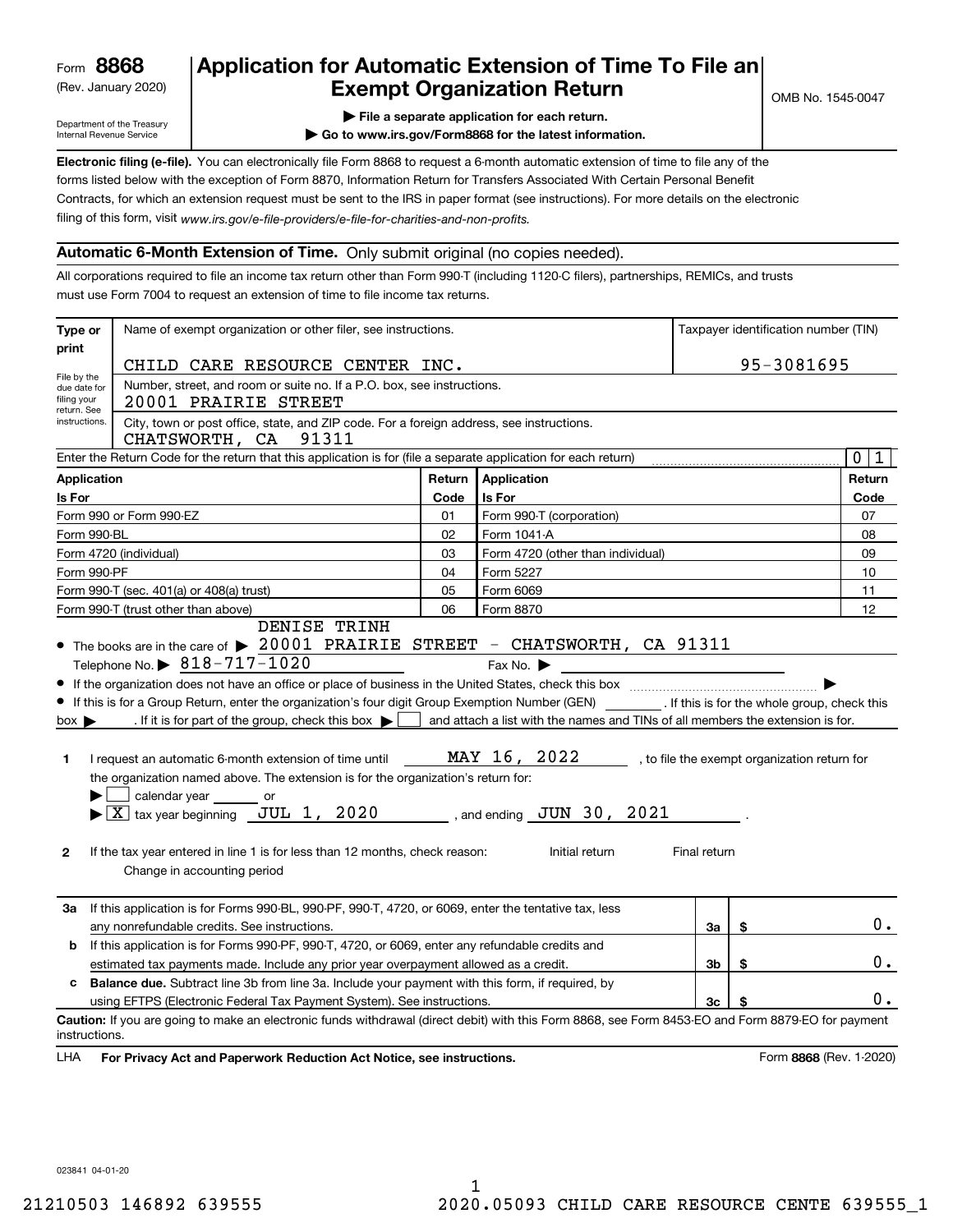|                           |                             |                                                                                                                                                                            |                                                                                                    | PUBLIC DISCLOSURE COPY      |            |                                                                                                                  |                                   |
|---------------------------|-----------------------------|----------------------------------------------------------------------------------------------------------------------------------------------------------------------------|----------------------------------------------------------------------------------------------------|-----------------------------|------------|------------------------------------------------------------------------------------------------------------------|-----------------------------------|
|                           |                             |                                                                                                                                                                            | <b>Return of Organization Exempt From Income Tax</b>                                               |                             |            |                                                                                                                  | OMB No. 1545-0047                 |
|                           |                             | Form 990                                                                                                                                                                   | Under section 501(c), 527, or 4947(a)(1) of the Internal Revenue Code (except private foundations) |                             |            |                                                                                                                  |                                   |
|                           |                             |                                                                                                                                                                            | Do not enter social security numbers on this form as it may be made public.                        |                             |            |                                                                                                                  | <b>Open to Public</b>             |
|                           |                             | Department of the Treasury<br>Internal Revenue Service                                                                                                                     | Go to www.irs.gov/Form990 for instructions and the latest information.                             |                             |            |                                                                                                                  | Inspection                        |
|                           |                             | A For the 2020 calendar year, or tax year beginning $JUL$ 1, $2020$                                                                                                        |                                                                                                    |                             |            | 2021<br>and ending $JUN$ 30,                                                                                     |                                   |
|                           | <b>B</b> Check if           | <b>C</b> Name of organization                                                                                                                                              |                                                                                                    |                             |            | D Employer identification number                                                                                 |                                   |
|                           | applicable:                 |                                                                                                                                                                            |                                                                                                    |                             |            |                                                                                                                  |                                   |
|                           | Address<br>change           | CHILD CARE RESOURCE CENTER INC.                                                                                                                                            |                                                                                                    |                             |            |                                                                                                                  |                                   |
|                           | Name<br>change              | Doing business as                                                                                                                                                          |                                                                                                    |                             |            | 95-3081695                                                                                                       |                                   |
|                           | Initial<br>return           | Number and street (or P.O. box if mail is not delivered to street address)                                                                                                 |                                                                                                    |                             | Room/suite | E Telephone number                                                                                               |                                   |
|                           | Final<br>return/<br>termin- | 20001 PRAIRIE STREET                                                                                                                                                       |                                                                                                    |                             |            | $818 - 717 - 1020$                                                                                               |                                   |
|                           | ated<br>Amended             | City or town, state or province, country, and ZIP or foreign postal code                                                                                                   |                                                                                                    |                             |            | G Gross receipts \$                                                                                              | 407,356,073.                      |
|                           | return<br>Applica-          | CHATSWORTH, CA 91311                                                                                                                                                       |                                                                                                    |                             |            | H(a) Is this a group return                                                                                      |                                   |
|                           | tion<br>pending             | F Name and address of principal officer: MICHAEL OLENICK                                                                                                                   |                                                                                                    |                             |            | for subordinates?                                                                                                | Yes $X$ No                        |
|                           |                             | SAME AS C ABOVE                                                                                                                                                            |                                                                                                    |                             |            | H(b) Are all subordinates included?                                                                              | Yes<br>No                         |
|                           |                             | <b>I</b> Tax-exempt status: $\boxed{\mathbf{X}}$ 501(c)(3)<br>J Website: WWW.CCRCLA.ORG                                                                                    | $\sqrt{\frac{1}{1}}$ (insert no.)<br>$501(c)$ (                                                    | 4947(a)(1) or               | 527        | If "No," attach a list. See instructions                                                                         |                                   |
|                           |                             | K Form of organization: X Corporation                                                                                                                                      | Trust<br>Association                                                                               | Other $\blacktriangleright$ |            | $H(c)$ Group exemption number $\blacktriangleright$<br>L Year of formation: $1976$ M State of legal domicile: CA |                                   |
|                           | Part I                      | Summary                                                                                                                                                                    |                                                                                                    |                             |            |                                                                                                                  |                                   |
|                           | 1.                          | Briefly describe the organization's mission or most significant activities: THE CHILD CARE RESOURCE CENTER'S                                                               |                                                                                                    |                             |            |                                                                                                                  |                                   |
|                           |                             | MISSION IS TO CULTIVATE CHILD, FAMILY, AND COMMUNITY WELL-BEING.                                                                                                           |                                                                                                    |                             |            |                                                                                                                  |                                   |
|                           | $\mathbf{2}$                | Check this box $\blacktriangleright$                                                                                                                                       | if the organization discontinued its operations or disposed of more than 25% of its net assets.    |                             |            |                                                                                                                  |                                   |
|                           | 3                           | Number of voting members of the governing body (Part VI, line 1a)                                                                                                          |                                                                                                    |                             |            | 3                                                                                                                | 16                                |
| Governance                | 4                           |                                                                                                                                                                            |                                                                                                    |                             |            | $\overline{\mathbf{4}}$                                                                                          | $\overline{16}$                   |
|                           | 5                           |                                                                                                                                                                            |                                                                                                    |                             |            | 5                                                                                                                | 1075                              |
| <b>Activities &amp;</b>   | 6                           |                                                                                                                                                                            |                                                                                                    |                             |            | 6                                                                                                                | 156                               |
|                           |                             |                                                                                                                                                                            |                                                                                                    |                             |            | 7a                                                                                                               | 23,713.                           |
|                           |                             |                                                                                                                                                                            |                                                                                                    |                             |            | 7b                                                                                                               | 0.                                |
|                           |                             |                                                                                                                                                                            |                                                                                                    |                             |            | <b>Prior Year</b>                                                                                                | <b>Current Year</b>               |
|                           | 8                           | Contributions and grants (Part VIII, line 1h)                                                                                                                              |                                                                                                    |                             |            | 309, 242, 700.                                                                                                   | 364,087,384.                      |
| Revenue                   | 9                           | Program service revenue (Part VIII, line 2g)                                                                                                                               |                                                                                                    |                             |            | 25,898,266.                                                                                                      | 38,489,916.                       |
|                           | 10                          |                                                                                                                                                                            |                                                                                                    |                             |            | $-54, 283.$                                                                                                      | 268,996.                          |
|                           | 11                          | Other revenue (Part VIII, column (A), lines 5, 6d, 8c, 9c, 10c, and 11e)                                                                                                   |                                                                                                    |                             |            | $\overline{59}$ , 365.                                                                                           | 23,713.                           |
|                           | 12                          | Total revenue - add lines 8 through 11 (must equal Part VIII, column (A), line 12)                                                                                         |                                                                                                    |                             |            | 335, 146, 048.                                                                                                   | 402,870,009.                      |
|                           | 13                          | Grants and similar amounts paid (Part IX, column (A), lines 1-3)                                                                                                           |                                                                                                    |                             |            | 493,553.                                                                                                         | 1, 217, 423.                      |
|                           | 14                          | Benefits paid to or for members (Part IX, column (A), line 4)                                                                                                              |                                                                                                    |                             |            | 0.                                                                                                               | 0.                                |
|                           | 15                          | Salaries, other compensation, employee benefits (Part IX, column (A), lines 5-10)                                                                                          |                                                                                                    |                             |            | 56,223,403.                                                                                                      | 61, 433, 190.                     |
| Expenses                  |                             |                                                                                                                                                                            |                                                                                                    |                             |            | Ο.                                                                                                               | 0.                                |
|                           |                             |                                                                                                                                                                            |                                                                                                    |                             |            | 273,601,443.                                                                                                     |                                   |
|                           | 17                          | Other expenses (Part IX, column (A), lines 11a-11d, 11f-24e)                                                                                                               |                                                                                                    |                             |            | 330, 318, 399.                                                                                                   | 335, 381, 623.<br>398,032,236.    |
|                           | 18                          | Total expenses. Add lines 13-17 (must equal Part IX, column (A), line 25)                                                                                                  |                                                                                                    |                             |            | $\overline{4}$ , 827, 649.                                                                                       | 4,837,773.                        |
|                           | 19                          |                                                                                                                                                                            |                                                                                                    |                             |            | <b>Beginning of Current Year</b>                                                                                 |                                   |
| : Assets or<br>d Balances |                             |                                                                                                                                                                            |                                                                                                    |                             |            | 58,640,841.                                                                                                      | <b>End of Year</b><br>77,291,426. |
|                           | 20<br>21                    | Total assets (Part X, line 16)<br>Total liabilities (Part X, line 26)                                                                                                      |                                                                                                    |                             |            | 39,561,914.                                                                                                      | 52, 355, 268.                     |
| Net                       | 22                          |                                                                                                                                                                            |                                                                                                    |                             |            | 19,078,927.                                                                                                      | 24,936,158.                       |
|                           | Part II                     | <b>Signature Block</b>                                                                                                                                                     |                                                                                                    |                             |            |                                                                                                                  |                                   |
|                           |                             | Under penalties of perjury, I declare that I have examined this return, including accompanying schedules and statements, and to the best of my knowledge and belief, it is |                                                                                                    |                             |            |                                                                                                                  |                                   |

true, correct, and complete. Declaration of preparer (other than officer) is based on all information of which preparer has any knowledge.

| Sign<br>Here    | Signature of officer<br>MICHAEL OLENICK,<br>Type or print name and title        | PRESIDENT & CEO      | Date              |                        |                                        |    |
|-----------------|---------------------------------------------------------------------------------|----------------------|-------------------|------------------------|----------------------------------------|----|
| Paid            | Print/Type preparer's name<br>LAUREN A. HAVERLOCK                               | Preparer's signature | Date<br> 05/03/22 | Check<br>self-employed | <b>PTIN</b><br>P00545829               |    |
| Preparer        | MOSS ADAMS LLP<br>Firm's name                                                   |                      |                   |                        | Firm's EIN $\triangleright$ 91-0189318 |    |
| Use Only        | Firm's address $\geq 21700$ OXNARD $ST$ .                                       | <b>STE 300</b>       |                   |                        |                                        |    |
|                 | WOODLAND HILLS, CA 91367                                                        |                      |                   |                        | Phone no. $818 - 577 - 1900$           |    |
|                 | May the IRS discuss this return with the preparer shown above? See instructions |                      |                   |                        | $\mathbf{x}$<br>∣ Yes                  | No |
| 032001 12-23-20 | LHA For Paperwork Reduction Act Notice, see the separate instructions.          |                      |                   |                        | Form 990 (2020)                        |    |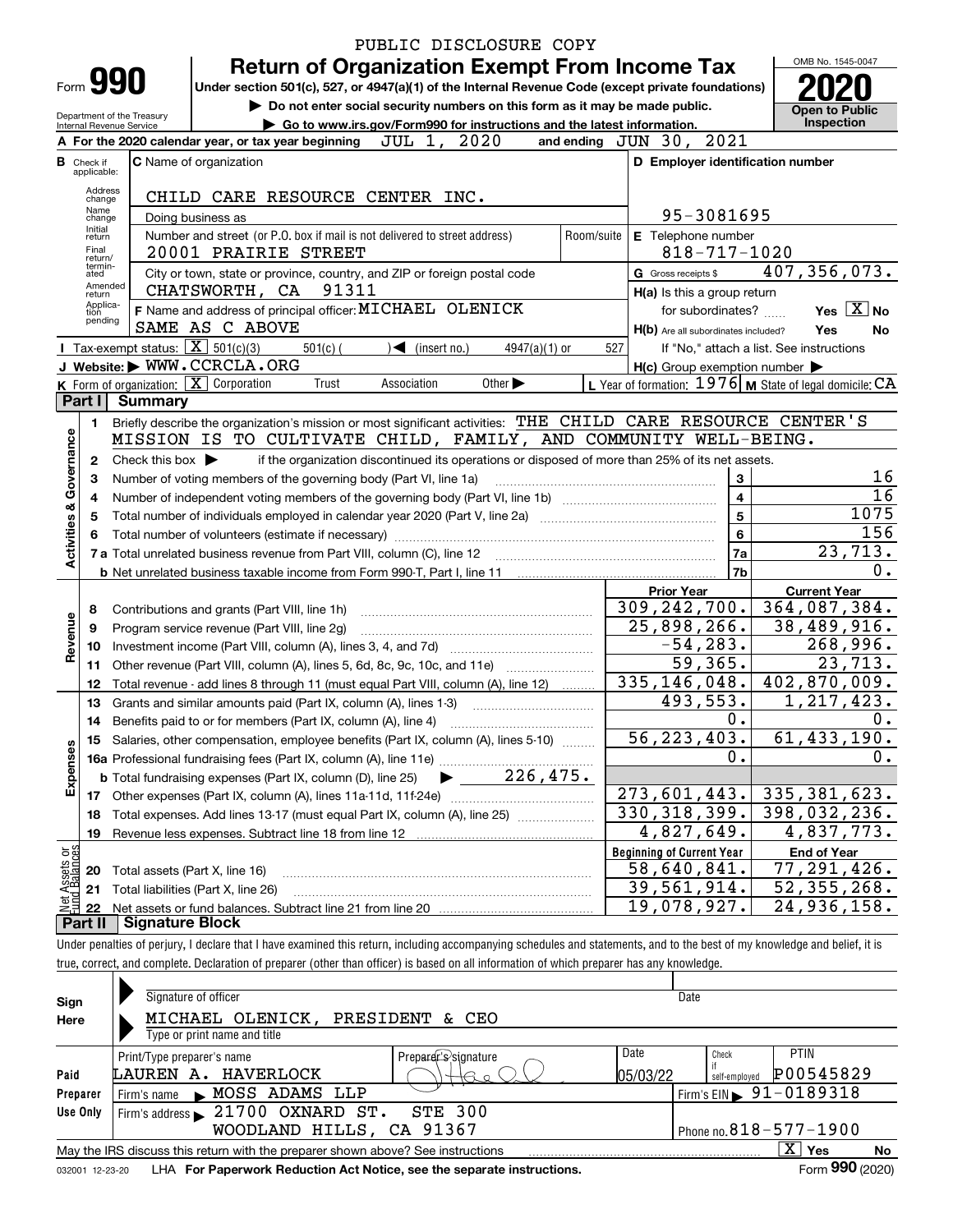|              | $\overline{\mathbf{x}}$<br>Briefly describe the organization's mission:                                                                                                                             |
|--------------|-----------------------------------------------------------------------------------------------------------------------------------------------------------------------------------------------------|
| 1            | THE CHILD CARE RESOURCE CENTER'S (CCRC) MISSION IS TO CULTIVATE CHILD,                                                                                                                              |
|              | FAMILY, AND COMMUNITY WELL-BEING.                                                                                                                                                                   |
|              |                                                                                                                                                                                                     |
|              |                                                                                                                                                                                                     |
| $\mathbf{2}$ | Did the organization undertake any significant program services during the year which were not listed on the<br>$\Box$ Yes $[\overline{\mathrm{X}}]$ No                                             |
|              | If "Yes." describe these new services on Schedule O.                                                                                                                                                |
| 3            | $\boxed{\phantom{1}}$ Yes $\boxed{\text{X}}$ No<br>Did the organization cease conducting, or make significant changes in how it conducts, any program services?                                     |
|              | If "Yes," describe these changes on Schedule O.                                                                                                                                                     |
| 4            | Describe the organization's program service accomplishments for each of its three largest program services, as measured by expenses.                                                                |
|              | Section 501(c)(3) and 501(c)(4) organizations are required to report the amount of grants and allocations to others, the total expenses, and<br>revenue, if any, for each program service reported. |
| 4a           | 321, 064, 565. including grants of $$1, 217, 423.$ $$$ (Revenue $$38, 489, 916.$ )<br>) (Expenses \$<br>(Code:                                                                                      |
|              | CCRC'S CHILD CARE FINANCIAL ASSISTANCE PROGRAM OFFERS A NUMBER OF                                                                                                                                   |
|              | DIFFERENT FUNDED PROGRAMS THAT HELP FAMILIES PAY FOR CHILD CARE. THESE                                                                                                                              |
|              | PROGRAMS OFFER AN EDUCATIONAL COMPONENT THAT IS DEVELOPMENTALLY,                                                                                                                                    |
|              | CULTURALLY, AND LINGUISTICALLY APPROPRIATE FOR THE CHILDREN SERVED.<br>MEALS AND SNACKS ARE PROVIDED TO CHILDREN, ALONG WITH PARENT EDUCATION,                                                      |
|              | REFERRALS TO HEALTH AND SOCIAL SERVICES FOR FAMILIES, AND STAFF                                                                                                                                     |
|              | DEVELOPMENT OPPORTUNITIES TO EMPLOYEES. THESE PROGRAMS ARE INTENDED TO                                                                                                                              |
|              | INCREASE PARENTAL CHOICE AND ACCOMMODATE THE INDIVIDUAL NEEDS OF THE                                                                                                                                |
|              | FAMILY.                                                                                                                                                                                             |
|              |                                                                                                                                                                                                     |
|              |                                                                                                                                                                                                     |
| 4b           | 38, 896, 618. including grants of \$<br>(Expenses \$<br>(Code:<br>) (Revenue \$                                                                                                                     |
|              | CCRC'S HEAD START BIRTH TO 5 PROGRAM IS A COMPREHENSIVE PRESCHOOL                                                                                                                                   |
|              | PROGRAM THAT WORKS TO ENSURE THE HEALTHY DEVELOPMENT OF THOUSANDS OF                                                                                                                                |
|              | LOCAL CHILDREN AGE BIRTH TO 5 YEARS. THE PROGRAM FOR CHILDREN BIRTH TO<br>3 YEARS INCLUDES A HOME VISITING OPTION AND A CENTER-BASED OPTION. BOTH                                                   |
|              | INCLUDE PARENT EDUCATION, HEALTH, NUTRITION, MENTAL HEALTH SERVICES AND                                                                                                                             |
|              |                                                                                                                                                                                                     |
|              | DEVELOPMENTALLY APPROPRIATE ACTIVITIES FOR INFANTS AND TODDLERS,                                                                                                                                    |
|              | INCLUDING CHILDREN WITH SPECIAL NEEDS. FOR CHILDREN AGES 3 TO 4, THE                                                                                                                                |
|              | PROGRAM PROVIDES THE SAME INFORMATION AND SUPPORT FOR THE PARENT, PLUS                                                                                                                              |
|              | THREE TO SIX HOURS A DAY IN A HIGH QUALITY PRE-SCHOOL CLASSROOM, AS                                                                                                                                 |
|              | WELL AS MEDICAL, DENTAL & MENTAL HEALTH, NUTRITION AND PARENT                                                                                                                                       |
|              | INVOLVEMENT SERVICES.                                                                                                                                                                               |
| 4с           | $9,439,366$ including grants of \$<br>) (Revenue \$<br>(Expenses \$<br>(Code:                                                                                                                       |
|              | CCRC'S RESOURCE & REFERRAL PROGRAM ASSISTS PARENTS, AT NO CHARGE,<br>ΙN                                                                                                                             |
|              | LOCATING AND SELECTING THE BEST CHILD CARE FOR THEIR FAMILY'S NEEDS -                                                                                                                               |
|              | TYPES OF CHILD CARE, HOW TO IDENTIFY A QUALITY ENVIRONMENT, AND                                                                                                                                     |
|              | REFERRALS TO LICENSED CHILD CARE PROVIDERS.                                                                                                                                                         |
|              |                                                                                                                                                                                                     |
|              |                                                                                                                                                                                                     |
|              |                                                                                                                                                                                                     |
|              |                                                                                                                                                                                                     |
|              |                                                                                                                                                                                                     |
|              |                                                                                                                                                                                                     |
|              | 4d Other program services (Describe on Schedule O.)                                                                                                                                                 |
|              | 4,622,632. including grants of \$<br>(Expenses \$<br>(Revenue \$<br>374,023,181.<br>Total program service expenses                                                                                  |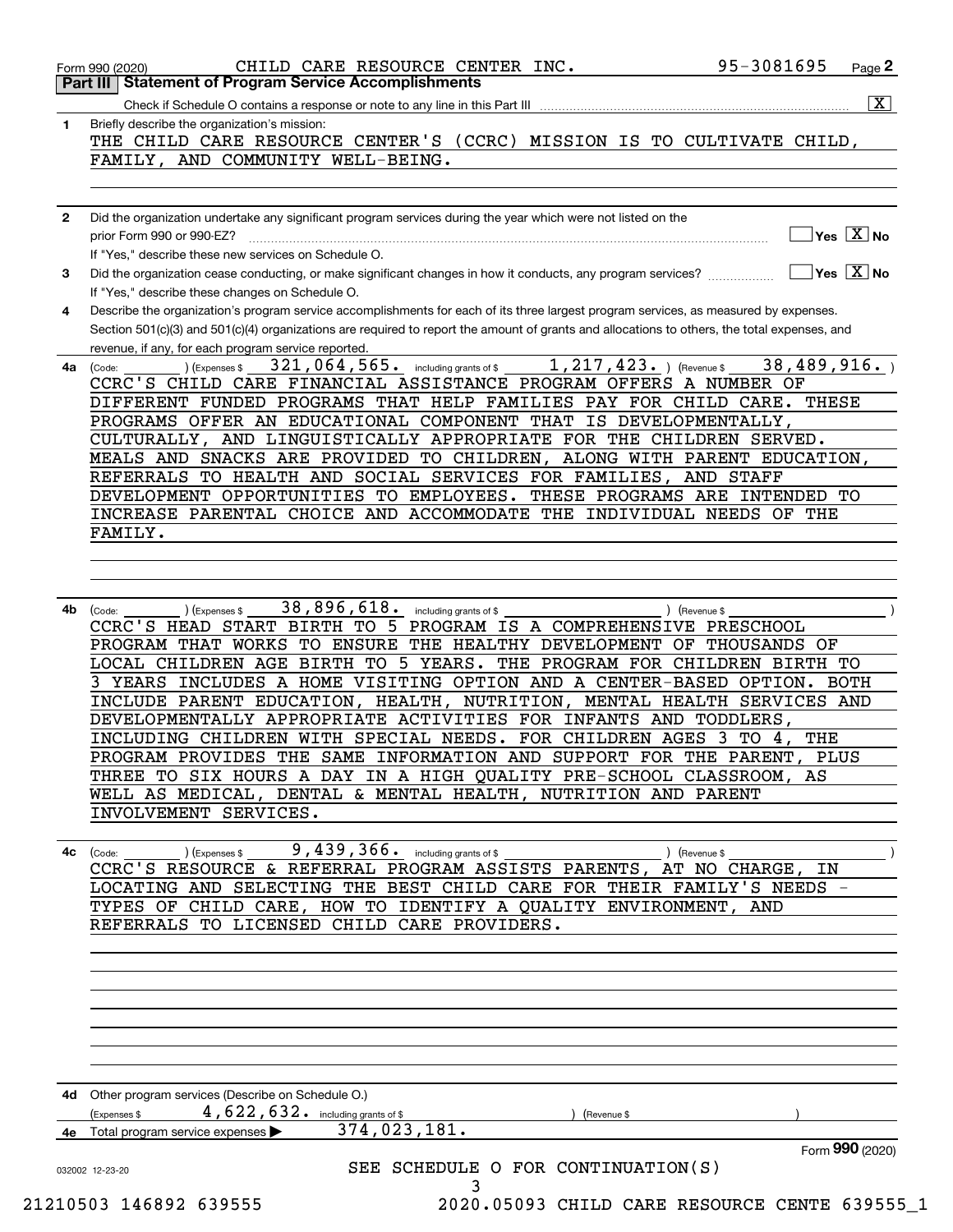|  | Form 990 (2020) |  |
|--|-----------------|--|

Form 990 (2020) Page **3Part IV Checklist of Required Schedules** CHILD CARE RESOURCE CENTER INC. 95-3081695

|     |                                                                                                                                                 |                 | Yes                   | No          |
|-----|-------------------------------------------------------------------------------------------------------------------------------------------------|-----------------|-----------------------|-------------|
| 1.  | Is the organization described in section $501(c)(3)$ or $4947(a)(1)$ (other than a private foundation)?                                         |                 |                       |             |
|     |                                                                                                                                                 | 1               | х                     |             |
| 2   |                                                                                                                                                 | $\mathbf{2}$    | $\overline{\text{x}}$ |             |
| 3   | Did the organization engage in direct or indirect political campaign activities on behalf of or in opposition to candidates for                 |                 |                       |             |
|     |                                                                                                                                                 | 3               |                       | x           |
| 4   | Section 501(c)(3) organizations. Did the organization engage in lobbying activities, or have a section 501(h) election in effect                |                 |                       |             |
|     |                                                                                                                                                 | 4               |                       | x           |
| 5   | Is the organization a section 501(c)(4), 501(c)(5), or 501(c)(6) organization that receives membership dues, assessments, or                    |                 |                       |             |
|     |                                                                                                                                                 | 5               |                       | x           |
| 6   | Did the organization maintain any donor advised funds or any similar funds or accounts for which donors have the right to                       |                 |                       |             |
|     | provide advice on the distribution or investment of amounts in such funds or accounts? If "Yes," complete Schedule D, Part I                    | 6               |                       | x           |
| 7   | Did the organization receive or hold a conservation easement, including easements to preserve open space,                                       |                 |                       |             |
|     |                                                                                                                                                 | $\overline{7}$  |                       | x           |
| 8   | Did the organization maintain collections of works of art, historical treasures, or other similar assets? If "Yes," complete                    |                 |                       |             |
|     |                                                                                                                                                 | 8               |                       | x           |
| 9   | Did the organization report an amount in Part X, line 21, for escrow or custodial account liability, serve as a custodian for                   |                 |                       |             |
|     | amounts not listed in Part X; or provide credit counseling, debt management, credit repair, or debt negotiation services?                       |                 |                       |             |
|     |                                                                                                                                                 | 9               |                       | x           |
| 10  | Did the organization, directly or through a related organization, hold assets in donor-restricted endowments                                    |                 |                       | x.          |
|     |                                                                                                                                                 | 10              |                       |             |
| 11  | If the organization's answer to any of the following questions is "Yes," then complete Schedule D, Parts VI, VII, VIII, IX, or X                |                 |                       |             |
|     | as applicable.<br>a Did the organization report an amount for land, buildings, and equipment in Part X, line 10? If "Yes," complete Schedule D. |                 |                       |             |
|     |                                                                                                                                                 | 11a             | X                     |             |
|     | <b>b</b> Did the organization report an amount for investments - other securities in Part X, line 12, that is 5% or more of its total           |                 |                       |             |
|     |                                                                                                                                                 | 11b             |                       | x           |
|     | c Did the organization report an amount for investments - program related in Part X, line 13, that is 5% or more of its total                   |                 |                       |             |
|     |                                                                                                                                                 | 11c             |                       | x           |
|     | d Did the organization report an amount for other assets in Part X, line 15, that is 5% or more of its total assets reported in                 |                 |                       |             |
|     |                                                                                                                                                 | 11d             |                       | x           |
|     |                                                                                                                                                 | 11e             | X                     |             |
| f   | Did the organization's separate or consolidated financial statements for the tax year include a footnote that addresses                         |                 |                       |             |
|     | the organization's liability for uncertain tax positions under FIN 48 (ASC 740)? If "Yes," complete Schedule D, Part X                          | 11f             | X                     |             |
|     | 12a Did the organization obtain separate, independent audited financial statements for the tax year? If "Yes," complete                         |                 |                       |             |
|     |                                                                                                                                                 | 12a             | X                     |             |
|     | <b>b</b> Was the organization included in consolidated, independent audited financial statements for the tax year?                              |                 |                       |             |
|     | If "Yes," and if the organization answered "No" to line 12a, then completing Schedule D, Parts XI and XII is optional                           | 12b             |                       | Y           |
| 13  |                                                                                                                                                 | 13              |                       | X           |
| 14a | Did the organization maintain an office, employees, or agents outside of the United States?                                                     | 14a             |                       | $\mathbf X$ |
|     | <b>b</b> Did the organization have aggregate revenues or expenses of more than \$10,000 from grantmaking, fundraising, business,                |                 |                       |             |
|     | investment, and program service activities outside the United States, or aggregate foreign investments valued at \$100,000                      |                 |                       |             |
|     |                                                                                                                                                 | 14b             |                       | x           |
| 15  | Did the organization report on Part IX, column (A), line 3, more than \$5,000 of grants or other assistance to or for any                       |                 |                       |             |
|     |                                                                                                                                                 | 15              |                       | x           |
| 16  | Did the organization report on Part IX, column (A), line 3, more than \$5,000 of aggregate grants or other assistance to                        |                 |                       |             |
|     |                                                                                                                                                 | 16              |                       | x           |
| 17  | Did the organization report a total of more than \$15,000 of expenses for professional fundraising services on Part IX,                         |                 |                       |             |
|     |                                                                                                                                                 | 17              |                       | x           |
| 18  | Did the organization report more than \$15,000 total of fundraising event gross income and contributions on Part VIII, lines                    |                 |                       |             |
|     |                                                                                                                                                 | 18              |                       | x           |
| 19  | Did the organization report more than \$15,000 of gross income from gaming activities on Part VIII, line 9a? If "Yes."                          |                 |                       |             |
|     |                                                                                                                                                 | 19              |                       | X           |
|     |                                                                                                                                                 | <b>20a</b>      |                       | X           |
|     | b If "Yes" to line 20a, did the organization attach a copy of its audited financial statements to this return?                                  | 20 <sub>b</sub> |                       |             |
| 21  | Did the organization report more than \$5,000 of grants or other assistance to any domestic organization or                                     |                 |                       |             |
|     |                                                                                                                                                 | 21              |                       | X.          |
|     | 032003 12-23-20                                                                                                                                 |                 | Form 990 (2020)       |             |

032003 12-23-20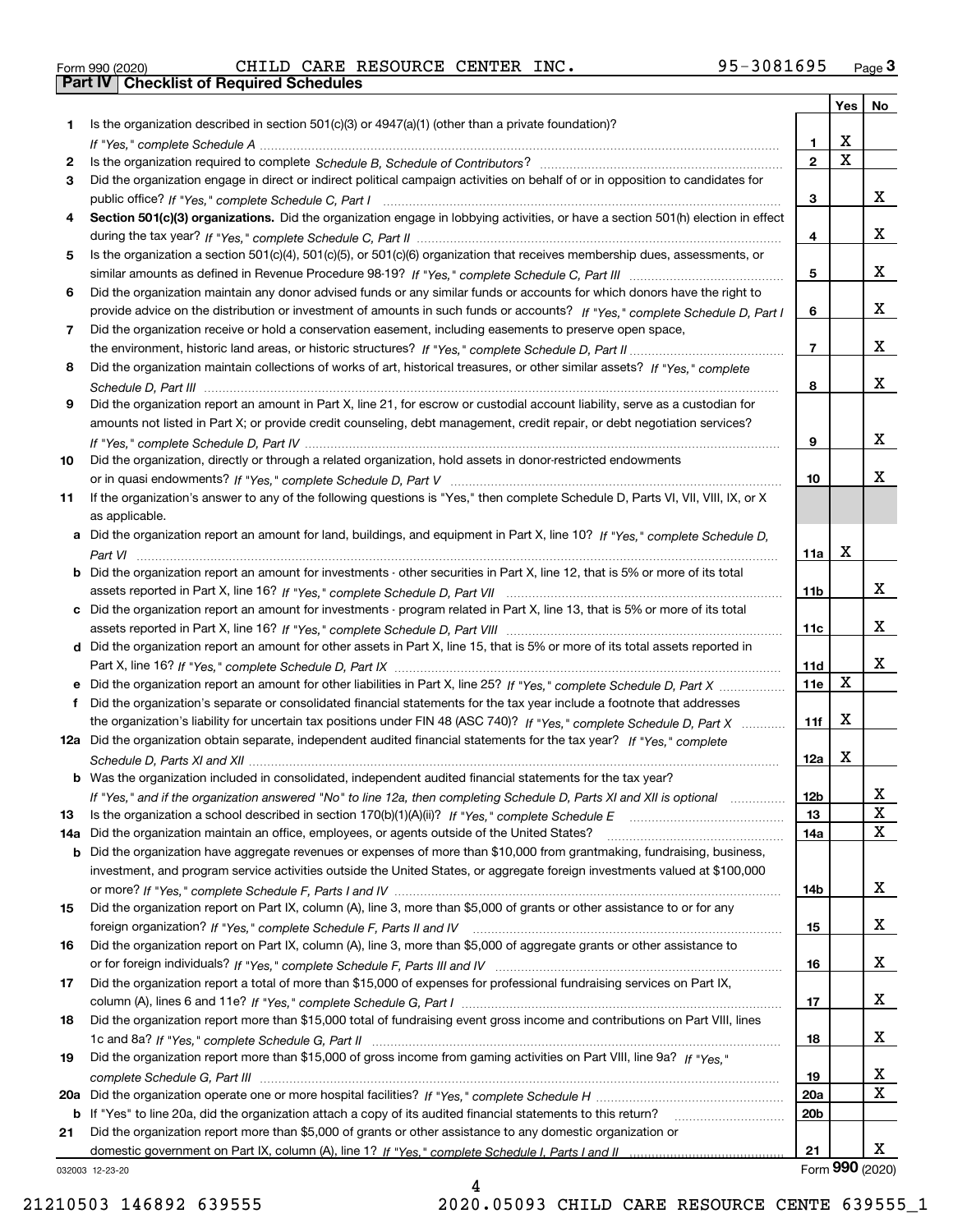|  | Form 990 (2020) |
|--|-----------------|
|  |                 |

Form 990 (2020) Page **4Part IV Checklist of Required Schedules** CHILD CARE RESOURCE CENTER INC. 95-3081695

*(continued)*

|          |                                                                                                                                   |                 | Yes | No              |
|----------|-----------------------------------------------------------------------------------------------------------------------------------|-----------------|-----|-----------------|
| 22       | Did the organization report more than \$5,000 of grants or other assistance to or for domestic individuals on                     |                 |     |                 |
|          |                                                                                                                                   | 22              | X   |                 |
| 23       | Did the organization answer "Yes" to Part VII, Section A, line 3, 4, or 5 about compensation of the organization's current        |                 |     |                 |
|          | and former officers, directors, trustees, key employees, and highest compensated employees? If "Yes," complete                    |                 |     |                 |
|          |                                                                                                                                   | 23              | X   |                 |
|          | 24a Did the organization have a tax-exempt bond issue with an outstanding principal amount of more than \$100,000 as of the       |                 |     |                 |
|          | last day of the year, that was issued after December 31, 2002? If "Yes," answer lines 24b through 24d and complete                |                 |     |                 |
|          |                                                                                                                                   | 24a             | х   |                 |
|          | <b>b</b> Did the organization invest any proceeds of tax-exempt bonds beyond a temporary period exception?                        | 24 <sub>b</sub> | X   |                 |
|          | c Did the organization maintain an escrow account other than a refunding escrow at any time during the year to defease            |                 |     |                 |
|          |                                                                                                                                   | 24c             |     | x               |
|          |                                                                                                                                   | 24d             |     | $\mathbf X$     |
|          | 25a Section 501(c)(3), 501(c)(4), and 501(c)(29) organizations. Did the organization engage in an excess benefit                  |                 |     |                 |
|          |                                                                                                                                   | 25a             |     | х               |
|          | b Is the organization aware that it engaged in an excess benefit transaction with a disqualified person in a prior year, and      |                 |     |                 |
|          | that the transaction has not been reported on any of the organization's prior Forms 990 or 990-EZ? If "Yes." complete             |                 |     |                 |
|          | Schedule L, Part I                                                                                                                | 25b             |     | х               |
| 26       | Did the organization report any amount on Part X, line 5 or 22, for receivables from or payables to any current                   |                 |     |                 |
|          | or former officer, director, trustee, key employee, creator or founder, substantial contributor, or 35%                           |                 |     |                 |
|          |                                                                                                                                   | 26              |     | х               |
| 27       | Did the organization provide a grant or other assistance to any current or former officer, director, trustee, key employee,       |                 |     |                 |
|          | creator or founder, substantial contributor or employee thereof, a grant selection committee member, or to a 35% controlled       |                 |     |                 |
|          | entity (including an employee thereof) or family member of any of these persons? If "Yes," complete Schedule L, Part III          | 27              |     | x               |
| 28       | Was the organization a party to a business transaction with one of the following parties (see Schedule L, Part IV                 |                 |     |                 |
|          | instructions, for applicable filing thresholds, conditions, and exceptions):                                                      |                 |     |                 |
|          | a A current or former officer, director, trustee, key employee, creator or founder, or substantial contributor? If                |                 |     |                 |
|          |                                                                                                                                   | 28a             |     | х               |
|          |                                                                                                                                   | 28b             |     | $\mathbf X$     |
|          | c A 35% controlled entity of one or more individuals and/or organizations described in lines 28a or 28b? If                       |                 |     |                 |
|          |                                                                                                                                   | 28c             |     | х               |
| 29       |                                                                                                                                   | 29              | Χ   |                 |
| 30       | Did the organization receive contributions of art, historical treasures, or other similar assets, or qualified conservation       |                 |     |                 |
|          |                                                                                                                                   | 30              |     | x               |
| 31       | Did the organization liquidate, terminate, or dissolve and cease operations? If "Yes," complete Schedule N, Part I                | 31              |     | $\mathbf X$     |
| 32       | Did the organization sell, exchange, dispose of, or transfer more than 25% of its net assets? If "Yes," complete                  |                 |     |                 |
|          |                                                                                                                                   | 32              |     | X               |
|          | Schedule N, Part II                                                                                                               |                 |     |                 |
| 33       | Did the organization own 100% of an entity disregarded as separate from the organization under Regulations                        |                 |     | х               |
|          |                                                                                                                                   | 33              |     |                 |
| 34       | Was the organization related to any tax-exempt or taxable entity? If "Yes," complete Schedule R, Part II, III, or IV, and         |                 |     | х               |
|          |                                                                                                                                   | 34              |     | $\mathbf X$     |
|          | 35a Did the organization have a controlled entity within the meaning of section 512(b)(13)?                                       | 35a             |     |                 |
|          | b If "Yes" to line 35a, did the organization receive any payment from or engage in any transaction with a controlled entity       |                 |     |                 |
|          |                                                                                                                                   | 35b             |     |                 |
| 36       | Section 501(c)(3) organizations. Did the organization make any transfers to an exempt non-charitable related organization?        |                 |     | x               |
|          |                                                                                                                                   | 36              |     |                 |
| 37       | Did the organization conduct more than 5% of its activities through an entity that is not a related organization                  |                 |     |                 |
|          | and that is treated as a partnership for federal income tax purposes? If "Yes," complete Schedule R, Part VI                      | 37              |     | X               |
| 38       | Did the organization complete Schedule O and provide explanations in Schedule O for Part VI, lines 11b and 19?                    |                 | х   |                 |
| ∣ Part V | Note: All Form 990 filers are required to complete Schedule O<br><b>Statements Regarding Other IRS Filings and Tax Compliance</b> | 38              |     |                 |
|          |                                                                                                                                   |                 |     |                 |
|          | Check if Schedule O contains a response or note to any line in this Part V                                                        |                 |     |                 |
|          |                                                                                                                                   |                 | Yes | No              |
|          | 10275<br>1a Enter the number reported in Box 3 of Form 1096. Enter -0- if not applicable<br>1a                                    |                 |     |                 |
|          | 0<br><b>b</b> Enter the number of Forms W-2G included in line 1a. Enter -0- if not applicable<br>1b                               |                 |     |                 |
|          | c Did the organization comply with backup withholding rules for reportable payments to vendors and reportable gaming              |                 |     |                 |
|          | (gambling) winnings to prize winners?                                                                                             | 1c              | X   |                 |
|          | 032004 12-23-20<br>5                                                                                                              |                 |     | Form 990 (2020) |
|          |                                                                                                                                   |                 |     |                 |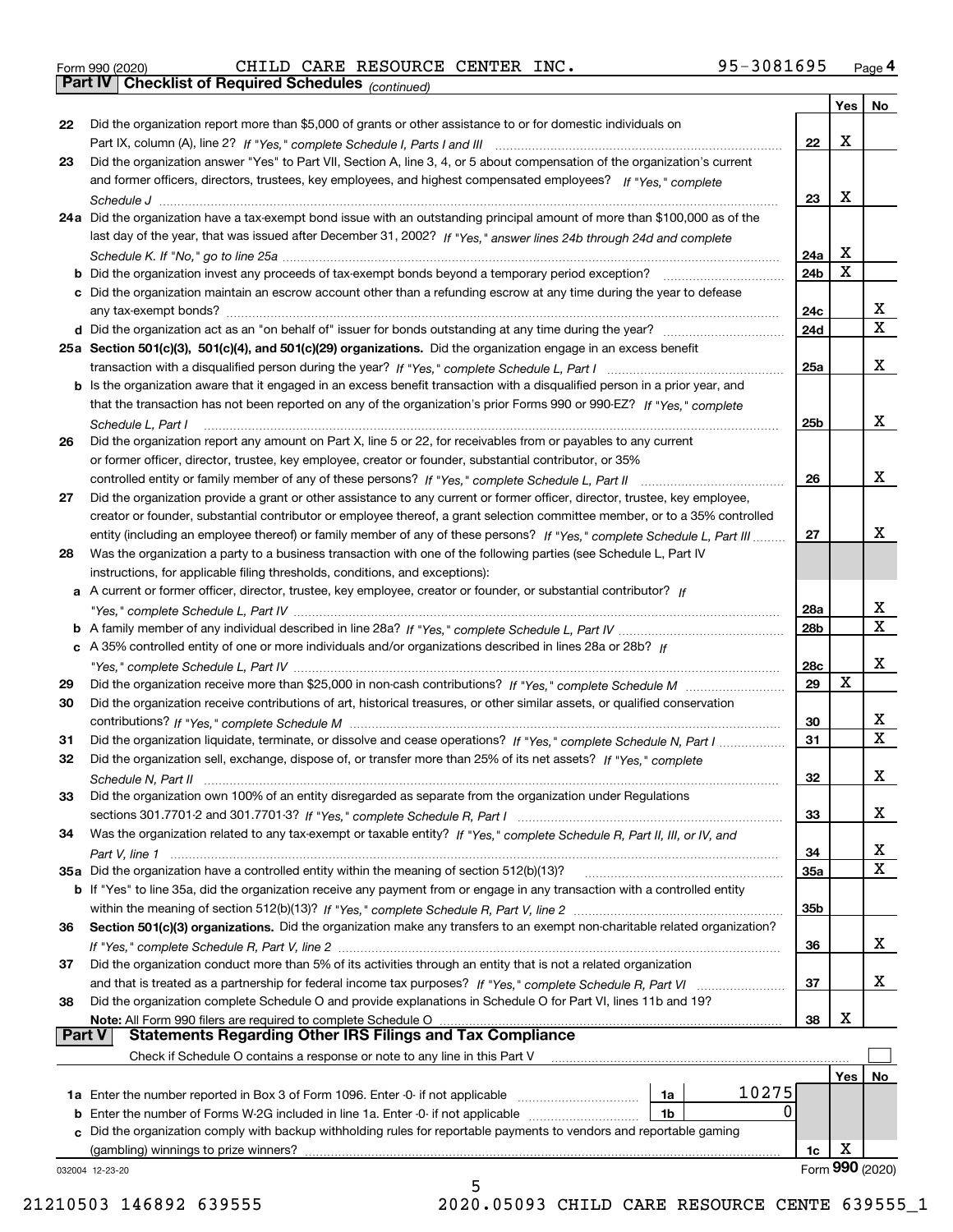| Form 990 (2020)                                                                          | CHILD CARE RESOURCE CENTER INC. |  |  | 95-3081695 | Page $5$ |
|------------------------------------------------------------------------------------------|---------------------------------|--|--|------------|----------|
| <b>Part V</b> Statements Regarding Other IRS Filings and Tax Compliance $_{(continued)}$ |                                 |  |  |            |          |

|     |                                                                                                                                                                                            |     | Yes         | No               |
|-----|--------------------------------------------------------------------------------------------------------------------------------------------------------------------------------------------|-----|-------------|------------------|
|     | 2a Enter the number of employees reported on Form W-3, Transmittal of Wage and Tax Statements,                                                                                             |     |             |                  |
|     | 1075<br>2a<br>filed for the calendar year ending with or within the year covered by this return                                                                                            |     |             |                  |
|     |                                                                                                                                                                                            | 2b  | X           |                  |
|     |                                                                                                                                                                                            |     |             |                  |
|     | 3a Did the organization have unrelated business gross income of \$1,000 or more during the year?                                                                                           | 3a  | Х           |                  |
| b   |                                                                                                                                                                                            | 3b  | $\mathbf X$ |                  |
|     | 4a At any time during the calendar year, did the organization have an interest in, or a signature or other authority over, a                                                               |     |             |                  |
|     |                                                                                                                                                                                            | 4a  |             | x                |
|     | <b>b</b> If "Yes," enter the name of the foreign country $\blacktriangleright$                                                                                                             |     |             |                  |
|     | See instructions for filing requirements for FinCEN Form 114, Report of Foreign Bank and Financial Accounts (FBAR).                                                                        |     |             |                  |
|     | 5a Was the organization a party to a prohibited tax shelter transaction at any time during the tax year?                                                                                   | 5a  |             | х                |
| b   | Did any taxable party notify the organization that it was or is a party to a prohibited tax shelter transaction?                                                                           | 5b  |             | $\mathbf x$      |
|     |                                                                                                                                                                                            | 5c  |             |                  |
| 6а  | Does the organization have annual gross receipts that are normally greater than \$100,000, and did the organization solicit                                                                |     |             |                  |
|     | any contributions that were not tax deductible as charitable contributions?                                                                                                                | 6a  |             | x                |
| b   | If "Yes," did the organization include with every solicitation an express statement that such contributions or gifts                                                                       |     |             |                  |
|     | were not tax deductible?                                                                                                                                                                   | 6b  |             |                  |
| 7   | Organizations that may receive deductible contributions under section 170(c).                                                                                                              |     |             |                  |
|     | Did the organization receive a payment in excess of \$75 made partly as a contribution and partly for goods and services provided to the payor?                                            | 7a  | х           |                  |
| b   | If "Yes," did the organization notify the donor of the value of the goods or services provided?                                                                                            | 7b  | X           |                  |
|     | Did the organization sell, exchange, or otherwise dispose of tangible personal property for which it was required                                                                          |     |             |                  |
|     |                                                                                                                                                                                            | 7c  |             | x                |
| d   | 7d                                                                                                                                                                                         |     |             |                  |
|     | Did the organization receive any funds, directly or indirectly, to pay premiums on a personal benefit contract?                                                                            | 7e  |             | х<br>$\mathbf X$ |
|     | Did the organization, during the year, pay premiums, directly or indirectly, on a personal benefit contract?                                                                               | 7f  |             |                  |
|     | If the organization received a contribution of qualified intellectual property, did the organization file Form 8899 as required?                                                           | 7g  |             |                  |
| h.  | If the organization received a contribution of cars, boats, airplanes, or other vehicles, did the organization file a Form 1098-C?                                                         | 7h  |             |                  |
| 8   | Sponsoring organizations maintaining donor advised funds. Did a donor advised fund maintained by the<br>sponsoring organization have excess business holdings at any time during the year? | 8   |             |                  |
| 9   | Sponsoring organizations maintaining donor advised funds.                                                                                                                                  |     |             |                  |
| а   | Did the sponsoring organization make any taxable distributions under section 4966?                                                                                                         | 9а  |             |                  |
| b   | Did the sponsoring organization make a distribution to a donor, donor advisor, or related person?                                                                                          | 9b  |             |                  |
| 10  | Section 501(c)(7) organizations. Enter:                                                                                                                                                    |     |             |                  |
| а   | 10a                                                                                                                                                                                        |     |             |                  |
|     | 10 <sub>b</sub><br>Gross receipts, included on Form 990, Part VIII, line 12, for public use of club facilities                                                                             |     |             |                  |
| 11  | Section 501(c)(12) organizations. Enter:                                                                                                                                                   |     |             |                  |
|     | 11a                                                                                                                                                                                        |     |             |                  |
| b   | Gross income from other sources (Do not net amounts due or paid to other sources against                                                                                                   |     |             |                  |
|     | amounts due or received from them.)<br>11b                                                                                                                                                 |     |             |                  |
|     | 12a Section 4947(a)(1) non-exempt charitable trusts. Is the organization filing Form 990 in lieu of Form 1041?                                                                             | 12a |             |                  |
| b   | 12b<br>If "Yes," enter the amount of tax-exempt interest received or accrued during the year                                                                                               |     |             |                  |
| 13  | Section 501(c)(29) qualified nonprofit health insurance issuers.                                                                                                                           |     |             |                  |
| а   | Is the organization licensed to issue qualified health plans in more than one state?                                                                                                       | 13а |             |                  |
|     | Note: See the instructions for additional information the organization must report on Schedule O.                                                                                          |     |             |                  |
|     | <b>b</b> Enter the amount of reserves the organization is required to maintain by the states in which the                                                                                  |     |             |                  |
|     | 13b                                                                                                                                                                                        |     |             |                  |
| c   | Enter the amount of reserves on hand<br>13с                                                                                                                                                |     |             |                  |
| 14a | Did the organization receive any payments for indoor tanning services during the tax year?                                                                                                 | 14a |             | x                |
| b   |                                                                                                                                                                                            | 14b |             |                  |
| 15  | Is the organization subject to the section 4960 tax on payment(s) of more than \$1,000,000 in remuneration or                                                                              |     |             |                  |
|     |                                                                                                                                                                                            | 15  |             | х                |
|     | If "Yes," see instructions and file Form 4720, Schedule N.                                                                                                                                 |     |             |                  |
| 16  | Is the organization an educational institution subject to the section 4968 excise tax on net investment income?                                                                            | 16  |             | х                |
|     | If "Yes," complete Form 4720, Schedule O.                                                                                                                                                  |     |             |                  |
|     |                                                                                                                                                                                            |     |             | Form 990 (2020)  |

6

032005 12-23-20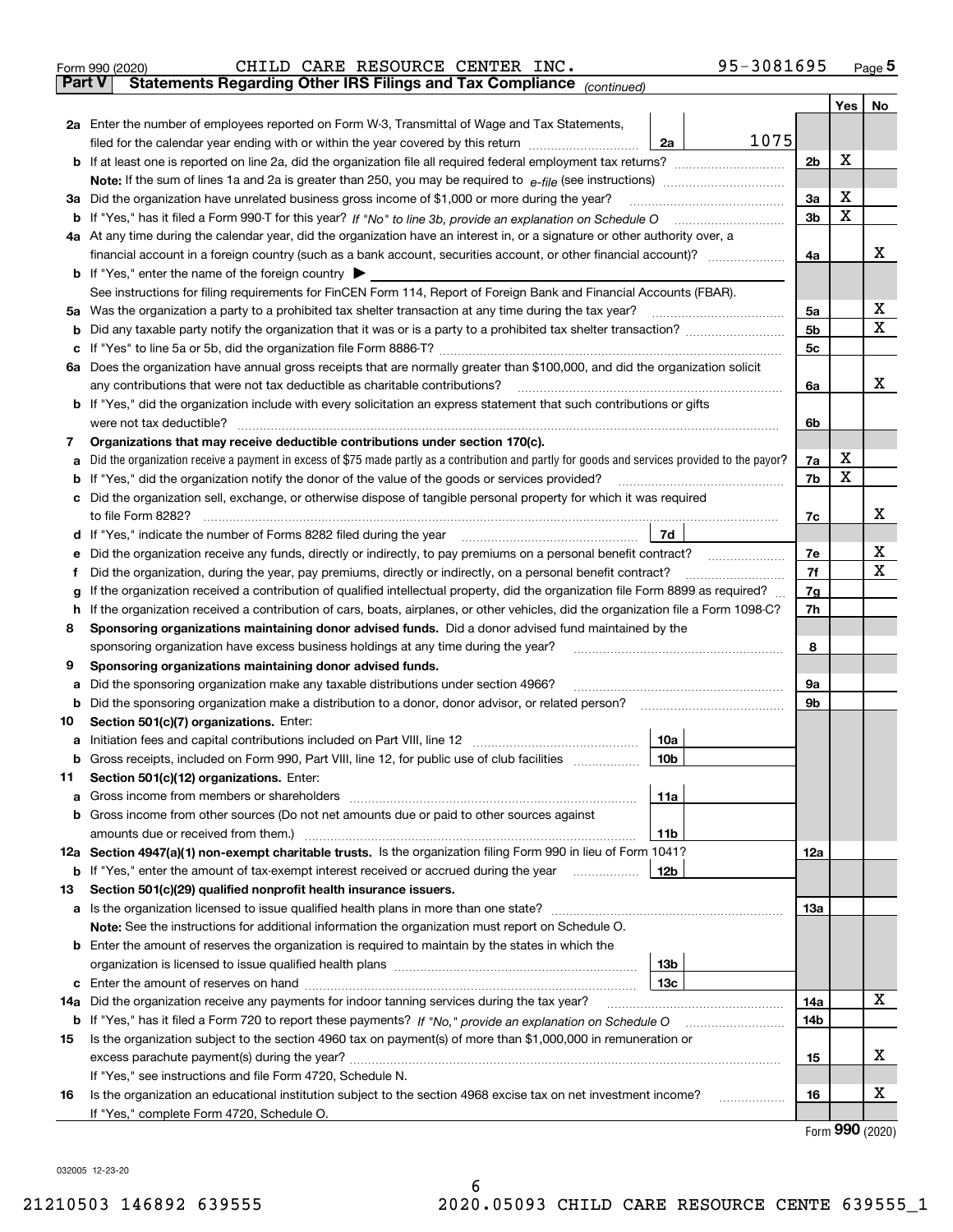|  | Form 990 (2020) |
|--|-----------------|
|  |                 |

CHILD CARE RESOURCE CENTER INC. 95-3081695

*For each "Yes" response to lines 2 through 7b below, and for a "No" response to line 8a, 8b, or 10b below, describe the circumstances, processes, or changes on Schedule O. See instructions.* Form 990 (2020) **CHILD CARE RESOURCE CENTER INC.** 95 - 3081695 Page 6<br>**Part VI Governance, Management, and Disclosure** *For each "Yes" response to lines 2 through 7b below, and for a "No" response* 

|    | <b>1a</b> Enter the number of voting members of the governing body at the end of the tax year                                                                                 | 1a                            | 16 |                         |                 |                         |
|----|-------------------------------------------------------------------------------------------------------------------------------------------------------------------------------|-------------------------------|----|-------------------------|-----------------|-------------------------|
|    | If there are material differences in voting rights among members of the governing body, or if the governing                                                                   |                               |    |                         |                 |                         |
|    | body delegated broad authority to an executive committee or similar committee, explain on Schedule O.                                                                         |                               |    |                         |                 |                         |
|    |                                                                                                                                                                               | 1b                            | 16 |                         |                 |                         |
| 2  | Did any officer, director, trustee, or key employee have a family relationship or a business relationship with any other                                                      |                               |    |                         |                 |                         |
|    | officer, director, trustee, or key employee?                                                                                                                                  |                               |    | $\mathbf{2}$            |                 | X                       |
| 3  | Did the organization delegate control over management duties customarily performed by or under the direct supervision                                                         |                               |    |                         |                 |                         |
|    |                                                                                                                                                                               |                               |    | 3                       |                 | X                       |
| 4  | Did the organization make any significant changes to its governing documents since the prior Form 990 was filed?                                                              |                               |    | $\overline{\mathbf{4}}$ |                 | $\overline{\textbf{X}}$ |
| 5  |                                                                                                                                                                               |                               |    | 5                       |                 | $\mathbf X$             |
| 6  | Did the organization have members or stockholders?                                                                                                                            |                               |    | 6                       |                 | $\mathbf x$             |
|    | 7a Did the organization have members, stockholders, or other persons who had the power to elect or appoint one or                                                             |                               |    |                         |                 |                         |
|    |                                                                                                                                                                               |                               |    | 7a                      |                 | x                       |
|    | <b>b</b> Are any governance decisions of the organization reserved to (or subject to approval by) members, stockholders, or                                                   |                               |    |                         |                 |                         |
|    | persons other than the governing body?                                                                                                                                        |                               |    | 7b                      |                 | х                       |
| 8  | Did the organization contemporaneously document the meetings held or written actions undertaken during the year by the following:                                             |                               |    |                         |                 |                         |
| a  |                                                                                                                                                                               |                               |    | 8a                      | X               |                         |
|    |                                                                                                                                                                               |                               |    | 8b                      | X               |                         |
| 9  | Is there any officer, director, trustee, or key employee listed in Part VII, Section A, who cannot be reached at the                                                          |                               |    |                         |                 |                         |
|    |                                                                                                                                                                               |                               |    | 9                       |                 | х                       |
|    | Section B. Policies (This Section B requests information about policies not required by the Internal Revenue Code.)                                                           |                               |    |                         |                 |                         |
|    |                                                                                                                                                                               |                               |    |                         |                 |                         |
|    |                                                                                                                                                                               |                               |    |                         | Yes             | No<br>X                 |
|    |                                                                                                                                                                               |                               |    | 10a                     |                 |                         |
|    | <b>b</b> If "Yes," did the organization have written policies and procedures governing the activities of such chapters, affiliates,                                           |                               |    |                         |                 |                         |
|    |                                                                                                                                                                               |                               |    | 10 <sub>b</sub>         |                 |                         |
|    | 11a Has the organization provided a complete copy of this Form 990 to all members of its governing body before filing the form?                                               |                               |    | 11a                     | X               |                         |
|    | <b>b</b> Describe in Schedule O the process, if any, used by the organization to review this Form 990.                                                                        |                               |    |                         |                 |                         |
|    |                                                                                                                                                                               |                               |    | 12a                     | X               |                         |
| b  |                                                                                                                                                                               |                               |    | 12b                     | X               |                         |
|    | c Did the organization regularly and consistently monitor and enforce compliance with the policy? If "Yes," describe                                                          |                               |    |                         |                 |                         |
|    | in Schedule O how this was done manufactured and continuum control of the Schedule O how this was done manufactured and continuum control of the Schedule O how this was done |                               |    | 12c                     | х               |                         |
| 13 |                                                                                                                                                                               |                               |    | 13                      | X               |                         |
| 14 | Did the organization have a written document retention and destruction policy? manufactured and the organization have a written document retention and destruction policy?    |                               |    | 14                      | X               |                         |
| 15 | Did the process for determining compensation of the following persons include a review and approval by independent                                                            |                               |    |                         |                 |                         |
|    | persons, comparability data, and contemporaneous substantiation of the deliberation and decision?                                                                             |                               |    |                         |                 |                         |
|    |                                                                                                                                                                               |                               |    | 15a                     | X               |                         |
|    |                                                                                                                                                                               |                               |    | 15b                     | X               |                         |
|    | If "Yes" to line 15a or 15b, describe the process in Schedule O (see instructions).                                                                                           |                               |    |                         |                 |                         |
|    | 16a Did the organization invest in, contribute assets to, or participate in a joint venture or similar arrangement with a                                                     |                               |    |                         |                 |                         |
|    | taxable entity during the year?                                                                                                                                               |                               |    | 16a                     |                 | X                       |
|    | b If "Yes," did the organization follow a written policy or procedure requiring the organization to evaluate its participation                                                |                               |    |                         |                 |                         |
|    | in joint venture arrangements under applicable federal tax law, and take steps to safeguard the organization's                                                                |                               |    |                         |                 |                         |
|    |                                                                                                                                                                               |                               |    | 16b                     |                 |                         |
|    | <b>Section C. Disclosure</b>                                                                                                                                                  |                               |    |                         |                 |                         |
| 17 | List the states with which a copy of this Form 990 is required to be filed $\blacktriangleright$ CA                                                                           |                               |    |                         |                 |                         |
| 18 | Section 6104 requires an organization to make its Forms 1023 (1024 or 1024-A, if applicable), 990, and 990-T (Section 501(c)(3)s only) available                              |                               |    |                         |                 |                         |
|    | for public inspection. Indicate how you made these available. Check all that apply.                                                                                           |                               |    |                         |                 |                         |
|    | $\lfloor X \rfloor$ Own website<br>$X$ Upon request<br>  Another's website                                                                                                    | Other (explain on Schedule O) |    |                         |                 |                         |
| 19 | Describe on Schedule O whether (and if so, how) the organization made its governing documents, conflict of interest policy, and financial                                     |                               |    |                         |                 |                         |
|    | statements available to the public during the tax year.                                                                                                                       |                               |    |                         |                 |                         |
| 20 | State the name, address, and telephone number of the person who possesses the organization's books and records                                                                |                               |    |                         |                 |                         |
|    | DENISE TRINH - 818-717-1020                                                                                                                                                   |                               |    |                         |                 |                         |
|    | 91311<br>20001 PRAIRIE STREET, CHATSWORTH,<br>CA                                                                                                                              |                               |    |                         |                 |                         |
|    | 032006 12-23-20                                                                                                                                                               |                               |    |                         | Form 990 (2020) |                         |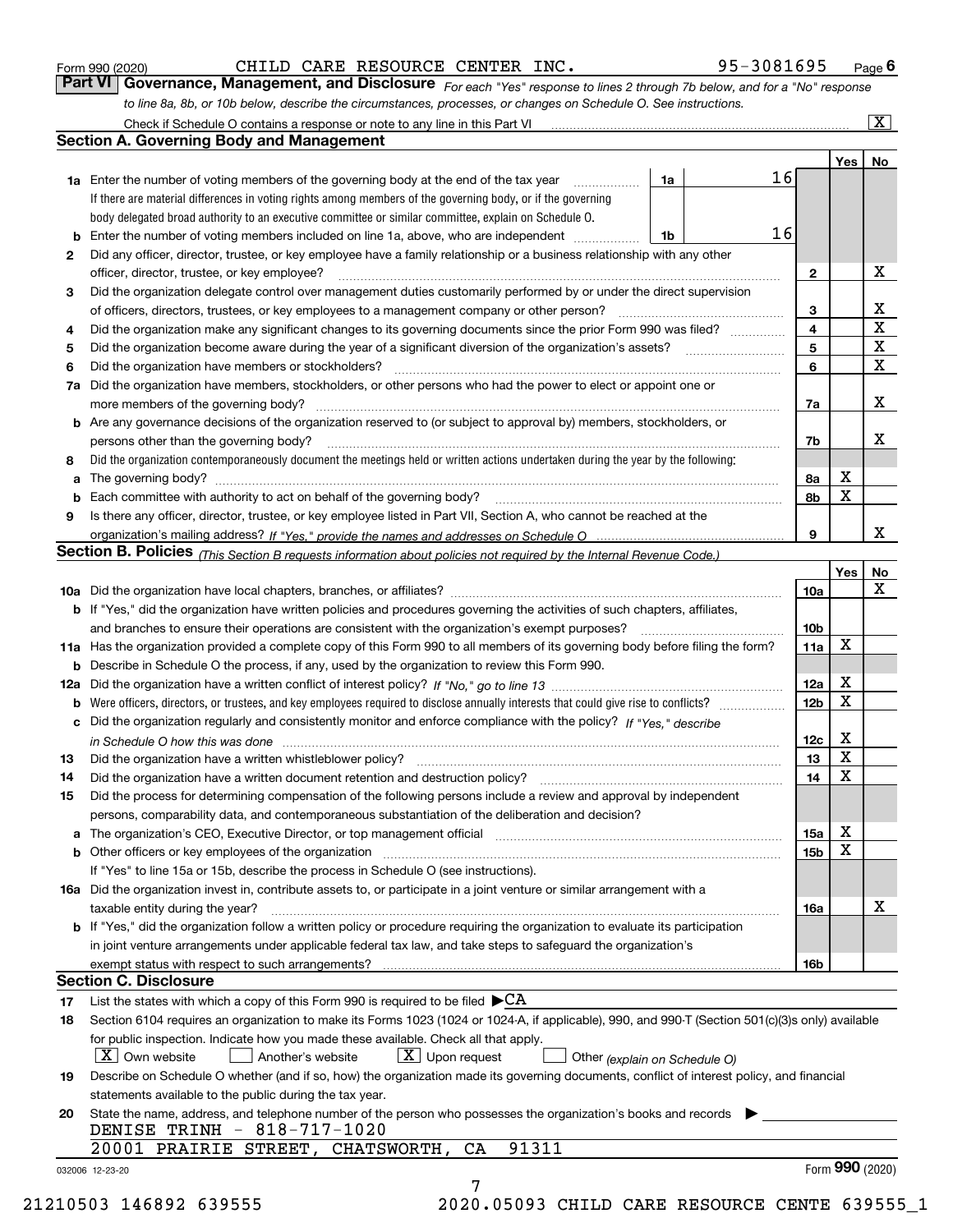$\mathcal{L}^{\text{max}}$ 

**7Part VII Compensation of Officers, Directors, Trustees, Key Employees, Highest Compensated Employees, and Independent Contractors**

Check if Schedule O contains a response or note to any line in this Part VII

**Section A. Officers, Directors, Trustees, Key Employees, and Highest Compensated Employees**

**1a**  Complete this table for all persons required to be listed. Report compensation for the calendar year ending with or within the organization's tax year. **•** List all of the organization's current officers, directors, trustees (whether individuals or organizations), regardless of amount of compensation.

Enter -0- in columns (D), (E), and (F) if no compensation was paid.

 $\bullet$  List all of the organization's  $\,$ current key employees, if any. See instructions for definition of "key employee."

**•** List the organization's five current highest compensated employees (other than an officer, director, trustee, or key employee) who received reportable compensation (Box 5 of Form W-2 and/or Box 7 of Form 1099-MISC) of more than \$100,000 from the organization and any related organizations.

**•** List all of the organization's former officers, key employees, and highest compensated employees who received more than \$100,000 of reportable compensation from the organization and any related organizations.

**former directors or trustees**  ¥ List all of the organization's that received, in the capacity as a former director or trustee of the organization, more than \$10,000 of reportable compensation from the organization and any related organizations.

See instructions for the order in which to list the persons above.

Check this box if neither the organization nor any related organization compensated any current officer, director, or trustee.  $\mathcal{L}^{\text{max}}$ 

| (A)                               | (B)                      | (C)                           |                                 |                                         |             |                                                            | (D)    | (E)                | (F)                |                             |
|-----------------------------------|--------------------------|-------------------------------|---------------------------------|-----------------------------------------|-------------|------------------------------------------------------------|--------|--------------------|--------------------|-----------------------------|
| Name and title                    | Average                  |                               |                                 | Position<br>(do not check more than one |             |                                                            |        | Reportable         | Reportable         | Estimated                   |
|                                   | hours per                | box, unless person is both an |                                 |                                         |             |                                                            |        | compensation       | compensation       | amount of                   |
|                                   | week                     |                               | officer and a director/trustee) |                                         |             |                                                            |        | from               | from related       | other                       |
|                                   | (list any                |                               |                                 |                                         |             |                                                            |        | the                | organizations      | compensation                |
|                                   | hours for                |                               |                                 |                                         |             |                                                            |        | organization       | (W-2/1099-MISC)    | from the                    |
|                                   | related<br>organizations |                               |                                 |                                         |             |                                                            |        | (W-2/1099-MISC)    |                    | organization<br>and related |
|                                   | below                    |                               |                                 |                                         |             |                                                            |        |                    |                    | organizations               |
|                                   | line)                    | ndividual trustee or director | nstitutional trustee            |                                         |             | Officer<br>Key employee<br>Highest compensated<br>employee | Former |                    |                    |                             |
| MICHAEL OLENICK<br>(1)            | 50.00                    |                               |                                 |                                         |             |                                                            |        |                    |                    |                             |
| PRESIDENT & CEO                   |                          |                               |                                 | X                                       |             |                                                            |        | 428,403.           | 0.                 | <u>30,212.</u>              |
| ELLEN CERVANTES<br>(2)            | 50.00                    |                               |                                 |                                         |             |                                                            |        |                    |                    |                             |
| <b>VP &amp; COO</b>               |                          |                               |                                 |                                         | $\mathbf X$ |                                                            |        | 307,645.           | 0.                 | 25,650.                     |
| DENISE TRINH<br>(3)               | 50.00                    |                               |                                 |                                         |             |                                                            |        |                    |                    |                             |
| CFO                               |                          |                               |                                 | $\mathbf X$                             |             |                                                            |        | 232,746.           | 0.                 | 21,938.                     |
| SHIRLEY CAMERON<br>(4)            | 50.00                    |                               |                                 |                                         |             |                                                            |        |                    |                    |                             |
| VP & CHIEF HR OFFICER             |                          |                               |                                 |                                         | $\mathbf X$ |                                                            |        | 217,669.           | 0.                 | 21,770.                     |
| ROGER GAGNON<br>(5)               | 50.00                    |                               |                                 |                                         |             |                                                            |        |                    |                    |                             |
| VP & CIO                          |                          |                               |                                 |                                         | $\mathbf X$ |                                                            |        | 220,204.           | 0.                 | 18,644.                     |
| DONNA SNEERINGER<br>(6)           | 50.00                    |                               |                                 |                                         |             |                                                            |        |                    |                    |                             |
| GOVERNMENT RELATIONS, DIRECTOR    |                          |                               |                                 |                                         |             | X                                                          |        | 192,455.           | 0.                 | 20,466.                     |
| BEATRIZ AZAMORANO-PEDREGON<br>(7) | 50.00                    |                               |                                 |                                         |             |                                                            |        |                    |                    |                             |
| HEAD START, DIRECTOR              |                          |                               |                                 |                                         |             | X                                                          |        | 181,790.           | $\mathbf 0$ .      | 16,813.                     |
| ELIZABETH CHIARO<br>(8)           | 50.00                    |                               |                                 |                                         |             |                                                            |        |                    |                    |                             |
| SUBSIDY PROGRAM, DIRECTOR         |                          |                               |                                 |                                         |             | X                                                          |        | 173,134.           | 0.                 | 21,974.                     |
| EILEEN FRISCIA<br>(9)             | 50.00                    |                               |                                 |                                         |             |                                                            |        |                    |                    |                             |
| RESOURCE & REFERRAL, DIRECTOR     |                          |                               |                                 |                                         |             | X                                                          |        | 162,120.           | $\mathbf 0$ .      | 13,889.                     |
| (10) SUSAN SAVAGE                 | 50.00                    |                               |                                 |                                         |             |                                                            |        |                    |                    |                             |
| RESEARCH, DIRECTOR                |                          |                               |                                 |                                         |             | X                                                          |        | 162,340.           | $\mathbf 0$ .      | 12,116.                     |
| (11) AARON RAFELLE                | 1.00                     |                               |                                 |                                         |             |                                                            |        |                    |                    |                             |
| BOARD MEMBER                      |                          | X                             |                                 |                                         |             |                                                            |        | $\mathbf 0$ .      | $\mathbf 0$ .      | 0.                          |
| (12) ADRIAN STERN                 | 1.00                     |                               |                                 |                                         |             |                                                            |        |                    |                    |                             |
| BOARD MEMBER                      |                          | $\mathbf X$                   |                                 |                                         |             |                                                            |        | $\mathbf 0$ .      | $\mathbf 0$ .      | 0.                          |
| (13) ALMA E. CORTES               | 1.00                     |                               |                                 |                                         |             |                                                            |        |                    |                    |                             |
| BOARD MEMBER                      |                          | $\mathbf X$                   |                                 |                                         |             |                                                            |        | $\mathbf 0$ .      | $\mathbf 0$ .      | 0.                          |
| (14) ANTHONY PENA                 | $\overline{2}$ .00       |                               |                                 |                                         |             |                                                            |        |                    |                    |                             |
| <b>BOARD TREASURER</b>            |                          | X                             |                                 | X                                       |             |                                                            |        | $\mathbf 0$ .      | 0.                 | $0_{.}$                     |
| (15) DALE C. ANDERSON             | 1.00                     |                               |                                 |                                         |             |                                                            |        |                    |                    |                             |
| BOARD MEMBER                      |                          | Χ                             |                                 |                                         |             |                                                            |        | $\mathbf 0$ .      | $\mathbf 0$ .      | 0.                          |
| (16) DEAN A. ROCCO                | 1.00                     |                               |                                 |                                         |             |                                                            |        |                    |                    |                             |
| BOARD MEMBER                      |                          | Χ                             |                                 |                                         |             |                                                            |        | $\boldsymbol{0}$ . | $\boldsymbol{0}$ . | $0_{.}$                     |
| $(17)$ ED HILL                    | 2.00                     |                               |                                 |                                         |             |                                                            |        |                    |                    |                             |
| BOARD CHAIR                       |                          | X                             |                                 | $\mathbf X$                             |             |                                                            |        | 0.                 | $\boldsymbol{0}$ . | 0.                          |
| 032007 12-23-20                   |                          |                               |                                 |                                         |             |                                                            |        |                    |                    | Form 990 (2020)             |

8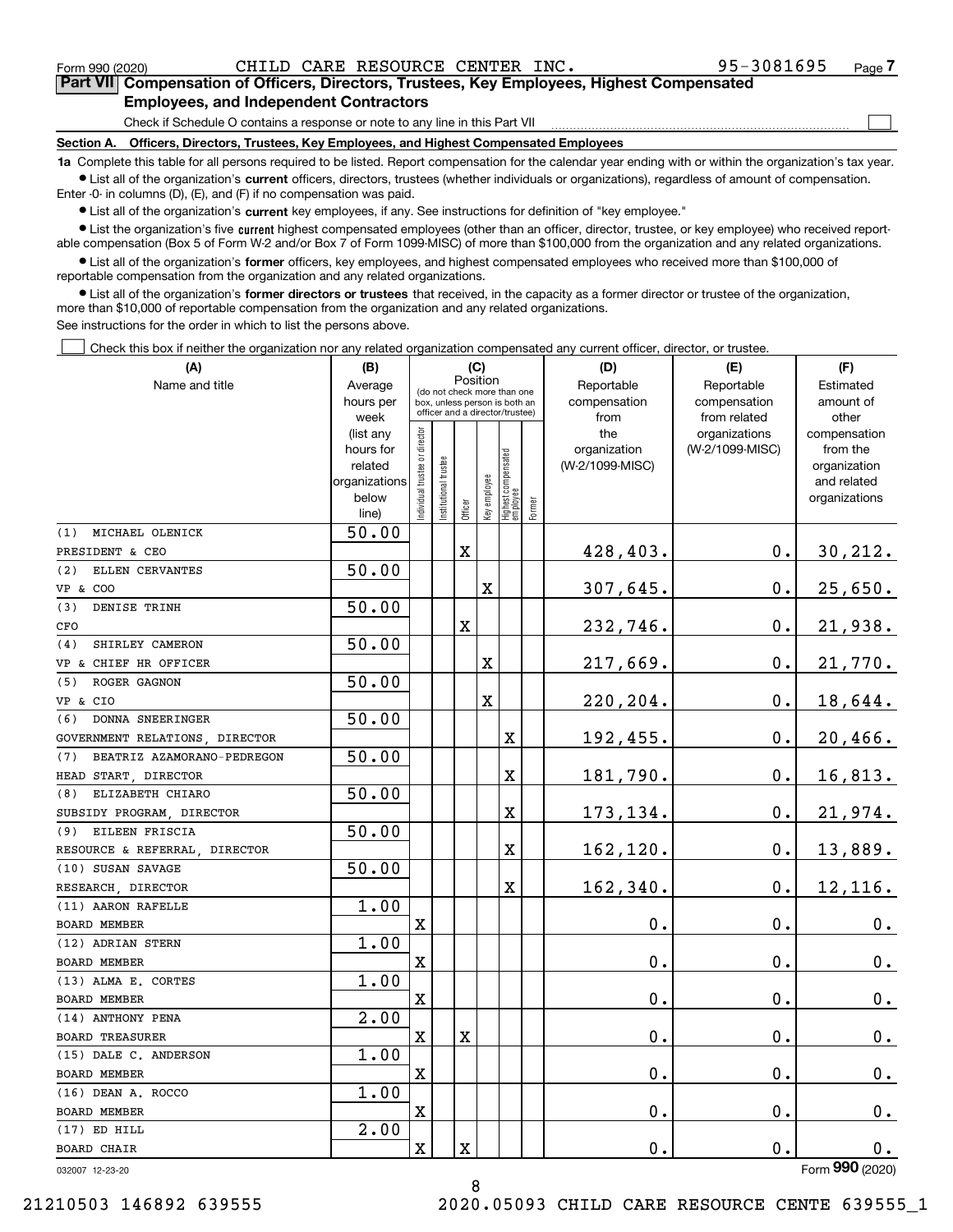|  | Form 990 (2020) |
|--|-----------------|
|  |                 |

Form 990 (2020) Page CHILD CARE RESOURCE CENTER INC.

**8** 95-3081695

| <b>Part VII</b> Section A. Officers, Directors, Trustees, Key Employees, and Highest Compensated Employees (continued)<br>(B)                |                        |                               |                                                              |         |              |                                 |        |                         |                 |                  |                  |       |
|----------------------------------------------------------------------------------------------------------------------------------------------|------------------------|-------------------------------|--------------------------------------------------------------|---------|--------------|---------------------------------|--------|-------------------------|-----------------|------------------|------------------|-------|
| (A)                                                                                                                                          |                        | (D)                           | (E)                                                          |         | (F)          |                                 |        |                         |                 |                  |                  |       |
| Name and title                                                                                                                               | Average                |                               |                                                              |         | Position     |                                 |        | Reportable              | Reportable      |                  | Estimated        |       |
|                                                                                                                                              | hours per              |                               | (do not check more than one<br>box, unless person is both an |         |              |                                 |        | compensation            | compensation    |                  | amount of        |       |
|                                                                                                                                              | week                   |                               | officer and a director/trustee)                              |         |              |                                 |        | from                    | from related    |                  | other            |       |
|                                                                                                                                              | (list any              |                               |                                                              |         |              |                                 |        | the                     | organizations   |                  | compensation     |       |
|                                                                                                                                              | hours for              |                               |                                                              |         |              |                                 |        | organization            | (W-2/1099-MISC) |                  | from the         |       |
|                                                                                                                                              | related                |                               |                                                              |         |              |                                 |        | (W-2/1099-MISC)         |                 |                  | organization     |       |
|                                                                                                                                              | organizations<br>below |                               |                                                              |         |              |                                 |        |                         |                 |                  | and related      |       |
|                                                                                                                                              | line)                  | ndividual trustee or director | nstitutional trustee                                         | Officer | key employee | Highest compensated<br>employee | Former |                         |                 |                  | organizations    |       |
| (18) GRISELDA DE MEL                                                                                                                         | 2.00                   |                               |                                                              |         |              |                                 |        |                         |                 |                  |                  |       |
| <b>BOARD SECRETARY</b>                                                                                                                       |                        | $\mathbf X$                   |                                                              | X       |              |                                 |        | $\mathbf{0}$ .          |                 | 0.               |                  | $0$ . |
| (19) JEFFREY S. GOODFRIED                                                                                                                    | 1.00                   |                               |                                                              |         |              |                                 |        |                         |                 |                  |                  |       |
| <b>BOARD MEMBER</b>                                                                                                                          |                        | X                             |                                                              |         |              |                                 |        | $\mathbf{0}$ .          |                 | 0.               |                  | 0.    |
| (20) JOANNIE BUSILLO-AGUAYO                                                                                                                  | 1.00                   |                               |                                                              |         |              |                                 |        |                         |                 |                  |                  |       |
| <b>BOARD MEMBER</b>                                                                                                                          |                        | X                             |                                                              |         |              |                                 |        | $\mathbf 0$ .           |                 | 0.               |                  | 0.    |
| (21) MICHELLE TORRES                                                                                                                         | 1.00                   |                               |                                                              |         |              |                                 |        |                         |                 |                  |                  |       |
| <b>BOARD MEMBER</b>                                                                                                                          |                        | X                             |                                                              |         |              |                                 |        | $\mathbf 0$ .           |                 | 0.               |                  | 0.    |
| (22) PETER WANG                                                                                                                              | 2.00                   |                               |                                                              |         |              |                                 |        |                         |                 |                  |                  |       |
| BOARD VICE CHAIR                                                                                                                             |                        | $\mathbf X$                   |                                                              | X       |              |                                 |        | $\mathbf 0$ .           |                 | 0.               |                  | 0.    |
| (23) RABBI LISA BOCK                                                                                                                         | 1.00                   |                               |                                                              |         |              |                                 |        |                         |                 |                  |                  |       |
| <b>BOARD MEMBER</b>                                                                                                                          |                        | X                             |                                                              |         |              |                                 |        | $\mathbf 0$ .           |                 | 0.               |                  | 0.    |
| (24) RITA GARCIA-ACUNA                                                                                                                       | 1.00                   |                               |                                                              |         |              |                                 |        |                         |                 |                  |                  |       |
| <b>BOARD MEMBER</b>                                                                                                                          |                        | X                             |                                                              |         |              |                                 |        | $\mathbf 0$ .           |                 | 0.               |                  | 0.    |
| (25) ROMALIS TAYLOR                                                                                                                          | 1.00                   |                               |                                                              |         |              |                                 |        |                         |                 |                  |                  |       |
| <b>BOARD MEMBER</b>                                                                                                                          |                        | X                             |                                                              |         |              |                                 |        | $\mathbf 0$ .           |                 | 0.               |                  | $0$ . |
| (26) STARNELL TAYLOR                                                                                                                         | 1.00                   |                               |                                                              |         |              |                                 |        |                         |                 |                  |                  |       |
| POLICY COMMITTEE HEAD START REP                                                                                                              |                        | $\mathbf x$                   |                                                              |         |              |                                 |        | 0.                      |                 | $0$ .            |                  | $0$ . |
| 1b Subtotal                                                                                                                                  |                        |                               |                                                              |         |              |                                 |        | 2, 278, 506.            |                 | $\overline{0}$ . | 203, 472.        |       |
|                                                                                                                                              |                        |                               |                                                              |         |              |                                 |        | О.                      |                 | 0.               |                  | 0.    |
|                                                                                                                                              |                        |                               |                                                              |         |              |                                 |        | 2, 278, 506.            |                 | 0.               | 203,472.         |       |
| Total number of individuals (including but not limited to those listed above) who received more than \$100,000 of reportable<br>$\mathbf{2}$ |                        |                               |                                                              |         |              |                                 |        |                         |                 |                  |                  |       |
| compensation from the organization                                                                                                           |                        |                               |                                                              |         |              |                                 |        |                         |                 |                  |                  | 23    |
|                                                                                                                                              |                        |                               |                                                              |         |              |                                 |        |                         |                 |                  | <b>Yes</b>       | No    |
| Did the organization list any former officer, director, trustee, key employee, or highest compensated employee on<br>3                       |                        |                               |                                                              |         |              |                                 |        |                         |                 |                  |                  |       |
|                                                                                                                                              |                        |                               |                                                              |         |              |                                 |        |                         |                 |                  | 3                | х     |
| For any individual listed on line 1a, is the sum of reportable compensation and other compensation from the organization<br>4                |                        |                               |                                                              |         |              |                                 |        |                         |                 |                  |                  |       |
|                                                                                                                                              |                        |                               |                                                              |         |              |                                 |        |                         |                 |                  | $\mathbf X$<br>4 |       |
| Did any person listed on line 1a receive or accrue compensation from any unrelated organization or individual for services<br>5              |                        |                               |                                                              |         |              |                                 |        |                         |                 |                  |                  |       |
| rendered to the organization? If "Yes." complete Schedule J for such person                                                                  |                        |                               |                                                              |         |              |                                 |        |                         |                 |                  | 5                | x     |
| <b>Section B. Independent Contractors</b>                                                                                                    |                        |                               |                                                              |         |              |                                 |        |                         |                 |                  |                  |       |
| Complete this table for your five highest compensated independent contractors that received more than \$100,000 of compensation from<br>1    |                        |                               |                                                              |         |              |                                 |        |                         |                 |                  |                  |       |
| the organization. Report compensation for the calendar year ending with or within the organization's tax year.                               |                        |                               |                                                              |         |              |                                 |        |                         |                 |                  |                  |       |
| (A)                                                                                                                                          |                        |                               |                                                              |         |              |                                 |        | (B)                     |                 |                  | (C)              |       |
| Name and business address                                                                                                                    |                        |                               |                                                              |         |              |                                 |        | Description of services |                 |                  | Compensation     |       |
| S&L INTERNATIONAL, INC, 37 E HUNTINGTON DT                                                                                                   |                        |                               |                                                              |         |              |                                 |        | <b>IT CONSULTING</b>    |                 |                  |                  |       |
| SUITE A, ARCADIA, CA 91006                                                                                                                   |                        |                               |                                                              |         |              |                                 |        | SERVICES                |                 |                  | 3,229,360.       |       |
| KAI'S JUSTICE LEARNING ACADEMY INC.                                                                                                          |                        |                               |                                                              |         |              |                                 |        |                         |                 |                  |                  |       |
| 2739 W. AVE L, LANCASTER, CA 93536                                                                                                           |                        |                               |                                                              |         |              |                                 |        | CHILD CARE SERVICES     |                 |                  | 2,922,453.       |       |
| PENNY & PEGGY NAIRN 24 HR CC                                                                                                                 |                        |                               |                                                              |         |              |                                 |        |                         |                 |                  |                  |       |
| 9018 BALBOA BLVD #582, NORTHRIDGE, CA 91325<br>TAMPE MANAGEMENT, INC.                                                                        |                        |                               |                                                              |         |              |                                 |        | CHILD CARE SERVICES     |                 |                  | 2,918,598.       |       |
| 8464 CORBIN AVENUE, NORTHRIDGE, CA 91324                                                                                                     |                        |                               |                                                              |         |              |                                 |        | CHILD CARE SERVICES     |                 |                  | 2,029,088.       |       |
| KIDS AND CARE INC                                                                                                                            |                        |                               |                                                              |         |              |                                 |        |                         |                 |                  |                  |       |
| 9560 I AVENUE, HESPERIA, CA 92345                                                                                                            |                        |                               |                                                              |         |              |                                 |        | CHILD CARE SERVICES     |                 |                  | 1,577,808.       |       |

**2**Total number of independent contractors (including but not limited to those listed above) who received more than \$100,000 of compensation from the organization  $\blacktriangleright$ 619

Form (2020) **990**

032008 12-23-20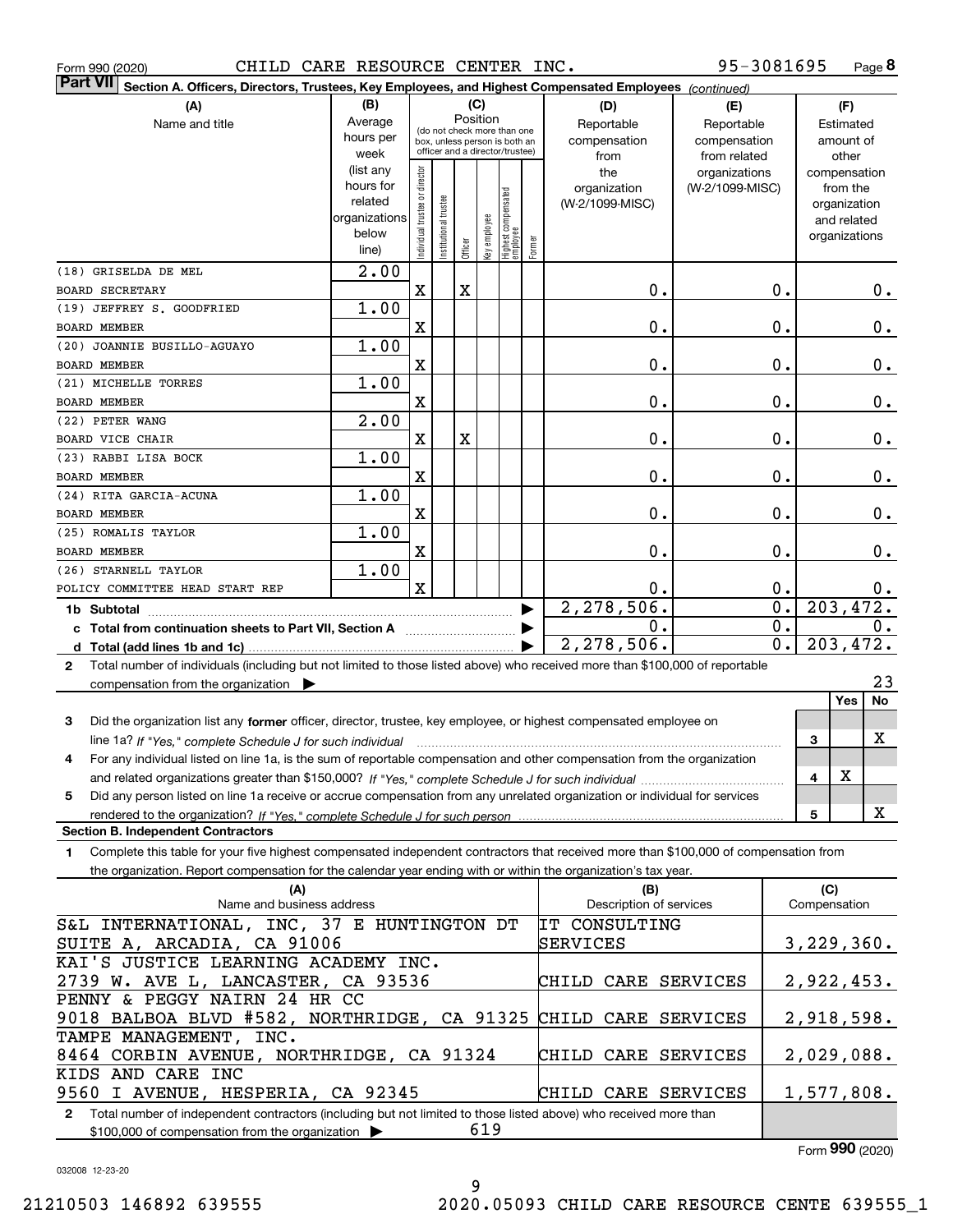|                                                           |    |     | Form 990 (2020)                                                                                                                                                                                                                                            |                          |                |                |                                | CHILD CARE RESOURCE CENTER INC. |                                                           | 95-3081695                                        | Page 9                                                          |
|-----------------------------------------------------------|----|-----|------------------------------------------------------------------------------------------------------------------------------------------------------------------------------------------------------------------------------------------------------------|--------------------------|----------------|----------------|--------------------------------|---------------------------------|-----------------------------------------------------------|---------------------------------------------------|-----------------------------------------------------------------|
| <b>Part VIII</b>                                          |    |     | <b>Statement of Revenue</b>                                                                                                                                                                                                                                |                          |                |                |                                |                                 |                                                           |                                                   |                                                                 |
|                                                           |    |     | Check if Schedule O contains a response or note to any line in this Part VIII                                                                                                                                                                              |                          |                |                |                                |                                 |                                                           |                                                   |                                                                 |
|                                                           |    |     |                                                                                                                                                                                                                                                            |                          |                |                |                                | Total revenue                   | $\overline{(B)}$<br>Related or exempt<br>function revenue | $\overline{(C)}$<br>Unrelated<br>business revenue | (D)<br>Revenue excluded<br>from tax under<br>sections 512 - 514 |
|                                                           |    |     | <b>1 a</b> Federated campaigns                                                                                                                                                                                                                             |                          | 1a             |                |                                |                                 |                                                           |                                                   |                                                                 |
| Contributions, Gifts, Grants<br>and Other Similar Amounts |    | b   | Membership dues                                                                                                                                                                                                                                            |                          | 1 <sub>b</sub> |                |                                |                                 |                                                           |                                                   |                                                                 |
|                                                           |    | с   | Fundraising events <i></i>                                                                                                                                                                                                                                 |                          | 1 <sub>c</sub> |                |                                |                                 |                                                           |                                                   |                                                                 |
|                                                           |    | d   | Related organizations                                                                                                                                                                                                                                      | $\overline{\phantom{a}}$ | 1 <sub>d</sub> |                |                                |                                 |                                                           |                                                   |                                                                 |
|                                                           |    |     | Government grants (contributions)                                                                                                                                                                                                                          |                          | 1e             |                | 362, 772, 299.                 |                                 |                                                           |                                                   |                                                                 |
|                                                           |    |     | All other contributions, gifts, grants, and                                                                                                                                                                                                                |                          |                |                |                                |                                 |                                                           |                                                   |                                                                 |
|                                                           |    |     | similar amounts not included above                                                                                                                                                                                                                         |                          | 1f             |                | 1,315,085.                     |                                 |                                                           |                                                   |                                                                 |
|                                                           |    | g   | Noncash contributions included in lines 1a-1f                                                                                                                                                                                                              |                          | $1g$ \$        |                | 1, 217, 423.                   |                                 |                                                           |                                                   |                                                                 |
|                                                           |    |     | <b>h</b> Total. Add lines 1a-1f                                                                                                                                                                                                                            |                          |                |                | <b>Business Code</b>           | 364,087,384.                    |                                                           |                                                   |                                                                 |
|                                                           |    | 2 a | FEES FOR SERVICES - LA                                                                                                                                                                                                                                     |                          |                |                | 624410                         | 33,570,714.                     | 33, 570, 714.                                             |                                                   |                                                                 |
|                                                           |    | b   | FAMILY FEES                                                                                                                                                                                                                                                |                          |                |                | 624410                         | 4,819,645.                      | 4,819,645.                                                |                                                   |                                                                 |
|                                                           |    |     | OTHER REVENUE                                                                                                                                                                                                                                              |                          |                |                | 624410                         | 99.557.                         | 99.557.                                                   |                                                   |                                                                 |
|                                                           |    | d   |                                                                                                                                                                                                                                                            |                          |                |                |                                |                                 |                                                           |                                                   |                                                                 |
| Program Service<br>Revenue                                |    |     |                                                                                                                                                                                                                                                            |                          |                |                |                                |                                 |                                                           |                                                   |                                                                 |
|                                                           |    | f   | All other program service revenue                                                                                                                                                                                                                          |                          |                |                |                                |                                 |                                                           |                                                   |                                                                 |
|                                                           |    |     |                                                                                                                                                                                                                                                            |                          |                |                |                                | 38,489,916.                     |                                                           |                                                   |                                                                 |
|                                                           | 3  |     | Investment income (including dividends, interest, and                                                                                                                                                                                                      |                          |                |                |                                |                                 |                                                           |                                                   |                                                                 |
|                                                           |    |     |                                                                                                                                                                                                                                                            |                          |                |                |                                | 166,318.                        |                                                           |                                                   | 166,318.                                                        |
|                                                           | 4  |     | Income from investment of tax-exempt bond proceeds                                                                                                                                                                                                         |                          |                |                |                                |                                 |                                                           |                                                   |                                                                 |
|                                                           | 5  |     |                                                                                                                                                                                                                                                            |                          | (i) Real       |                | (ii) Personal                  |                                 |                                                           |                                                   |                                                                 |
|                                                           |    |     |                                                                                                                                                                                                                                                            |                          |                |                |                                |                                 |                                                           |                                                   |                                                                 |
|                                                           |    | 6а  | Gross rents<br>.<br>Less: rental expenses                                                                                                                                                                                                                  | 6a<br>6b                 |                |                |                                |                                 |                                                           |                                                   |                                                                 |
|                                                           |    |     | Rental income or (loss)                                                                                                                                                                                                                                    | 6c                       |                |                |                                |                                 |                                                           |                                                   |                                                                 |
|                                                           |    |     | d Net rental income or (loss)                                                                                                                                                                                                                              |                          |                |                |                                |                                 |                                                           |                                                   |                                                                 |
|                                                           |    |     | 7 a Gross amount from sales of                                                                                                                                                                                                                             |                          | (i) Securities |                | (ii) Other                     |                                 |                                                           |                                                   |                                                                 |
|                                                           |    |     | assets other than inventory                                                                                                                                                                                                                                | 7a                       | 4,588,155.     |                | 587.                           |                                 |                                                           |                                                   |                                                                 |
|                                                           |    |     | <b>b</b> Less: cost or other basis                                                                                                                                                                                                                         |                          |                |                |                                |                                 |                                                           |                                                   |                                                                 |
|                                                           |    |     | and sales expenses                                                                                                                                                                                                                                         | 7b                       | 4,486,064.     |                | $\mathfrak{o}$ .               |                                 |                                                           |                                                   |                                                                 |
| evenue                                                    |    |     | <b>c</b> Gain or (loss)                                                                                                                                                                                                                                    | 7c                       | 102,091.       |                | 587.                           |                                 |                                                           |                                                   |                                                                 |
| č                                                         |    |     |                                                                                                                                                                                                                                                            |                          |                |                |                                | 102,678.                        |                                                           |                                                   | 102,678.                                                        |
| Other <sup>1</sup>                                        |    |     | 8 a Gross income from fundraising events (not                                                                                                                                                                                                              |                          |                |                |                                |                                 |                                                           |                                                   |                                                                 |
|                                                           |    |     | including \$<br><b><i>Contract Contract Contract Contract Contract Contract Contract Contract Contract Contract Contract Contract Contract Contract Contract Contract Contract Contract Contract Contract Contract Contract Contract Contract Cont</i></b> |                          |                |                |                                |                                 |                                                           |                                                   |                                                                 |
|                                                           |    |     | contributions reported on line 1c). See                                                                                                                                                                                                                    |                          |                | 8a             |                                |                                 |                                                           |                                                   |                                                                 |
|                                                           |    |     |                                                                                                                                                                                                                                                            |                          |                | 8 <sub>b</sub> |                                |                                 |                                                           |                                                   |                                                                 |
|                                                           |    |     | c Net income or (loss) from fundraising events                                                                                                                                                                                                             |                          |                |                |                                |                                 |                                                           |                                                   |                                                                 |
|                                                           |    |     | 9 a Gross income from gaming activities. See                                                                                                                                                                                                               |                          |                |                |                                |                                 |                                                           |                                                   |                                                                 |
|                                                           |    |     |                                                                                                                                                                                                                                                            |                          |                | 9a             |                                |                                 |                                                           |                                                   |                                                                 |
|                                                           |    |     |                                                                                                                                                                                                                                                            |                          |                | 9 <sub>b</sub> |                                |                                 |                                                           |                                                   |                                                                 |
|                                                           |    |     | c Net income or (loss) from gaming activities                                                                                                                                                                                                              |                          |                |                |                                |                                 |                                                           |                                                   |                                                                 |
|                                                           |    |     | 10 a Gross sales of inventory, less returns                                                                                                                                                                                                                |                          |                |                |                                |                                 |                                                           |                                                   |                                                                 |
|                                                           |    |     |                                                                                                                                                                                                                                                            |                          |                | 10a            |                                |                                 |                                                           |                                                   |                                                                 |
|                                                           |    |     | <b>b</b> Less: cost of goods sold                                                                                                                                                                                                                          |                          |                | 10bl           |                                |                                 |                                                           |                                                   |                                                                 |
|                                                           |    |     | c Net income or (loss) from sales of inventory                                                                                                                                                                                                             |                          |                |                |                                |                                 |                                                           |                                                   |                                                                 |
|                                                           |    |     | 11 a PRINTING REVENUE                                                                                                                                                                                                                                      |                          |                |                | <b>Business Code</b><br>323100 | 23,713.                         |                                                           | 23,713.                                           |                                                                 |
|                                                           |    | b   |                                                                                                                                                                                                                                                            |                          |                |                |                                |                                 |                                                           |                                                   |                                                                 |
| Revenue                                                   |    | с   |                                                                                                                                                                                                                                                            |                          |                |                |                                |                                 |                                                           |                                                   |                                                                 |
| Miscellaneous                                             |    |     |                                                                                                                                                                                                                                                            |                          |                |                |                                |                                 |                                                           |                                                   |                                                                 |
|                                                           |    |     |                                                                                                                                                                                                                                                            |                          |                |                |                                | 23,713.                         |                                                           |                                                   |                                                                 |
|                                                           | 12 |     |                                                                                                                                                                                                                                                            |                          |                |                |                                | 402,870,009.                    | 38,489,916.                                               | 23, 713.                                          | 268,996.                                                        |
| 032009 12-23-20                                           |    |     |                                                                                                                                                                                                                                                            |                          |                |                |                                |                                 |                                                           |                                                   | Form 990 (2020)                                                 |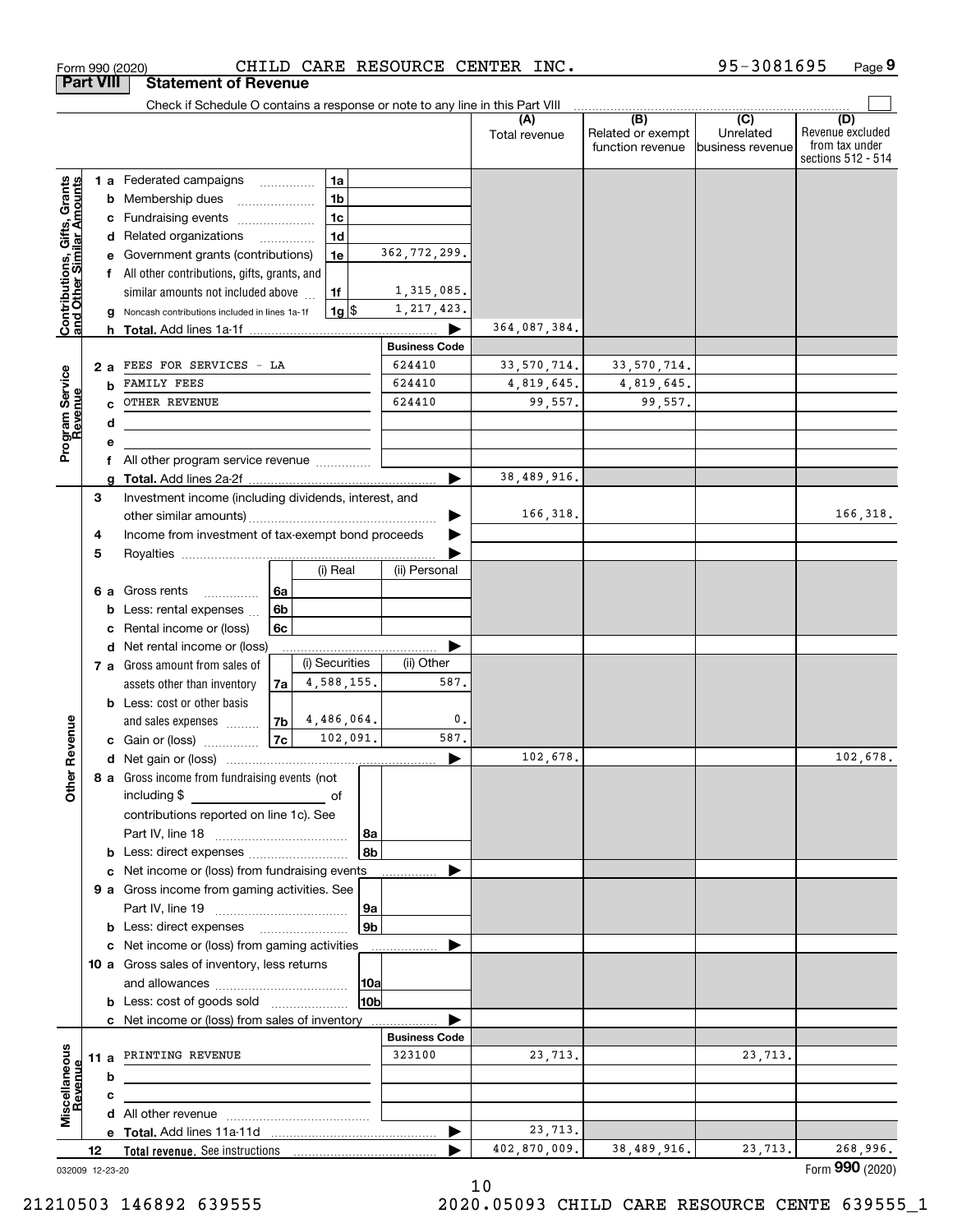Form 990 (2020) Page **Part IX Statement of Functional Expenses** CHILD CARE RESOURCE CENTER INC. 95-3081695

*Section 501(c)(3) and 501(c)(4) organizations must complete all columns. All other organizations must complete column (A).*

|              | $\overline{\mathbf{x}}$                                                                                  |                                           |                                    |                                           |                                |  |  |  |  |  |  |  |
|--------------|----------------------------------------------------------------------------------------------------------|-------------------------------------------|------------------------------------|-------------------------------------------|--------------------------------|--|--|--|--|--|--|--|
|              | Do not include amounts reported on lines 6b,<br>7b, 8b, 9b, and 10b of Part VIII.                        | (A)<br>Total expenses                     | (B)<br>Program service<br>expenses | (C)<br>Management and<br>general expenses | (D)<br>Fundraising<br>expenses |  |  |  |  |  |  |  |
| 1.           | Grants and other assistance to domestic organizations                                                    |                                           |                                    |                                           |                                |  |  |  |  |  |  |  |
|              | and domestic governments. See Part IV, line 21                                                           |                                           |                                    |                                           |                                |  |  |  |  |  |  |  |
| $\mathbf{2}$ | Grants and other assistance to domestic                                                                  |                                           |                                    |                                           |                                |  |  |  |  |  |  |  |
|              | individuals. See Part IV, line 22                                                                        | 1, 217, 423.                              | 1, 217, 423.                       |                                           |                                |  |  |  |  |  |  |  |
| 3            | Grants and other assistance to foreign                                                                   |                                           |                                    |                                           |                                |  |  |  |  |  |  |  |
|              | organizations, foreign governments, and foreign                                                          |                                           |                                    |                                           |                                |  |  |  |  |  |  |  |
|              | individuals. See Part IV, lines 15 and 16                                                                |                                           |                                    |                                           |                                |  |  |  |  |  |  |  |
| 4            | Benefits paid to or for members                                                                          |                                           |                                    |                                           |                                |  |  |  |  |  |  |  |
| 5            | Compensation of current officers, directors,                                                             |                                           |                                    |                                           |                                |  |  |  |  |  |  |  |
|              | trustees, and key employees                                                                              | 1,726,575.                                | 1,622,061.                         | 103,525.                                  | 989.                           |  |  |  |  |  |  |  |
| 6            | Compensation not included above to disqualified                                                          |                                           |                                    |                                           |                                |  |  |  |  |  |  |  |
|              | persons (as defined under section 4958(f)(1)) and                                                        |                                           |                                    |                                           |                                |  |  |  |  |  |  |  |
|              | persons described in section $4958(c)(3)(B)$                                                             |                                           |                                    |                                           |                                |  |  |  |  |  |  |  |
| 7            |                                                                                                          | 45, 244, 446.                             | 35, 135, 971.                      | 10,023,247.                               | 85,228.                        |  |  |  |  |  |  |  |
| 8            | Pension plan accruals and contributions (include                                                         |                                           |                                    |                                           |                                |  |  |  |  |  |  |  |
|              | section 401(k) and 403(b) employer contributions)                                                        | 322, 439.                                 | 302,921.                           | 19,333.                                   | 185.                           |  |  |  |  |  |  |  |
| 9            |                                                                                                          | 10,288,582.                               | 8,341,595.                         | 1,930,321.                                | 16,666.                        |  |  |  |  |  |  |  |
| 10           |                                                                                                          | 3,851,148.                                | 3,084,825.                         | 759,478.                                  | 6,845.                         |  |  |  |  |  |  |  |
| 11           | Fees for services (nonemployees):                                                                        |                                           |                                    |                                           |                                |  |  |  |  |  |  |  |
|              |                                                                                                          |                                           |                                    |                                           |                                |  |  |  |  |  |  |  |
|              |                                                                                                          | 146,694.                                  |                                    | 146, 111.                                 | 583.                           |  |  |  |  |  |  |  |
|              |                                                                                                          | 125, 189.                                 |                                    | 123,937.                                  | 1,252.                         |  |  |  |  |  |  |  |
|              |                                                                                                          |                                           |                                    |                                           |                                |  |  |  |  |  |  |  |
|              | e Professional fundraising services. See Part IV, line 17                                                |                                           |                                    |                                           |                                |  |  |  |  |  |  |  |
| f            | Investment management fees                                                                               | 59,010.                                   |                                    | 59,010.                                   |                                |  |  |  |  |  |  |  |
|              | g Other. (If line 11g amount exceeds 10% of line 25,                                                     |                                           |                                    |                                           |                                |  |  |  |  |  |  |  |
|              | column (A) amount, list line 11g expenses on Sch O.)                                                     | 313, 057, 842. 310, 950, 318.<br>421,268. | 350, 928.                          | 2,088,377.<br>69,637.                     | 19,147.<br>703.                |  |  |  |  |  |  |  |
| 12           |                                                                                                          | 7,604,628.                                | 3,810,087.                         | 3,753,365.                                | 41, 176.                       |  |  |  |  |  |  |  |
| 13           |                                                                                                          | $\overline{2,214,878}$ .                  | 626, 243.                          | $\overline{1,571,706}$ .                  | 16,929.                        |  |  |  |  |  |  |  |
| 14<br>15     |                                                                                                          |                                           |                                    |                                           |                                |  |  |  |  |  |  |  |
| 16           |                                                                                                          | 6,476,380.                                | 4,448,816.                         | 2,007,318.                                | 20, 246.                       |  |  |  |  |  |  |  |
| 17           | Travel                                                                                                   | 31,498.                                   | $\overline{24,805}$ .              | 6,633.                                    | 60.                            |  |  |  |  |  |  |  |
| 18           | Payments of travel or entertainment expenses                                                             |                                           |                                    |                                           |                                |  |  |  |  |  |  |  |
|              | for any federal, state, or local public officials                                                        |                                           |                                    |                                           |                                |  |  |  |  |  |  |  |
| 19           | Conferences, conventions, and meetings                                                                   | 895, 272.                                 | 661, 743.                          | 231, 174.                                 | 2,355.                         |  |  |  |  |  |  |  |
| 20           | Interest                                                                                                 | 151,593.                                  | 15,316.                            | 136,261.                                  | 16.                            |  |  |  |  |  |  |  |
| 21           |                                                                                                          |                                           |                                    |                                           |                                |  |  |  |  |  |  |  |
| 22           | Depreciation, depletion, and amortization                                                                | 1,979,362.                                | 1,971,755.                         | 6,568.                                    | 1,039.                         |  |  |  |  |  |  |  |
| 23           | Insurance                                                                                                | 317,090.                                  | 254,885.                           | 61, 583.                                  | 622.                           |  |  |  |  |  |  |  |
| 24           | Other expenses. Itemize expenses not covered                                                             |                                           |                                    |                                           |                                |  |  |  |  |  |  |  |
|              | above (List miscellaneous expenses on line 24e. If<br>line 24e amount exceeds 10% of line 25, column (A) |                                           |                                    |                                           |                                |  |  |  |  |  |  |  |
|              | amount, list line 24e expenses on Schedule O.)                                                           |                                           |                                    |                                           |                                |  |  |  |  |  |  |  |
|              | a OFFICE EQUIMENT LEASES                                                                                 | 596,945.                                  | 218, 177.                          | 374,980.                                  | 3,788.                         |  |  |  |  |  |  |  |
| b            | TRAINING AND STAFF DEVE                                                                                  | 124,827.                                  | 6,270.                             | 117,371.                                  | 1,186.                         |  |  |  |  |  |  |  |
| c            | REPAIRS AND MAINTENANCE                                                                                  | 92, 296.                                  | 68,830.                            | 23, 231.                                  | 235.                           |  |  |  |  |  |  |  |
| d            |                                                                                                          |                                           |                                    |                                           |                                |  |  |  |  |  |  |  |
|              | e All other expenses                                                                                     | 1,086,851.                                | 910, 212.                          | 169,414.                                  | 7,225.                         |  |  |  |  |  |  |  |
| 25           | Total functional expenses. Add lines 1 through 24e                                                       | 398,032,236.374,023,181.                  |                                    | 23,782,580.                               | 226, 475.                      |  |  |  |  |  |  |  |
| 26           | Joint costs. Complete this line only if the organization                                                 |                                           |                                    |                                           |                                |  |  |  |  |  |  |  |
|              | reported in column (B) joint costs from a combined                                                       |                                           |                                    |                                           |                                |  |  |  |  |  |  |  |
|              | educational campaign and fundraising solicitation.                                                       |                                           |                                    |                                           |                                |  |  |  |  |  |  |  |
|              | Check here $\blacktriangleright$<br>if following SOP 98-2 (ASC 958-720)                                  |                                           |                                    |                                           |                                |  |  |  |  |  |  |  |

11

032010 12-23-20

Form (2020) **990**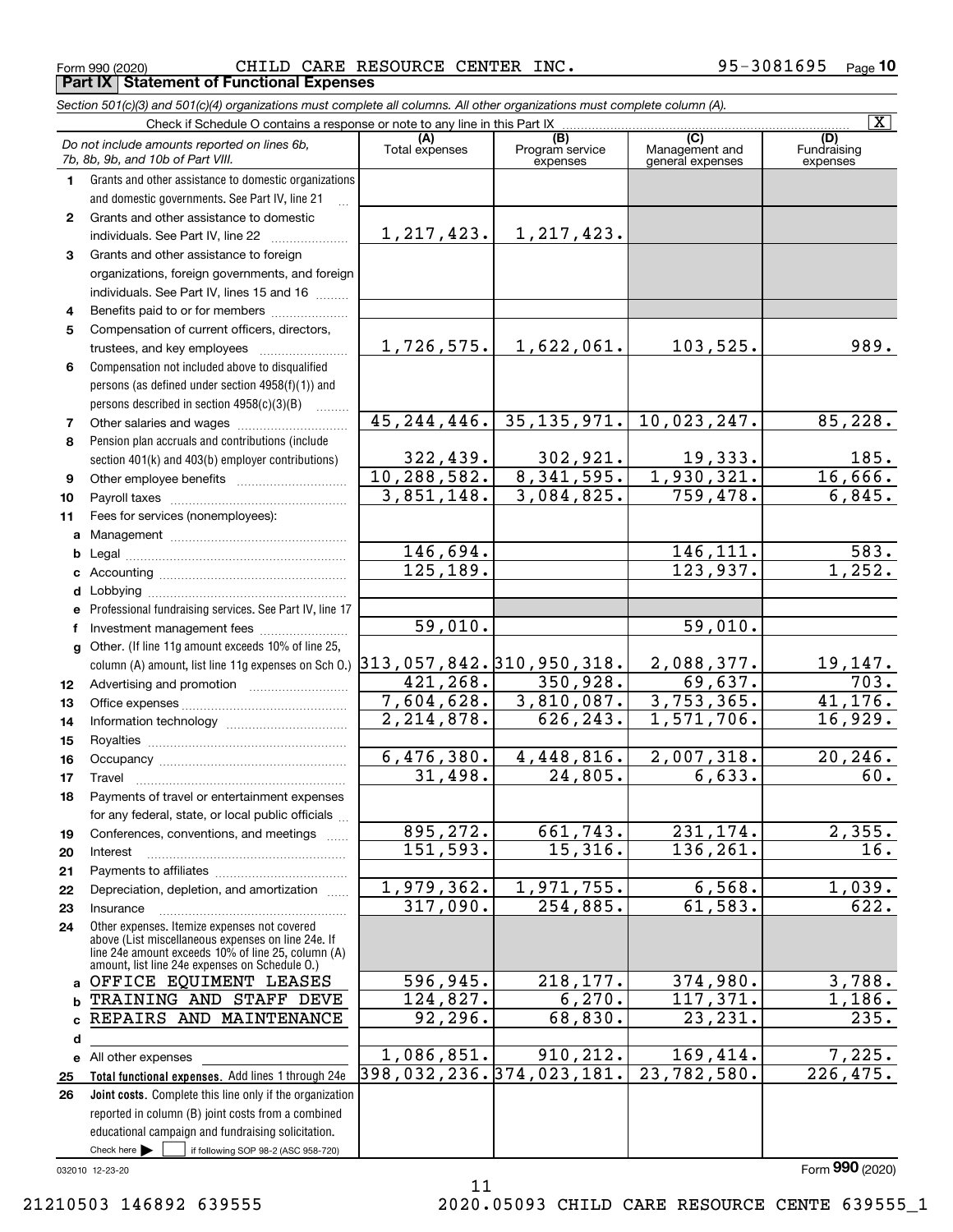**Part X Balance Sheet**

### Form 990 (2020) CHILD CARE RESOURCE CENTER INC 95-3081695 Page

**11**

|                             |          |                                                                                            |             |                 | (A)<br>Beginning of year     |                  | (B)<br>End of year                        |
|-----------------------------|----------|--------------------------------------------------------------------------------------------|-------------|-----------------|------------------------------|------------------|-------------------------------------------|
|                             | 1        |                                                                                            |             |                 | 12,672,595.                  | $\mathbf{1}$     | 28,931,581.                               |
|                             | 2        |                                                                                            |             |                 | $\overline{1,770}$ , 087.    | $\mathbf{2}$     | 1,443,689.                                |
|                             | з        |                                                                                            |             |                 | $\overline{22,504,054}$ .    | 3                | 18,497,995.                               |
|                             | 4        |                                                                                            |             |                 | 425,805.                     | $\overline{4}$   | 664,225.                                  |
|                             | 5        | Loans and other receivables from any current or former officer, director,                  |             |                 |                              |                  |                                           |
|                             |          | trustee, key employee, creator or founder, substantial contributor, or 35%                 |             |                 |                              |                  |                                           |
|                             |          | controlled entity or family member of any of these persons                                 |             |                 |                              | 5                |                                           |
|                             | 6        | Loans and other receivables from other disqualified persons (as defined                    |             |                 |                              |                  |                                           |
|                             |          | under section $4958(f)(1)$ , and persons described in section $4958(c)(3)(B)$              |             | $\ldots$        |                              | 6                |                                           |
|                             | 7        |                                                                                            |             | $\overline{7}$  |                              |                  |                                           |
| Assets                      | 8        |                                                                                            |             |                 |                              | 8                |                                           |
|                             | 9        | Prepaid expenses and deferred charges                                                      |             |                 | $\overline{1,635}$ , 683.    | $\boldsymbol{9}$ | 3,947,928.                                |
|                             |          | 10a Land, buildings, and equipment: cost or other                                          |             |                 |                              |                  |                                           |
|                             |          | basis. Complete Part VI of Schedule D  10a                                                 |             | 30,747,816.     |                              |                  |                                           |
|                             |          | <b>b</b> Less: accumulated depreciation $\frac{10b}{10b}$ 17, 687, 498.                    | 12,840,573. | 10 <sub>c</sub> | 13,060,318.                  |                  |                                           |
|                             | 11       |                                                                                            |             |                 | 5,956,062.                   | 11               | 7,986,794.                                |
|                             | 12       |                                                                                            |             | 626, 726.       | 12                           | 2,462,770.       |                                           |
|                             | 13       |                                                                                            |             | 13              |                              |                  |                                           |
|                             | 14       |                                                                                            |             | 14              |                              |                  |                                           |
|                             | 15       |                                                                                            |             | 209, 256.       | 15                           | 296,126.         |                                           |
|                             | 16       |                                                                                            |             |                 | 58,640,841.                  | 16               | 77, 291, 426.                             |
|                             | 17       |                                                                                            |             |                 | 32,704,276.                  | 17               | 34,042,769.                               |
|                             | 18       |                                                                                            |             | 18              |                              |                  |                                           |
|                             | 19       |                                                                                            |             |                 | 2,009,808.                   | 19               | 13, 135, 083.                             |
|                             | 20       |                                                                                            | 3,944,392.  | 20              | 3,618,044.                   |                  |                                           |
|                             | 21       | Escrow or custodial account liability. Complete Part IV of Schedule D                      |             |                 |                              | 21               |                                           |
|                             | 22       | Loans and other payables to any current or former officer, director,                       |             |                 |                              |                  |                                           |
|                             |          | trustee, key employee, creator or founder, substantial contributor, or 35%                 |             |                 |                              |                  |                                           |
| Liabilities                 |          | controlled entity or family member of any of these persons                                 |             |                 |                              | 22               |                                           |
|                             | 23       | Secured mortgages and notes payable to unrelated third parties                             |             |                 |                              | 23               |                                           |
|                             | 24       |                                                                                            |             |                 |                              | 24               |                                           |
|                             | 25       | Other liabilities (including federal income tax, payables to related third                 |             |                 |                              |                  |                                           |
|                             |          | parties, and other liabilities not included on lines 17-24). Complete Part X               |             |                 |                              |                  |                                           |
|                             |          | of Schedule D                                                                              |             |                 | 903, 438.  25<br>39,561,914. |                  | 1,559,372.<br>$\overline{52, 355, 268}$ . |
|                             | 26       |                                                                                            |             |                 |                              | 26               |                                           |
|                             |          | Organizations that follow FASB ASC 958, check here $\blacktriangleright \lfloor X \rfloor$ |             |                 |                              |                  |                                           |
|                             |          | and complete lines 27, 28, 32, and 33.                                                     |             |                 | 19,078,927.                  | 27               | 24,936,158.                               |
|                             | 27       |                                                                                            |             |                 |                              | 28               |                                           |
|                             | 28       |                                                                                            |             |                 |                              |                  |                                           |
|                             |          | Organizations that do not follow FASB ASC 958, check here ▶ [                              |             |                 |                              |                  |                                           |
|                             |          | and complete lines 29 through 33.                                                          |             |                 |                              | 29               |                                           |
| Net Assets or Fund Balances | 29<br>30 | Paid-in or capital surplus, or land, building, or equipment fund                           |             |                 |                              | 30               |                                           |
|                             | 31       | Retained earnings, endowment, accumulated income, or other funds                           |             |                 |                              | 31               |                                           |
|                             | 32       |                                                                                            |             |                 | 19,078,927.                  | 32               | 24,936,158.                               |
|                             | 33       |                                                                                            |             |                 | 58,640,841.                  | 33               | $\overline{77,}$ 291, 426.                |
|                             |          |                                                                                            |             |                 |                              |                  |                                           |

Form (2020) **990**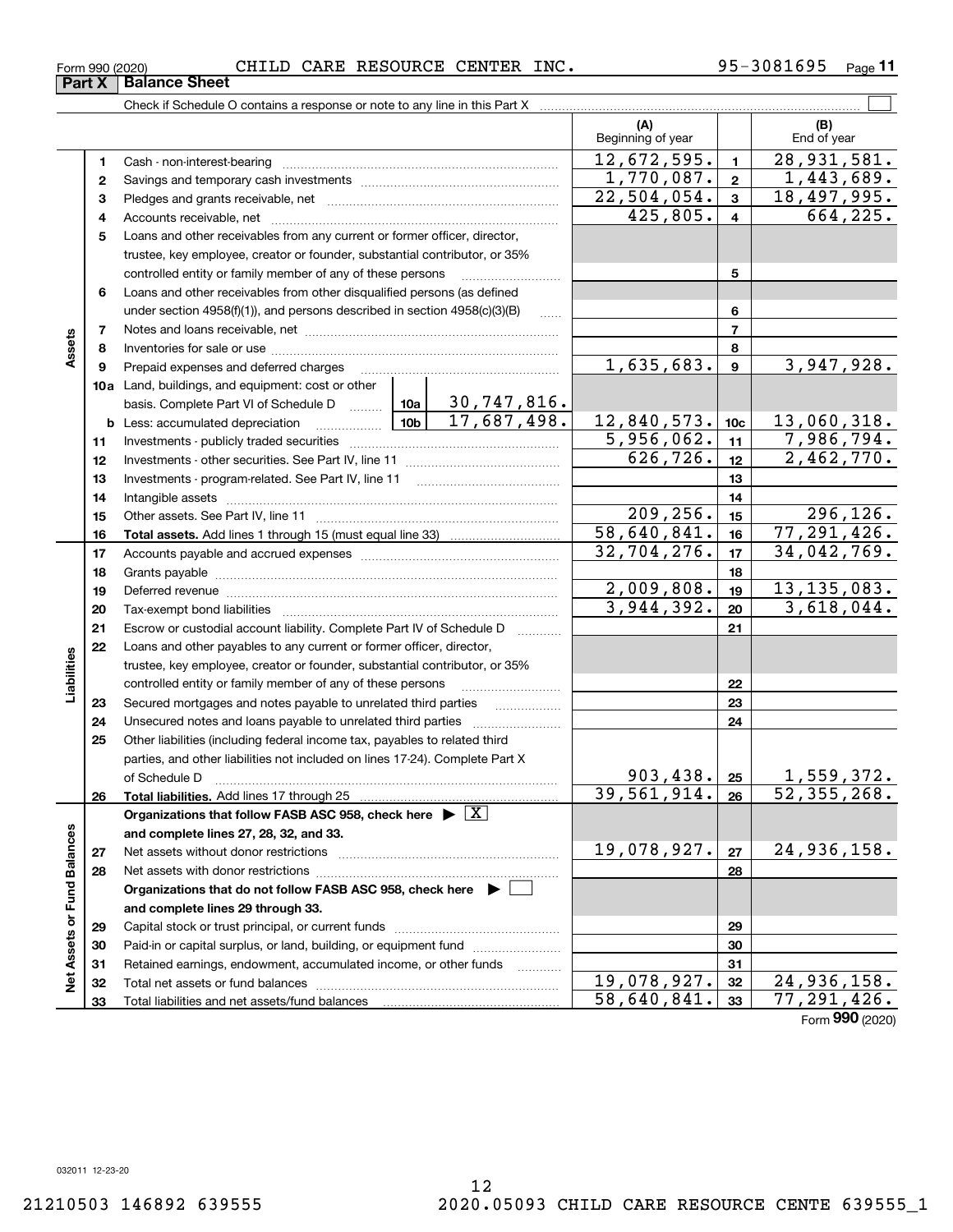|    | CHILD CARE RESOURCE CENTER INC.<br>Form 990 (2020)                                                                                                                                                                             |                | 95-3081695     |          | Page $12$  |  |  |  |  |  |  |
|----|--------------------------------------------------------------------------------------------------------------------------------------------------------------------------------------------------------------------------------|----------------|----------------|----------|------------|--|--|--|--|--|--|
|    | Part XI   Reconciliation of Net Assets                                                                                                                                                                                         |                |                |          |            |  |  |  |  |  |  |
|    |                                                                                                                                                                                                                                |                |                |          |            |  |  |  |  |  |  |
|    |                                                                                                                                                                                                                                |                |                |          |            |  |  |  |  |  |  |
| 1  | Total revenue (must equal Part VIII, column (A), line 12)                                                                                                                                                                      | $\mathbf{1}$   | 402,870,009.   |          |            |  |  |  |  |  |  |
| 2  | 398,032,236.<br>$\mathbf{2}$<br>Total expenses (must equal Part IX, column (A), line 25)                                                                                                                                       |                |                |          |            |  |  |  |  |  |  |
| з  | 4,837,773.<br>3<br>Revenue less expenses. Subtract line 2 from line 1                                                                                                                                                          |                |                |          |            |  |  |  |  |  |  |
| 4  | 19,078,927.<br>$\overline{\mathbf{4}}$                                                                                                                                                                                         |                |                |          |            |  |  |  |  |  |  |
| 5  | Net unrealized gains (losses) on investments                                                                                                                                                                                   | 5              |                |          | 1,019,458. |  |  |  |  |  |  |
| 6  | Donated services and use of facilities [111] Donated and the service of facilities [11] Donated services and use of facilities [11] Donated and the service of the service of the service of the service of the service of the | 6              |                |          |            |  |  |  |  |  |  |
| 7  | Investment expenses www.communication.com/www.communication.com/www.communication.com/www.communication.com                                                                                                                    | $\overline{7}$ |                |          |            |  |  |  |  |  |  |
| 8  | Prior period adjustments                                                                                                                                                                                                       | 8              |                |          |            |  |  |  |  |  |  |
| 9  | Other changes in net assets or fund balances (explain on Schedule O)                                                                                                                                                           | 9              |                | 0.       |            |  |  |  |  |  |  |
| 10 | Net assets or fund balances at end of year. Combine lines 3 through 9 (must equal Part X, line 32,                                                                                                                             |                |                |          |            |  |  |  |  |  |  |
|    | 24,936,158.<br>10                                                                                                                                                                                                              |                |                |          |            |  |  |  |  |  |  |
|    | Part XII Financial Statements and Reporting                                                                                                                                                                                    |                |                |          |            |  |  |  |  |  |  |
|    |                                                                                                                                                                                                                                |                |                |          |            |  |  |  |  |  |  |
|    |                                                                                                                                                                                                                                |                |                | Yes      | No         |  |  |  |  |  |  |
| 1  | $\boxed{\mathbf{X}}$ Accrual<br>Accounting method used to prepare the Form 990: <u>I</u> Cash<br>Other                                                                                                                         |                |                |          |            |  |  |  |  |  |  |
|    | If the organization changed its method of accounting from a prior year or checked "Other," explain in Schedule O.                                                                                                              |                |                |          |            |  |  |  |  |  |  |
|    | 2a Were the organization's financial statements compiled or reviewed by an independent accountant?                                                                                                                             |                | 2a             |          | x          |  |  |  |  |  |  |
|    | If "Yes," check a box below to indicate whether the financial statements for the year were compiled or reviewed on a                                                                                                           |                |                |          |            |  |  |  |  |  |  |
|    | separate basis, consolidated basis, or both:                                                                                                                                                                                   |                |                |          |            |  |  |  |  |  |  |
|    | Separate basis<br><b>Consolidated basis</b><br>Both consolidated and separate basis                                                                                                                                            |                |                |          |            |  |  |  |  |  |  |
|    | <b>b</b> Were the organization's financial statements audited by an independent accountant?                                                                                                                                    |                | 2 <sub>b</sub> | Х        |            |  |  |  |  |  |  |
|    | If "Yes," check a box below to indicate whether the financial statements for the year were audited on a separate basis,                                                                                                        |                |                |          |            |  |  |  |  |  |  |
|    | consolidated basis, or both:                                                                                                                                                                                                   |                |                |          |            |  |  |  |  |  |  |
|    | $X$ Separate basis<br>Consolidated basis<br>Both consolidated and separate basis                                                                                                                                               |                |                |          |            |  |  |  |  |  |  |
|    | c If "Yes" to line 2a or 2b, does the organization have a committee that assumes responsibility for oversight of the audit,                                                                                                    |                |                |          |            |  |  |  |  |  |  |
|    |                                                                                                                                                                                                                                |                | 2c             | x        |            |  |  |  |  |  |  |
|    | If the organization changed either its oversight process or selection process during the tax year, explain on Schedule O.                                                                                                      |                |                |          |            |  |  |  |  |  |  |
|    | 3a As a result of a federal award, was the organization required to undergo an audit or audits as set forth in the Single Audit                                                                                                |                |                |          |            |  |  |  |  |  |  |
|    |                                                                                                                                                                                                                                |                | За             | X        |            |  |  |  |  |  |  |
| b  | If "Yes," did the organization undergo the required audit or audits? If the organization did not undergo the required audit                                                                                                    |                |                |          |            |  |  |  |  |  |  |
|    |                                                                                                                                                                                                                                |                | 3b             | Х<br>nnn |            |  |  |  |  |  |  |

Form (2020) **990**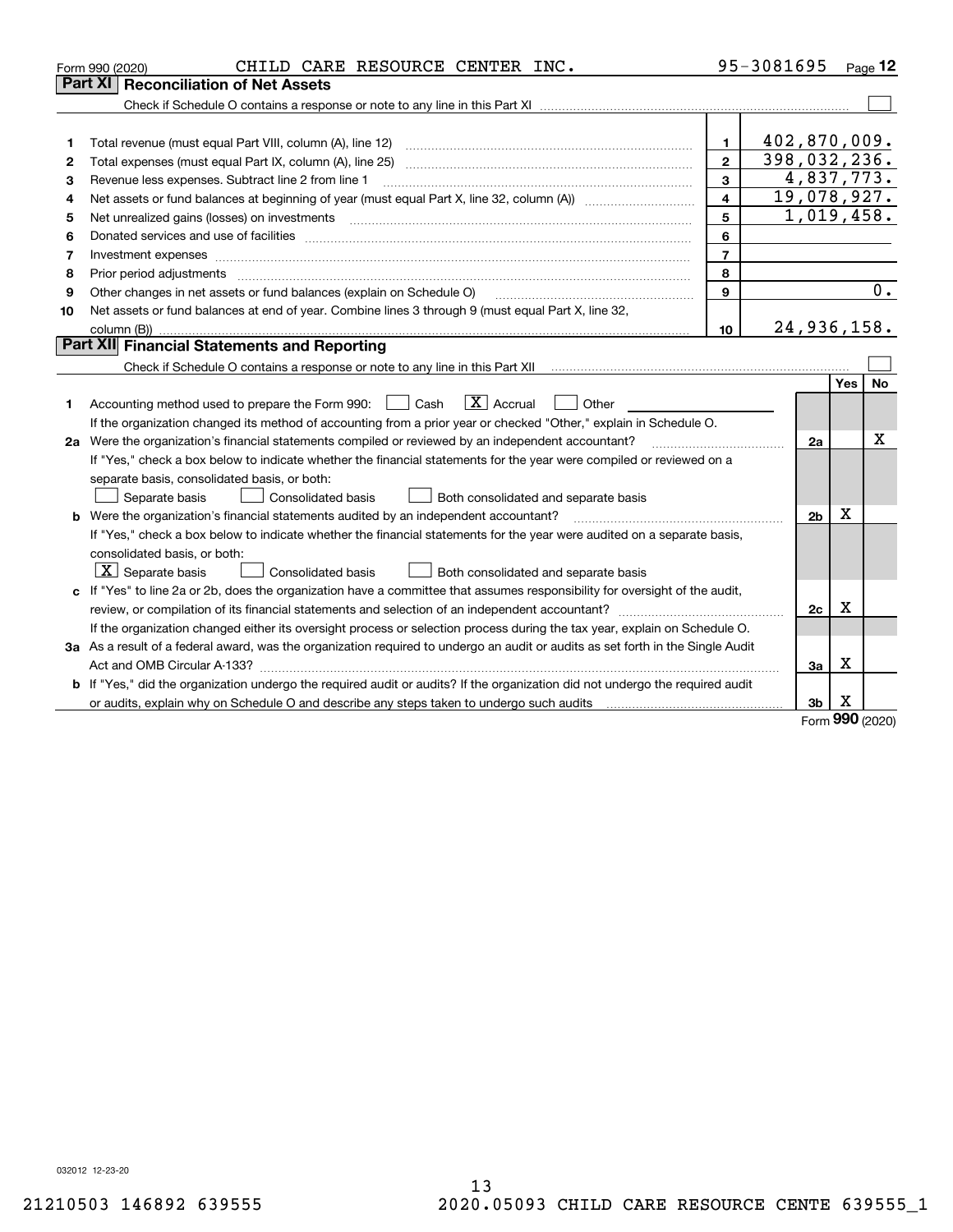| <b>SCHEDULE A</b> |
|-------------------|
|-------------------|

**(Form 990 or 990-EZ)**

# **Public Charity Status and Public Support**

**Complete if the organization is a section 501(c)(3) organization or a section 4947(a)(1) nonexempt charitable trust.**

| Attach to Form 990 or Form 990-EZ. |  |  |  |
|------------------------------------|--|--|--|
|------------------------------------|--|--|--|

| OMB No 1545-0047                    |
|-------------------------------------|
| 2020                                |
| <b>Open to Public</b><br>Inspection |

|                |                                                                                                                                                                  | Department of the Treasury<br>Internal Revenue Service                                                                                                                               |                                             | Attach to Form 990 or Form 990-EZ.<br>$\blacktriangleright$ Go to www.irs.gov/Form990 for instructions and the latest information. | <b>Open to Public</b><br>Inspection                                                                                                          |     |                                                                |                            |  |                                       |  |  |
|----------------|------------------------------------------------------------------------------------------------------------------------------------------------------------------|--------------------------------------------------------------------------------------------------------------------------------------------------------------------------------------|---------------------------------------------|------------------------------------------------------------------------------------------------------------------------------------|----------------------------------------------------------------------------------------------------------------------------------------------|-----|----------------------------------------------------------------|----------------------------|--|---------------------------------------|--|--|
|                |                                                                                                                                                                  | Name of the organization                                                                                                                                                             |                                             |                                                                                                                                    |                                                                                                                                              |     |                                                                |                            |  | <b>Employer identification number</b> |  |  |
|                |                                                                                                                                                                  |                                                                                                                                                                                      |                                             |                                                                                                                                    | CHILD CARE RESOURCE CENTER INC.                                                                                                              |     |                                                                |                            |  | 95-3081695                            |  |  |
| Part I         |                                                                                                                                                                  |                                                                                                                                                                                      |                                             |                                                                                                                                    | Reason for Public Charity Status. (All organizations must complete this part.) See instructions.                                             |     |                                                                |                            |  |                                       |  |  |
|                |                                                                                                                                                                  |                                                                                                                                                                                      |                                             |                                                                                                                                    | The organization is not a private foundation because it is: (For lines 1 through 12, check only one box.)                                    |     |                                                                |                            |  |                                       |  |  |
| 1              |                                                                                                                                                                  |                                                                                                                                                                                      |                                             |                                                                                                                                    | A church, convention of churches, or association of churches described in section $170(b)(1)(A)(i)$ .                                        |     |                                                                |                            |  |                                       |  |  |
| 2              |                                                                                                                                                                  |                                                                                                                                                                                      |                                             |                                                                                                                                    |                                                                                                                                              |     |                                                                |                            |  |                                       |  |  |
|                |                                                                                                                                                                  |                                                                                                                                                                                      |                                             |                                                                                                                                    | A school described in section 170(b)(1)(A)(ii). (Attach Schedule E (Form 990 or 990-EZ).)                                                    |     |                                                                |                            |  |                                       |  |  |
| 3              |                                                                                                                                                                  |                                                                                                                                                                                      |                                             |                                                                                                                                    | A hospital or a cooperative hospital service organization described in section 170(b)(1)(A)(iii).                                            |     |                                                                |                            |  |                                       |  |  |
| 4              |                                                                                                                                                                  |                                                                                                                                                                                      |                                             |                                                                                                                                    | A medical research organization operated in conjunction with a hospital described in section 170(b)(1)(A)(iii). Enter the hospital's name,   |     |                                                                |                            |  |                                       |  |  |
|                |                                                                                                                                                                  | city, and state:                                                                                                                                                                     |                                             |                                                                                                                                    |                                                                                                                                              |     |                                                                |                            |  |                                       |  |  |
| 5              |                                                                                                                                                                  |                                                                                                                                                                                      |                                             |                                                                                                                                    | An organization operated for the benefit of a college or university owned or operated by a governmental unit described in                    |     |                                                                |                            |  |                                       |  |  |
|                |                                                                                                                                                                  |                                                                                                                                                                                      |                                             | section 170(b)(1)(A)(iv). (Complete Part II.)                                                                                      |                                                                                                                                              |     |                                                                |                            |  |                                       |  |  |
| 6              |                                                                                                                                                                  |                                                                                                                                                                                      |                                             |                                                                                                                                    | A federal, state, or local government or governmental unit described in section 170(b)(1)(A)(v).                                             |     |                                                                |                            |  |                                       |  |  |
| $\overline{7}$ | $\lfloor x \rfloor$<br>An organization that normally receives a substantial part of its support from a governmental unit or from the general public described in |                                                                                                                                                                                      |                                             |                                                                                                                                    |                                                                                                                                              |     |                                                                |                            |  |                                       |  |  |
|                | section 170(b)(1)(A)(vi). (Complete Part II.)                                                                                                                    |                                                                                                                                                                                      |                                             |                                                                                                                                    |                                                                                                                                              |     |                                                                |                            |  |                                       |  |  |
| 8              |                                                                                                                                                                  |                                                                                                                                                                                      |                                             |                                                                                                                                    | A community trust described in section 170(b)(1)(A)(vi). (Complete Part II.)                                                                 |     |                                                                |                            |  |                                       |  |  |
| 9              |                                                                                                                                                                  |                                                                                                                                                                                      |                                             |                                                                                                                                    | An agricultural research organization described in section 170(b)(1)(A)(ix) operated in conjunction with a land-grant college                |     |                                                                |                            |  |                                       |  |  |
|                |                                                                                                                                                                  |                                                                                                                                                                                      |                                             |                                                                                                                                    | or university or a non-land-grant college of agriculture (see instructions). Enter the name, city, and state of the college or               |     |                                                                |                            |  |                                       |  |  |
|                |                                                                                                                                                                  | university:                                                                                                                                                                          |                                             |                                                                                                                                    |                                                                                                                                              |     |                                                                |                            |  |                                       |  |  |
| 10             |                                                                                                                                                                  |                                                                                                                                                                                      |                                             |                                                                                                                                    | An organization that normally receives (1) more than 33 1/3% of its support from contributions, membership fees, and gross receipts from     |     |                                                                |                            |  |                                       |  |  |
|                |                                                                                                                                                                  |                                                                                                                                                                                      |                                             |                                                                                                                                    | activities related to its exempt functions, subject to certain exceptions; and (2) no more than 33 1/3% of its support from gross investment |     |                                                                |                            |  |                                       |  |  |
|                |                                                                                                                                                                  |                                                                                                                                                                                      |                                             |                                                                                                                                    |                                                                                                                                              |     |                                                                |                            |  |                                       |  |  |
|                |                                                                                                                                                                  | income and unrelated business taxable income (less section 511 tax) from businesses acquired by the organization after June 30, 1975.<br>See section 509(a)(2). (Complete Part III.) |                                             |                                                                                                                                    |                                                                                                                                              |     |                                                                |                            |  |                                       |  |  |
| 11             |                                                                                                                                                                  |                                                                                                                                                                                      |                                             |                                                                                                                                    | An organization organized and operated exclusively to test for public safety. See section 509(a)(4).                                         |     |                                                                |                            |  |                                       |  |  |
| 12             |                                                                                                                                                                  |                                                                                                                                                                                      |                                             |                                                                                                                                    | An organization organized and operated exclusively for the benefit of, to perform the functions of, or to carry out the purposes of one or   |     |                                                                |                            |  |                                       |  |  |
|                |                                                                                                                                                                  |                                                                                                                                                                                      |                                             |                                                                                                                                    | more publicly supported organizations described in section 509(a)(1) or section 509(a)(2). See section 509(a)(3). Check the box in           |     |                                                                |                            |  |                                       |  |  |
|                |                                                                                                                                                                  |                                                                                                                                                                                      |                                             |                                                                                                                                    | lines 12a through 12d that describes the type of supporting organization and complete lines 12e, 12f, and 12g.                               |     |                                                                |                            |  |                                       |  |  |
| а              |                                                                                                                                                                  |                                                                                                                                                                                      |                                             |                                                                                                                                    | Type I. A supporting organization operated, supervised, or controlled by its supported organization(s), typically by giving                  |     |                                                                |                            |  |                                       |  |  |
|                |                                                                                                                                                                  |                                                                                                                                                                                      |                                             |                                                                                                                                    | the supported organization(s) the power to regularly appoint or elect a majority of the directors or trustees of the supporting              |     |                                                                |                            |  |                                       |  |  |
|                |                                                                                                                                                                  |                                                                                                                                                                                      |                                             | organization. You must complete Part IV, Sections A and B.                                                                         |                                                                                                                                              |     |                                                                |                            |  |                                       |  |  |
| b              |                                                                                                                                                                  |                                                                                                                                                                                      |                                             |                                                                                                                                    | Type II. A supporting organization supervised or controlled in connection with its supported organization(s), by having                      |     |                                                                |                            |  |                                       |  |  |
|                |                                                                                                                                                                  |                                                                                                                                                                                      |                                             |                                                                                                                                    | control or management of the supporting organization vested in the same persons that control or manage the supported                         |     |                                                                |                            |  |                                       |  |  |
|                |                                                                                                                                                                  |                                                                                                                                                                                      |                                             | organization(s). You must complete Part IV, Sections A and C.                                                                      |                                                                                                                                              |     |                                                                |                            |  |                                       |  |  |
| с              |                                                                                                                                                                  |                                                                                                                                                                                      |                                             |                                                                                                                                    | Type III functionally integrated. A supporting organization operated in connection with, and functionally integrated with,                   |     |                                                                |                            |  |                                       |  |  |
|                |                                                                                                                                                                  |                                                                                                                                                                                      |                                             |                                                                                                                                    | its supported organization(s) (see instructions). You must complete Part IV, Sections A, D, and E.                                           |     |                                                                |                            |  |                                       |  |  |
| d              |                                                                                                                                                                  |                                                                                                                                                                                      |                                             |                                                                                                                                    | Type III non-functionally integrated. A supporting organization operated in connection with its supported organization(s)                    |     |                                                                |                            |  |                                       |  |  |
|                |                                                                                                                                                                  |                                                                                                                                                                                      |                                             |                                                                                                                                    | that is not functionally integrated. The organization generally must satisfy a distribution requirement and an attentiveness                 |     |                                                                |                            |  |                                       |  |  |
|                |                                                                                                                                                                  |                                                                                                                                                                                      |                                             |                                                                                                                                    | requirement (see instructions). You must complete Part IV, Sections A and D, and Part V.                                                     |     |                                                                |                            |  |                                       |  |  |
| е              |                                                                                                                                                                  |                                                                                                                                                                                      |                                             |                                                                                                                                    | Check this box if the organization received a written determination from the IRS that it is a Type I, Type II, Type III                      |     |                                                                |                            |  |                                       |  |  |
|                |                                                                                                                                                                  |                                                                                                                                                                                      |                                             |                                                                                                                                    | functionally integrated, or Type III non-functionally integrated supporting organization.                                                    |     |                                                                |                            |  |                                       |  |  |
| f              |                                                                                                                                                                  |                                                                                                                                                                                      | Enter the number of supported organizations |                                                                                                                                    |                                                                                                                                              |     |                                                                |                            |  |                                       |  |  |
| a              |                                                                                                                                                                  |                                                                                                                                                                                      |                                             | Provide the following information about the supported organization(s).                                                             |                                                                                                                                              |     |                                                                |                            |  |                                       |  |  |
|                |                                                                                                                                                                  | (i) Name of supported                                                                                                                                                                |                                             | (ii) EIN                                                                                                                           | (iii) Type of organization                                                                                                                   |     | (iv) Is the organization listed<br>in your governing document? | (v) Amount of monetary     |  | (vi) Amount of other                  |  |  |
|                |                                                                                                                                                                  | organization                                                                                                                                                                         |                                             |                                                                                                                                    | (described on lines 1-10                                                                                                                     | Yes | No                                                             | support (see instructions) |  | support (see instructions)            |  |  |
|                |                                                                                                                                                                  |                                                                                                                                                                                      |                                             |                                                                                                                                    | above (see instructions))                                                                                                                    |     |                                                                |                            |  |                                       |  |  |
|                |                                                                                                                                                                  |                                                                                                                                                                                      |                                             |                                                                                                                                    |                                                                                                                                              |     |                                                                |                            |  |                                       |  |  |
|                |                                                                                                                                                                  |                                                                                                                                                                                      |                                             |                                                                                                                                    |                                                                                                                                              |     |                                                                |                            |  |                                       |  |  |
|                |                                                                                                                                                                  |                                                                                                                                                                                      |                                             |                                                                                                                                    |                                                                                                                                              |     |                                                                |                            |  |                                       |  |  |
|                |                                                                                                                                                                  |                                                                                                                                                                                      |                                             |                                                                                                                                    |                                                                                                                                              |     |                                                                |                            |  |                                       |  |  |
|                |                                                                                                                                                                  |                                                                                                                                                                                      |                                             |                                                                                                                                    |                                                                                                                                              |     |                                                                |                            |  |                                       |  |  |
|                |                                                                                                                                                                  |                                                                                                                                                                                      |                                             |                                                                                                                                    |                                                                                                                                              |     |                                                                |                            |  |                                       |  |  |
|                |                                                                                                                                                                  |                                                                                                                                                                                      |                                             |                                                                                                                                    |                                                                                                                                              |     |                                                                |                            |  |                                       |  |  |
|                |                                                                                                                                                                  |                                                                                                                                                                                      |                                             |                                                                                                                                    |                                                                                                                                              |     |                                                                |                            |  |                                       |  |  |
|                |                                                                                                                                                                  |                                                                                                                                                                                      |                                             |                                                                                                                                    |                                                                                                                                              |     |                                                                |                            |  |                                       |  |  |
|                |                                                                                                                                                                  |                                                                                                                                                                                      |                                             |                                                                                                                                    |                                                                                                                                              |     |                                                                |                            |  |                                       |  |  |

**Total**

LHA For Paperwork Reduction Act Notice, see the Instructions for Form 990 or 990-EZ. <sub>032021</sub> o1-25-21 Schedule A (Form 990 or 990-EZ) 2020 14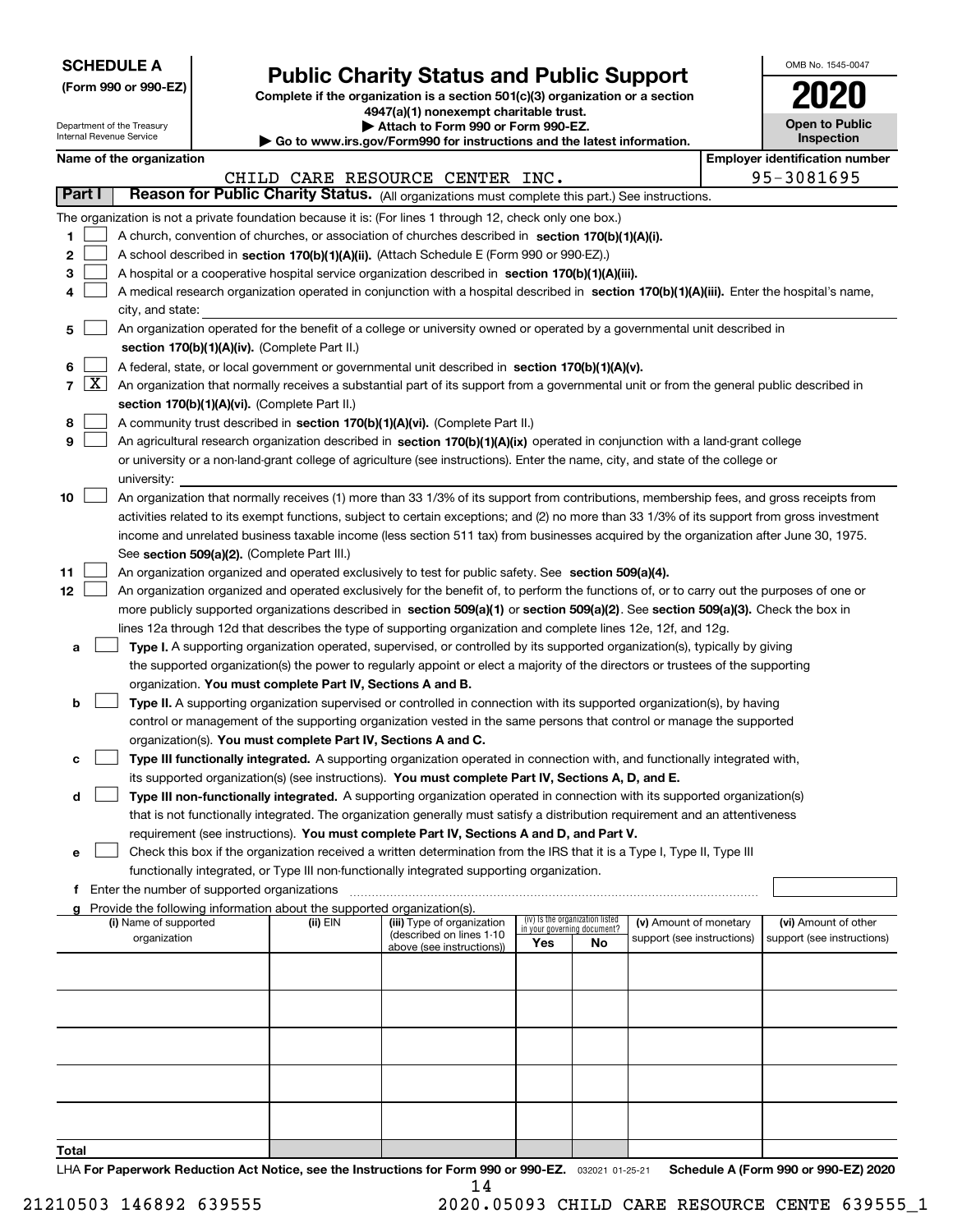### Schedule A (Form 990 or 990-EZ) 2020 <code>CHILD CARE RESOURCE CENTER INC</code> .  $95-3081695$  <code>Page</code> **Part II Support Schedule for Organizations Described in Sections 170(b)(1)(A)(iv) and 170(b)(1)(A)(vi)**

**2**

(Complete only if you checked the box on line 5, 7, or 8 of Part I or if the organization failed to qualify under Part III. If the organization fails to qualify under the tests listed below, please complete Part III.)

|     | <b>Section A. Public Support</b>                                                                                                               |                                               |            |                                                             |            |                                      |                                          |
|-----|------------------------------------------------------------------------------------------------------------------------------------------------|-----------------------------------------------|------------|-------------------------------------------------------------|------------|--------------------------------------|------------------------------------------|
|     | Calendar year (or fiscal year beginning in)                                                                                                    | (a) 2016                                      | $(b)$ 2017 | $(c)$ 2018                                                  | $(d)$ 2019 | (e) 2020                             | (f) Total                                |
|     | 1 Gifts, grants, contributions, and<br>membership fees received. (Do not                                                                       |                                               |            |                                                             |            |                                      |                                          |
|     | include any "unusual grants.")                                                                                                                 | 189705605222569661268757961309242700364087384 |            |                                                             |            |                                      | 1354363311.                              |
|     | 2 Tax revenues levied for the organ-                                                                                                           |                                               |            |                                                             |            |                                      |                                          |
|     | ization's benefit and either paid to                                                                                                           |                                               |            |                                                             |            |                                      |                                          |
|     | or expended on its behalf                                                                                                                      |                                               |            |                                                             |            |                                      |                                          |
|     | 3 The value of services or facilities                                                                                                          |                                               |            |                                                             |            |                                      |                                          |
|     | furnished by a governmental unit to                                                                                                            |                                               |            |                                                             |            |                                      |                                          |
|     | the organization without charge                                                                                                                |                                               |            |                                                             |            |                                      |                                          |
|     | 4 Total. Add lines 1 through 3                                                                                                                 |                                               |            | 189705605222569661268757961309242700364087384               |            |                                      | 1354363311.                              |
| 5   | The portion of total contributions                                                                                                             |                                               |            |                                                             |            |                                      |                                          |
|     | by each person (other than a                                                                                                                   |                                               |            |                                                             |            |                                      |                                          |
|     | governmental unit or publicly                                                                                                                  |                                               |            |                                                             |            |                                      |                                          |
|     | supported organization) included                                                                                                               |                                               |            |                                                             |            |                                      |                                          |
|     | on line 1 that exceeds 2% of the                                                                                                               |                                               |            |                                                             |            |                                      |                                          |
|     | amount shown on line 11,                                                                                                                       |                                               |            |                                                             |            |                                      |                                          |
|     | column (f)                                                                                                                                     |                                               |            |                                                             |            |                                      |                                          |
|     | 6 Public support. Subtract line 5 from line 4.                                                                                                 |                                               |            |                                                             |            |                                      | 1354363311.                              |
|     | <b>Section B. Total Support</b>                                                                                                                |                                               |            |                                                             |            |                                      |                                          |
|     | Calendar year (or fiscal year beginning in)                                                                                                    | (a) 2016                                      | (b) 2017   | $(c)$ 2018<br>189705605222569661268757961309242700364087384 | $(d)$ 2019 | (e) 2020                             | (f) Total                                |
|     | <b>7</b> Amounts from line 4                                                                                                                   |                                               |            |                                                             |            |                                      | 1354363311.                              |
|     | Gross income from interest,                                                                                                                    |                                               |            |                                                             |            |                                      |                                          |
|     | dividends, payments received on                                                                                                                |                                               |            |                                                             |            |                                      |                                          |
|     | securities loans, rents, royalties,                                                                                                            |                                               |            |                                                             |            |                                      |                                          |
|     | and income from similar sources                                                                                                                | 39,325.                                       | 38,320.    | 60,390.                                                     | 108,049.   | 166, 318.                            | 412,402.                                 |
|     | <b>9</b> Net income from unrelated business                                                                                                    |                                               |            |                                                             |            |                                      |                                          |
|     | activities, whether or not the                                                                                                                 |                                               |            |                                                             |            |                                      |                                          |
|     | business is regularly carried on                                                                                                               |                                               | 72,061.    | 3,910.                                                      | 2,191.     | 0.                                   | 78,162.                                  |
|     | 10 Other income. Do not include gain                                                                                                           |                                               |            |                                                             |            |                                      |                                          |
|     | or loss from the sale of capital                                                                                                               |                                               |            |                                                             |            |                                      |                                          |
|     | assets (Explain in Part VI.)                                                                                                                   |                                               |            |                                                             |            |                                      |                                          |
|     | 11 Total support. Add lines 7 through 10                                                                                                       |                                               |            |                                                             |            |                                      | 1354853875.                              |
|     | 12 Gross receipts from related activities, etc. (see instructions)                                                                             |                                               |            |                                                             |            | 12                                   | 132, 318, 588.                           |
|     | 13 First 5 years. If the Form 990 is for the organization's first, second, third, fourth, or fifth tax year as a section 501(c)(3)             |                                               |            |                                                             |            |                                      |                                          |
|     | organization, check this box and stop here<br><b>Section C. Computation of Public Support Percentage</b>                                       |                                               |            |                                                             |            |                                      |                                          |
|     |                                                                                                                                                |                                               |            |                                                             |            | 14                                   | 99.96<br>%                               |
|     |                                                                                                                                                |                                               |            |                                                             |            | 15                                   | 99.97<br>$\%$                            |
|     | 16a 33 1/3% support test - 2020. If the organization did not check the box on line 13, and line 14 is 33 1/3% or more, check this box and      |                                               |            |                                                             |            |                                      |                                          |
|     | stop here. The organization qualifies as a publicly supported organization                                                                     |                                               |            |                                                             |            |                                      | $\blacktriangleright$ $\boxed{\text{X}}$ |
|     | b 33 1/3% support test - 2019. If the organization did not check a box on line 13 or 16a, and line 15 is 33 1/3% or more, check this box       |                                               |            |                                                             |            |                                      |                                          |
|     | and stop here. The organization qualifies as a publicly supported organization                                                                 |                                               |            |                                                             |            |                                      |                                          |
|     | 17a 10% -facts-and-circumstances test - 2020. If the organization did not check a box on line 13, 16a, or 16b, and line 14 is 10% or more,     |                                               |            |                                                             |            |                                      |                                          |
|     | and if the organization meets the facts-and-circumstances test, check this box and stop here. Explain in Part VI how the organization          |                                               |            |                                                             |            |                                      |                                          |
|     | meets the facts-and-circumstances test. The organization qualifies as a publicly supported organization                                        |                                               |            |                                                             |            |                                      |                                          |
|     | <b>b 10% -facts-and-circumstances test - 2019.</b> If the organization did not check a box on line 13, 16a, 16b, or 17a, and line 15 is 10% or |                                               |            |                                                             |            |                                      |                                          |
|     | more, and if the organization meets the facts-and-circumstances test, check this box and stop here. Explain in Part VI how the                 |                                               |            |                                                             |            |                                      |                                          |
|     | organization meets the facts-and-circumstances test. The organization qualifies as a publicly supported organization                           |                                               |            |                                                             |            |                                      |                                          |
| 18. | Private foundation. If the organization did not check a box on line 13, 16a, 16b, 17a, or 17b, check this box and see instructions             |                                               |            |                                                             |            |                                      |                                          |
|     |                                                                                                                                                |                                               |            |                                                             |            | Schedule A (Form 990 or 990-EZ) 2020 |                                          |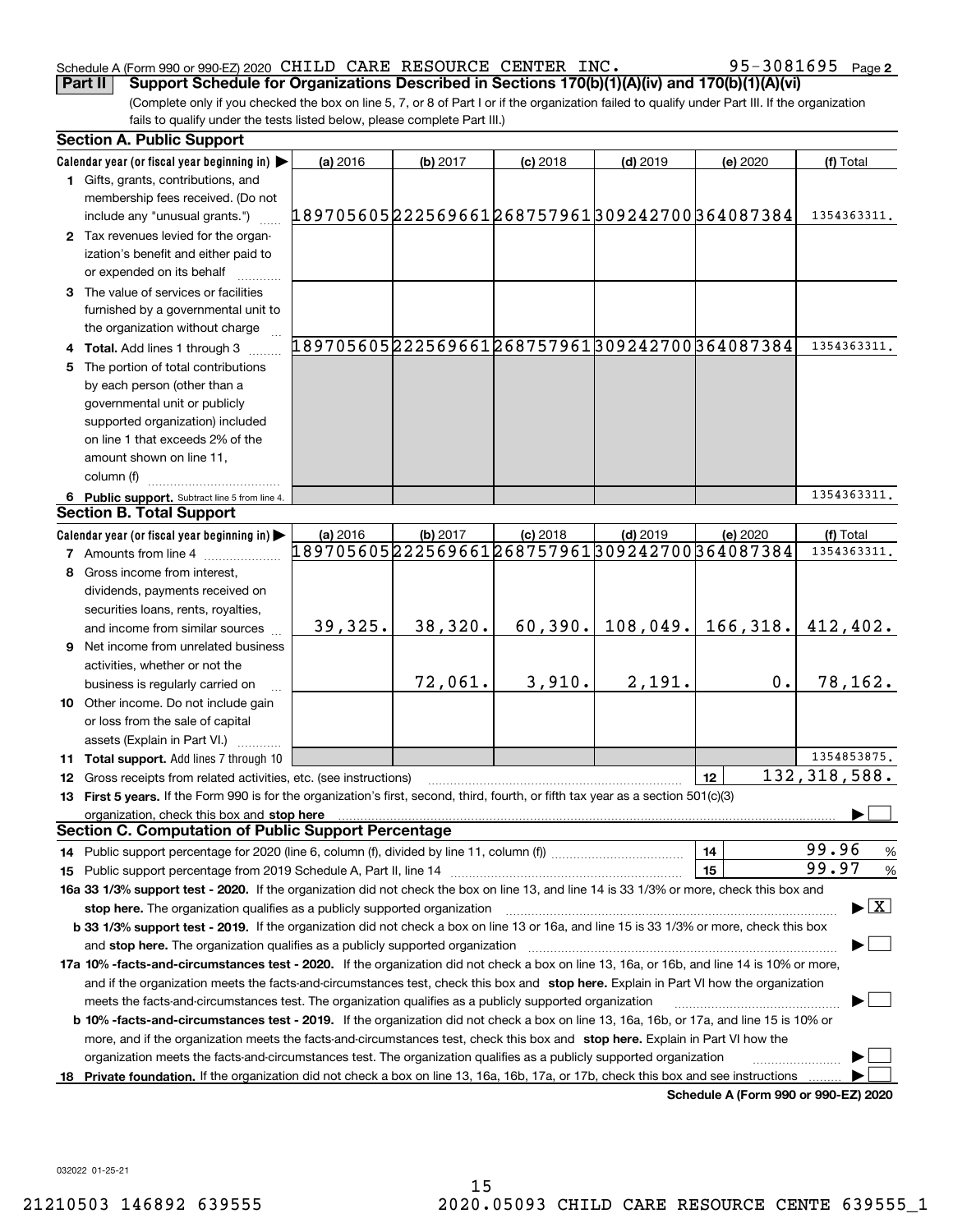### Schedule A (Form 990 or 990-EZ) 2020 <code>CHILD CARE RESOURCE CENTER INC</code> .  $95-3081695$  <code>Page</code> **Part III Support Schedule for Organizations Described in Section 509(a)(2)**

(Complete only if you checked the box on line 10 of Part I or if the organization failed to qualify under Part II. If the organization fails to qualify under the tests listed below, please complete Part II.)

|    | <b>Section A. Public Support</b>                                                                                                                                                                                                    |          |          |            |            |          |                                      |
|----|-------------------------------------------------------------------------------------------------------------------------------------------------------------------------------------------------------------------------------------|----------|----------|------------|------------|----------|--------------------------------------|
|    | Calendar year (or fiscal year beginning in) $\blacktriangleright$                                                                                                                                                                   | (a) 2016 | (b) 2017 | $(c)$ 2018 | $(d)$ 2019 | (e) 2020 | (f) Total                            |
|    | 1 Gifts, grants, contributions, and                                                                                                                                                                                                 |          |          |            |            |          |                                      |
|    | membership fees received. (Do not                                                                                                                                                                                                   |          |          |            |            |          |                                      |
|    | include any "unusual grants.")                                                                                                                                                                                                      |          |          |            |            |          |                                      |
|    | <b>2</b> Gross receipts from admissions,<br>merchandise sold or services per-<br>formed, or facilities furnished in<br>any activity that is related to the<br>organization's tax-exempt purpose                                     |          |          |            |            |          |                                      |
|    | 3 Gross receipts from activities that<br>are not an unrelated trade or bus-                                                                                                                                                         |          |          |            |            |          |                                      |
|    | iness under section 513                                                                                                                                                                                                             |          |          |            |            |          |                                      |
|    | 4 Tax revenues levied for the organ-<br>ization's benefit and either paid to                                                                                                                                                        |          |          |            |            |          |                                      |
|    | or expended on its behalf                                                                                                                                                                                                           |          |          |            |            |          |                                      |
|    | 5 The value of services or facilities<br>furnished by a governmental unit to                                                                                                                                                        |          |          |            |            |          |                                      |
|    | the organization without charge                                                                                                                                                                                                     |          |          |            |            |          |                                      |
|    | <b>6 Total.</b> Add lines 1 through 5                                                                                                                                                                                               |          |          |            |            |          |                                      |
|    | 7a Amounts included on lines 1, 2, and<br>3 received from disqualified persons                                                                                                                                                      |          |          |            |            |          |                                      |
|    | <b>b</b> Amounts included on lines 2 and 3 received<br>from other than disqualified persons that<br>exceed the greater of \$5,000 or 1% of the<br>amount on line 13 for the year                                                    |          |          |            |            |          |                                      |
|    | c Add lines 7a and 7b                                                                                                                                                                                                               |          |          |            |            |          |                                      |
|    | 8 Public support. (Subtract line 7c from line 6.)<br><b>Section B. Total Support</b>                                                                                                                                                |          |          |            |            |          |                                      |
|    | Calendar year (or fiscal year beginning in)                                                                                                                                                                                         | (a) 2016 | (b) 2017 | $(c)$ 2018 | $(d)$ 2019 | (e) 2020 | (f) Total                            |
|    | 9 Amounts from line 6                                                                                                                                                                                                               |          |          |            |            |          |                                      |
|    | <b>10a</b> Gross income from interest,<br>dividends, payments received on<br>securities loans, rents, royalties,<br>and income from similar sources                                                                                 |          |          |            |            |          |                                      |
|    | <b>b</b> Unrelated business taxable income<br>(less section 511 taxes) from businesses                                                                                                                                              |          |          |            |            |          |                                      |
|    | acquired after June 30, 1975                                                                                                                                                                                                        |          |          |            |            |          |                                      |
|    | c Add lines 10a and 10b<br>11 Net income from unrelated business<br>activities not included in line 10b,<br>whether or not the business is<br>regularly carried on                                                                  |          |          |            |            |          |                                      |
|    | <b>12</b> Other income. Do not include gain<br>or loss from the sale of capital<br>assets (Explain in Part VI.)                                                                                                                     |          |          |            |            |          |                                      |
|    | 13 Total support. (Add lines 9, 10c, 11, and 12.)                                                                                                                                                                                   |          |          |            |            |          |                                      |
|    | 14 First 5 years. If the Form 990 is for the organization's first, second, third, fourth, or fifth tax year as a section 501(c)(3) organization,                                                                                    |          |          |            |            |          |                                      |
|    | check this box and <b>stop here</b> with the continuum continuum continuum continuum continuum continuum continuum continuum continuum continuum continuum continuum continuum continuum continuum continuum continuum continuum co |          |          |            |            |          |                                      |
|    | <b>Section C. Computation of Public Support Percentage</b>                                                                                                                                                                          |          |          |            |            |          |                                      |
|    |                                                                                                                                                                                                                                     |          |          |            |            | 15       | %                                    |
| 16 | Public support percentage from 2019 Schedule A, Part III, line 15                                                                                                                                                                   |          |          |            |            | 16       | %                                    |
|    | Section D. Computation of Investment Income Percentage                                                                                                                                                                              |          |          |            |            |          |                                      |
|    | 17 Investment income percentage for 2020 (line 10c, column (f), divided by line 13, column (f))<br>18 Investment income percentage from 2019 Schedule A, Part III, line 17                                                          |          |          |            |            | 17<br>18 | %<br>%                               |
|    | 19a 33 1/3% support tests - 2020. If the organization did not check the box on line 14, and line 15 is more than 33 1/3%, and line 17 is not                                                                                        |          |          |            |            |          |                                      |
|    | more than 33 1/3%, check this box and stop here. The organization qualifies as a publicly supported organization                                                                                                                    |          |          |            |            |          |                                      |
|    | b 33 1/3% support tests - 2019. If the organization did not check a box on line 14 or line 19a, and line 16 is more than 33 1/3%, and                                                                                               |          |          |            |            |          |                                      |
|    | line 18 is not more than 33 1/3%, check this box and stop here. The organization qualifies as a publicly supported organization                                                                                                     |          |          |            |            |          |                                      |
| 20 | <b>Private foundation.</b> If the organization did not check a box on line 14, 19a, or 19b, check this box and see instructions                                                                                                     |          |          |            |            |          | .                                    |
|    | 032023 01-25-21                                                                                                                                                                                                                     |          |          |            |            |          | Schedule A (Form 990 or 990-EZ) 2020 |
|    |                                                                                                                                                                                                                                     |          | 16       |            |            |          |                                      |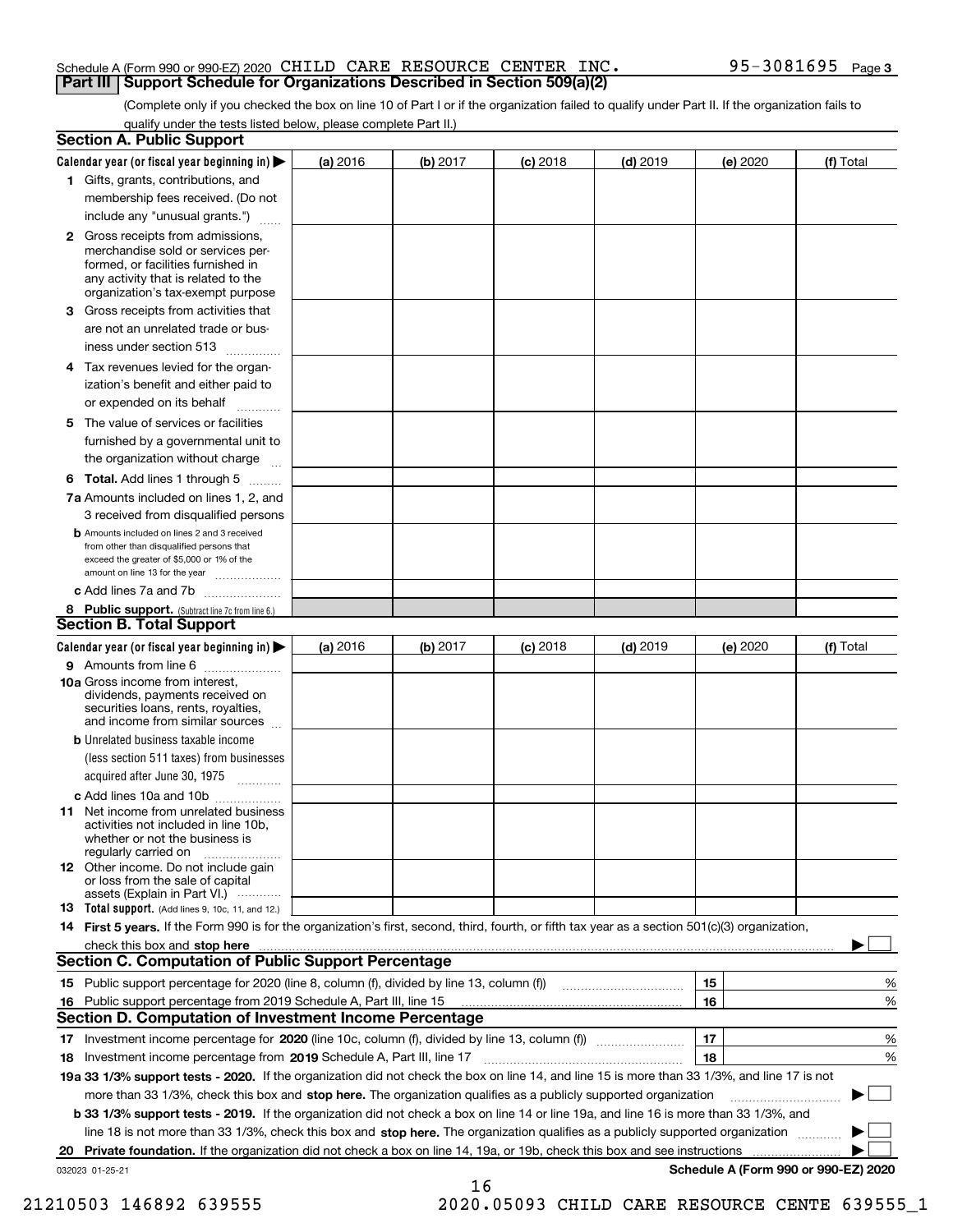### Schedule A (Form 990 or 990-EZ) 2020 <code>CHILD CARE RESOURCE CENTER INC</code> .  $95-3081695$  <code>Page</code>

## 95-3081695 Page 4

**1**

**2**

**3a**

**3b**

**3c**

**4a**

**4b**

**4c**

**5a**

**5b5c**

**6**

**7**

**8**

**9a**

**9b**

**9c**

**10a**

**10b**

**YesNo**

# **Part IV Supporting Organizations**

(Complete only if you checked a box in line 12 on Part I. If you checked box 12a, Part I, complete Sections A and B. If you checked box 12b, Part I, complete Sections A and C. If you checked box 12c, Part I, complete Sections A, D, and E. If you checked box 12d, Part I, complete Sections A and D, and complete Part V.)

## **Section A. All Supporting Organizations**

- **1** Are all of the organization's supported organizations listed by name in the organization's governing documents? If "No," describe in **Part VI** how the supported organizations are designated. If designated by *class or purpose, describe the designation. If historic and continuing relationship, explain.*
- **2** Did the organization have any supported organization that does not have an IRS determination of status under section 509(a)(1) or (2)? If "Yes," explain in Part VI how the organization determined that the supported *organization was described in section 509(a)(1) or (2).*
- **3a** Did the organization have a supported organization described in section 501(c)(4), (5), or (6)? If "Yes," answer *lines 3b and 3c below.*
- **b** Did the organization confirm that each supported organization qualified under section 501(c)(4), (5), or (6) and satisfied the public support tests under section 509(a)(2)? If "Yes," describe in **Part VI** when and how the *organization made the determination.*
- **c**Did the organization ensure that all support to such organizations was used exclusively for section 170(c)(2)(B) purposes? If "Yes," explain in **Part VI** what controls the organization put in place to ensure such use.
- **4a***If* Was any supported organization not organized in the United States ("foreign supported organization")? *"Yes," and if you checked box 12a or 12b in Part I, answer lines 4b and 4c below.*
- **b** Did the organization have ultimate control and discretion in deciding whether to make grants to the foreign supported organization? If "Yes," describe in **Part VI** how the organization had such control and discretion *despite being controlled or supervised by or in connection with its supported organizations.*
- **c** Did the organization support any foreign supported organization that does not have an IRS determination under sections 501(c)(3) and 509(a)(1) or (2)? If "Yes," explain in **Part VI** what controls the organization used *to ensure that all support to the foreign supported organization was used exclusively for section 170(c)(2)(B) purposes.*
- **5a** Did the organization add, substitute, or remove any supported organizations during the tax year? If "Yes," answer lines 5b and 5c below (if applicable). Also, provide detail in **Part VI,** including (i) the names and EIN *numbers of the supported organizations added, substituted, or removed; (ii) the reasons for each such action; (iii) the authority under the organization's organizing document authorizing such action; and (iv) how the action was accomplished (such as by amendment to the organizing document).*
- **b** Type I or Type II only. Was any added or substituted supported organization part of a class already designated in the organization's organizing document?
- **cSubstitutions only.**  Was the substitution the result of an event beyond the organization's control?
- **6** Did the organization provide support (whether in the form of grants or the provision of services or facilities) to **Part VI.** *If "Yes," provide detail in* support or benefit one or more of the filing organization's supported organizations? anyone other than (i) its supported organizations, (ii) individuals that are part of the charitable class benefited by one or more of its supported organizations, or (iii) other supporting organizations that also
- **7**Did the organization provide a grant, loan, compensation, or other similar payment to a substantial contributor *If "Yes," complete Part I of Schedule L (Form 990 or 990-EZ).* regard to a substantial contributor? (as defined in section 4958(c)(3)(C)), a family member of a substantial contributor, or a 35% controlled entity with
- **8** Did the organization make a loan to a disqualified person (as defined in section 4958) not described in line 7? *If "Yes," complete Part I of Schedule L (Form 990 or 990-EZ).*
- **9a** Was the organization controlled directly or indirectly at any time during the tax year by one or more in section 509(a)(1) or (2))? If "Yes," *provide detail in* <code>Part VI.</code> disqualified persons, as defined in section 4946 (other than foundation managers and organizations described
- **b** Did one or more disqualified persons (as defined in line 9a) hold a controlling interest in any entity in which the supporting organization had an interest? If "Yes," provide detail in P**art VI**.
- **c**Did a disqualified person (as defined in line 9a) have an ownership interest in, or derive any personal benefit from, assets in which the supporting organization also had an interest? If "Yes," provide detail in P**art VI.**
- **10a** Was the organization subject to the excess business holdings rules of section 4943 because of section supporting organizations)? If "Yes," answer line 10b below. 4943(f) (regarding certain Type II supporting organizations, and all Type III non-functionally integrated
- **b** Did the organization have any excess business holdings in the tax year? (Use Schedule C, Form 4720, to *determine whether the organization had excess business holdings.)*

17

032024 01-25-21

**Schedule A (Form 990 or 990-EZ) 2020**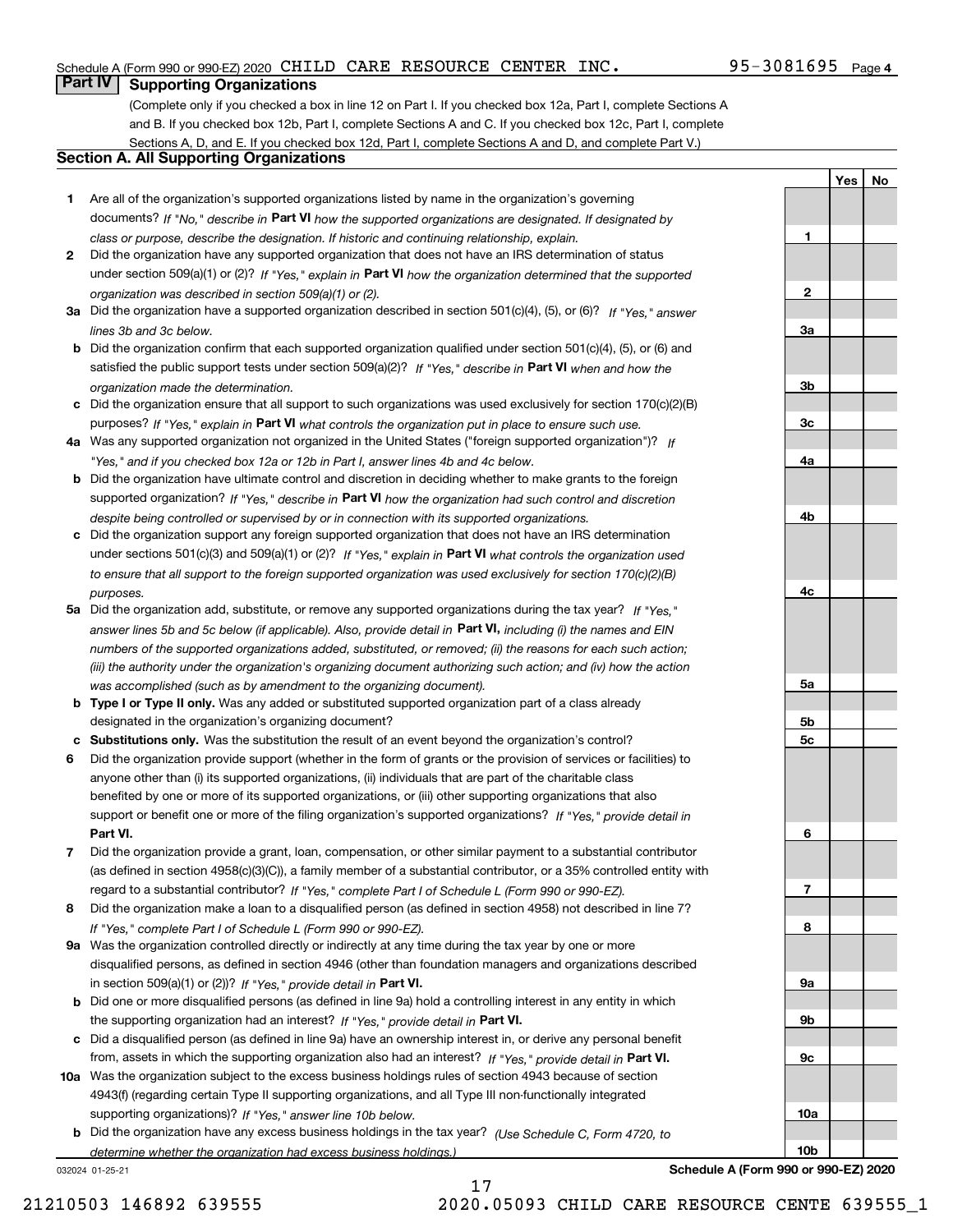## Schedule A (Form 990 or 990-EZ) 2020 <code>CHILD CARE RESOURCE CENTER INC</code> .  $95-3081695$  <code>Page</code> **Part IV Supporting Organizations** *(continued)*

|    |                                                                                                                                                                                                                                                                                                                                                                                            |              | Yes | No |
|----|--------------------------------------------------------------------------------------------------------------------------------------------------------------------------------------------------------------------------------------------------------------------------------------------------------------------------------------------------------------------------------------------|--------------|-----|----|
| 11 | Has the organization accepted a gift or contribution from any of the following persons?                                                                                                                                                                                                                                                                                                    |              |     |    |
|    | a A person who directly or indirectly controls, either alone or together with persons described in lines 11b and                                                                                                                                                                                                                                                                           |              |     |    |
|    | 11c below, the governing body of a supported organization?                                                                                                                                                                                                                                                                                                                                 | 11a          |     |    |
|    | <b>b</b> A family member of a person described in line 11a above?                                                                                                                                                                                                                                                                                                                          | 11b          |     |    |
|    | c A 35% controlled entity of a person described in line 11a or 11b above? If "Yes" to line 11a, 11b, or 11c, provide                                                                                                                                                                                                                                                                       |              |     |    |
|    | detail in Part VI.                                                                                                                                                                                                                                                                                                                                                                         | 11c          |     |    |
|    | <b>Section B. Type I Supporting Organizations</b>                                                                                                                                                                                                                                                                                                                                          |              |     |    |
|    |                                                                                                                                                                                                                                                                                                                                                                                            |              | Yes | No |
| 1  | Did the governing body, members of the governing body, officers acting in their official capacity, or membership of one or                                                                                                                                                                                                                                                                 |              |     |    |
|    | more supported organizations have the power to regularly appoint or elect at least a majority of the organization's officers,<br>directors, or trustees at all times during the tax year? If "No," describe in Part VI how the supported organization(s)<br>effectively operated, supervised, or controlled the organization's activities. If the organization had more than one supported |              |     |    |
|    | organization, describe how the powers to appoint and/or remove officers, directors, or trustees were allocated among the<br>supported organizations and what conditions or restrictions, if any, applied to such powers during the tax year.                                                                                                                                               | 1            |     |    |
| 2  | Did the organization operate for the benefit of any supported organization other than the supported                                                                                                                                                                                                                                                                                        |              |     |    |
|    | organization(s) that operated, supervised, or controlled the supporting organization? If "Yes," explain in                                                                                                                                                                                                                                                                                 |              |     |    |
|    | <b>Part VI</b> how providing such benefit carried out the purposes of the supported organization(s) that operated,                                                                                                                                                                                                                                                                         |              |     |    |
|    |                                                                                                                                                                                                                                                                                                                                                                                            | $\mathbf{2}$ |     |    |
|    | supervised, or controlled the supporting organization.<br><b>Section C. Type II Supporting Organizations</b>                                                                                                                                                                                                                                                                               |              |     |    |
|    |                                                                                                                                                                                                                                                                                                                                                                                            |              |     |    |
|    |                                                                                                                                                                                                                                                                                                                                                                                            |              | Yes | No |
| 1  | Were a majority of the organization's directors or trustees during the tax year also a majority of the directors                                                                                                                                                                                                                                                                           |              |     |    |
|    | or trustees of each of the organization's supported organization(s)? If "No," describe in Part VI how control                                                                                                                                                                                                                                                                              |              |     |    |
|    | or management of the supporting organization was vested in the same persons that controlled or managed                                                                                                                                                                                                                                                                                     |              |     |    |
|    | the supported organization(s).<br><b>Section D. All Type III Supporting Organizations</b>                                                                                                                                                                                                                                                                                                  | 1            |     |    |
|    |                                                                                                                                                                                                                                                                                                                                                                                            |              |     |    |
|    |                                                                                                                                                                                                                                                                                                                                                                                            |              | Yes | No |
| 1  | Did the organization provide to each of its supported organizations, by the last day of the fifth month of the                                                                                                                                                                                                                                                                             |              |     |    |
|    | organization's tax year, (i) a written notice describing the type and amount of support provided during the prior tax                                                                                                                                                                                                                                                                      |              |     |    |
|    | year, (ii) a copy of the Form 990 that was most recently filed as of the date of notification, and (iii) copies of the                                                                                                                                                                                                                                                                     |              |     |    |
|    | organization's governing documents in effect on the date of notification, to the extent not previously provided?                                                                                                                                                                                                                                                                           | 1            |     |    |
| 2  | Were any of the organization's officers, directors, or trustees either (i) appointed or elected by the supported                                                                                                                                                                                                                                                                           |              |     |    |
|    | organization(s) or (ii) serving on the governing body of a supported organization? If "No," explain in Part VI how                                                                                                                                                                                                                                                                         |              |     |    |
|    | the organization maintained a close and continuous working relationship with the supported organization(s).                                                                                                                                                                                                                                                                                | $\mathbf{2}$ |     |    |
| 3  | By reason of the relationship described in line 2, above, did the organization's supported organizations have a                                                                                                                                                                                                                                                                            |              |     |    |
|    | significant voice in the organization's investment policies and in directing the use of the organization's                                                                                                                                                                                                                                                                                 |              |     |    |
|    | income or assets at all times during the tax year? If "Yes," describe in Part VI the role the organization's                                                                                                                                                                                                                                                                               |              |     |    |
|    | supported organizations played in this regard.                                                                                                                                                                                                                                                                                                                                             | 3            |     |    |
|    | Section E. Type III Functionally Integrated Supporting Organizations                                                                                                                                                                                                                                                                                                                       |              |     |    |
| 1  | Check the box next to the method that the organization used to satisfy the Integral Part Test during the year (see instructions).                                                                                                                                                                                                                                                          |              |     |    |
| a  | The organization satisfied the Activities Test. Complete line 2 below.                                                                                                                                                                                                                                                                                                                     |              |     |    |
| b  | The organization is the parent of each of its supported organizations. Complete line 3 below.                                                                                                                                                                                                                                                                                              |              |     |    |
| c  | The organization supported a governmental entity. Describe in Part VI how you supported a governmental entity (see instructions).                                                                                                                                                                                                                                                          |              |     |    |
| 2  | Activities Test. Answer lines 2a and 2b below.                                                                                                                                                                                                                                                                                                                                             |              | Yes | No |
| а  | Did substantially all of the organization's activities during the tax year directly further the exempt purposes of                                                                                                                                                                                                                                                                         |              |     |    |
|    | the supported organization(s) to which the organization was responsive? If "Yes," then in Part VI identify                                                                                                                                                                                                                                                                                 |              |     |    |
|    | those supported organizations and explain how these activities directly furthered their exempt purposes,                                                                                                                                                                                                                                                                                   |              |     |    |
|    | how the organization was responsive to those supported organizations, and how the organization determined                                                                                                                                                                                                                                                                                  |              |     |    |
|    | that these activities constituted substantially all of its activities.                                                                                                                                                                                                                                                                                                                     | 2a           |     |    |
| b  | Did the activities described in line 2a, above, constitute activities that, but for the organization's involvement,                                                                                                                                                                                                                                                                        |              |     |    |
|    | one or more of the organization's supported organization(s) would have been engaged in? If "Yes," explain in                                                                                                                                                                                                                                                                               |              |     |    |
|    | <b>Part VI</b> the reasons for the organization's position that its supported organization(s) would have engaged in                                                                                                                                                                                                                                                                        |              |     |    |
|    | these activities but for the organization's involvement.                                                                                                                                                                                                                                                                                                                                   | 2b           |     |    |
| з  | Parent of Supported Organizations. Answer lines 3a and 3b below.                                                                                                                                                                                                                                                                                                                           |              |     |    |
|    |                                                                                                                                                                                                                                                                                                                                                                                            |              |     |    |

**a** Did the organization have the power to regularly appoint or elect a majority of the officers, directors, or trustees of each of the supported organizations? If "Yes" or "No" provide details in P**art VI.** 

**b** Did the organization exercise a substantial degree of direction over the policies, programs, and activities of each of its supported organizations? If "Yes," describe in Part VI the role played by the organization in this regard.

18

032025 01-25-21

**Schedule A (Form 990 or 990-EZ) 2020**

**3a**

**3b**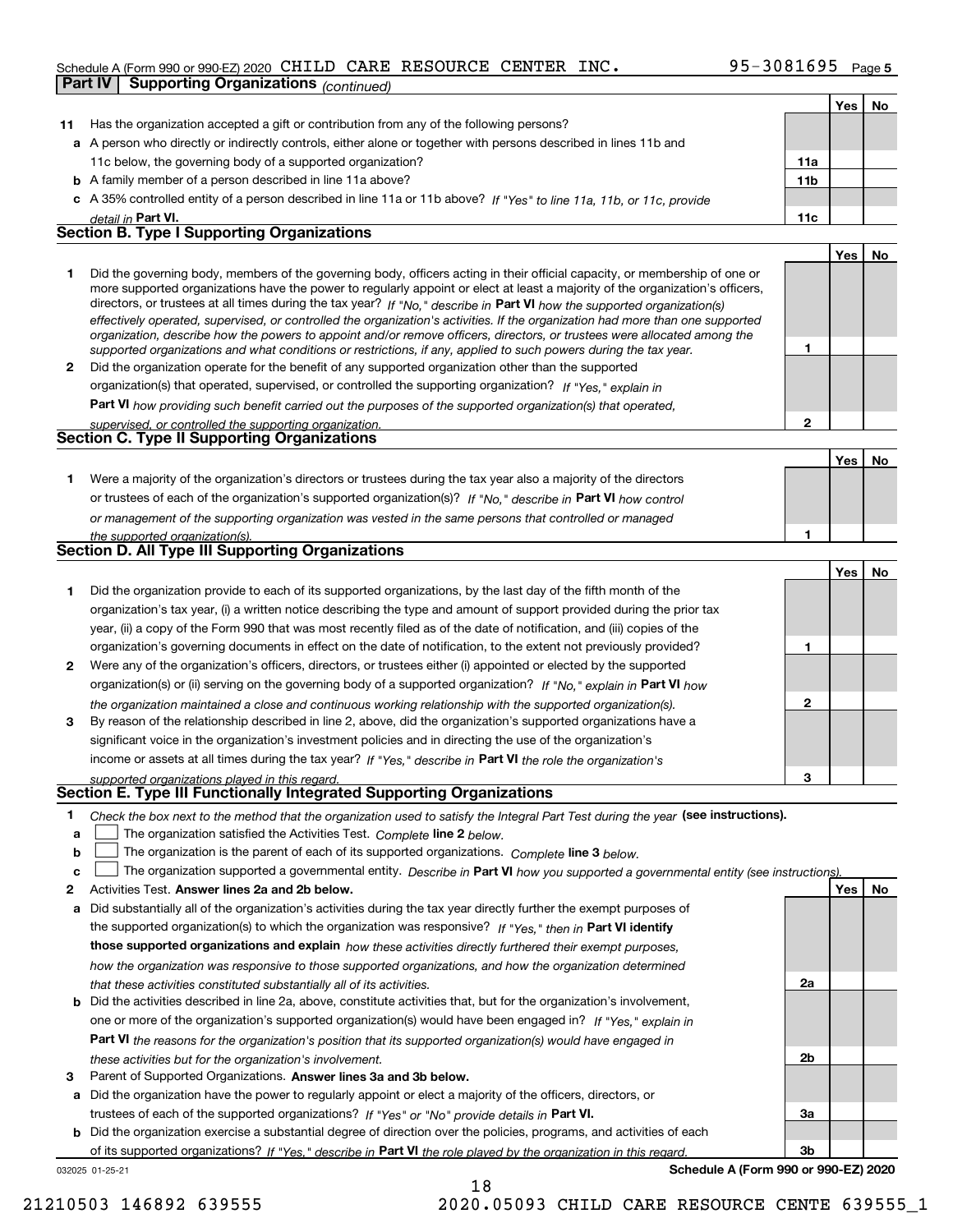| Type III Non-Functionally Integrated 509(a)(3) Supporting Organizations<br><b>Part V</b><br>Check here if the organization satisfied the Integral Part Test as a qualifying trust on Nov. 20, 1970 (explain in Part VI). See instructions. |                                                                                                                                                                                                                                                                                                                                                                                                                             |                |                                                                                                             |
|--------------------------------------------------------------------------------------------------------------------------------------------------------------------------------------------------------------------------------------------|-----------------------------------------------------------------------------------------------------------------------------------------------------------------------------------------------------------------------------------------------------------------------------------------------------------------------------------------------------------------------------------------------------------------------------|----------------|-------------------------------------------------------------------------------------------------------------|
|                                                                                                                                                                                                                                            |                                                                                                                                                                                                                                                                                                                                                                                                                             |                |                                                                                                             |
|                                                                                                                                                                                                                                            |                                                                                                                                                                                                                                                                                                                                                                                                                             |                |                                                                                                             |
| Section A - Adjusted Net Income                                                                                                                                                                                                            |                                                                                                                                                                                                                                                                                                                                                                                                                             | (A) Prior Year | (B) Current Year<br>(optional)                                                                              |
|                                                                                                                                                                                                                                            | 1                                                                                                                                                                                                                                                                                                                                                                                                                           |                |                                                                                                             |
|                                                                                                                                                                                                                                            |                                                                                                                                                                                                                                                                                                                                                                                                                             |                |                                                                                                             |
|                                                                                                                                                                                                                                            | 3                                                                                                                                                                                                                                                                                                                                                                                                                           |                |                                                                                                             |
|                                                                                                                                                                                                                                            | 4                                                                                                                                                                                                                                                                                                                                                                                                                           |                |                                                                                                             |
|                                                                                                                                                                                                                                            | 5                                                                                                                                                                                                                                                                                                                                                                                                                           |                |                                                                                                             |
|                                                                                                                                                                                                                                            |                                                                                                                                                                                                                                                                                                                                                                                                                             |                |                                                                                                             |
| collection of gross income or for management, conservation, or                                                                                                                                                                             |                                                                                                                                                                                                                                                                                                                                                                                                                             |                |                                                                                                             |
|                                                                                                                                                                                                                                            | 6                                                                                                                                                                                                                                                                                                                                                                                                                           |                |                                                                                                             |
|                                                                                                                                                                                                                                            | $\overline{7}$                                                                                                                                                                                                                                                                                                                                                                                                              |                |                                                                                                             |
|                                                                                                                                                                                                                                            | 8                                                                                                                                                                                                                                                                                                                                                                                                                           |                |                                                                                                             |
| <b>Section B - Minimum Asset Amount</b>                                                                                                                                                                                                    |                                                                                                                                                                                                                                                                                                                                                                                                                             | (A) Prior Year | (B) Current Year<br>(optional)                                                                              |
| Aggregate fair market value of all non-exempt-use assets (see                                                                                                                                                                              |                                                                                                                                                                                                                                                                                                                                                                                                                             |                |                                                                                                             |
| instructions for short tax year or assets held for part of year):                                                                                                                                                                          |                                                                                                                                                                                                                                                                                                                                                                                                                             |                |                                                                                                             |
| <b>a</b> Average monthly value of securities                                                                                                                                                                                               | 1a                                                                                                                                                                                                                                                                                                                                                                                                                          |                |                                                                                                             |
| <b>b</b> Average monthly cash balances                                                                                                                                                                                                     | 1b                                                                                                                                                                                                                                                                                                                                                                                                                          |                |                                                                                                             |
| c Fair market value of other non-exempt-use assets                                                                                                                                                                                         | $1c$                                                                                                                                                                                                                                                                                                                                                                                                                        |                |                                                                                                             |
| <b>d</b> Total (add lines 1a, 1b, and 1c)                                                                                                                                                                                                  | 1d                                                                                                                                                                                                                                                                                                                                                                                                                          |                |                                                                                                             |
| e Discount claimed for blockage or other factors                                                                                                                                                                                           |                                                                                                                                                                                                                                                                                                                                                                                                                             |                |                                                                                                             |
| (explain in detail in Part VI):                                                                                                                                                                                                            |                                                                                                                                                                                                                                                                                                                                                                                                                             |                |                                                                                                             |
| 2 Acquisition indebtedness applicable to non-exempt-use assets                                                                                                                                                                             | 2                                                                                                                                                                                                                                                                                                                                                                                                                           |                |                                                                                                             |
| Subtract line 2 from line 1d.                                                                                                                                                                                                              | 3                                                                                                                                                                                                                                                                                                                                                                                                                           |                |                                                                                                             |
| Cash deemed held for exempt use. Enter 0.015 of line 3 (for greater amount,                                                                                                                                                                |                                                                                                                                                                                                                                                                                                                                                                                                                             |                |                                                                                                             |
| see instructions)                                                                                                                                                                                                                          | 4                                                                                                                                                                                                                                                                                                                                                                                                                           |                |                                                                                                             |
| Net value of non-exempt-use assets (subtract line 4 from line 3)                                                                                                                                                                           | 5                                                                                                                                                                                                                                                                                                                                                                                                                           |                |                                                                                                             |
| Multiply line 5 by 0.035.                                                                                                                                                                                                                  | 6                                                                                                                                                                                                                                                                                                                                                                                                                           |                |                                                                                                             |
| Recoveries of prior-year distributions                                                                                                                                                                                                     | $\overline{7}$                                                                                                                                                                                                                                                                                                                                                                                                              |                |                                                                                                             |
| Minimum Asset Amount (add line 7 to line 6)                                                                                                                                                                                                | 8                                                                                                                                                                                                                                                                                                                                                                                                                           |                |                                                                                                             |
| <b>Section C - Distributable Amount</b>                                                                                                                                                                                                    |                                                                                                                                                                                                                                                                                                                                                                                                                             |                | <b>Current Year</b>                                                                                         |
| Adjusted net income for prior year (from Section A, line 8, column A)                                                                                                                                                                      | 1                                                                                                                                                                                                                                                                                                                                                                                                                           |                |                                                                                                             |
| Enter 0.85 of line 1.                                                                                                                                                                                                                      | $\mathbf{2}$                                                                                                                                                                                                                                                                                                                                                                                                                |                |                                                                                                             |
| Minimum asset amount for prior year (from Section B, line 8, column A)                                                                                                                                                                     | 3                                                                                                                                                                                                                                                                                                                                                                                                                           |                |                                                                                                             |
| Enter greater of line 2 or line 3.                                                                                                                                                                                                         | 4                                                                                                                                                                                                                                                                                                                                                                                                                           |                |                                                                                                             |
| Income tax imposed in prior year                                                                                                                                                                                                           | 5                                                                                                                                                                                                                                                                                                                                                                                                                           |                |                                                                                                             |
|                                                                                                                                                                                                                                            | Net short-term capital gain<br>Recoveries of prior-year distributions<br>Other gross income (see instructions)<br>Add lines 1 through 3.<br>Depreciation and depletion<br>Portion of operating expenses paid or incurred for production or<br>maintenance of property held for production of income (see instructions)<br>Other expenses (see instructions)<br>Adjusted Net Income (subtract lines 5, 6, and 7 from line 4) | $\mathbf 2$    | All other Type III non-functionally integrated supporting organizations must complete Sections A through E. |

**6** Distributable Amount. Subtract line 5 from line 4, unless subject to emergency temporary reduction (see instructions).

**7** Check here if the current year is the organization's first as a non-functionally integrated Type III supporting organization (see instructions).

**6**

**Schedule A (Form 990 or 990-EZ) 2020**

032026 01-25-21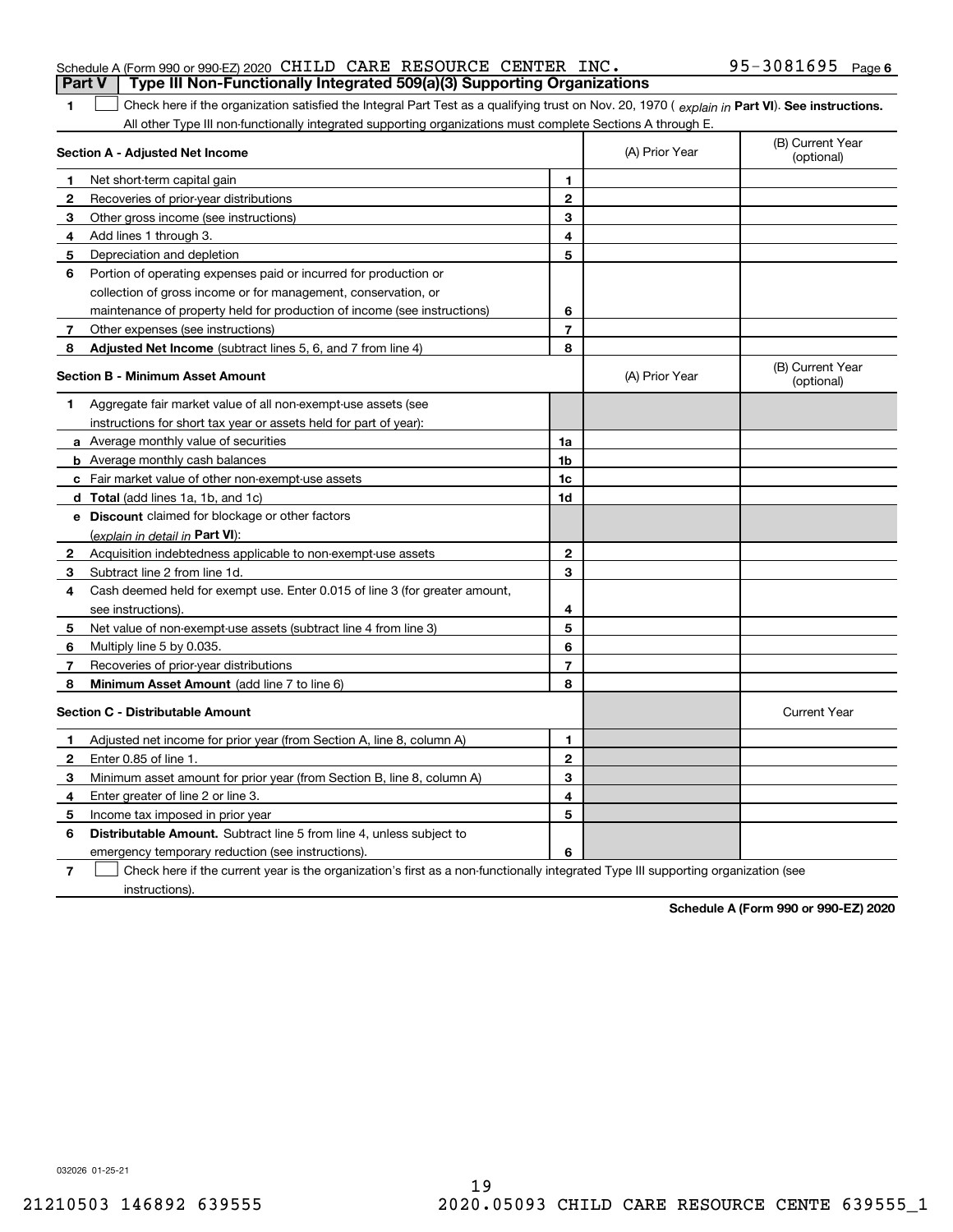## Schedule A (Form 990 or 990-EZ) 2020 <code>CHILD CARE RESOURCE CENTER INC</code> .  $95-3081695$  <code>Page</code>

| Part V         | Type III Non-Functionally Integrated 509(a)(3) Supporting Organizations                    |                             | (continued)                           |    |                                         |
|----------------|--------------------------------------------------------------------------------------------|-----------------------------|---------------------------------------|----|-----------------------------------------|
|                | <b>Section D - Distributions</b>                                                           |                             |                                       |    | <b>Current Year</b>                     |
| 1.             | Amounts paid to supported organizations to accomplish exempt purposes                      |                             |                                       | 1  |                                         |
| 2              | Amounts paid to perform activity that directly furthers exempt purposes of supported       |                             |                                       |    |                                         |
|                | organizations, in excess of income from activity                                           |                             | 2                                     |    |                                         |
| 3              | Administrative expenses paid to accomplish exempt purposes of supported organizations      |                             |                                       | 3  |                                         |
| 4              | Amounts paid to acquire exempt-use assets                                                  |                             |                                       | 4  |                                         |
| 5              | Qualified set-aside amounts (prior IRS approval required - provide details in Part VI)     |                             |                                       | 5  |                                         |
| 6              | Other distributions ( <i>describe in</i> Part VI). See instructions.                       |                             |                                       | 6  |                                         |
| 7              | Total annual distributions. Add lines 1 through 6.                                         |                             |                                       | 7  |                                         |
| 8              | Distributions to attentive supported organizations to which the organization is responsive |                             |                                       |    |                                         |
|                | (provide details in Part VI). See instructions.                                            |                             |                                       | 8  |                                         |
| 9              | Distributable amount for 2020 from Section C, line 6                                       |                             |                                       | 9  |                                         |
| 10             | Line 8 amount divided by line 9 amount                                                     |                             |                                       | 10 |                                         |
|                |                                                                                            | (i)                         | (ii)                                  |    | (iii)                                   |
|                | <b>Section E - Distribution Allocations</b> (see instructions)                             | <b>Excess Distributions</b> | <b>Underdistributions</b><br>Pre-2020 |    | <b>Distributable</b><br>Amount for 2020 |
| 1              | Distributable amount for 2020 from Section C, line 6                                       |                             |                                       |    |                                         |
| 2              | Underdistributions, if any, for years prior to 2020 (reason-                               |                             |                                       |    |                                         |
|                | able cause required - explain in Part VI). See instructions.                               |                             |                                       |    |                                         |
| 3              | Excess distributions carryover, if any, to 2020                                            |                             |                                       |    |                                         |
|                | a From 2015                                                                                |                             |                                       |    |                                         |
|                | <b>b</b> From 2016                                                                         |                             |                                       |    |                                         |
|                | $c$ From 2017                                                                              |                             |                                       |    |                                         |
|                | <b>d</b> From 2018                                                                         |                             |                                       |    |                                         |
|                | e From 2019                                                                                |                             |                                       |    |                                         |
|                | f Total of lines 3a through 3e                                                             |                             |                                       |    |                                         |
|                | g Applied to underdistributions of prior years                                             |                             |                                       |    |                                         |
|                | <b>h</b> Applied to 2020 distributable amount                                              |                             |                                       |    |                                         |
|                | Carryover from 2015 not applied (see instructions)                                         |                             |                                       |    |                                         |
|                | Remainder. Subtract lines 3g, 3h, and 3i from line 3f.                                     |                             |                                       |    |                                         |
| 4              | Distributions for 2020 from Section D,                                                     |                             |                                       |    |                                         |
|                | line $7:$                                                                                  |                             |                                       |    |                                         |
|                | a Applied to underdistributions of prior years                                             |                             |                                       |    |                                         |
|                | <b>b</b> Applied to 2020 distributable amount                                              |                             |                                       |    |                                         |
|                | c Remainder. Subtract lines 4a and 4b from line 4.                                         |                             |                                       |    |                                         |
| 5              | Remaining underdistributions for years prior to 2020, if                                   |                             |                                       |    |                                         |
|                | any. Subtract lines 3g and 4a from line 2. For result greater                              |                             |                                       |    |                                         |
|                | than zero, explain in Part VI. See instructions.                                           |                             |                                       |    |                                         |
| 6              | Remaining underdistributions for 2020. Subtract lines 3h                                   |                             |                                       |    |                                         |
|                | and 4b from line 1. For result greater than zero, explain in                               |                             |                                       |    |                                         |
|                | Part VI. See instructions.                                                                 |                             |                                       |    |                                         |
| $\overline{7}$ | Excess distributions carryover to 2021. Add lines 3j                                       |                             |                                       |    |                                         |
|                | and 4c.                                                                                    |                             |                                       |    |                                         |
| 8              | Breakdown of line 7:                                                                       |                             |                                       |    |                                         |
|                | a Excess from 2016                                                                         |                             |                                       |    |                                         |
|                | <b>b</b> Excess from 2017                                                                  |                             |                                       |    |                                         |
|                | c Excess from 2018                                                                         |                             |                                       |    |                                         |
|                | d Excess from 2019                                                                         |                             |                                       |    |                                         |
|                | e Excess from 2020                                                                         |                             |                                       |    |                                         |
|                |                                                                                            |                             |                                       |    |                                         |

**Schedule A (Form 990 or 990-EZ) 2020**

032027 01-25-21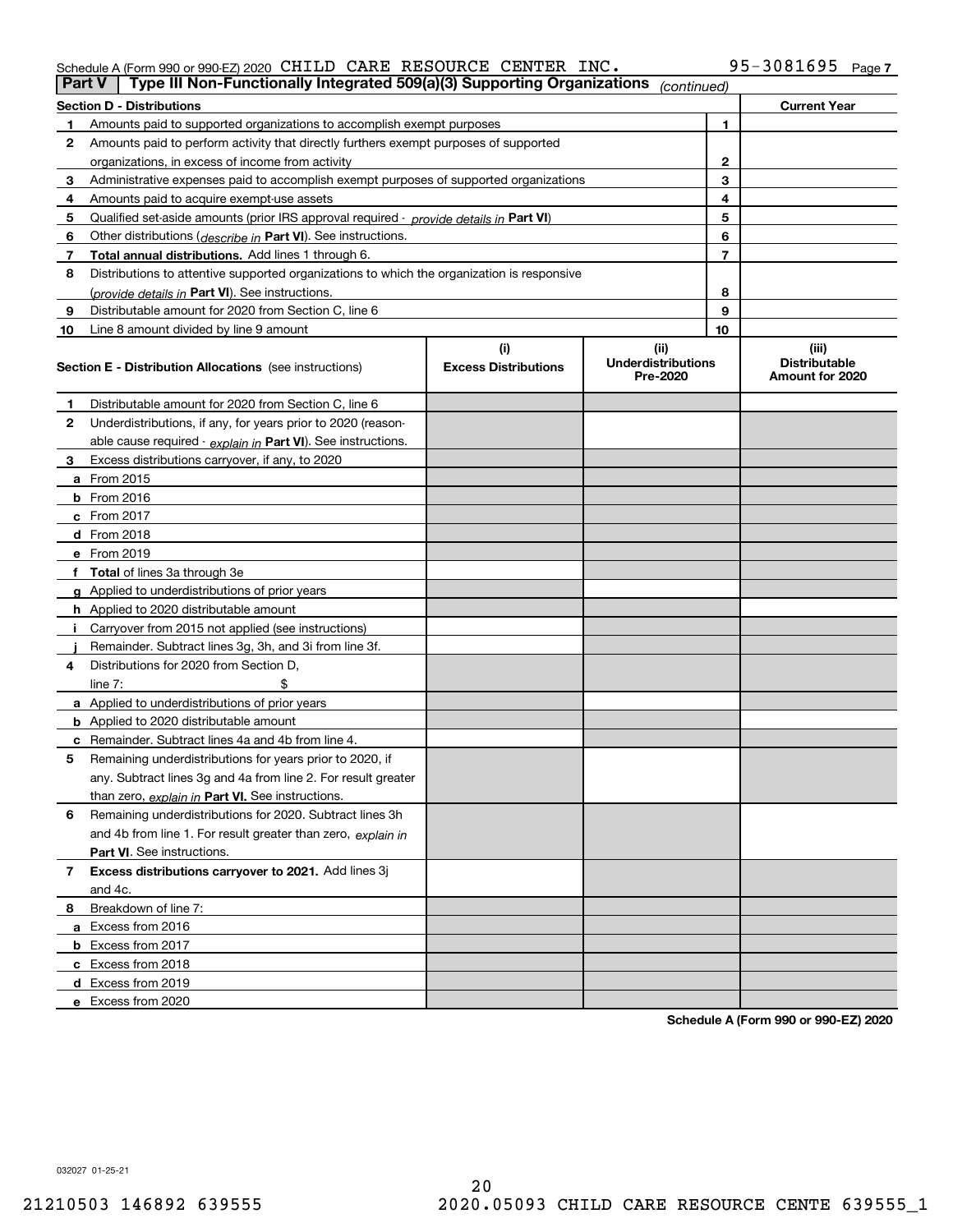Part VI | Supplemental Information. Provide the explanations required by Part II, line 10; Part II, line 17a or 17b; Part III, line 12; Part IV, Section A, lines 1, 2, 3b, 3c, 4b, 4c, 5a, 6, 9a, 9b, 9c, 11a, 11b, and 11c; Part IV, Section B, lines 1 and 2; Part IV, Section C, line 1; Part IV, Section D, lines 2 and 3; Part IV, Section E, lines 1c, 2a, 2b, 3a, and 3b; Part V, line 1; Part V, Section B, line 1e; Part V, Section D, lines 5, 6, and 8; and Part V, Section E, lines 2, 5, and 6. Also complete this part for any additional information. (See instructions.)

# SCHEDULE A, PART II, LINE 10, EXPLANATION FOR OTHER INCOME:

### OTHER INCOME

**Schedule A (Form 990 or 990-EZ) 2020**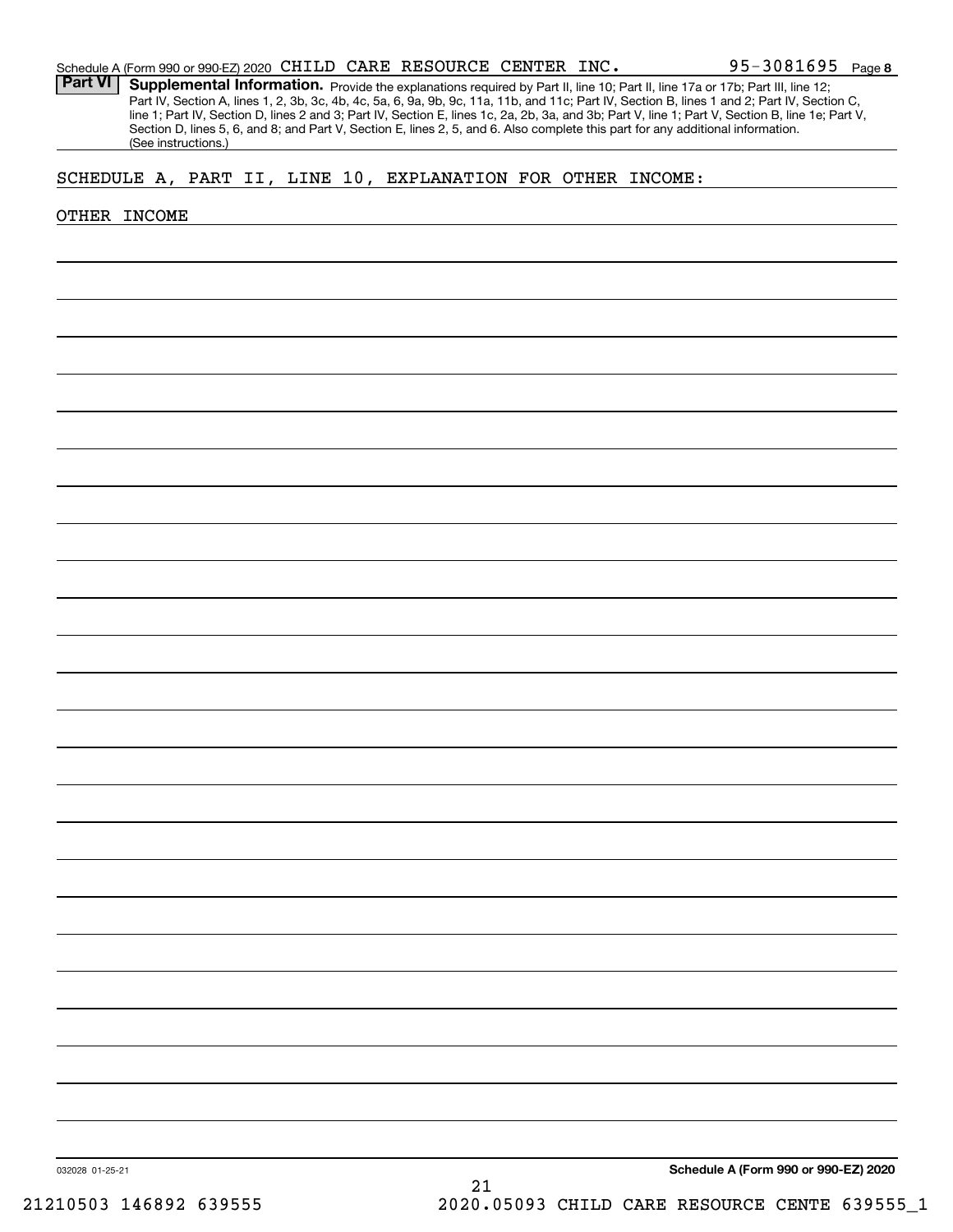Department of the Treasury Internal Revenue Service **(Form 990, 990-EZ, or 990-PF)**

Name of the organization

## \*\* PUBLIC DISCLOSURE COPY \*\*

# **Schedule B Schedule of Contributors**

**| Attach to Form 990, Form 990-EZ, or Form 990-PF. | Go to www.irs.gov/Form990 for the latest information.** OMB No. 1545-0047

**2020**

**Employer identification number**

|                                       | CHILD CARE RESOURCE CENTER INC.                                             | 95-3081695 |
|---------------------------------------|-----------------------------------------------------------------------------|------------|
| <b>Organization type (check one):</b> |                                                                             |            |
| Filers of:                            | Section:                                                                    |            |
| Form 990 or 990-EZ                    | $3$ ) (enter number) organization<br>$X$ 501(c)(                            |            |
|                                       | $4947(a)(1)$ nonexempt charitable trust not treated as a private foundation |            |
|                                       | 527 political organization                                                  |            |
| Form 990-PF                           | 501(c)(3) exempt private foundation                                         |            |
|                                       | 4947(a)(1) nonexempt charitable trust treated as a private foundation       |            |
|                                       | 501(c)(3) taxable private foundation                                        |            |

Check if your organization is covered by the **General Rule** or a **Special Rule. Note:**  Only a section 501(c)(7), (8), or (10) organization can check boxes for both the General Rule and a Special Rule. See instructions.

### **General Rule**

 $\mathcal{L}^{\text{max}}$ 

For an organization filing Form 990, 990-EZ, or 990-PF that received, during the year, contributions totaling \$5,000 or more (in money or property) from any one contributor. Complete Parts I and II. See instructions for determining a contributor's total contributions.

### **Special Rules**

any one contributor, during the year, total contributions of the greater of  $\,$  (1) \$5,000; or **(2)** 2% of the amount on (i) Form 990, Part VIII, line 1h;  $\boxed{\textbf{X}}$  For an organization described in section 501(c)(3) filing Form 990 or 990-EZ that met the 33 1/3% support test of the regulations under sections 509(a)(1) and 170(b)(1)(A)(vi), that checked Schedule A (Form 990 or 990-EZ), Part II, line 13, 16a, or 16b, and that received from or (ii) Form 990-EZ, line 1. Complete Parts I and II.

For an organization described in section 501(c)(7), (8), or (10) filing Form 990 or 990-EZ that received from any one contributor, during the year, total contributions of more than \$1,000 exclusively for religious, charitable, scientific, literary, or educational purposes, or for the prevention of cruelty to children or animals. Complete Parts I (entering "N/A" in column (b) instead of the contributor name and address), II, and III.  $\mathcal{L}^{\text{max}}$ 

purpose. Don't complete any of the parts unless the **General Rule** applies to this organization because it received *nonexclusively* year, contributions <sub>exclusively</sub> for religious, charitable, etc., purposes, but no such contributions totaled more than \$1,000. If this box is checked, enter here the total contributions that were received during the year for an  $\;$ exclusively religious, charitable, etc., For an organization described in section 501(c)(7), (8), or (10) filing Form 990 or 990-EZ that received from any one contributor, during the religious, charitable, etc., contributions totaling \$5,000 or more during the year  $\Box$ — $\Box$   $\Box$  $\mathcal{L}^{\text{max}}$ 

**Caution:**  An organization that isn't covered by the General Rule and/or the Special Rules doesn't file Schedule B (Form 990, 990-EZ, or 990-PF),  **must** but it answer "No" on Part IV, line 2, of its Form 990; or check the box on line H of its Form 990-EZ or on its Form 990-PF, Part I, line 2, to certify that it doesn't meet the filing requirements of Schedule B (Form 990, 990-EZ, or 990-PF).

**For Paperwork Reduction Act Notice, see the instructions for Form 990, 990-EZ, or 990-PF. Schedule B (Form 990, 990-EZ, or 990-PF) (2020)** LHA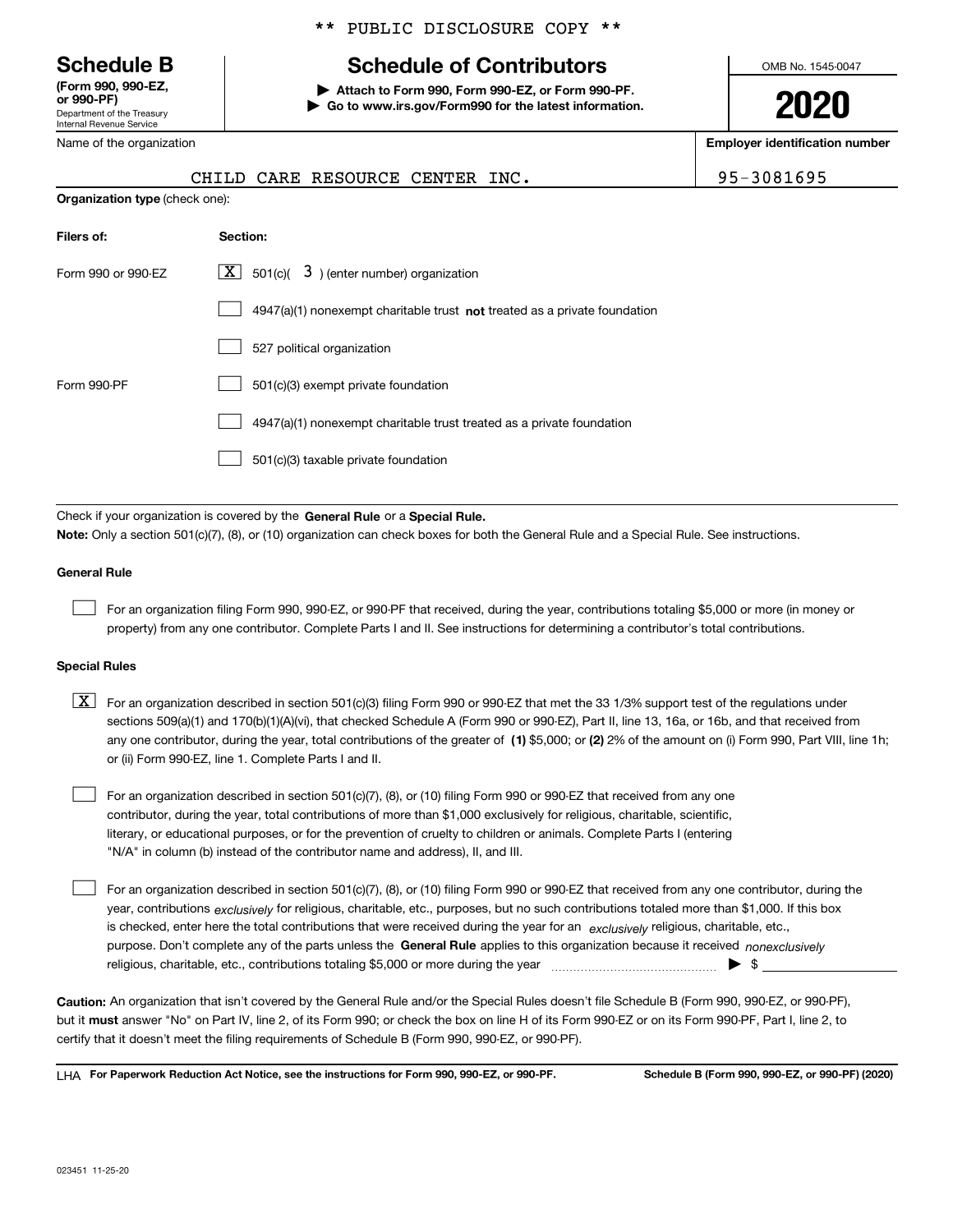Name of organization

**Employer identification number**

## CHILD CARE RESOURCE CENTER INC. | 95-3081695

(schedule B (Form 990, 990-EZ, or 990-PF) (2020)<br>
lame of organization<br> **2PART I** CARE RESOURCE CENTER INC<br> **2Part I Contributors** (see instructions). Use duplicate copies of Part I if additional space is needed.

| (a)<br>No. | (b)<br>Name, address, and ZIP + 4 | (c)<br><b>Total contributions</b>      | (d)<br>Type of contribution                                                                                      |
|------------|-----------------------------------|----------------------------------------|------------------------------------------------------------------------------------------------------------------|
| 1          |                                   | \$298,371,456.                         | $\overline{\text{X}}$<br>Person<br>Payroll<br>Noncash<br>(Complete Part II for<br>noncash contributions.)        |
| (a)<br>No. | (b)<br>Name, address, and ZIP + 4 | (c)<br><b>Total contributions</b>      | (d)<br>Type of contribution                                                                                      |
| 2          |                                   | 39, 399, 136.<br>$$\mathbb{S}$$        | $\overline{\text{X}}$<br>Person<br>Payroll<br>Noncash<br>(Complete Part II for<br>noncash contributions.)        |
| (a)<br>No. | (b)<br>Name, address, and ZIP + 4 | (c)<br><b>Total contributions</b>      | (d)<br>Type of contribution                                                                                      |
| 3          |                                   | 12,715,684.<br>$$\tilde{\phantom{a}}$$ | $\overline{\text{X}}$<br>Person<br>Payroll<br><b>Noncash</b><br>(Complete Part II for<br>noncash contributions.) |
| (a)<br>No. | (b)<br>Name, address, and ZIP + 4 | (c)<br><b>Total contributions</b>      | (d)<br>Type of contribution                                                                                      |
|            |                                   | \$                                     | Person<br>Payroll<br>Noncash<br>(Complete Part II for<br>noncash contributions.)                                 |
| (a)<br>No. | (b)<br>Name, address, and ZIP + 4 | (c)<br><b>Total contributions</b>      | (d)<br>Type of contribution                                                                                      |
|            |                                   | \$                                     | Person<br>Payroll<br>Noncash<br>(Complete Part II for<br>noncash contributions.)                                 |
| (a)<br>No. | (b)<br>Name, address, and ZIP + 4 | (c)<br><b>Total contributions</b>      | (d)<br>Type of contribution                                                                                      |
|            |                                   | \$                                     | Person<br>Payroll<br>Noncash<br>(Complete Part II for<br>noncash contributions.)                                 |

023452 11-25-20 **Schedule B (Form 990, 990-EZ, or 990-PF) (2020)**

21210503 146892 639555 2020.05093 CHILD CARE RESOURCE CENTE 639555\_1

23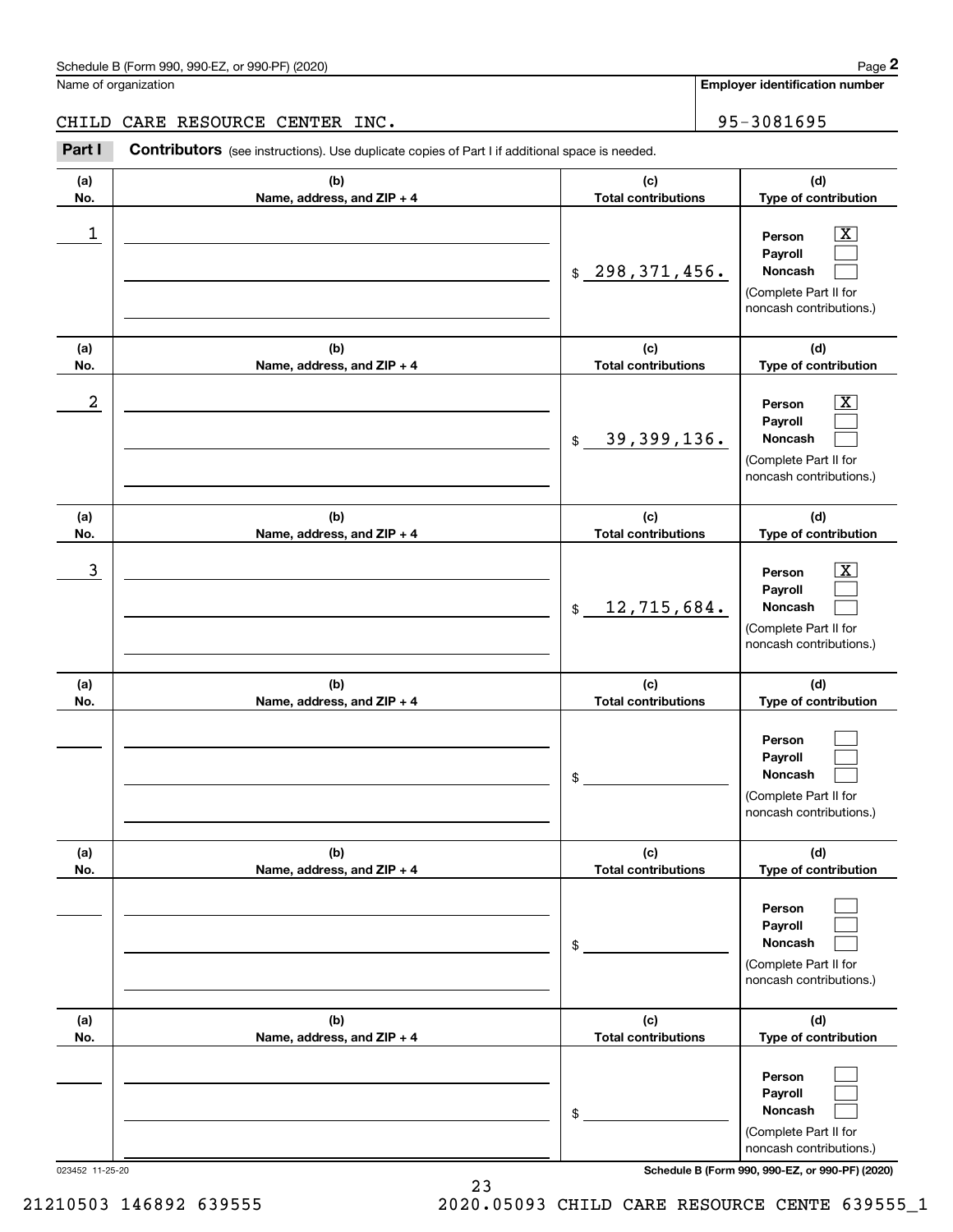Name of organization

**Employer identification number**

CHILD CARE RESOURCE CENTER INC. | 95-3081695

(see instructions). Use duplicate copies of Part II if additional space is needed.<br> **2Part II Noncash Property** (see instructions). Use duplicate copies of Part II if additional space is needed.<br>
3Part II **Noncash Proper** 

| (a)<br>No.<br>from<br>Part I | (b)<br>Description of noncash property given | (c)<br>FMV (or estimate)<br>(See instructions.) | (d)<br>Date received |
|------------------------------|----------------------------------------------|-------------------------------------------------|----------------------|
|                              |                                              |                                                 |                      |
|                              |                                              |                                                 |                      |
|                              |                                              | $\frac{1}{2}$                                   |                      |
|                              |                                              |                                                 |                      |
| (a)<br>No.                   | (b)                                          | (c)                                             | (d)                  |
| from                         | Description of noncash property given        | FMV (or estimate)<br>(See instructions.)        | Date received        |
| Part I                       |                                              |                                                 |                      |
|                              |                                              |                                                 |                      |
|                              |                                              |                                                 |                      |
|                              |                                              | $\frac{1}{2}$                                   |                      |
| (a)                          |                                              |                                                 |                      |
| No.                          | (b)                                          | (c)                                             | (d)                  |
| from                         | Description of noncash property given        | FMV (or estimate)<br>(See instructions.)        | Date received        |
| Part I                       |                                              |                                                 |                      |
|                              |                                              |                                                 |                      |
|                              |                                              |                                                 |                      |
|                              |                                              | $\frac{1}{2}$                                   |                      |
| (a)                          |                                              |                                                 |                      |
| No.                          | (b)                                          | (c)<br>FMV (or estimate)                        | (d)                  |
| from<br>Part I               | Description of noncash property given        | (See instructions.)                             | Date received        |
|                              |                                              |                                                 |                      |
|                              |                                              |                                                 |                      |
|                              |                                              |                                                 |                      |
|                              |                                              | $\mathsf{\$}$                                   |                      |
| (a)                          |                                              | (c)                                             |                      |
| No.<br>from                  | (b)                                          | FMV (or estimate)                               | (d)                  |
| Part I                       | Description of noncash property given        | (See instructions.)                             | Date received        |
|                              |                                              |                                                 |                      |
|                              |                                              |                                                 |                      |
|                              |                                              | \$                                              |                      |
|                              |                                              |                                                 |                      |
| (a)                          |                                              | (c)                                             |                      |
| No.<br>from                  | (b)<br>Description of noncash property given | FMV (or estimate)                               | (d)<br>Date received |
| Part I                       |                                              | (See instructions.)                             |                      |
|                              |                                              |                                                 |                      |
|                              |                                              |                                                 |                      |
|                              |                                              | $\$$                                            |                      |

24

023453 11-25-20 **Schedule B (Form 990, 990-EZ, or 990-PF) (2020)**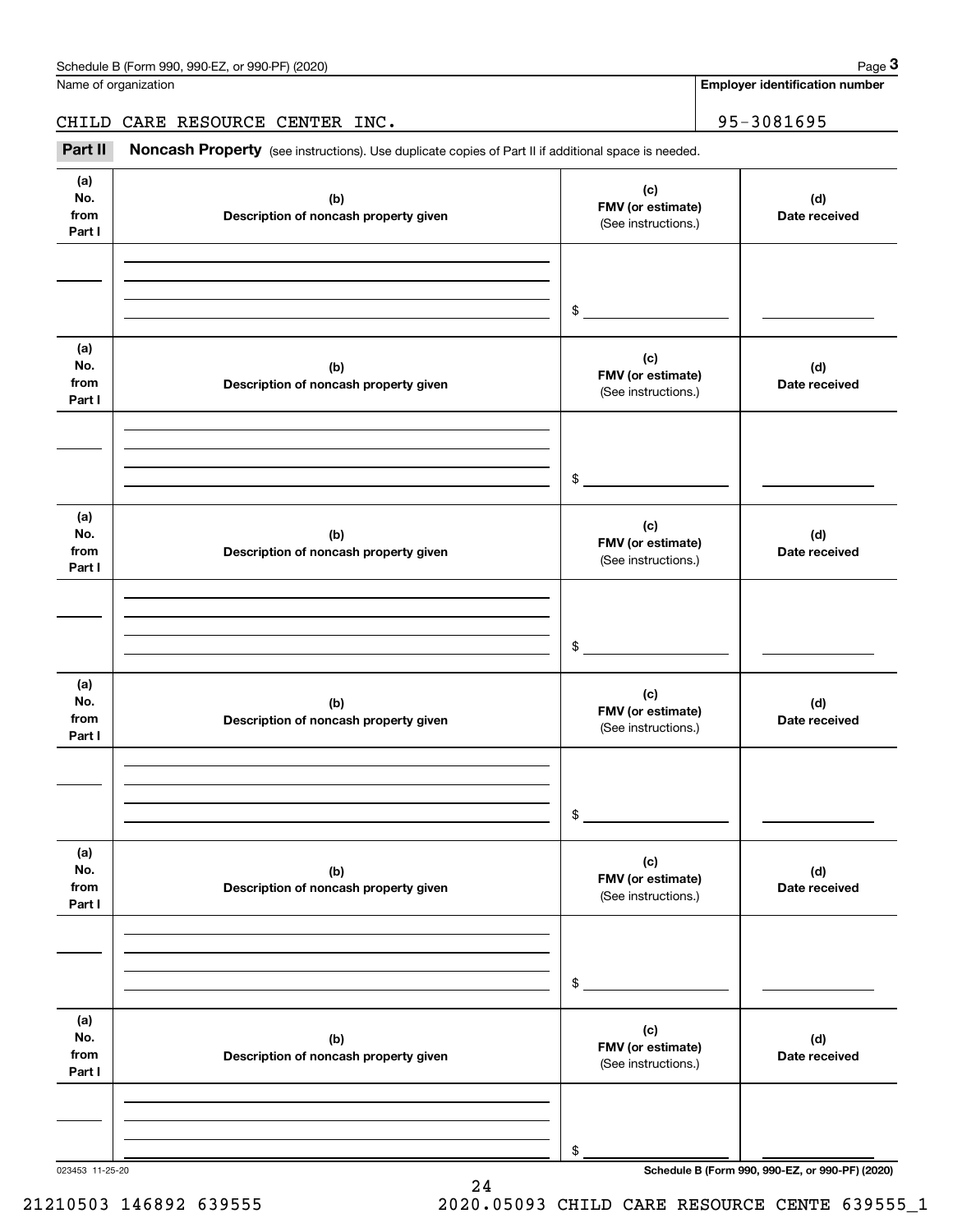|                           | Schedule B (Form 990, 990-EZ, or 990-PF) (2020)                                                                                                                                                                                                                              |                      |  |                                          | Page 4 |  |  |  |
|---------------------------|------------------------------------------------------------------------------------------------------------------------------------------------------------------------------------------------------------------------------------------------------------------------------|----------------------|--|------------------------------------------|--------|--|--|--|
| Name of organization      |                                                                                                                                                                                                                                                                              |                      |  | <b>Employer identification number</b>    |        |  |  |  |
| CHILD                     | CARE RESOURCE CENTER INC.                                                                                                                                                                                                                                                    |                      |  | 95-3081695                               |        |  |  |  |
| <b>Part III</b>           | Exclusively religious, charitable, etc., contributions to organizations described in section 501(c)(7), (8), or (10) that total more than \$1,000 for the year<br>from any one contributor. Complete columns (a) through (e) and the following line entry. For organizations |                      |  |                                          |        |  |  |  |
|                           | completing Part III, enter the total of exclusively religious, charitable, etc., contributions of \$1,000 or less for the year. (Enter this info. once.) $\blacktriangleright$ \$<br>Use duplicate copies of Part III if additional space is needed.                         |                      |  |                                          |        |  |  |  |
| (a) No.<br>from<br>Part I | (b) Purpose of gift                                                                                                                                                                                                                                                          | (c) Use of gift      |  | (d) Description of how gift is held      |        |  |  |  |
|                           |                                                                                                                                                                                                                                                                              |                      |  |                                          |        |  |  |  |
|                           |                                                                                                                                                                                                                                                                              |                      |  |                                          |        |  |  |  |
|                           |                                                                                                                                                                                                                                                                              | (e) Transfer of gift |  |                                          |        |  |  |  |
|                           | Transferee's name, address, and ZIP + 4                                                                                                                                                                                                                                      |                      |  | Relationship of transferor to transferee |        |  |  |  |
|                           |                                                                                                                                                                                                                                                                              |                      |  |                                          |        |  |  |  |
| (a) No.<br>from<br>Part I | (b) Purpose of gift                                                                                                                                                                                                                                                          | (c) Use of gift      |  | (d) Description of how gift is held      |        |  |  |  |
|                           |                                                                                                                                                                                                                                                                              |                      |  |                                          |        |  |  |  |
|                           |                                                                                                                                                                                                                                                                              |                      |  |                                          |        |  |  |  |
|                           | (e) Transfer of gift                                                                                                                                                                                                                                                         |                      |  |                                          |        |  |  |  |
|                           | Transferee's name, address, and ZIP + 4                                                                                                                                                                                                                                      |                      |  | Relationship of transferor to transferee |        |  |  |  |
|                           |                                                                                                                                                                                                                                                                              |                      |  |                                          |        |  |  |  |
| (a) No.<br>from<br>Part I | (b) Purpose of gift                                                                                                                                                                                                                                                          | (c) Use of gift      |  | (d) Description of how gift is held      |        |  |  |  |
|                           |                                                                                                                                                                                                                                                                              |                      |  |                                          |        |  |  |  |
|                           |                                                                                                                                                                                                                                                                              | (e) Transfer of gift |  |                                          |        |  |  |  |
|                           | Transferee's name, address, and $ZIP + 4$                                                                                                                                                                                                                                    |                      |  | Relationship of transferor to transferee |        |  |  |  |
|                           |                                                                                                                                                                                                                                                                              |                      |  |                                          |        |  |  |  |
| (a) No.<br>from           | (b) Purpose of gift                                                                                                                                                                                                                                                          | (c) Use of gift      |  | (d) Description of how gift is held      |        |  |  |  |
| Part I                    |                                                                                                                                                                                                                                                                              |                      |  |                                          |        |  |  |  |
|                           |                                                                                                                                                                                                                                                                              |                      |  |                                          |        |  |  |  |
|                           | (e) Transfer of gift                                                                                                                                                                                                                                                         |                      |  |                                          |        |  |  |  |
|                           | Transferee's name, address, and $ZIP + 4$                                                                                                                                                                                                                                    |                      |  | Relationship of transferor to transferee |        |  |  |  |
|                           |                                                                                                                                                                                                                                                                              |                      |  |                                          |        |  |  |  |
|                           |                                                                                                                                                                                                                                                                              |                      |  |                                          |        |  |  |  |
|                           |                                                                                                                                                                                                                                                                              |                      |  |                                          |        |  |  |  |

25

**Schedule B (Form 990, 990-EZ, or 990-PF) (2020)**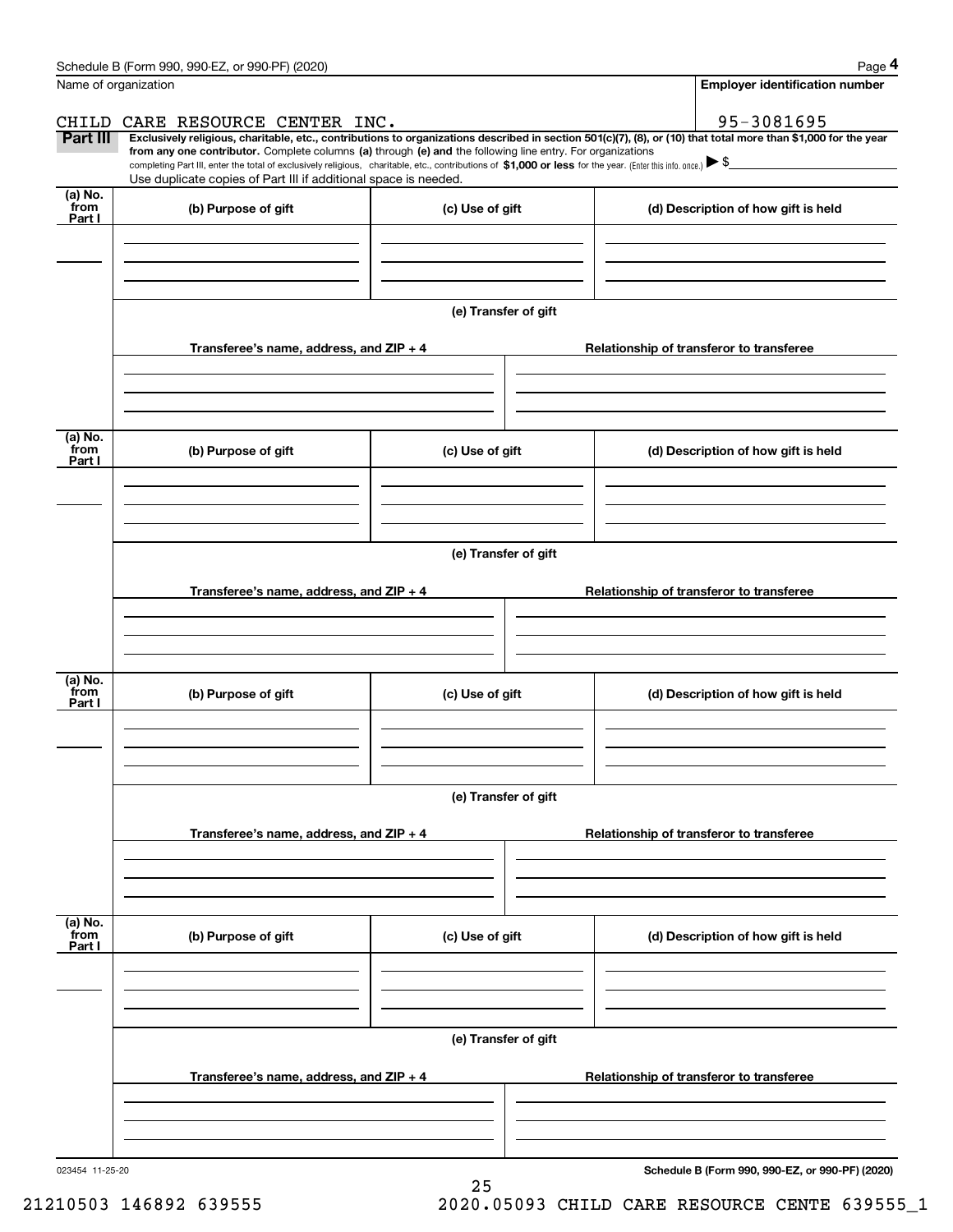| <b>SCHEDULE D</b> |  |
|-------------------|--|
|-------------------|--|

# **Supplemental Financial Statements**

(Form 990)<br>
Pepartment of the Treasury<br>
Department of the Treasury<br>
Department of the Treasury<br>
Department of the Treasury<br> **Co to www.irs.gov/Form990 for instructions and the latest information.**<br> **Co to www.irs.gov/Form9** 



Department of the Treasury Internal Revenue Service

**Name of the organization Employer identification number**

CHILD CARE RESOURCE CENTER INC. 495-3081695

| Part I  | <b>Organizations Maintaining Donor Advised Funds or Other Similar Funds or Accounts.</b> Complete if the                                       |                         |                                                                                                                                                                                                                                                                                                                                                                                                                                 |
|---------|------------------------------------------------------------------------------------------------------------------------------------------------|-------------------------|---------------------------------------------------------------------------------------------------------------------------------------------------------------------------------------------------------------------------------------------------------------------------------------------------------------------------------------------------------------------------------------------------------------------------------|
|         | organization answered "Yes" on Form 990, Part IV, line 6.                                                                                      |                         |                                                                                                                                                                                                                                                                                                                                                                                                                                 |
|         |                                                                                                                                                | (a) Donor advised funds | (b) Funds and other accounts                                                                                                                                                                                                                                                                                                                                                                                                    |
| 1.      |                                                                                                                                                |                         |                                                                                                                                                                                                                                                                                                                                                                                                                                 |
| 2       | Aggregate value of contributions to (during year)                                                                                              |                         |                                                                                                                                                                                                                                                                                                                                                                                                                                 |
| з       | Aggregate value of grants from (during year)                                                                                                   |                         |                                                                                                                                                                                                                                                                                                                                                                                                                                 |
| 4       |                                                                                                                                                |                         |                                                                                                                                                                                                                                                                                                                                                                                                                                 |
| 5       | Did the organization inform all donors and donor advisors in writing that the assets held in donor advised funds                               |                         |                                                                                                                                                                                                                                                                                                                                                                                                                                 |
|         |                                                                                                                                                |                         | Yes<br>No                                                                                                                                                                                                                                                                                                                                                                                                                       |
| 6       | Did the organization inform all grantees, donors, and donor advisors in writing that grant funds can be used only                              |                         |                                                                                                                                                                                                                                                                                                                                                                                                                                 |
|         | for charitable purposes and not for the benefit of the donor or donor advisor, or for any other purpose conferring                             |                         |                                                                                                                                                                                                                                                                                                                                                                                                                                 |
|         |                                                                                                                                                |                         | Yes<br>No                                                                                                                                                                                                                                                                                                                                                                                                                       |
| Part II | Conservation Easements. Complete if the organization answered "Yes" on Form 990, Part IV, line 7.                                              |                         |                                                                                                                                                                                                                                                                                                                                                                                                                                 |
| 1.      | Purpose(s) of conservation easements held by the organization (check all that apply).                                                          |                         |                                                                                                                                                                                                                                                                                                                                                                                                                                 |
|         | Preservation of land for public use (for example, recreation or education)                                                                     |                         | Preservation of a historically important land area                                                                                                                                                                                                                                                                                                                                                                              |
|         | Protection of natural habitat                                                                                                                  |                         | Preservation of a certified historic structure                                                                                                                                                                                                                                                                                                                                                                                  |
|         | Preservation of open space                                                                                                                     |                         |                                                                                                                                                                                                                                                                                                                                                                                                                                 |
| 2       | Complete lines 2a through 2d if the organization held a qualified conservation contribution in the form of a conservation easement on the last |                         |                                                                                                                                                                                                                                                                                                                                                                                                                                 |
|         | day of the tax year.                                                                                                                           |                         | Held at the End of the Tax Year                                                                                                                                                                                                                                                                                                                                                                                                 |
|         |                                                                                                                                                |                         | 2a                                                                                                                                                                                                                                                                                                                                                                                                                              |
|         | <b>b</b> Total acreage restricted by conservation easements                                                                                    |                         | 2b                                                                                                                                                                                                                                                                                                                                                                                                                              |
|         |                                                                                                                                                |                         | 2c                                                                                                                                                                                                                                                                                                                                                                                                                              |
|         | d Number of conservation easements included in (c) acquired after 7/25/06, and not on a historic structure                                     |                         |                                                                                                                                                                                                                                                                                                                                                                                                                                 |
|         |                                                                                                                                                |                         | 2d                                                                                                                                                                                                                                                                                                                                                                                                                              |
| 3       | Number of conservation easements modified, transferred, released, extinguished, or terminated by the organization during the tax               |                         |                                                                                                                                                                                                                                                                                                                                                                                                                                 |
|         | $year \blacktriangleright$                                                                                                                     |                         |                                                                                                                                                                                                                                                                                                                                                                                                                                 |
| 4       | Number of states where property subject to conservation easement is located $\blacktriangleright$                                              |                         |                                                                                                                                                                                                                                                                                                                                                                                                                                 |
| 5       | Does the organization have a written policy regarding the periodic monitoring, inspection, handling of                                         |                         |                                                                                                                                                                                                                                                                                                                                                                                                                                 |
|         | violations, and enforcement of the conservation easements it holds?                                                                            |                         | Yes<br><b>No</b>                                                                                                                                                                                                                                                                                                                                                                                                                |
| 6       | Staff and volunteer hours devoted to monitoring, inspecting, handling of violations, and enforcing conservation easements during the year      |                         |                                                                                                                                                                                                                                                                                                                                                                                                                                 |
|         | Amount of expenses incurred in monitoring, inspecting, handling of violations, and enforcing conservation easements during the year            |                         |                                                                                                                                                                                                                                                                                                                                                                                                                                 |
| 7       | $\blacktriangleright$ \$                                                                                                                       |                         |                                                                                                                                                                                                                                                                                                                                                                                                                                 |
| 8       | Does each conservation easement reported on line 2(d) above satisfy the requirements of section 170(h)(4)(B)(i)                                |                         |                                                                                                                                                                                                                                                                                                                                                                                                                                 |
|         |                                                                                                                                                |                         | Yes<br>No                                                                                                                                                                                                                                                                                                                                                                                                                       |
| 9       | In Part XIII, describe how the organization reports conservation easements in its revenue and expense statement and                            |                         |                                                                                                                                                                                                                                                                                                                                                                                                                                 |
|         | balance sheet, and include, if applicable, the text of the footnote to the organization's financial statements that describes the              |                         |                                                                                                                                                                                                                                                                                                                                                                                                                                 |
|         | organization's accounting for conservation easements.                                                                                          |                         |                                                                                                                                                                                                                                                                                                                                                                                                                                 |
|         | Organizations Maintaining Collections of Art, Historical Treasures, or Other Similar Assets.<br>Part III                                       |                         |                                                                                                                                                                                                                                                                                                                                                                                                                                 |
|         | Complete if the organization answered "Yes" on Form 990, Part IV, line 8.                                                                      |                         |                                                                                                                                                                                                                                                                                                                                                                                                                                 |
|         | 1a If the organization elected, as permitted under FASB ASC 958, not to report in its revenue statement and balance sheet works                |                         |                                                                                                                                                                                                                                                                                                                                                                                                                                 |
|         | of art, historical treasures, or other similar assets held for public exhibition, education, or research in furtherance of public              |                         |                                                                                                                                                                                                                                                                                                                                                                                                                                 |
|         | service, provide in Part XIII the text of the footnote to its financial statements that describes these items.                                 |                         |                                                                                                                                                                                                                                                                                                                                                                                                                                 |
|         | <b>b</b> If the organization elected, as permitted under FASB ASC 958, to report in its revenue statement and balance sheet works of           |                         |                                                                                                                                                                                                                                                                                                                                                                                                                                 |
|         | art, historical treasures, or other similar assets held for public exhibition, education, or research in furtherance of public service,        |                         |                                                                                                                                                                                                                                                                                                                                                                                                                                 |
|         | provide the following amounts relating to these items:                                                                                         |                         |                                                                                                                                                                                                                                                                                                                                                                                                                                 |
|         |                                                                                                                                                |                         | $\frac{1}{2}$                                                                                                                                                                                                                                                                                                                                                                                                                   |
|         | (ii) Assets included in Form 990, Part X                                                                                                       |                         | $\blacktriangleright$ \$<br><u> 1990 - Jan Barbara Barat, prima politik po</u>                                                                                                                                                                                                                                                                                                                                                  |
| 2       | If the organization received or held works of art, historical treasures, or other similar assets for financial gain, provide                   |                         |                                                                                                                                                                                                                                                                                                                                                                                                                                 |
|         | the following amounts required to be reported under FASB ASC 958 relating to these items:                                                      |                         |                                                                                                                                                                                                                                                                                                                                                                                                                                 |
|         | a Revenue included on Form 990, Part VIII, line 1 [2000] [2000] [2000] [2000] [2000] [2000] [2000] [2000] [2000                                |                         | $\frac{1}{\sqrt{1-\frac{1}{2}}}\frac{1}{\sqrt{1-\frac{1}{2}}}\frac{1}{\sqrt{1-\frac{1}{2}}}\frac{1}{\sqrt{1-\frac{1}{2}}}\frac{1}{\sqrt{1-\frac{1}{2}}}\frac{1}{\sqrt{1-\frac{1}{2}}}\frac{1}{\sqrt{1-\frac{1}{2}}}\frac{1}{\sqrt{1-\frac{1}{2}}}\frac{1}{\sqrt{1-\frac{1}{2}}}\frac{1}{\sqrt{1-\frac{1}{2}}}\frac{1}{\sqrt{1-\frac{1}{2}}}\frac{1}{\sqrt{1-\frac{1}{2}}}\frac{1}{\sqrt{1-\frac{1}{2}}}\frac{1}{\sqrt{1-\frac{$ |
|         | <b>b</b> Assets included in Form 990, Part X                                                                                                   |                         | $\blacktriangleright$ s                                                                                                                                                                                                                                                                                                                                                                                                         |
|         | LHA For Paperwork Reduction Act Notice, see the Instructions for Form 990.                                                                     |                         | Schedule D (Form 990) 2020                                                                                                                                                                                                                                                                                                                                                                                                      |
|         | 032051 12-01-20                                                                                                                                |                         |                                                                                                                                                                                                                                                                                                                                                                                                                                 |

| 26 |       |  |  |
|----|-------|--|--|
| `^ | 0.000 |  |  |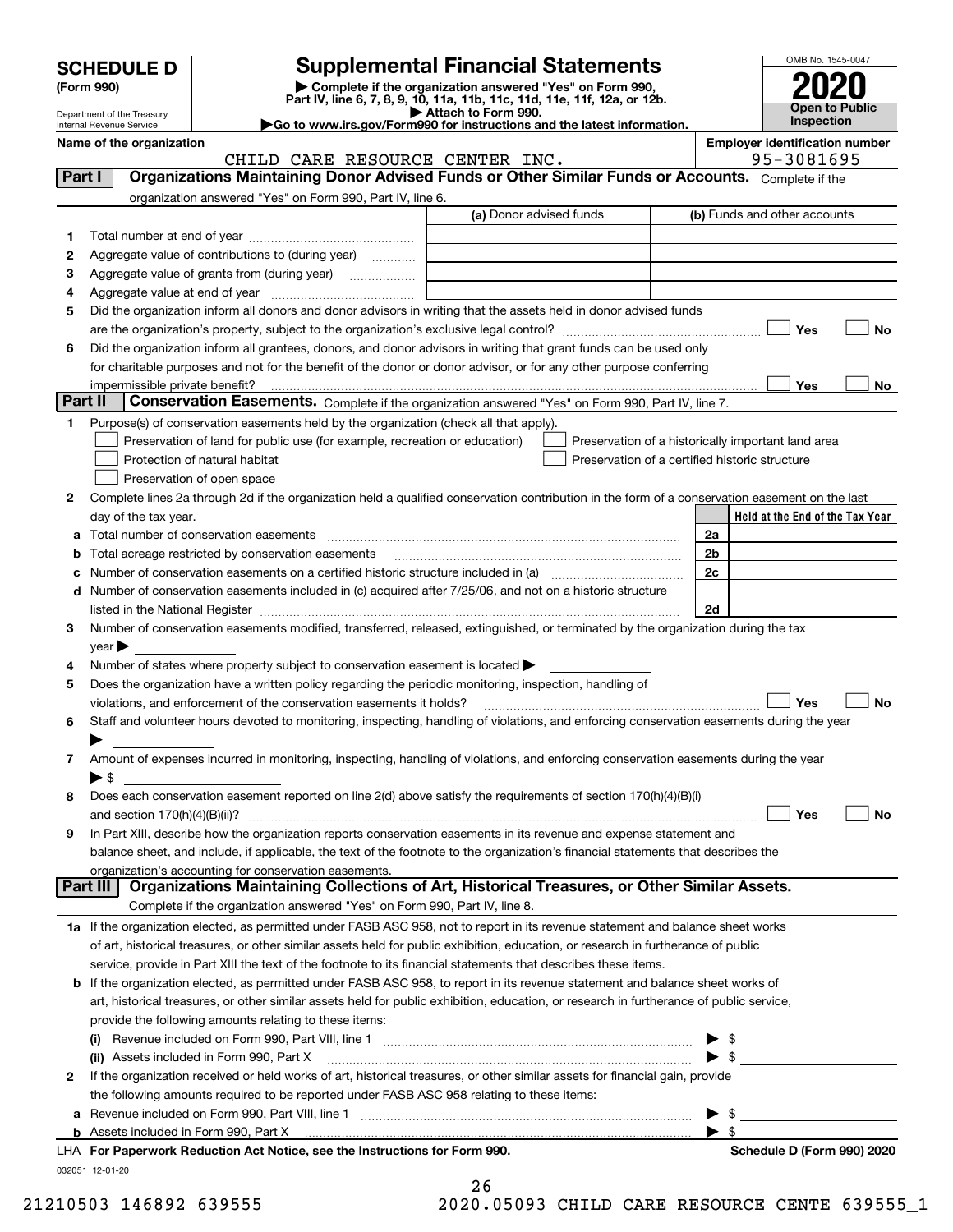| Part III<br>Organizations Maintaining Collections of Art, Historical Treasures, or Other Similar Assets (continued)                                                                                                                  |                            |  |  |  |  |  |  |  |  |
|--------------------------------------------------------------------------------------------------------------------------------------------------------------------------------------------------------------------------------------|----------------------------|--|--|--|--|--|--|--|--|
| Using the organization's acquisition, accession, and other records, check any of the following that make significant use of its<br>3                                                                                                 |                            |  |  |  |  |  |  |  |  |
| collection items (check all that apply):                                                                                                                                                                                             |                            |  |  |  |  |  |  |  |  |
| Public exhibition<br>Loan or exchange program<br>a                                                                                                                                                                                   |                            |  |  |  |  |  |  |  |  |
| Other <b>Committee Committee Committee Committee</b><br>Scholarly research<br>е                                                                                                                                                      |                            |  |  |  |  |  |  |  |  |
| Preservation for future generations<br>с                                                                                                                                                                                             |                            |  |  |  |  |  |  |  |  |
| Provide a description of the organization's collections and explain how they further the organization's exempt purpose in Part XIII.<br>4                                                                                            |                            |  |  |  |  |  |  |  |  |
| During the year, did the organization solicit or receive donations of art, historical treasures, or other similar assets<br>5                                                                                                        |                            |  |  |  |  |  |  |  |  |
| to be sold to raise funds rather than to be maintained as part of the organization's collection?                                                                                                                                     | Yes<br>No                  |  |  |  |  |  |  |  |  |
| <b>Part IV</b><br>Escrow and Custodial Arrangements. Complete if the organization answered "Yes" on Form 990, Part IV, line 9, or                                                                                                    |                            |  |  |  |  |  |  |  |  |
| reported an amount on Form 990, Part X, line 21.                                                                                                                                                                                     |                            |  |  |  |  |  |  |  |  |
| 1a Is the organization an agent, trustee, custodian or other intermediary for contributions or other assets not included                                                                                                             |                            |  |  |  |  |  |  |  |  |
| on Form 990, Part X? [11] matter contracts and contracts and contracts are contracted as a form 990, Part X?                                                                                                                         | Yes<br>No                  |  |  |  |  |  |  |  |  |
| b If "Yes," explain the arrangement in Part XIII and complete the following table:                                                                                                                                                   |                            |  |  |  |  |  |  |  |  |
|                                                                                                                                                                                                                                      | Amount                     |  |  |  |  |  |  |  |  |
| Beginning balance measurements and the contract measurement of the contract measurement of the contract measurement<br>1c<br>c                                                                                                       |                            |  |  |  |  |  |  |  |  |
| Additions during the year manufactured and an annual contract of the year manufactured and all the year manufactured and all the year manufactured and all the year manufactured and all the year manufactured and all the yea<br>1d |                            |  |  |  |  |  |  |  |  |
| Distributions during the year manufactured and continuum and continuum and continuum and continuum and continuum<br>1e                                                                                                               |                            |  |  |  |  |  |  |  |  |
| 1f<br>Ť.                                                                                                                                                                                                                             |                            |  |  |  |  |  |  |  |  |
| 2a Did the organization include an amount on Form 990, Part X, line 21, for escrow or custodial account liability?<br>.                                                                                                              | Yes<br>No                  |  |  |  |  |  |  |  |  |
| <b>b</b> If "Yes," explain the arrangement in Part XIII. Check here if the explanation has been provided on Part XIII<br>Part V<br>Endowment Funds. Complete if the organization answered "Yes" on Form 990, Part IV, line 10.       |                            |  |  |  |  |  |  |  |  |
| (d) Three years back<br>(a) Current year<br>(c) Two years back                                                                                                                                                                       |                            |  |  |  |  |  |  |  |  |
| (b) Prior year                                                                                                                                                                                                                       | (e) Four years back        |  |  |  |  |  |  |  |  |
| Beginning of year balance<br>1a                                                                                                                                                                                                      |                            |  |  |  |  |  |  |  |  |
| Net investment earnings, gains, and losses                                                                                                                                                                                           |                            |  |  |  |  |  |  |  |  |
| d                                                                                                                                                                                                                                    |                            |  |  |  |  |  |  |  |  |
| e Other expenditures for facilities                                                                                                                                                                                                  |                            |  |  |  |  |  |  |  |  |
| and programs                                                                                                                                                                                                                         |                            |  |  |  |  |  |  |  |  |
|                                                                                                                                                                                                                                      |                            |  |  |  |  |  |  |  |  |
| End of year balance<br>g                                                                                                                                                                                                             |                            |  |  |  |  |  |  |  |  |
| Provide the estimated percentage of the current year end balance (line 1g, column (a)) held as:<br>2                                                                                                                                 |                            |  |  |  |  |  |  |  |  |
| Board designated or quasi-endowment<br>℅<br>а                                                                                                                                                                                        |                            |  |  |  |  |  |  |  |  |
| Permanent endowment > <u>example</u><br>%                                                                                                                                                                                            |                            |  |  |  |  |  |  |  |  |
| %<br>Term endowment $\blacktriangleright$                                                                                                                                                                                            |                            |  |  |  |  |  |  |  |  |
| The percentages on lines 2a, 2b, and 2c should equal 100%.                                                                                                                                                                           |                            |  |  |  |  |  |  |  |  |
| 3a Are there endowment funds not in the possession of the organization that are held and administered for the organization                                                                                                           |                            |  |  |  |  |  |  |  |  |
| by:                                                                                                                                                                                                                                  | Yes<br>No.                 |  |  |  |  |  |  |  |  |
| (i)                                                                                                                                                                                                                                  | 3a(i)                      |  |  |  |  |  |  |  |  |
|                                                                                                                                                                                                                                      | 3a(ii)                     |  |  |  |  |  |  |  |  |
|                                                                                                                                                                                                                                      | 3b                         |  |  |  |  |  |  |  |  |
| Describe in Part XIII the intended uses of the organization's endowment funds.                                                                                                                                                       |                            |  |  |  |  |  |  |  |  |
| Land, Buildings, and Equipment.<br>Part VI                                                                                                                                                                                           |                            |  |  |  |  |  |  |  |  |
| Complete if the organization answered "Yes" on Form 990, Part IV, line 11a. See Form 990, Part X, line 10.                                                                                                                           |                            |  |  |  |  |  |  |  |  |
| Description of property<br>(a) Cost or other<br>(b) Cost or other<br>(c) Accumulated<br>basis (investment)<br>basis (other)<br>depreciation                                                                                          | (d) Book value             |  |  |  |  |  |  |  |  |
| 600,000.                                                                                                                                                                                                                             | 600,000.                   |  |  |  |  |  |  |  |  |
| $\overline{5,350,000}$ .<br>698,472.<br>b                                                                                                                                                                                            | 4,651,528.                 |  |  |  |  |  |  |  |  |
| 5,607,508.<br>4,330,429.                                                                                                                                                                                                             | $\overline{1}$ , 277, 079. |  |  |  |  |  |  |  |  |
| $\overline{5}$ , 456, 542.<br>8,466,185.                                                                                                                                                                                             | 3,009,643.                 |  |  |  |  |  |  |  |  |
| 10,724,123.<br>7,202,055.                                                                                                                                                                                                            | 3,522,068.                 |  |  |  |  |  |  |  |  |
|                                                                                                                                                                                                                                      | 13,060,318.                |  |  |  |  |  |  |  |  |

**Schedule D (Form 990) 2020**

032052 12-01-20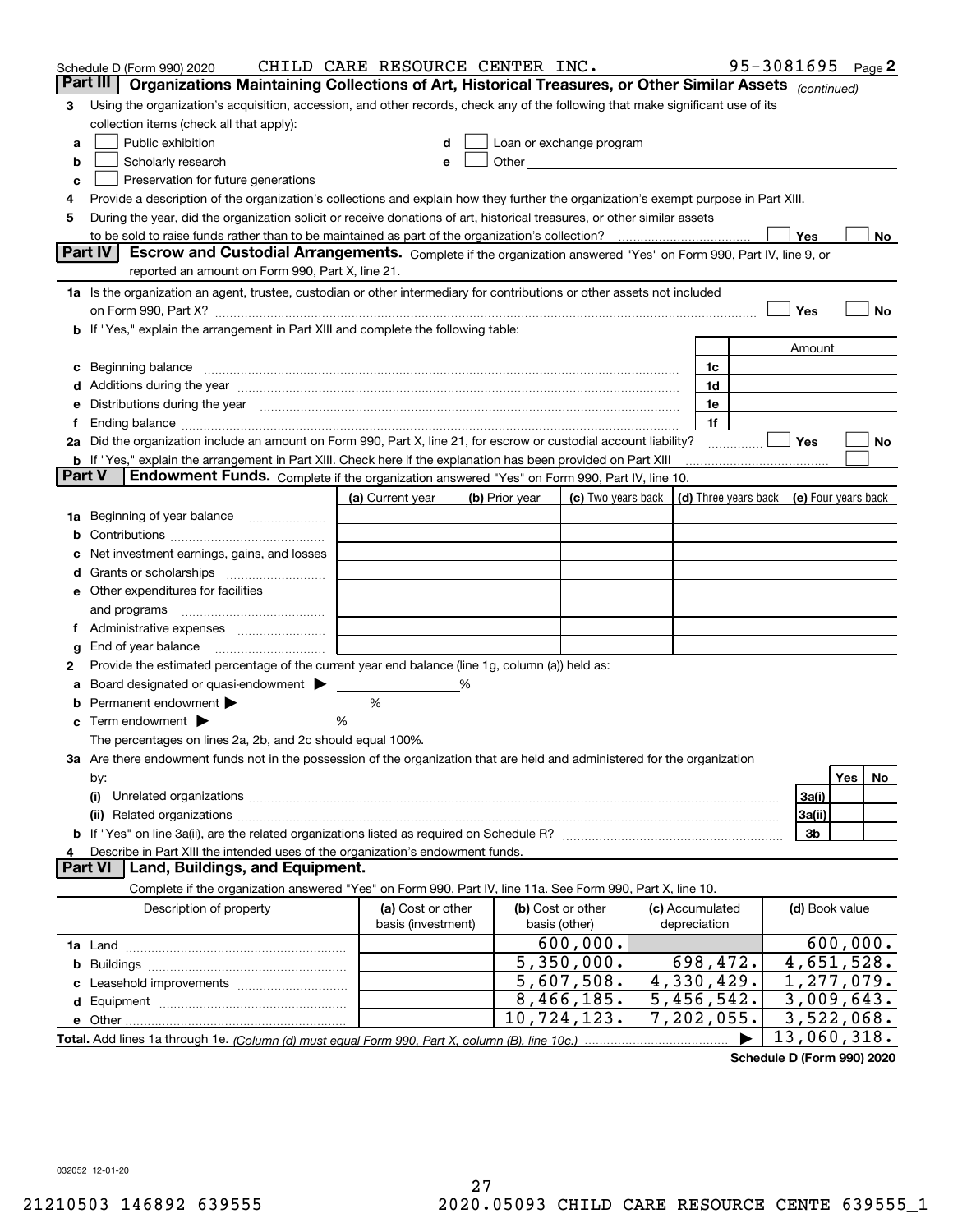| Schedule D (Form 990) 2020                      |  | CHILD CARE RESOURCE CENTER INC. |  | 95-3081695 | $P$ age $3$ |
|-------------------------------------------------|--|---------------------------------|--|------------|-------------|
| <b>Part VII</b> Investments - Other Securities. |  |                                 |  |            |             |

| Part VII Investments - Other Securities.                       |  |  |  |
|----------------------------------------------------------------|--|--|--|
| Complete if the expeniration enoughed "Veal on Form 000 Dart I |  |  |  |

Complete if the organization answered "Yes" on Form 990, Part IV, line 11b. See Form 990, Part X, line 12.

| (a) Description of security or category (including name of security)                          | (b) Book value | (c) Method of valuation: Cost or end-of-year market value |
|-----------------------------------------------------------------------------------------------|----------------|-----------------------------------------------------------|
| (1) Financial derivatives                                                                     |                |                                                           |
| (2) Closely held equity interests                                                             |                |                                                           |
| $(3)$ Other                                                                                   |                |                                                           |
| (A)                                                                                           |                |                                                           |
| (B)                                                                                           |                |                                                           |
| (C)                                                                                           |                |                                                           |
| (D)                                                                                           |                |                                                           |
| (E)                                                                                           |                |                                                           |
|                                                                                               |                |                                                           |
| (G)                                                                                           |                |                                                           |
| (H)                                                                                           |                |                                                           |
| <b>Total.</b> (Col. (b) must equal Form 990, Part X, col. (B) line 12.) $\blacktriangleright$ |                |                                                           |

### **Part VIII Investments - Program Related.**

Complete if the organization answered "Yes" on Form 990, Part IV, line 11c. See Form 990, Part X, line 13.

| (a) Description of investment                                    | (b) Book value | (c) Method of valuation: Cost or end-of-year market value |
|------------------------------------------------------------------|----------------|-----------------------------------------------------------|
| (1)                                                              |                |                                                           |
| (2)                                                              |                |                                                           |
| (3)                                                              |                |                                                           |
| (4)                                                              |                |                                                           |
| (5)                                                              |                |                                                           |
| (6)                                                              |                |                                                           |
| (7)                                                              |                |                                                           |
| (8)                                                              |                |                                                           |
| (9)                                                              |                |                                                           |
| Total. (Col. (b) must equal Form 990, Part X, col. (B) line 13.) |                |                                                           |

## **Part IX Other Assets.**

Complete if the organization answered "Yes" on Form 990, Part IV, line 11d. See Form 990, Part X, line 15.

| (a) Description                                                                                                   | (b) Book value |
|-------------------------------------------------------------------------------------------------------------------|----------------|
| (1)                                                                                                               |                |
| (2)                                                                                                               |                |
| (3)                                                                                                               |                |
| (4)                                                                                                               |                |
| (5)                                                                                                               |                |
| (6)                                                                                                               |                |
| (7)                                                                                                               |                |
| (8)                                                                                                               |                |
| (9)                                                                                                               |                |
|                                                                                                                   |                |
| <b>Other Liabilities.</b><br><b>Part X</b>                                                                        |                |
| Complete if the organization answered "Yes" on Form 990, Part IV, line 11e or 11f. See Form 990, Part X, line 25. |                |
| (a) Description of liability<br>1.                                                                                | (b) Book value |

| Federal income taxes                   |            |
|----------------------------------------|------------|
| RESERVE FUNDS<br>(2)                   | 1,421,659. |
| DUE TO FUNDING AGENCIES<br>(3)         | 9,112.     |
| DEFERRED RENT<br>(4)                   | 89,336.    |
| DEFERRED RENT (CURRENT PORTION)<br>(5) | 39, 265.   |
| (6)                                    |            |
| $\overline{\phantom{a}}$ (7)           |            |
| (8)                                    |            |
| (9)                                    |            |
|                                        | 1,559,372. |

**2.** Liability for uncertain tax positions. In Part XIII, provide the text of the footnote to the organization's financial statements that reports the

organization's liability for uncertain tax positions under FASB ASC 740. Check here if the text of the footnote has been provided in Part XIII  $\boxed{\text{X}}$ 

**Schedule D (Form 990) 2020**

032053 12-01-20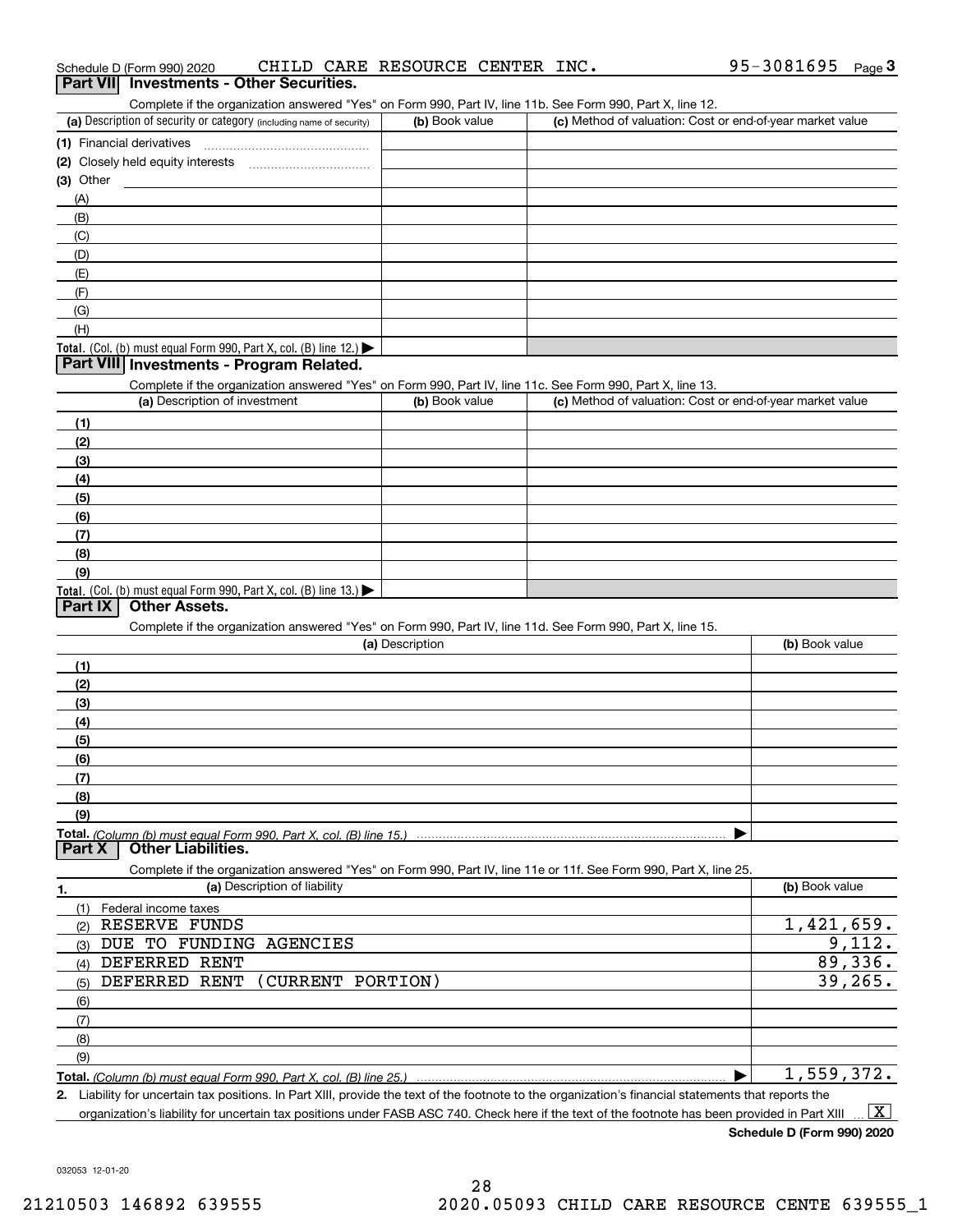|                                                                                                | CHILD CARE RESOURCE CENTER INC.<br>Schedule D (Form 990) 2020                                                                                                                                                                       |                |                         |                | 95-3081695                   | Page $4$  |  |  |
|------------------------------------------------------------------------------------------------|-------------------------------------------------------------------------------------------------------------------------------------------------------------------------------------------------------------------------------------|----------------|-------------------------|----------------|------------------------------|-----------|--|--|
| Part XI<br>Reconciliation of Revenue per Audited Financial Statements With Revenue per Return. |                                                                                                                                                                                                                                     |                |                         |                |                              |           |  |  |
|                                                                                                | Complete if the organization answered "Yes" on Form 990, Part IV, line 12a.                                                                                                                                                         |                |                         |                |                              |           |  |  |
| 1                                                                                              | Total revenue, gains, and other support per audited financial statements                                                                                                                                                            |                |                         |                | $1 \vert 402, 724, 266.$     |           |  |  |
| 2                                                                                              | Amounts included on line 1 but not on Form 990, Part VIII, line 12:                                                                                                                                                                 |                |                         |                |                              |           |  |  |
| a                                                                                              |                                                                                                                                                                                                                                     | 2a             | 1,019,460.              |                |                              |           |  |  |
| b                                                                                              |                                                                                                                                                                                                                                     | 2 <sub>b</sub> | 111, 230.               |                |                              |           |  |  |
| c                                                                                              |                                                                                                                                                                                                                                     | 2c             |                         |                |                              |           |  |  |
|                                                                                                |                                                                                                                                                                                                                                     | 2d             |                         |                |                              |           |  |  |
|                                                                                                | e Add lines 2a through 2d                                                                                                                                                                                                           |                |                         | 2e             | 1,130,690.                   |           |  |  |
| 3                                                                                              |                                                                                                                                                                                                                                     |                |                         |                | $3\overline{401,593,576}$ .  |           |  |  |
| 4                                                                                              | Amounts included on Form 990, Part VIII, line 12, but not on line 1:                                                                                                                                                                |                |                         |                |                              |           |  |  |
|                                                                                                | a Investment expenses not included on Form 990, Part VIII, line 7b [11, 111, 111, 111]                                                                                                                                              | 4a             | $59,010$ .              |                |                              |           |  |  |
|                                                                                                |                                                                                                                                                                                                                                     | 4 <sub>b</sub> | $\overline{1.217,423.}$ |                |                              |           |  |  |
|                                                                                                | c Add lines 4a and 4b                                                                                                                                                                                                               |                |                         | 4c             | 1, 276, 433.                 |           |  |  |
|                                                                                                |                                                                                                                                                                                                                                     |                |                         |                | $5\,$ 402,870,009.           |           |  |  |
|                                                                                                | Part XII   Reconciliation of Expenses per Audited Financial Statements With Expenses per Return.                                                                                                                                    |                |                         |                |                              |           |  |  |
|                                                                                                | Complete if the organization answered "Yes" on Form 990, Part IV, line 12a.                                                                                                                                                         |                |                         |                |                              |           |  |  |
| 1                                                                                              | Total expenses and losses per audited financial statements [11,11] [11] Total expenses and losses per audited financial statements [11] [11] Total expenses and losses per audited financial statements                             |                |                         | $\mathbf{1}$   | $\overline{396, 867, 033}$ . |           |  |  |
| 2                                                                                              | Amounts included on line 1 but not on Form 990, Part IX, line 25:                                                                                                                                                                   |                |                         |                |                              |           |  |  |
| a                                                                                              |                                                                                                                                                                                                                                     | 2a             | 111, 230.               |                |                              |           |  |  |
| b                                                                                              |                                                                                                                                                                                                                                     | 2 <sub>b</sub> |                         |                |                              |           |  |  |
|                                                                                                |                                                                                                                                                                                                                                     | 2c             |                         |                |                              |           |  |  |
| d                                                                                              |                                                                                                                                                                                                                                     | 2d             |                         |                |                              |           |  |  |
| e                                                                                              | Add lines 2a through 2d <b>contained a contained a contained a contained a</b> contained a contained a contained a contained a contained a contained a contained a contained a contained a contained a contained a contained a cont |                |                         | 2e             |                              | 111, 230. |  |  |
| 3                                                                                              |                                                                                                                                                                                                                                     |                |                         | $\mathbf{a}$   | 396, 755, 803.               |           |  |  |
| 4                                                                                              | Amounts included on Form 990, Part IX, line 25, but not on line 1:                                                                                                                                                                  |                |                         |                |                              |           |  |  |
| a                                                                                              | Investment expenses not included on Form 990, Part VIII, line 7b [11, 111, 111, 11]                                                                                                                                                 | 4a             | $59,010$ .              |                |                              |           |  |  |
|                                                                                                |                                                                                                                                                                                                                                     | 4 <sub>h</sub> | 1, 217, 423.            |                |                              |           |  |  |
|                                                                                                | Add lines 4a and 4b                                                                                                                                                                                                                 |                |                         | 4c             | 1,276,433.                   |           |  |  |
| 5.                                                                                             |                                                                                                                                                                                                                                     |                |                         | 5 <sup>5</sup> | 398,032,236.                 |           |  |  |
|                                                                                                | Part XIII Supplemental Information.                                                                                                                                                                                                 |                |                         |                |                              |           |  |  |
|                                                                                                | Provide the descriptions required for Part II, lines 3, 5, and 9; Part III, lines 1a and 4; Part IV, lines 1b and 2b; Part V, line 4; Part X, line 2; Part XI,                                                                      |                |                         |                |                              |           |  |  |

lines 2d and 4b; and Part XII, lines 2d and 4b. Also complete this part to provide any additional information.

### PART X, LINE 2:

| CCRC HAS BEEN DESIGNATED AS TAX-EXEMPT UNDER INTERNAL REVENUE CODE SECTION |
|----------------------------------------------------------------------------|
| 501(C)(3) AND IS ALSO EXEMPT FROM STATE FRANCHISE TAXES UNDER SECTION      |
| 23701(D) OF THE CALIFORNIA REVENUE AND TAXATION CODE AND IS NOT GENERALLY  |
| SUBJECT TO FEDERAL OR STATE INCOME TAXES. CCRC FILES AN EXEMPT             |
| ORGANIZATION RETURN IN THE U.S. FEDERAL JURISDICTION AND THE STATE OF      |
| CALIFORNIA.                                                                |
|                                                                            |
| HOWEVER, CCRC IS SUBJECT TO INCOME TAXES ON ANY NET INCOME THAT IS DERIVED |
| FROM A TRADE OR BUSINESS, REGULARLY CARRIED ON, AND NOT IN FURTHERANCE OF  |

THE PURPOSES FOR WHICH IT WAS GRANTED EXEMPTION. NO INCOME TAX PROVISION

032054 12-01-20 **Schedule D (Form 990) 2020** HAS BEEN RECORDED AS THE NET INCOME, IF ANY, FROM ANY UNRELATED TRADE OR 29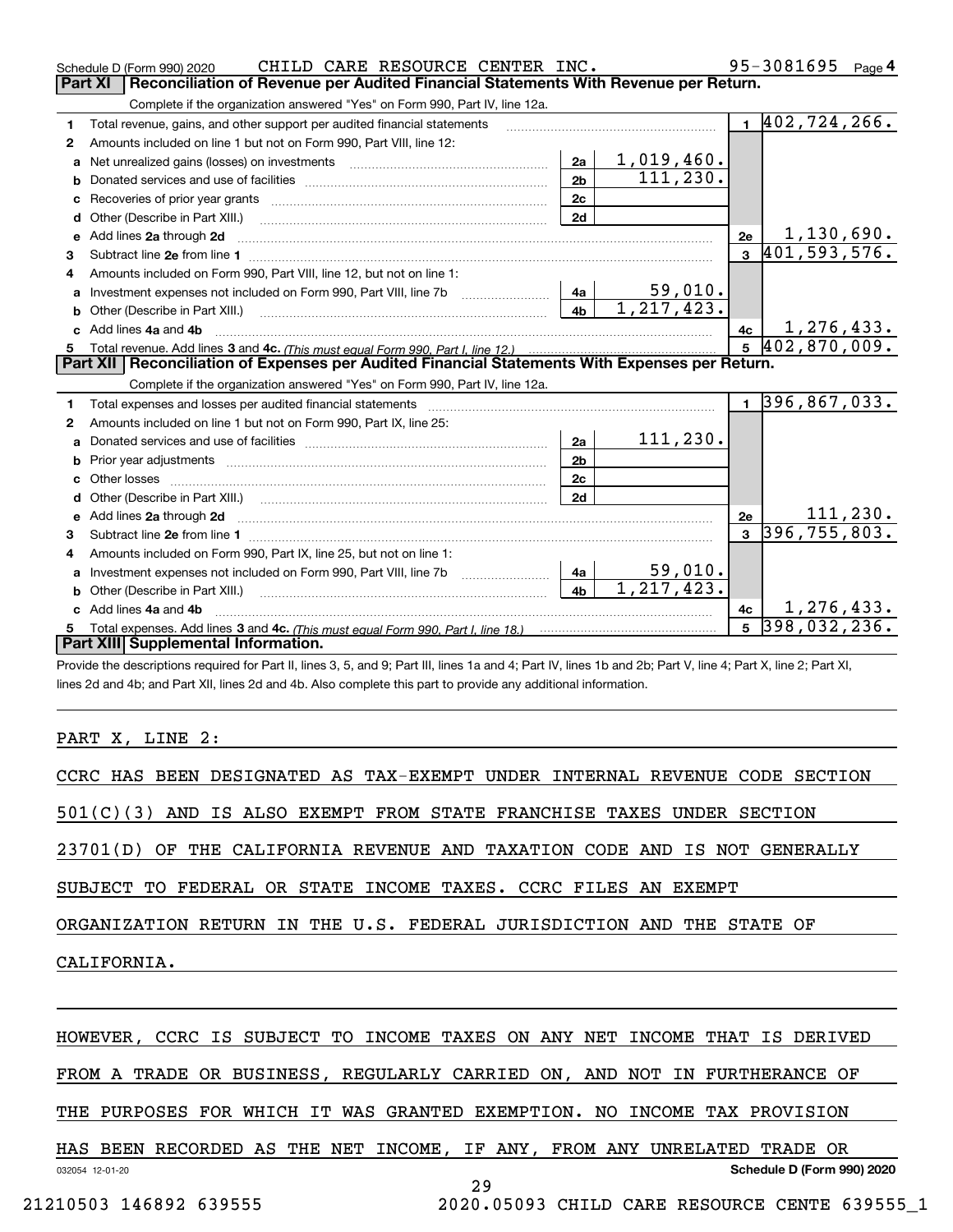| Schedule D (Form 990) 2020 CHILD CARE RESOURCE CENTER INC. 95-3081695 Page 5<br>Part XIII Supplemental Information (continued)         |                                       |
|----------------------------------------------------------------------------------------------------------------------------------------|---------------------------------------|
| BUSINESS AND, IN THE OPINION OF MANAGEMENT, IS NOT MATERIAL TO THE                                                                     |                                       |
| FINANCIAL STATEMENTS. CCRC HAS DETERMINED NO UNCERTAIN TAX BENEFITS OR                                                                 |                                       |
| LIABILITIES EXIST AT JUNE 30, 2021 AND 2020.                                                                                           |                                       |
|                                                                                                                                        |                                       |
| PART XI, LINE 4B - OTHER ADJUSTMENTS:                                                                                                  |                                       |
| NON CASH DONATIONS<br>and the control of the control of the control of the control of the control of the control of the control of the | 1, 217, 423.                          |
|                                                                                                                                        |                                       |
| PART XII, LINE 4B - OTHER ADJUSTMENTS:                                                                                                 | <u> 1980 - John Barn Barn, mars a</u> |
| NON CASH GRANTS                                                                                                                        | 1,217,423.                            |
|                                                                                                                                        |                                       |
|                                                                                                                                        |                                       |
|                                                                                                                                        |                                       |
|                                                                                                                                        |                                       |
|                                                                                                                                        |                                       |
|                                                                                                                                        |                                       |
|                                                                                                                                        |                                       |
|                                                                                                                                        |                                       |
|                                                                                                                                        |                                       |
|                                                                                                                                        |                                       |
|                                                                                                                                        |                                       |
|                                                                                                                                        |                                       |
|                                                                                                                                        |                                       |
|                                                                                                                                        |                                       |
|                                                                                                                                        |                                       |
|                                                                                                                                        |                                       |
|                                                                                                                                        |                                       |
|                                                                                                                                        | Schedule D (Form 990) 2020            |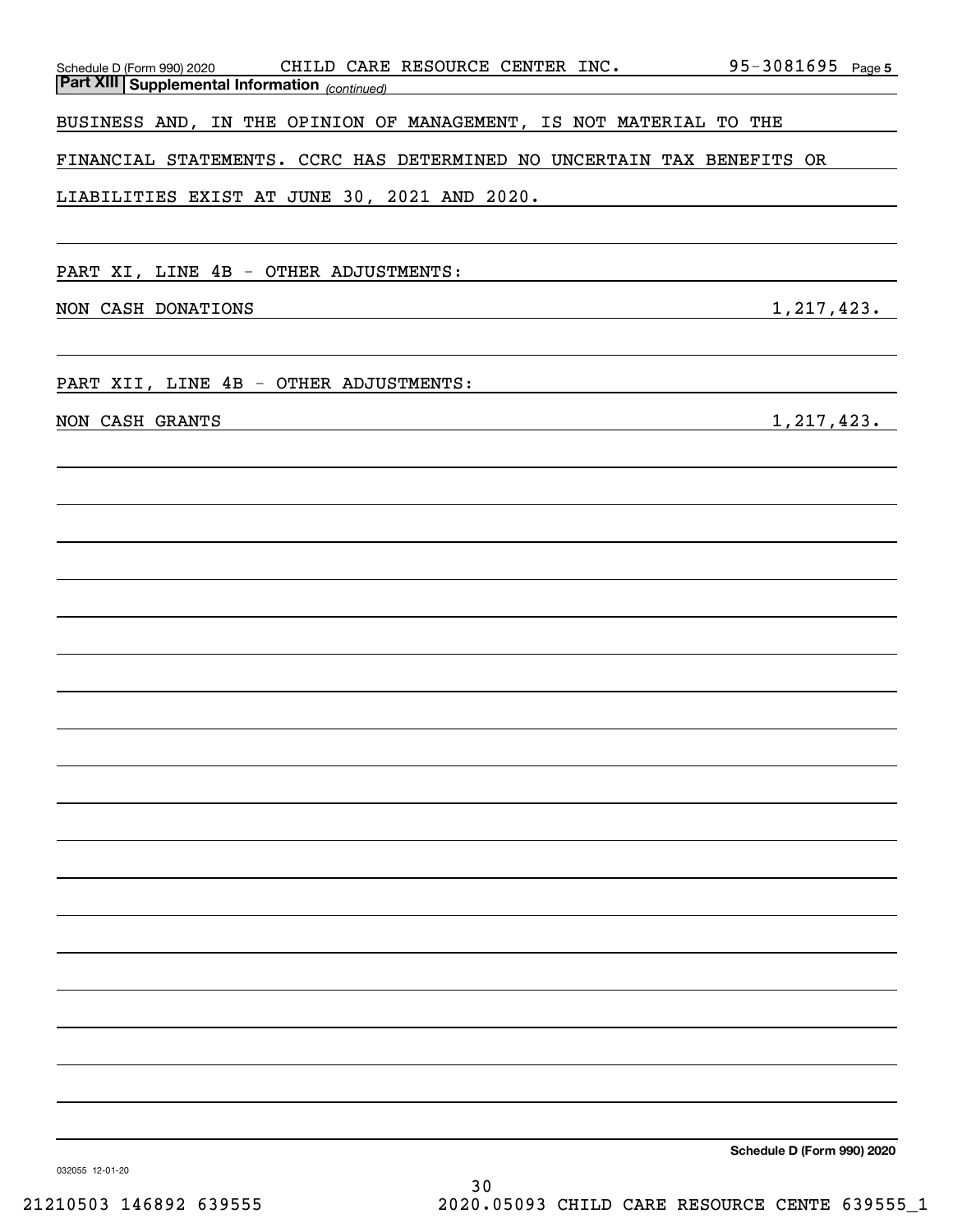| <b>SCHEDULE I</b><br>(Form 990)                                                                                                        | <b>Grants and Other Assistance to Organizations,</b><br>Governments, and Individuals in the United States<br>Complete if the organization answered "Yes" on Form 990, Part IV, line 21 or 22. |           |                                    |                             |                                         |                                               |                                          |                                            |  |
|----------------------------------------------------------------------------------------------------------------------------------------|-----------------------------------------------------------------------------------------------------------------------------------------------------------------------------------------------|-----------|------------------------------------|-----------------------------|-----------------------------------------|-----------------------------------------------|------------------------------------------|--------------------------------------------|--|
| Attach to Form 990.<br>Department of the Treasury<br>Internal Revenue Service<br>Go to www.irs.gov/Form990 for the latest information. |                                                                                                                                                                                               |           |                                    |                             |                                         |                                               |                                          | <b>Open to Public</b><br><b>Inspection</b> |  |
| <b>Employer identification number</b><br>Name of the organization<br>95-3081695<br>CHILD CARE RESOURCE CENTER INC.                     |                                                                                                                                                                                               |           |                                    |                             |                                         |                                               |                                          |                                            |  |
| Part I                                                                                                                                 | <b>General Information on Grants and Assistance</b>                                                                                                                                           |           |                                    |                             |                                         |                                               |                                          |                                            |  |
| $\mathbf{1}$                                                                                                                           | Does the organization maintain records to substantiate the amount of the grants or assistance, the grantees' eligibility for the grants or assistance, and the selection                      |           |                                    |                             |                                         |                                               |                                          | $\boxed{\text{X}}$ Yes<br>No               |  |
| $\mathbf{2}$                                                                                                                           | Describe in Part IV the organization's procedures for monitoring the use of grant funds in the United States.                                                                                 |           |                                    |                             |                                         |                                               |                                          |                                            |  |
| Part II                                                                                                                                | Grants and Other Assistance to Domestic Organizations and Domestic Governments. Complete if the organization answered "Yes" on Form 990, Part IV, line 21, for any                            |           |                                    |                             |                                         |                                               |                                          |                                            |  |
|                                                                                                                                        | recipient that received more than \$5,000. Part II can be duplicated if additional space is needed.                                                                                           |           |                                    |                             |                                         | (f) Method of                                 |                                          |                                            |  |
|                                                                                                                                        | 1 (a) Name and address of organization<br>or government                                                                                                                                       | $(b)$ EIN | (c) IRC section<br>(if applicable) | (d) Amount of<br>cash grant | (e) Amount of<br>non-cash<br>assistance | valuation (book,<br>FMV, appraisal,<br>other) | (g) Description of<br>noncash assistance | (h) Purpose of grant<br>or assistance      |  |
|                                                                                                                                        |                                                                                                                                                                                               |           |                                    |                             |                                         |                                               |                                          |                                            |  |
|                                                                                                                                        |                                                                                                                                                                                               |           |                                    |                             |                                         |                                               |                                          |                                            |  |
|                                                                                                                                        |                                                                                                                                                                                               |           |                                    |                             |                                         |                                               |                                          |                                            |  |
|                                                                                                                                        |                                                                                                                                                                                               |           |                                    |                             |                                         |                                               |                                          |                                            |  |
|                                                                                                                                        |                                                                                                                                                                                               |           |                                    |                             |                                         |                                               |                                          |                                            |  |
|                                                                                                                                        |                                                                                                                                                                                               |           |                                    |                             |                                         |                                               |                                          |                                            |  |
| $\mathbf{2}$                                                                                                                           | Enter total number of section 501(c)(3) and government organizations listed in the line 1 table                                                                                               |           |                                    |                             |                                         |                                               |                                          |                                            |  |
| 3                                                                                                                                      | Enter total number of other organizations listed in the line 1 table                                                                                                                          |           |                                    |                             |                                         |                                               |                                          |                                            |  |
|                                                                                                                                        | LHA For Paperwork Reduction Act Notice, see the Instructions for Form 990.                                                                                                                    |           |                                    |                             |                                         |                                               |                                          | Schedule I (Form 990) 2020                 |  |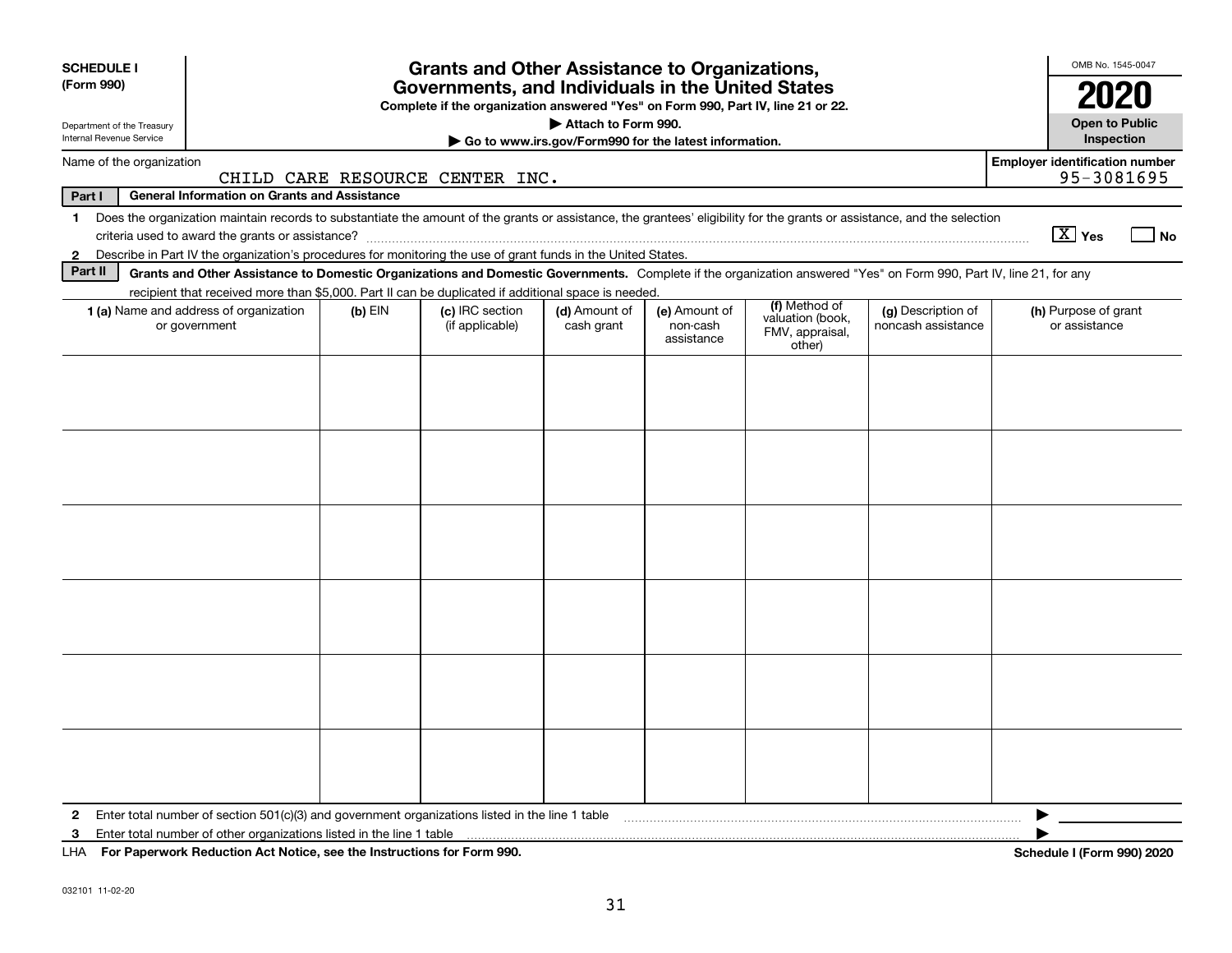## Schedule I (Form 990) 2020  $\tt CHILD-CARE RESOURCE CENTER INC.$   $\tt\to 95-3081695$   $\tt\to 95-3081695$   $\tt\to 95-3081695$

**Part III | Grants and Other Assistance to Domestic Individuals. Complete if the organization answered "Yes" on Form 990, Part IV, line 22.** Part III can be duplicated if additional space is needed.

| (a) Type of grant or assistance | (b) Number of<br>recipients | (c) Amount of<br>cash grant | (d) Amount of non-<br>cash assistance | (e) Method of valuation<br>(book, FMV, appraisal, other) | (f) Description of noncash assistance |
|---------------------------------|-----------------------------|-----------------------------|---------------------------------------|----------------------------------------------------------|---------------------------------------|
|                                 |                             |                             |                                       |                                                          |                                       |
|                                 |                             |                             |                                       |                                                          | DIAPERS, FOOD, BABY PRODUCTS,         |
| DIRECT ASSISTANCE TO FAMILIES   | 18071                       | 0.                          | 1,217,423.FMV                         |                                                          | AND OTHER HOUSEHOLD ITEMS             |
|                                 |                             |                             |                                       |                                                          |                                       |
|                                 |                             |                             |                                       |                                                          |                                       |
|                                 |                             |                             |                                       |                                                          |                                       |
|                                 |                             |                             |                                       |                                                          |                                       |
|                                 |                             |                             |                                       |                                                          |                                       |
|                                 |                             |                             |                                       |                                                          |                                       |
|                                 |                             |                             |                                       |                                                          |                                       |
|                                 |                             |                             |                                       |                                                          |                                       |
|                                 |                             |                             |                                       |                                                          |                                       |
|                                 |                             |                             |                                       |                                                          |                                       |
|                                 |                             |                             |                                       |                                                          |                                       |
|                                 |                             |                             |                                       |                                                          |                                       |
|                                 |                             |                             |                                       |                                                          |                                       |

Part IV | Supplemental Information. Provide the information required in Part I, line 2; Part III, column (b); and any other additional information.

PART I, LINE 2:

FAMILIES IN OUR PROGRAMS ARE CONTACTED ON A ROLLING BASIS. ALL GOODS ARE

DISTRIBUTED IN GOOD-FAITH TO FAMILIES WITHIN THE COMMUNITIES THAT THE

AGENCY SERVES. ALL ITEMS ARE USED FOR THE BENEFIT OF THE SAME INDIVIDUALS

AND FAMILIES.

**2**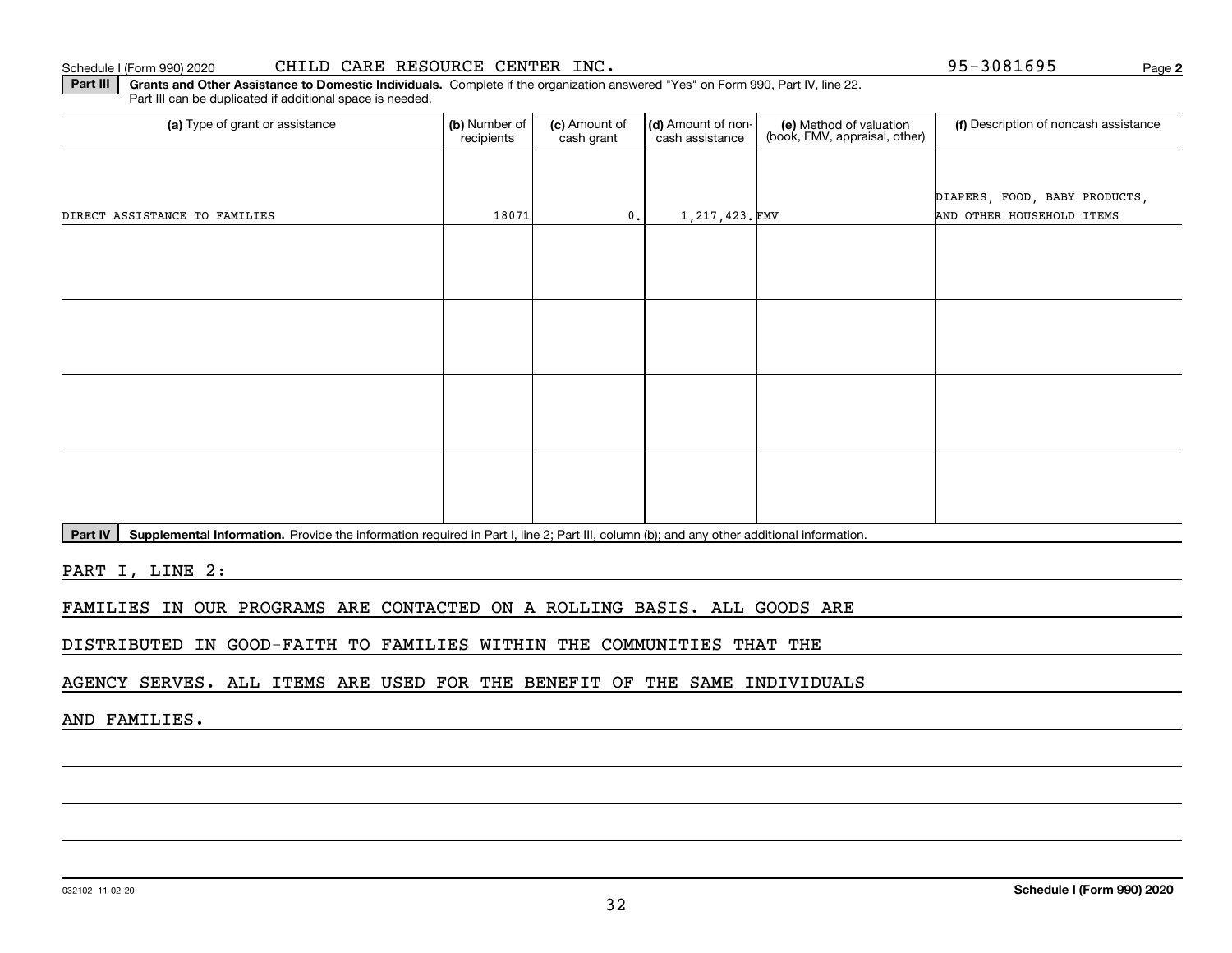|    | <b>SCHEDULE J</b>                                    | <b>Compensation Information</b>                                                                                                                                                                                                     |                                       | OMB No. 1545-0047     |            |                                     |
|----|------------------------------------------------------|-------------------------------------------------------------------------------------------------------------------------------------------------------------------------------------------------------------------------------------|---------------------------------------|-----------------------|------------|-------------------------------------|
|    | (Form 990)                                           | For certain Officers, Directors, Trustees, Key Employees, and Highest                                                                                                                                                               |                                       |                       |            |                                     |
|    |                                                      | <b>Compensated Employees</b>                                                                                                                                                                                                        |                                       |                       |            |                                     |
|    | Department of the Treasury                           | Complete if the organization answered "Yes" on Form 990, Part IV, line 23.<br>Attach to Form 990.                                                                                                                                   |                                       | <b>Open to Public</b> |            |                                     |
|    | Internal Revenue Service                             | Go to www.irs.gov/Form990 for instructions and the latest information.                                                                                                                                                              |                                       |                       | Inspection |                                     |
|    | Name of the organization                             |                                                                                                                                                                                                                                     | <b>Employer identification number</b> |                       |            |                                     |
|    |                                                      | CHILD CARE RESOURCE CENTER INC.                                                                                                                                                                                                     |                                       | 95-3081695            |            |                                     |
|    | Part I                                               | <b>Questions Regarding Compensation</b>                                                                                                                                                                                             |                                       |                       |            |                                     |
|    |                                                      |                                                                                                                                                                                                                                     |                                       |                       | Yes        | No                                  |
|    |                                                      | 1a Check the appropriate box(es) if the organization provided any of the following to or for a person listed on Form 990,                                                                                                           |                                       |                       |            |                                     |
|    |                                                      | Part VII, Section A, line 1a. Complete Part III to provide any relevant information regarding these items.                                                                                                                          |                                       |                       |            |                                     |
|    | First-class or charter travel                        | Housing allowance or residence for personal use                                                                                                                                                                                     |                                       |                       |            |                                     |
|    | Travel for companions                                | Payments for business use of personal residence                                                                                                                                                                                     |                                       |                       |            |                                     |
|    |                                                      | Tax indemnification and gross-up payments<br>Health or social club dues or initiation fees                                                                                                                                          |                                       |                       |            |                                     |
|    |                                                      | Discretionary spending account<br>Personal services (such as maid, chauffeur, chef)                                                                                                                                                 |                                       |                       |            |                                     |
|    |                                                      |                                                                                                                                                                                                                                     |                                       |                       |            |                                     |
|    |                                                      | <b>b</b> If any of the boxes on line 1a are checked, did the organization follow a written policy regarding payment or                                                                                                              |                                       |                       |            |                                     |
| 2  |                                                      | reimbursement or provision of all of the expenses described above? If "No," complete Part III to explain                                                                                                                            |                                       | 1b                    |            |                                     |
|    |                                                      | Did the organization require substantiation prior to reimbursing or allowing expenses incurred by all directors,                                                                                                                    |                                       | $\mathbf 2$           |            |                                     |
|    |                                                      |                                                                                                                                                                                                                                     |                                       |                       |            |                                     |
| З  |                                                      | Indicate which, if any, of the following the organization used to establish the compensation of the organization's                                                                                                                  |                                       |                       |            |                                     |
|    |                                                      | CEO/Executive Director. Check all that apply. Do not check any boxes for methods used by a related organization to                                                                                                                  |                                       |                       |            |                                     |
|    |                                                      | establish compensation of the CEO/Executive Director, but explain in Part III.                                                                                                                                                      |                                       |                       |            |                                     |
|    | $\lfloor \texttt{X} \rfloor$ Compensation committee  | Written employment contract                                                                                                                                                                                                         |                                       |                       |            |                                     |
|    |                                                      | $ \mathbf{X} $ Independent compensation consultant<br>$X$ Compensation survey or study                                                                                                                                              |                                       |                       |            |                                     |
|    | $\boxed{\textbf{X}}$ Form 990 of other organizations | Approval by the board or compensation committee                                                                                                                                                                                     |                                       |                       |            |                                     |
|    |                                                      |                                                                                                                                                                                                                                     |                                       |                       |            |                                     |
|    |                                                      | During the year, did any person listed on Form 990, Part VII, Section A, line 1a, with respect to the filing                                                                                                                        |                                       |                       |            |                                     |
|    | organization or a related organization:              |                                                                                                                                                                                                                                     |                                       |                       |            |                                     |
|    |                                                      | Receive a severance payment or change-of-control payment?                                                                                                                                                                           |                                       | 4a                    |            | х                                   |
|    |                                                      | Participate in or receive payment from a supplemental nonqualified retirement plan?                                                                                                                                                 |                                       | 4b                    |            | $\overline{\mathtt{x}}$             |
| c  |                                                      | Participate in or receive payment from an equity-based compensation arrangement?                                                                                                                                                    |                                       | 4c                    |            | $\overline{\mathbf{x}}$             |
|    |                                                      | If "Yes" to any of lines 4a-c, list the persons and provide the applicable amounts for each item in Part III.                                                                                                                       |                                       |                       |            |                                     |
|    |                                                      |                                                                                                                                                                                                                                     |                                       |                       |            |                                     |
|    |                                                      | Only section 501(c)(3), 501(c)(4), and 501(c)(29) organizations must complete lines 5-9.                                                                                                                                            |                                       |                       |            |                                     |
| 5  |                                                      | For persons listed on Form 990, Part VII, Section A, line 1a, did the organization pay or accrue any compensation                                                                                                                   |                                       |                       |            |                                     |
|    | contingent on the revenues of:                       |                                                                                                                                                                                                                                     |                                       |                       |            |                                     |
|    |                                                      | a The organization? <b>Entitation</b> 2008 Communication of the contract of the contract of the contract of the contract of the contract of the contract of the contract of the contract of the contract of the contract of the con |                                       | 5а                    |            | <u>x</u><br>$\overline{\mathbf{x}}$ |
|    |                                                      |                                                                                                                                                                                                                                     |                                       | 5b                    |            |                                     |
|    |                                                      | If "Yes" on line 5a or 5b, describe in Part III.                                                                                                                                                                                    |                                       |                       |            |                                     |
| 6. | contingent on the net earnings of:                   | For persons listed on Form 990, Part VII, Section A, line 1a, did the organization pay or accrue any compensation                                                                                                                   |                                       |                       |            |                                     |
|    |                                                      |                                                                                                                                                                                                                                     |                                       | 6a                    |            | <u>x</u>                            |
|    |                                                      |                                                                                                                                                                                                                                     |                                       | 6b                    |            | $\overline{\textbf{x}}$             |
|    |                                                      | If "Yes" on line 6a or 6b, describe in Part III.                                                                                                                                                                                    |                                       |                       |            |                                     |
|    |                                                      | 7 For persons listed on Form 990, Part VII, Section A, line 1a, did the organization provide any nonfixed payments                                                                                                                  |                                       |                       |            |                                     |
|    |                                                      |                                                                                                                                                                                                                                     |                                       | 7                     |            | х                                   |
| 8  |                                                      | Were any amounts reported on Form 990, Part VII, paid or accrued pursuant to a contract that was subject to the                                                                                                                     |                                       |                       |            |                                     |
|    |                                                      | initial contract exception described in Regulations section 53.4958-4(a)(3)? If "Yes," describe in Part III                                                                                                                         |                                       | 8                     |            | х                                   |
| 9  |                                                      | If "Yes" on line 8, did the organization also follow the rebuttable presumption procedure described in                                                                                                                              |                                       |                       |            |                                     |
|    |                                                      |                                                                                                                                                                                                                                     |                                       | 9                     |            |                                     |
|    |                                                      | duction Act Notice, and the Instructions for Form 000                                                                                                                                                                               |                                       |                       |            |                                     |

LHA For Paperwork Reduction Act Notice, see the Instructions for Form 990. Schedule J (Form 990) 2020

032111 12-07-20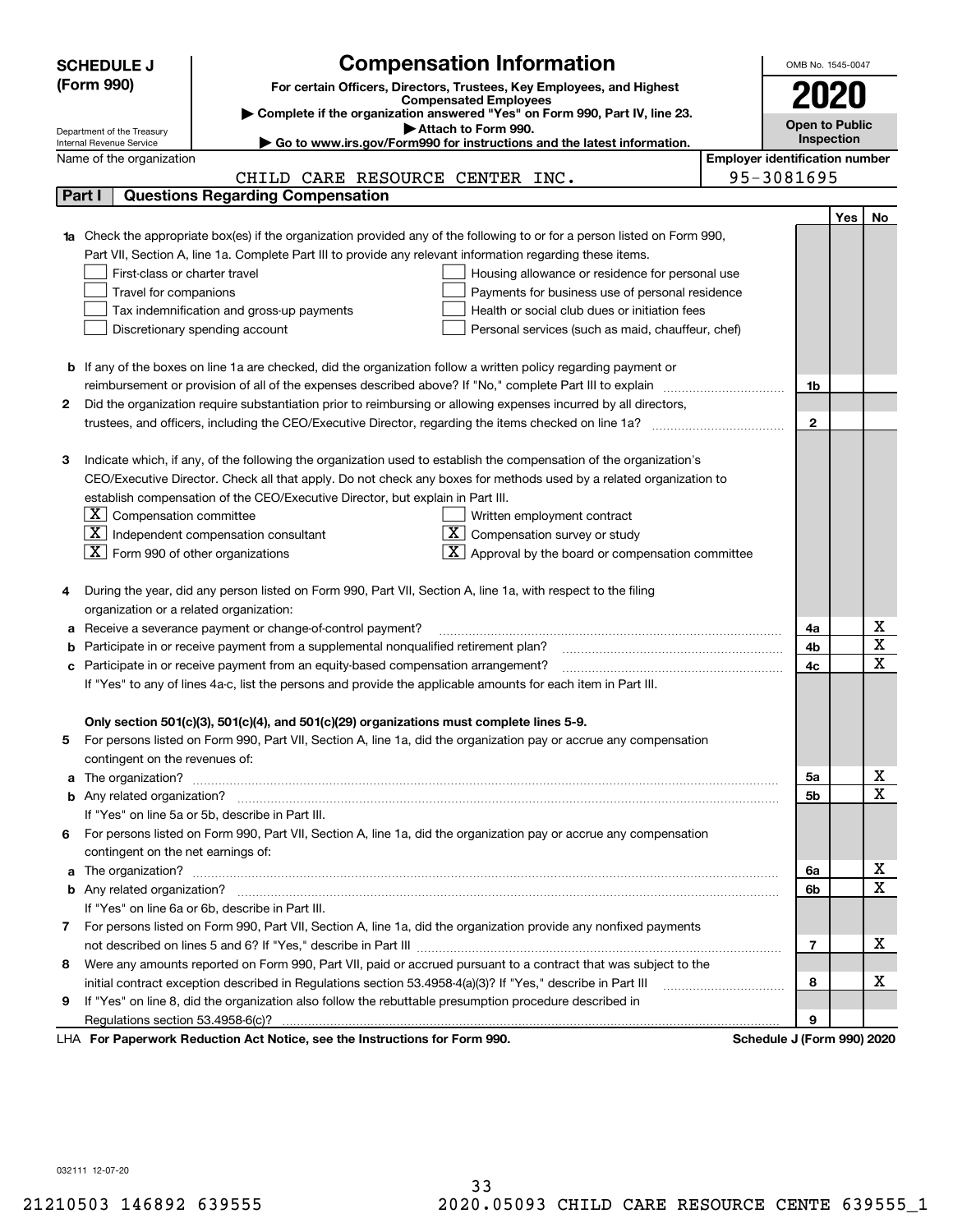032112 12-07-20

| (1) MICHAEL OLENICK            | (i)  | 411,523.      | 0.               | 16,880.          | 22,800.       | 7,412.        | 458,615.      | 0.               |
|--------------------------------|------|---------------|------------------|------------------|---------------|---------------|---------------|------------------|
| PRESIDENT & CEO                | (ii) | 0.            | 0.               | $0$ .            | 0.            | $\mathbf 0$ . | 0.            | 0.               |
| (2) ELLEN CERVANTES            | (i)  | 288,641.      | 0.               | 19,004.          | 22,800.       | 2,850.        | 333,295.      | 0.               |
| VP & COO                       | (i)  | 0.            | $0$ .            | 0.               | 0.            | О.            | 0.            | 0.               |
| DENISE TRINH<br>(3)            | (i)  | 224, 724.     | $\overline{0}$ . | 8,022.           | 17,953.       | 3,985.        | 254,684.      | $\overline{0}$ . |
| CFO                            | (ii) | 0.            | 0.               | 0.               | $\mathbf 0$ . | 0.            | 0.            | $\overline{0}$ . |
| (4) SHIRLEY CAMERON            | (i)  | 211, 214.     | 0.               | 6,455.           | 16,792.       | 4,978.        | 239,439.      | $\mathbf 0$ .    |
| VP & CHIEF HR OFFICER          | (ii) | 0.            | 0.               | 0.               | 0.            | 0.            | 0.            | $\overline{0}$ . |
| (5) ROGER GAGNON               | (i)  | 213,579.      | 0.               | 6,625.           | 14,637.       | 4,007.        | 238,848.      | $\overline{0}$ . |
| VP & CIO                       | (ii) | 0.            | 0.               | 0.               | 0.            | 0.            | 0.            | 0.               |
| (6) DONNA SNEERINGER           | (i)  | 190,561.      | 0.               | 1,894.           | 13,327.       | 7,139.        | 212,921.      | $\overline{0}$ . |
| GOVERNMENT RELATIONS, DIRECTOR | (i)  | 0.            | 0.               | 0.               | 0.            | 0.            | $0$ .         | $\overline{0}$ . |
| (7) BEATRIZ AZAMORANO-PEDREGON | (i)  | 176,712.      | $\mathbf 0$ .    | 5,078.           | 12,324.       | 4,489.        | 198,603.      | $\overline{0}$ . |
| HEAD START, DIRECTOR           | (ii) | $\mathbf 0$ . | 0.               | Ο.               | 0.            | 0.            | 0.            | 0.               |
| (8) ELIZABETH CHIARO           | (i)  | 173,134.      | 0.               | 0.               | 11,652.       | 10, 322.      | 195,108.      | $\overline{0}$ . |
| SUBSIDY PROGRAM, DIRECTOR      | (ii) | 0.            | 0.               | $0$ .            | 0.            | 0.            | 0.            | 0.               |
| (9) EILEEN FRISCIA             | (i)  | 159,580.      | 0.               | 2,540.           | 9,257.        | 4,632.        | 176,009.      | $\overline{0}$ . |
| RESOURCE & REFERRAL, DIRECTOR  | (i)  | 0.            | 0.               | $\mathfrak{o}$ . | 0.            | $\mathbf 0$ . | $\mathbf 0$ . | $\overline{0}$ . |
| (10) SUSAN SAVAGE              | (i)  | 156,307.      | 0.               | 6,033.           | 10,921.       | 1,195.        | 174,456.      | $\overline{0}$ . |
| RESEARCH, DIRECTOR             | (ii) | 0.            | 0.               | 0.               | 0.            | Ο.            | 0.            | $\mathbf 0$ .    |
|                                | (i)  |               |                  |                  |               |               |               |                  |
|                                | (ii) |               |                  |                  |               |               |               |                  |
|                                | (i)  |               |                  |                  |               |               |               |                  |
|                                | (i)  |               |                  |                  |               |               |               |                  |
|                                | (i)  |               |                  |                  |               |               |               |                  |
|                                | (i)  |               |                  |                  |               |               |               |                  |
|                                | (i)  |               |                  |                  |               |               |               |                  |
|                                | (ii) |               |                  |                  |               |               |               |                  |
|                                | (i)  |               |                  |                  |               |               |               |                  |
|                                | (ii) |               |                  |                  |               |               |               |                  |

### For each individual whose compensation must be reported on Schedule J, report compensation from the organization on row (i) and from related organizations, described in the instructions, on row (ii). Do not list any individuals that aren't listed on Form 990, Part VII.

**(i)** Base **| (ii)** Bonus & **| (iii)** 

incentivecompensation

(i) Base compensation

**Note:**  The sum of columns (B)(i)-(iii) for each listed individual must equal the total amount of Form 990, Part VII, Section A, line 1a, applicable column (D) and (E) amounts for that individual.

(iii) Other reportablecompensation

**(B)** Breakdown of W-2 and/or 1099-MISC compensation | **(C)** Retirement and | **(D)** Nontaxable |**(E)** Total of columns | **(F)** 

other deferred compensation

95-3081695

(D) Nontaxable benefits

 $|E|$  Total of columns (B)(i)-(D)

**Part II Officers, Directors, Trustees, Key Employees, and Highest Compensated Employees.**  Schedule J (Form 990) 2020 Page Use duplicate copies if additional space is needed. CHILD CARE RESOURCE CENTER INC.

**(A)**  Name and Title

**(i) (ii)**

**Schedule J (Form 990) 2020**

**2**

(F) Compensation in column (B) reported as deferred on prior Form 990

34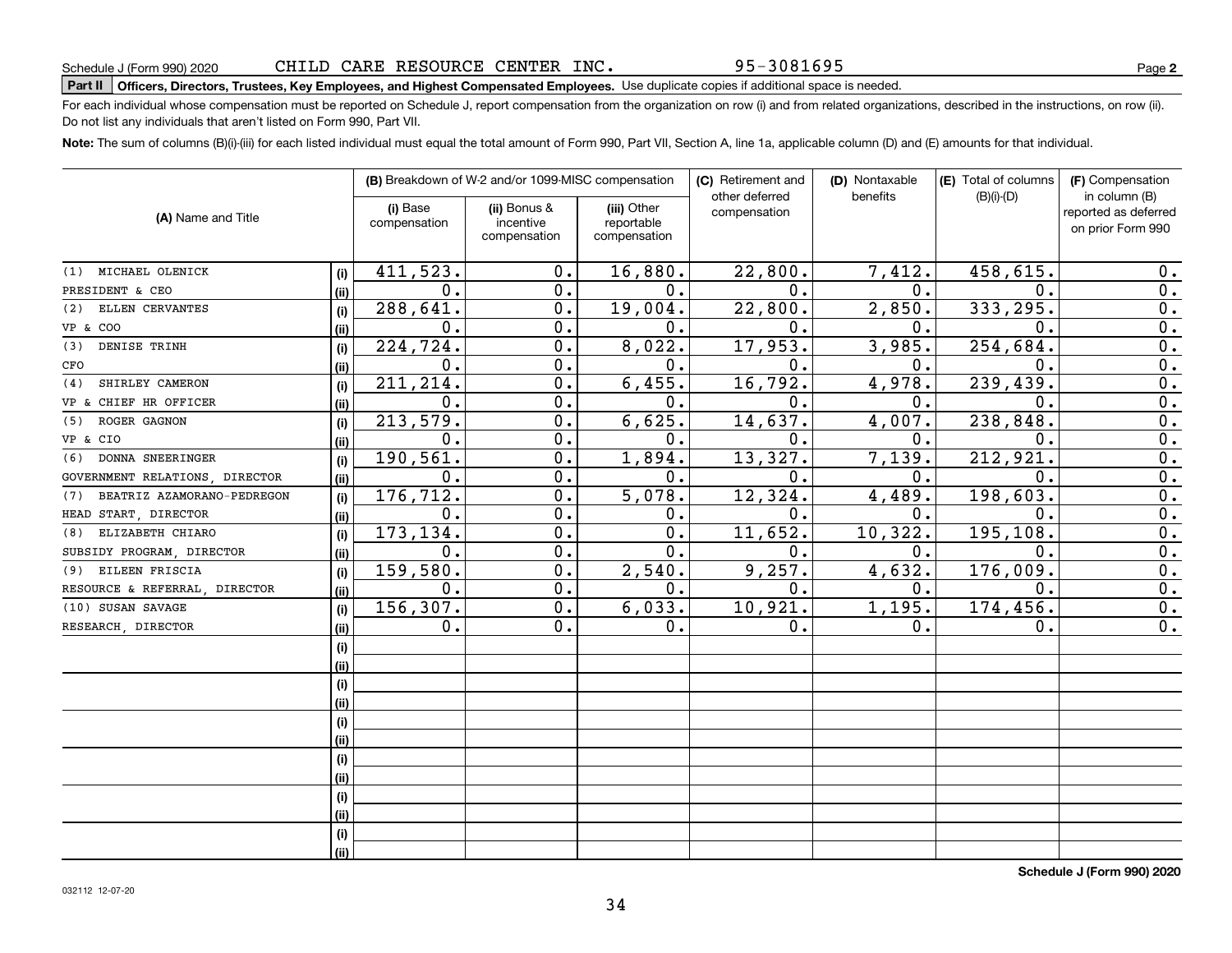### **Part III Supplemental Information**

Schedule J (Form 990) 2020 CHILD CARE RESOURCE CENTER INC.<br>Part III Supplemental Information<br>Provide the information, explanation, or descriptions required for Part I, lines 1a, 1b, 3, 4a, 4b, 4c, 5a, 5b, 6a, 6b, 7, and 8,

**Schedule J (Form 990) 2020**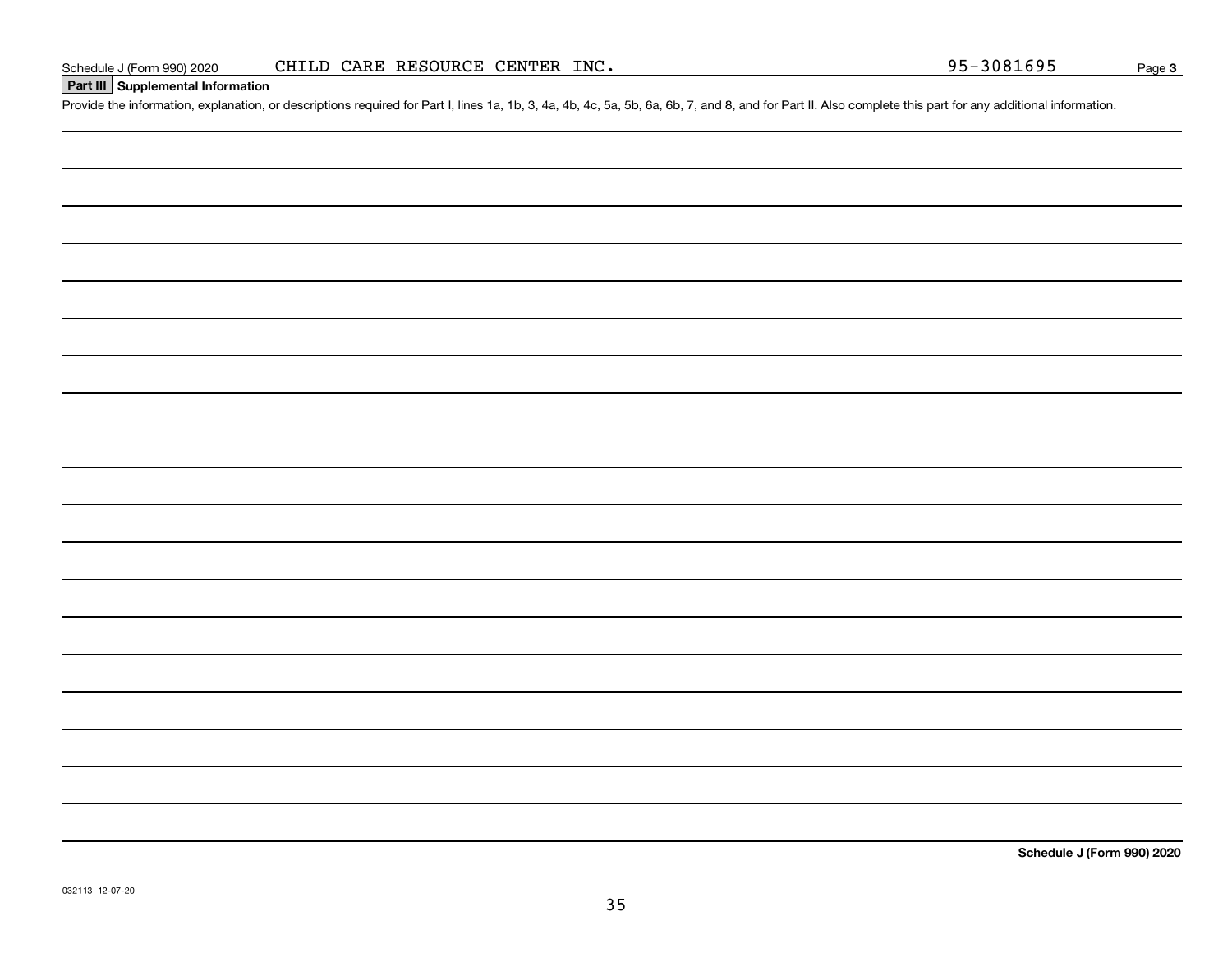|              | <b>Supplemental Information on Tax-Exempt Bonds</b><br><b>SCHEDULE K</b><br>Complete if the organization answered "Yes" on Form 990, Part IV, line 24a. Provide descriptions,<br>(Form 990)<br>explanations, and any additional information in Part VI.<br>Department of the Treasury<br>Attach to Form 990. Co to www.irs.gov/Form990 for instructions and the latest information.<br>Internal Revenue Service |                |                 |                              |                 |     |                         |                            |     | OMB No. 1545-0047<br>Open to Public<br>Inspection | 2020       |                                          |           |             |
|--------------|-----------------------------------------------------------------------------------------------------------------------------------------------------------------------------------------------------------------------------------------------------------------------------------------------------------------------------------------------------------------------------------------------------------------|----------------|-----------------|------------------------------|-----------------|-----|-------------------------|----------------------------|-----|---------------------------------------------------|------------|------------------------------------------|-----------|-------------|
|              | <b>Employer identification number</b><br>Name of the organization<br>95-3081695<br>CHILD CARE RESOURCE CENTER INC.                                                                                                                                                                                                                                                                                              |                |                 |                              |                 |     |                         |                            |     |                                                   |            |                                          |           |             |
| Part I       | <b>Bond Issues</b>                                                                                                                                                                                                                                                                                                                                                                                              |                |                 |                              |                 |     |                         |                            |     |                                                   |            |                                          |           |             |
|              | (a) Issuer name                                                                                                                                                                                                                                                                                                                                                                                                 | (b) Issuer EIN | $(c)$ CUSIP $#$ | (d) Date issued              | (e) Issue price |     |                         | (f) Description of purpose |     |                                                   |            | (g) Defeased (h) On behalf<br>(i) Pooled |           |             |
|              |                                                                                                                                                                                                                                                                                                                                                                                                                 |                |                 |                              |                 |     |                         |                            |     |                                                   | of issuer  |                                          | financing |             |
|              |                                                                                                                                                                                                                                                                                                                                                                                                                 |                |                 |                              |                 |     |                         |                            | Yes | No                                                | Yes No     |                                          | Yes       | l No        |
|              | CALIFORNIA ENTERPRISE                                                                                                                                                                                                                                                                                                                                                                                           |                |                 |                              |                 |     | <b>ACOUIRE LAND AND</b> |                            |     |                                                   |            |                                          |           |             |
|              | A DEVELOPMENT AUTHORITY                                                                                                                                                                                                                                                                                                                                                                                         | $35 - 2273601$ | <b>NONE</b>     | 08/30/17 5,380,000. BUILDING |                 |     |                         |                            |     | X                                                 |            | X                                        |           | $\mathbf X$ |
| В            |                                                                                                                                                                                                                                                                                                                                                                                                                 |                |                 |                              |                 |     |                         |                            |     |                                                   |            |                                          |           |             |
| C            |                                                                                                                                                                                                                                                                                                                                                                                                                 |                |                 |                              |                 |     |                         |                            |     |                                                   |            |                                          |           |             |
|              |                                                                                                                                                                                                                                                                                                                                                                                                                 |                |                 |                              |                 |     |                         |                            |     |                                                   |            |                                          |           |             |
| D            |                                                                                                                                                                                                                                                                                                                                                                                                                 |                |                 |                              |                 |     |                         |                            |     |                                                   |            |                                          |           |             |
| Part II      | <b>Proceeds</b>                                                                                                                                                                                                                                                                                                                                                                                                 |                |                 |                              |                 |     |                         |                            |     |                                                   |            |                                          |           |             |
|              |                                                                                                                                                                                                                                                                                                                                                                                                                 |                |                 |                              |                 |     | B                       | $\mathbf{C}$               |     |                                                   |            | D                                        |           |             |
| $\mathbf 1$  | Amount of bonds retired                                                                                                                                                                                                                                                                                                                                                                                         |                |                 |                              | 1,761,956.      |     |                         |                            |     |                                                   |            |                                          |           |             |
| $\mathbf{2}$ |                                                                                                                                                                                                                                                                                                                                                                                                                 |                |                 |                              |                 |     |                         |                            |     |                                                   |            |                                          |           |             |
| 3            | Total proceeds of issue                                                                                                                                                                                                                                                                                                                                                                                         |                |                 |                              | 5,380,000.      |     |                         |                            |     |                                                   |            |                                          |           |             |
| 4            |                                                                                                                                                                                                                                                                                                                                                                                                                 |                |                 |                              |                 |     |                         |                            |     |                                                   |            |                                          |           |             |
| 5            | Capitalized interest from proceeds                                                                                                                                                                                                                                                                                                                                                                              |                |                 |                              |                 |     |                         |                            |     |                                                   |            |                                          |           |             |
| 6            | Proceeds in refunding escrows                                                                                                                                                                                                                                                                                                                                                                                   |                |                 |                              |                 |     |                         |                            |     |                                                   |            |                                          |           |             |
| 7            | Issuance costs from proceeds                                                                                                                                                                                                                                                                                                                                                                                    |                |                 |                              | 25,000.         |     |                         |                            |     |                                                   |            |                                          |           |             |
| 8            | Credit enhancement from proceeds                                                                                                                                                                                                                                                                                                                                                                                |                |                 |                              |                 |     |                         |                            |     |                                                   |            |                                          |           |             |
| 9            |                                                                                                                                                                                                                                                                                                                                                                                                                 |                |                 |                              |                 |     |                         |                            |     |                                                   |            |                                          |           |             |
| 10           | Capital expenditures from proceeds                                                                                                                                                                                                                                                                                                                                                                              |                |                 |                              | 5,355,000.      |     |                         |                            |     |                                                   |            |                                          |           |             |
| 11           | Other spent proceeds                                                                                                                                                                                                                                                                                                                                                                                            |                |                 |                              |                 |     |                         |                            |     |                                                   |            |                                          |           |             |
| 12           | Other unspent proceeds                                                                                                                                                                                                                                                                                                                                                                                          |                |                 |                              |                 |     |                         |                            |     |                                                   |            |                                          |           |             |
| 13           | Year of substantial completion                                                                                                                                                                                                                                                                                                                                                                                  |                |                 |                              | 2018            |     |                         |                            |     |                                                   |            |                                          |           |             |
|              |                                                                                                                                                                                                                                                                                                                                                                                                                 |                |                 | Yes                          | <b>No</b>       | Yes | No                      | Yes                        | No  |                                                   | <b>Yes</b> |                                          | No        |             |
| 14           | Were the bonds issued as part of a refunding issue of tax-exempt bonds (or,                                                                                                                                                                                                                                                                                                                                     |                |                 |                              |                 |     |                         |                            |     |                                                   |            |                                          |           |             |
|              |                                                                                                                                                                                                                                                                                                                                                                                                                 |                |                 |                              | x               |     |                         |                            |     |                                                   |            |                                          |           |             |
| 15           | Were the bonds issued as part of a refunding issue of taxable bonds (or, if                                                                                                                                                                                                                                                                                                                                     |                |                 |                              |                 |     |                         |                            |     |                                                   |            |                                          |           |             |
|              | issued prior to 2018, an advance refunding issue)?                                                                                                                                                                                                                                                                                                                                                              |                |                 |                              | x.              |     |                         |                            |     |                                                   |            |                                          |           |             |
| 16           | Has the final allocation of proceeds been made?                                                                                                                                                                                                                                                                                                                                                                 |                |                 | X                            |                 |     |                         |                            |     |                                                   |            |                                          |           |             |
| 17           | Does the organization maintain adequate books and records to support the                                                                                                                                                                                                                                                                                                                                        |                |                 |                              |                 |     |                         |                            |     |                                                   |            |                                          |           |             |
|              | final allocation of proceeds?                                                                                                                                                                                                                                                                                                                                                                                   |                |                 | x                            |                 |     |                         |                            |     |                                                   |            |                                          |           |             |

**For Paperwork Reduction Act Notice, see the Instructions for Form 990. Schedule K (Form 990) 2020** LHA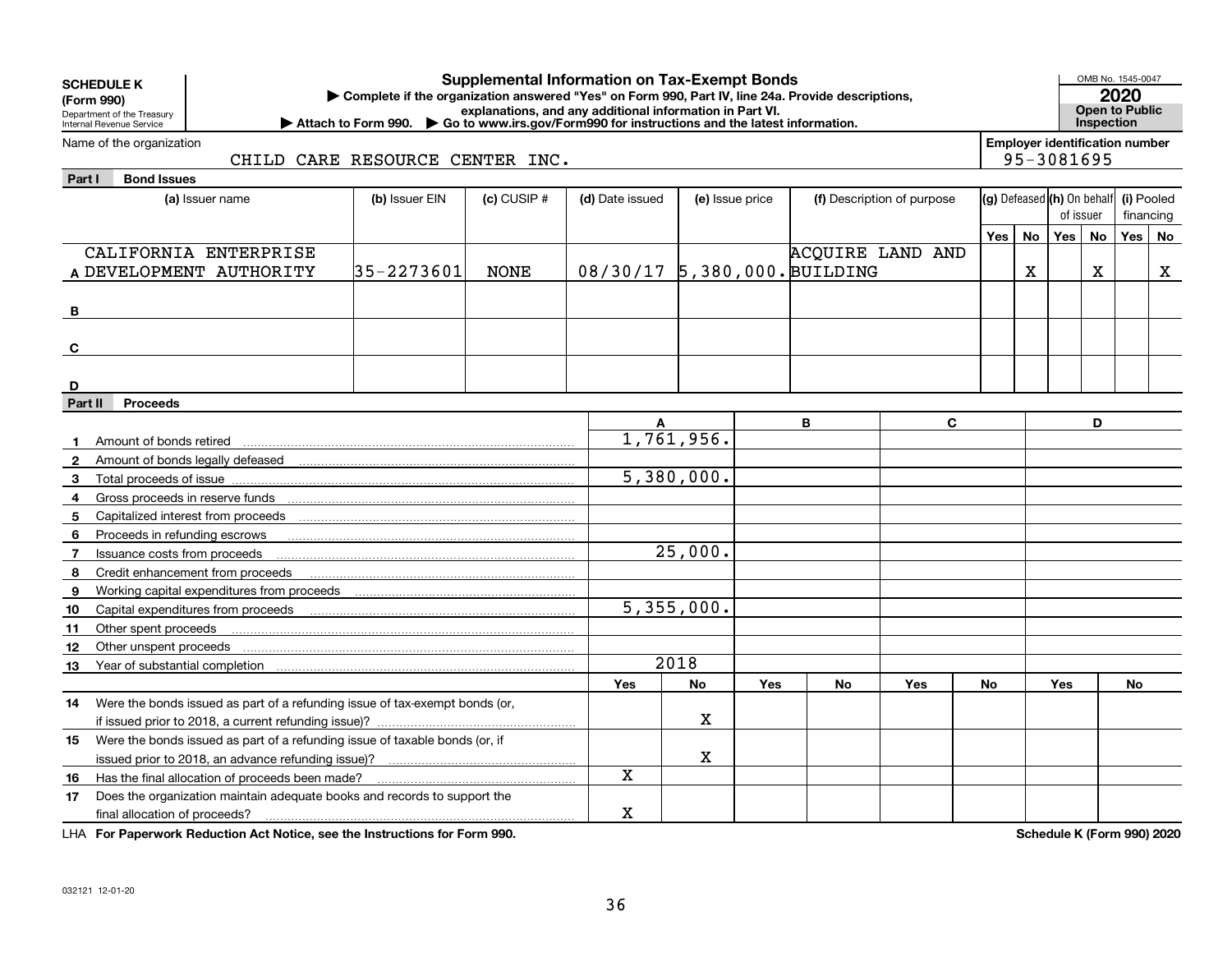### Schedule K (Form 990) 2020 CHILD CARE RESOURCE CENTER INC • 95-3081695 Page

**2**

|              | <b>Private Business Use</b><br>Part III                                                     |     |              |            |           |            |           |            |           |
|--------------|---------------------------------------------------------------------------------------------|-----|--------------|------------|-----------|------------|-----------|------------|-----------|
|              |                                                                                             |     |              |            | B         |            | C         | D          |           |
|              | Was the organization a partner in a partnership, or a member of an LLC,                     | Yes | No           | <b>Yes</b> | <b>No</b> | <b>Yes</b> | <b>No</b> | <b>Yes</b> | <b>No</b> |
|              |                                                                                             |     | X.           |            |           |            |           |            |           |
|              | 2 Are there any lease arrangements that may result in private business use of               |     |              |            |           |            |           |            |           |
|              |                                                                                             |     | x            |            |           |            |           |            |           |
|              | 3a Are there any management or service contracts that may result in private                 |     |              |            |           |            |           |            |           |
|              |                                                                                             |     | $\mathbf X$  |            |           |            |           |            |           |
|              | b If "Yes" to line 3a, does the organization routinely engage bond counsel or other outside |     |              |            |           |            |           |            |           |
|              | counsel to review any management or service contracts relating to the financed property?    |     |              |            |           |            |           |            |           |
|              | c Are there any research agreements that may result in private business use of              |     |              |            |           |            |           |            |           |
|              |                                                                                             |     | $\mathbf{x}$ |            |           |            |           |            |           |
|              | d If "Yes" to line 3c, does the organization routinely engage bond counsel or other         |     |              |            |           |            |           |            |           |
|              | outside counsel to review any research agreements relating to the financed property?        |     |              |            |           |            |           |            |           |
|              | Enter the percentage of financed property used in a private business use by entities        |     |              |            |           |            |           |            |           |
|              | other than a section 501(c)(3) organization or a state or local government                  |     | .00<br>%     |            | %         |            | %         |            | %         |
|              | 5 Enter the percentage of financed property used in a private business use as a             |     |              |            |           |            |           |            |           |
|              | result of unrelated trade or business activity carried on by your organization,             |     |              |            |           |            |           |            |           |
|              | another section 501(c)(3) organization, or a state or local government                      |     | .00<br>%     |            | %         |            | %         |            | %         |
| 6            |                                                                                             |     | .00<br>%     |            | %         |            | %         |            | %         |
| $\mathbf{7}$ |                                                                                             |     | X            |            |           |            |           |            |           |
|              | 8a Has there been a sale or disposition of any of the bond-financed property to a non-      |     |              |            |           |            |           |            |           |
|              | governmental person other than a 501(c)(3) organization since the bonds were issued?        |     | $\mathbf X$  |            |           |            |           |            |           |
|              | <b>b</b> If "Yes" to line 8a, enter the percentage of bond-financed property sold or        |     |              |            |           |            |           |            |           |
|              | disposed of <u>www.communications.communications.communications.com</u>                     |     | %            |            | %         |            | %         |            |           |
|              | c If "Yes" to line 8a, was any remedial action taken pursuant to Regulations                |     |              |            |           |            |           |            |           |
|              |                                                                                             |     |              |            |           |            |           |            |           |
|              | 9 Has the organization established written procedures to ensure that all                    |     |              |            |           |            |           |            |           |
|              | nonqualified bonds of the issue are remediated in accordance with the                       |     |              |            |           |            |           |            |           |
|              |                                                                                             | x   |              |            |           |            |           |            |           |
|              | Part IV Arbitrage                                                                           |     |              |            |           |            |           |            |           |
|              |                                                                                             |     | A            |            | B         | C.         |           | D          |           |
| 1.           | Has the issuer filed Form 8038-T, Arbitrage Rebate, Yield Reduction and                     | Yes | No           | Yes        | <b>No</b> | Yes        | <b>No</b> | <b>Yes</b> | <b>No</b> |
|              | Penalty in Lieu of Arbitrage Rebate?                                                        |     | $\mathbf{x}$ |            |           |            |           |            |           |
|              | 2 If "No" to line 1, did the following apply?                                               |     |              |            |           |            |           |            |           |
|              |                                                                                             | x   |              |            |           |            |           |            |           |
|              |                                                                                             |     | X            |            |           |            |           |            |           |
|              | c No rebate due?.                                                                           |     | X            |            |           |            |           |            |           |
|              | If "Yes" to line 2c, provide in Part VI the date the rebate computation was                 |     |              |            |           |            |           |            |           |
|              | performed                                                                                   |     |              |            |           |            |           |            |           |
|              | 3 Is the bond issue a variable rate issue?                                                  |     | x            |            |           |            |           |            |           |
|              |                                                                                             |     |              |            |           |            |           |            |           |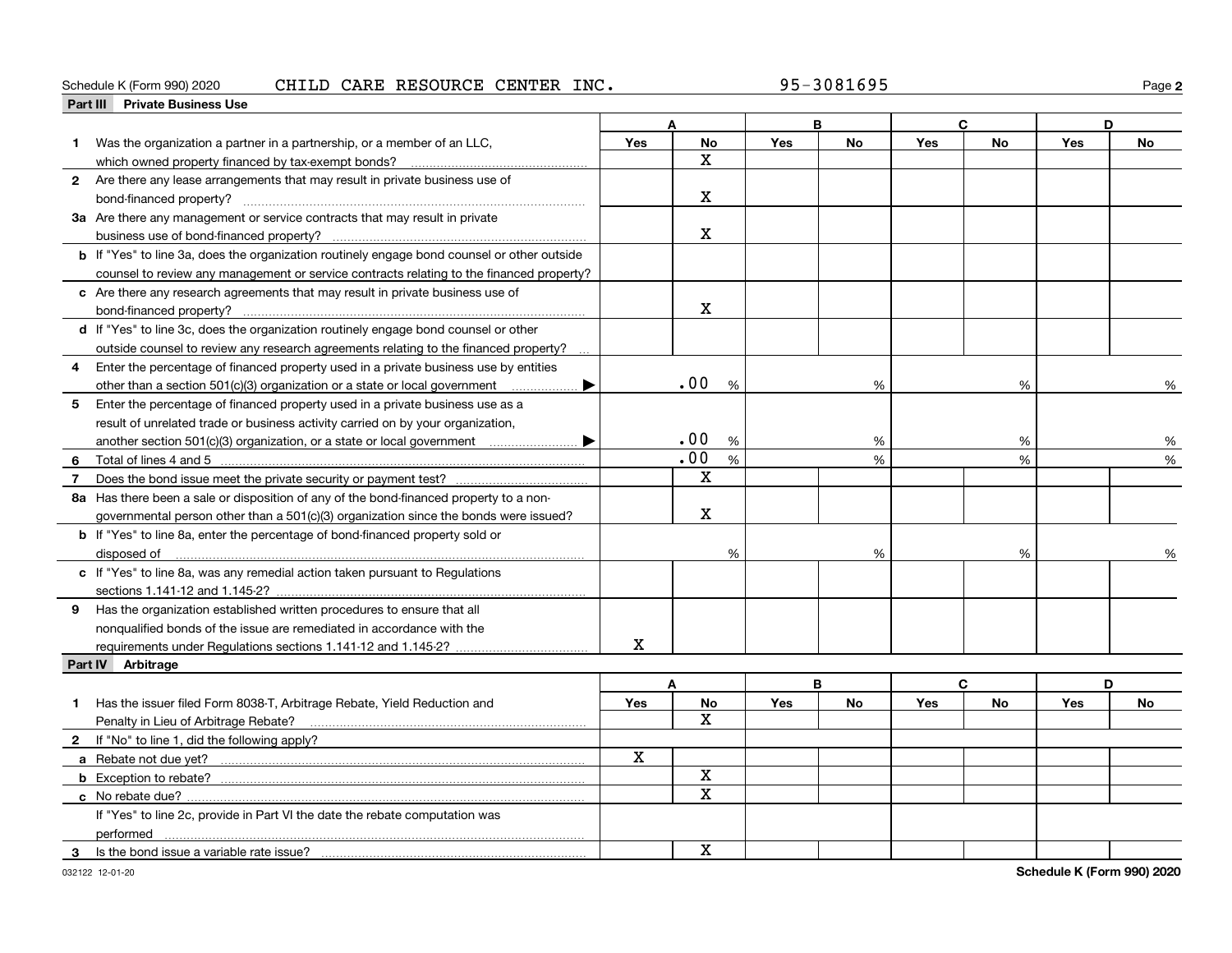### Schedule K (Form 990) 2020 CHILD CARE RESOURCE CENTER INC • 95-3081695 Page

| Part IV Arbitrage (continued)                                                                                                          |     |              |     |           |     |           |            |           |
|----------------------------------------------------------------------------------------------------------------------------------------|-----|--------------|-----|-----------|-----|-----------|------------|-----------|
|                                                                                                                                        |     | A            |     | B         |     | C         |            | D         |
| 4a Has the organization or the governmental issuer entered into a qualified                                                            | Yes | <b>No</b>    | Yes | <b>No</b> | Yes | <b>No</b> | <b>Yes</b> | <b>No</b> |
|                                                                                                                                        |     | $\mathbf{x}$ |     |           |     |           |            |           |
|                                                                                                                                        |     |              |     |           |     |           |            |           |
|                                                                                                                                        |     |              |     |           |     |           |            |           |
|                                                                                                                                        |     |              |     |           |     |           |            |           |
| e Was the hedge terminated?                                                                                                            |     |              |     |           |     |           |            |           |
| 5a Were gross proceeds invested in a guaranteed investment contract (GIC)?                                                             |     | $\mathbf x$  |     |           |     |           |            |           |
|                                                                                                                                        |     |              |     |           |     |           |            |           |
| c Term of GIC                                                                                                                          |     |              |     |           |     |           |            |           |
| d Was the regulatory safe harbor for establishing the fair market value of the GIC satisfied?                                          |     |              |     |           |     |           |            |           |
| Were any gross proceeds invested beyond an available temporary period?<br>6<br>.                                                       |     | X            |     |           |     |           |            |           |
| Has the organization established written procedures to monitor the<br>$\overline{7}$                                                   |     |              |     |           |     |           |            |           |
|                                                                                                                                        | х   |              |     |           |     |           |            |           |
| <b>Procedures To Undertake Corrective Action</b><br>Part V                                                                             |     |              |     |           |     |           |            |           |
|                                                                                                                                        |     | A            |     | B         |     | C         |            | D         |
| Has the organization established written procedures to ensure that violations                                                          | Yes | <b>No</b>    | Yes | <b>No</b> | Yes | <b>No</b> | <b>Yes</b> | <b>No</b> |
| of federal tax requirements are timely identified and corrected through the                                                            |     |              |     |           |     |           |            |           |
| voluntary closing agreement program if self-remediation isn't available under                                                          |     |              |     |           |     |           |            |           |
| applicable regulations?                                                                                                                | X   |              |     |           |     |           |            |           |
| Supplemental Information. Provide additional information for responses to questions on Schedule K. See instructions.<br><b>Part VI</b> |     |              |     |           |     |           |            |           |
|                                                                                                                                        |     |              |     |           |     |           |            |           |
|                                                                                                                                        |     |              |     |           |     |           |            |           |
|                                                                                                                                        |     |              |     |           |     |           |            |           |
|                                                                                                                                        |     |              |     |           |     |           |            |           |
|                                                                                                                                        |     |              |     |           |     |           |            |           |
|                                                                                                                                        |     |              |     |           |     |           |            |           |
|                                                                                                                                        |     |              |     |           |     |           |            |           |
|                                                                                                                                        |     |              |     |           |     |           |            |           |
|                                                                                                                                        |     |              |     |           |     |           |            |           |
|                                                                                                                                        |     |              |     |           |     |           |            |           |
|                                                                                                                                        |     |              |     |           |     |           |            |           |
|                                                                                                                                        |     |              |     |           |     |           |            |           |
|                                                                                                                                        |     |              |     |           |     |           |            |           |
|                                                                                                                                        |     |              |     |           |     |           |            |           |
|                                                                                                                                        |     |              |     |           |     |           |            |           |

**3**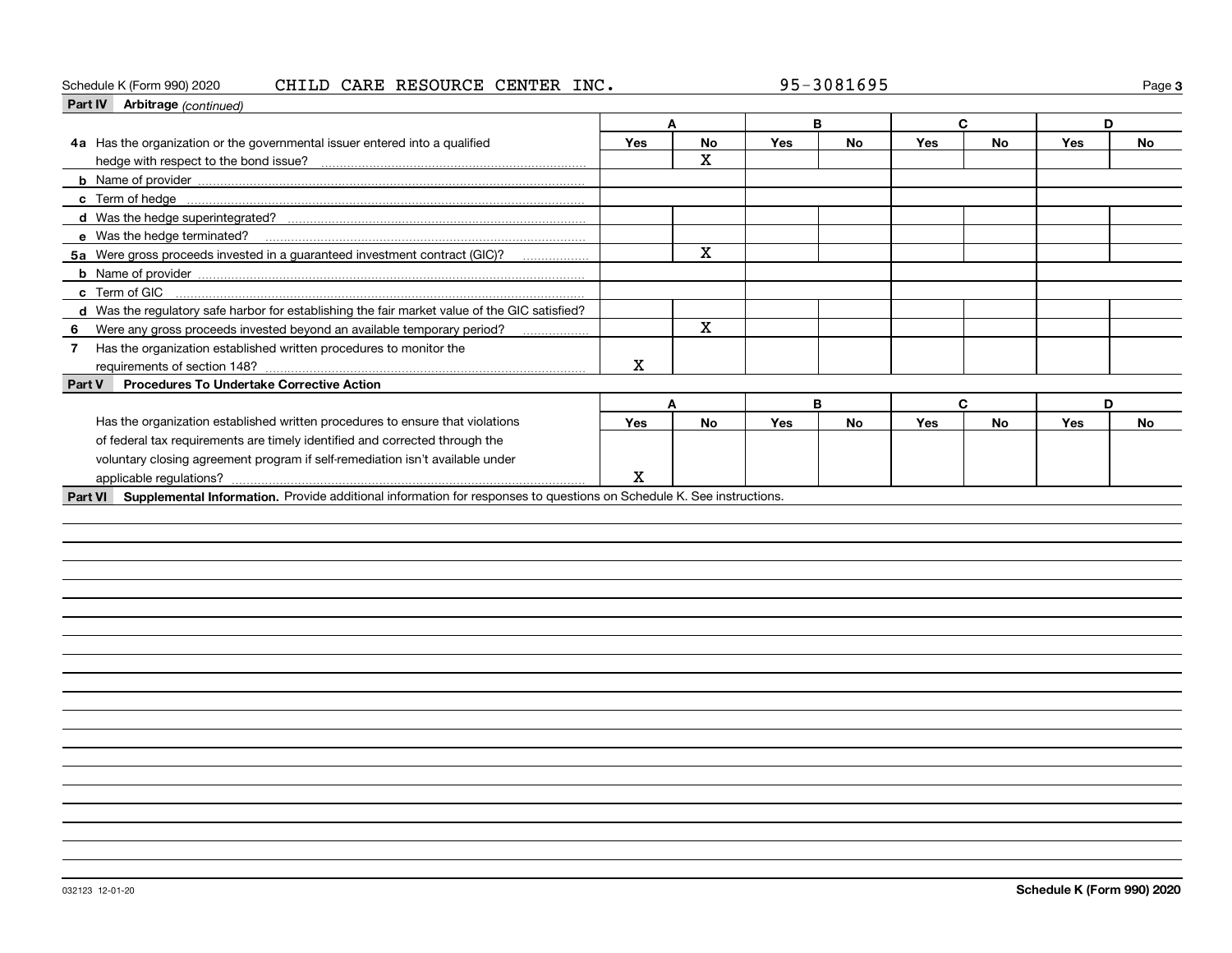### **SCHEDULE M (Form 990)**

# **Noncash Contributions**

OMB No. 1545-0047

**Open to Public Inspection**

**Employer identification number**

95-3081695

| Department of the Treasury |
|----------------------------|
| Internal Revenue Service   |

**Complete if the organizations answered "Yes" on Form 990, Part IV, lines 29 or 30.** <sup>J</sup>**2020**

**Attach to Form 990.** J

 **Go to www.irs.gov/Form990 for instructions and the latest information.** J

### Name of the organization

## CHILD CARE RESOURCE CENTER INC.

| <b>Part I</b> | <b>Types of Property</b>                                                                                                       |                        |                               |                                                |                                                       |     |     |    |
|---------------|--------------------------------------------------------------------------------------------------------------------------------|------------------------|-------------------------------|------------------------------------------------|-------------------------------------------------------|-----|-----|----|
|               |                                                                                                                                | (a)                    | (b)                           | (c)                                            | (d)                                                   |     |     |    |
|               |                                                                                                                                | Check if<br>applicable | Number of<br>contributions or | Noncash contribution<br>amounts reported on    | Method of determining<br>noncash contribution amounts |     |     |    |
|               |                                                                                                                                |                        |                               | items contributed Form 990, Part VIII, line 1g |                                                       |     |     |    |
| 1.            |                                                                                                                                |                        |                               |                                                |                                                       |     |     |    |
| 2             |                                                                                                                                |                        |                               |                                                |                                                       |     |     |    |
| з             | Art - Fractional interests                                                                                                     |                        |                               |                                                |                                                       |     |     |    |
| 4             | Books and publications                                                                                                         |                        |                               |                                                |                                                       |     |     |    |
| 5             | Clothing and household goods                                                                                                   | $\mathbf X$            |                               | 1,217,423.FMV                                  |                                                       |     |     |    |
| 6             |                                                                                                                                |                        |                               |                                                |                                                       |     |     |    |
| 7             |                                                                                                                                |                        |                               |                                                |                                                       |     |     |    |
| 8             |                                                                                                                                |                        |                               |                                                |                                                       |     |     |    |
| 9             | Securities - Publicly traded                                                                                                   |                        |                               |                                                |                                                       |     |     |    |
| 10            | Securities - Closely held stock                                                                                                |                        |                               |                                                |                                                       |     |     |    |
| 11            | Securities - Partnership, LLC, or                                                                                              |                        |                               |                                                |                                                       |     |     |    |
|               | trust interests                                                                                                                |                        |                               |                                                |                                                       |     |     |    |
| 12            | Securities - Miscellaneous                                                                                                     |                        |                               |                                                |                                                       |     |     |    |
| 13            | Qualified conservation contribution -                                                                                          |                        |                               |                                                |                                                       |     |     |    |
|               | <b>Historic structures</b>                                                                                                     |                        |                               |                                                |                                                       |     |     |    |
| 14            | Qualified conservation contribution - Other                                                                                    |                        |                               |                                                |                                                       |     |     |    |
| 15            | Real estate - Residential                                                                                                      |                        |                               |                                                |                                                       |     |     |    |
| 16            | Real estate - Commercial                                                                                                       |                        |                               |                                                |                                                       |     |     |    |
| 17            |                                                                                                                                |                        |                               |                                                |                                                       |     |     |    |
| 18            |                                                                                                                                |                        |                               |                                                |                                                       |     |     |    |
| 19            |                                                                                                                                |                        |                               |                                                |                                                       |     |     |    |
| 20            | Drugs and medical supplies                                                                                                     |                        |                               |                                                |                                                       |     |     |    |
| 21            | Taxidermy                                                                                                                      |                        |                               |                                                |                                                       |     |     |    |
| 22            |                                                                                                                                |                        |                               |                                                |                                                       |     |     |    |
| 23            |                                                                                                                                |                        |                               |                                                |                                                       |     |     |    |
| 24            |                                                                                                                                |                        |                               |                                                |                                                       |     |     |    |
| 25            | Other $\blacktriangleright$                                                                                                    |                        |                               |                                                |                                                       |     |     |    |
| 26            | Other $\blacktriangleright$                                                                                                    |                        |                               |                                                |                                                       |     |     |    |
| 27            | Other $\blacktriangleright$                                                                                                    |                        |                               |                                                |                                                       |     |     |    |
| 28            | Other $\blacktriangleright$                                                                                                    |                        |                               |                                                |                                                       |     |     |    |
| 29            | Number of Forms 8283 received by the organization during the tax year for contributions                                        |                        |                               |                                                |                                                       |     |     |    |
|               | for which the organization completed Form 8283, Part V, Donee Acknowledgement                                                  |                        |                               | 29                                             |                                                       |     |     |    |
|               |                                                                                                                                |                        |                               |                                                |                                                       |     | Yes | No |
|               | 30a During the year, did the organization receive by contribution any property reported in Part I, lines 1 through 28, that it |                        |                               |                                                |                                                       |     |     |    |
|               | must hold for at least three years from the date of the initial contribution, and which isn't required to be used for          |                        |                               |                                                |                                                       |     |     | х  |
|               | exempt purposes for the entire holding period?<br>If "Yes," describe the arrangement in Part II.                               |                        |                               |                                                |                                                       | 30a |     |    |
| b<br>31       | Does the organization have a gift acceptance policy that requires the review of any nonstandard contributions?                 |                        |                               |                                                |                                                       | 31  | х   |    |
|               | 32a Does the organization hire or use third parties or related organizations to solicit, process, or sell noncash              |                        |                               |                                                |                                                       |     |     |    |
|               | contributions?                                                                                                                 |                        |                               |                                                |                                                       | 32a |     | x  |
|               | <b>b</b> If "Yes," describe in Part II.                                                                                        |                        |                               |                                                |                                                       |     |     |    |
|               |                                                                                                                                |                        |                               |                                                |                                                       |     |     |    |

**33**If the organization didn't report an amount in column (c) for a type of property for which column (a) is checked, describe in Part II.

**For Paperwork Reduction Act Notice, see the Instructions for Form 990. Schedule M (Form 990) 2020** LHA

032141 11-23-20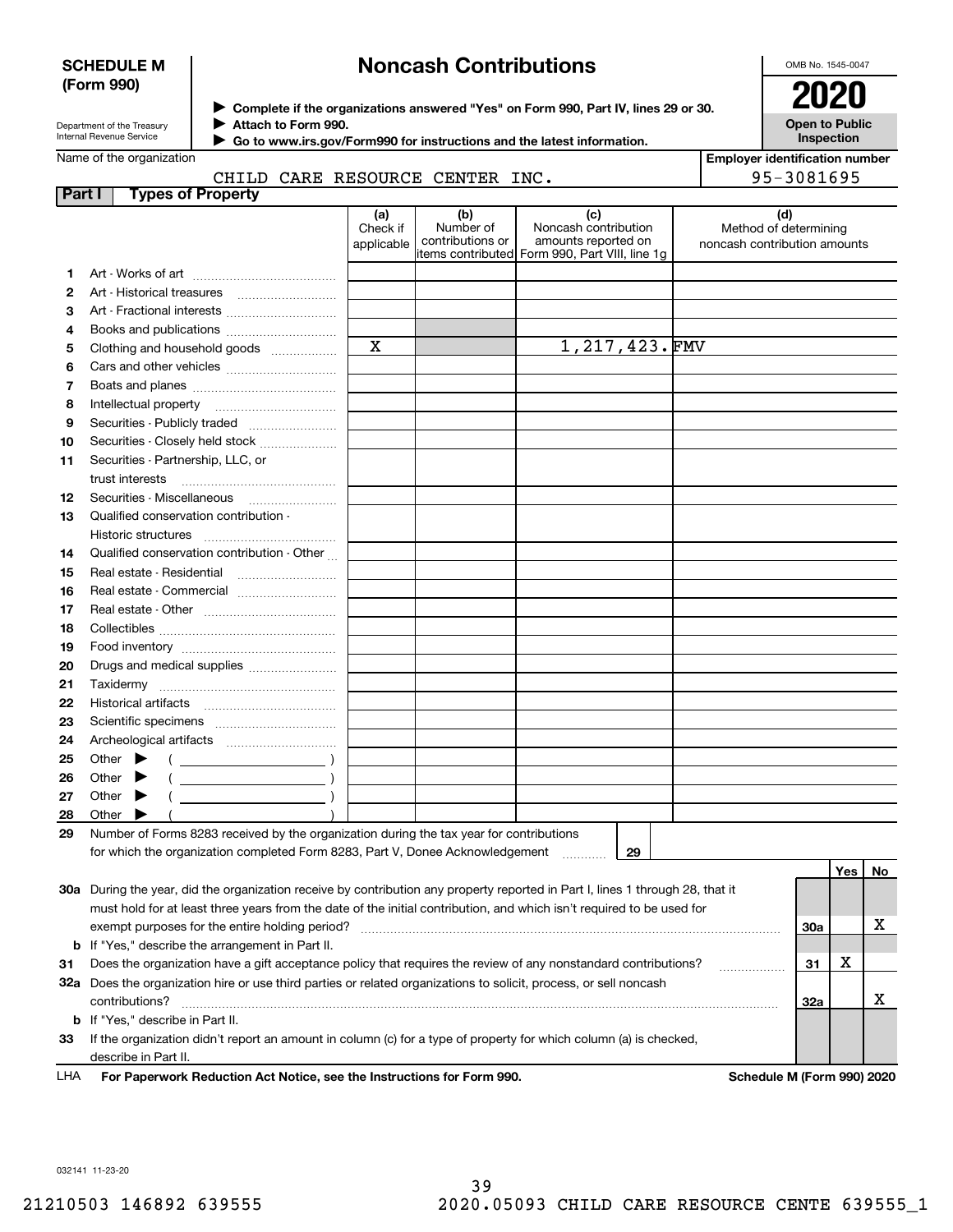| Part II         | <b>Supplemental Information.</b> Provide the information required by Part I, lines 30b, 32b, and 33, and whether the organization is reporting in Part I, column (b), the number of contributions, the number of items received, or |    |                            |
|-----------------|-------------------------------------------------------------------------------------------------------------------------------------------------------------------------------------------------------------------------------------|----|----------------------------|
|                 |                                                                                                                                                                                                                                     |    |                            |
|                 |                                                                                                                                                                                                                                     |    |                            |
|                 |                                                                                                                                                                                                                                     |    |                            |
|                 |                                                                                                                                                                                                                                     |    |                            |
|                 |                                                                                                                                                                                                                                     |    |                            |
|                 |                                                                                                                                                                                                                                     |    |                            |
|                 |                                                                                                                                                                                                                                     |    |                            |
|                 |                                                                                                                                                                                                                                     |    |                            |
|                 |                                                                                                                                                                                                                                     |    |                            |
|                 |                                                                                                                                                                                                                                     |    |                            |
|                 |                                                                                                                                                                                                                                     |    |                            |
|                 |                                                                                                                                                                                                                                     |    |                            |
|                 |                                                                                                                                                                                                                                     |    |                            |
|                 |                                                                                                                                                                                                                                     |    |                            |
|                 |                                                                                                                                                                                                                                     |    |                            |
|                 |                                                                                                                                                                                                                                     |    |                            |
|                 |                                                                                                                                                                                                                                     |    |                            |
|                 |                                                                                                                                                                                                                                     |    |                            |
|                 |                                                                                                                                                                                                                                     |    |                            |
|                 |                                                                                                                                                                                                                                     |    |                            |
|                 |                                                                                                                                                                                                                                     |    |                            |
|                 |                                                                                                                                                                                                                                     |    |                            |
|                 |                                                                                                                                                                                                                                     |    |                            |
|                 |                                                                                                                                                                                                                                     |    |                            |
|                 |                                                                                                                                                                                                                                     |    |                            |
|                 |                                                                                                                                                                                                                                     |    |                            |
|                 |                                                                                                                                                                                                                                     |    |                            |
|                 |                                                                                                                                                                                                                                     |    |                            |
|                 |                                                                                                                                                                                                                                     |    |                            |
|                 |                                                                                                                                                                                                                                     |    |                            |
|                 |                                                                                                                                                                                                                                     |    |                            |
| 032142 11-23-20 |                                                                                                                                                                                                                                     |    | Schedule M (Form 990) 2020 |
|                 |                                                                                                                                                                                                                                     | 40 |                            |

Schedule M (Form 990) 2020 Page CHILD CARE RESOURCE CENTER INC. 95-3081695

21210503 146892 639555 2020.05093 CHILD CARE RESOURCE CENTE 639555\_1

**2**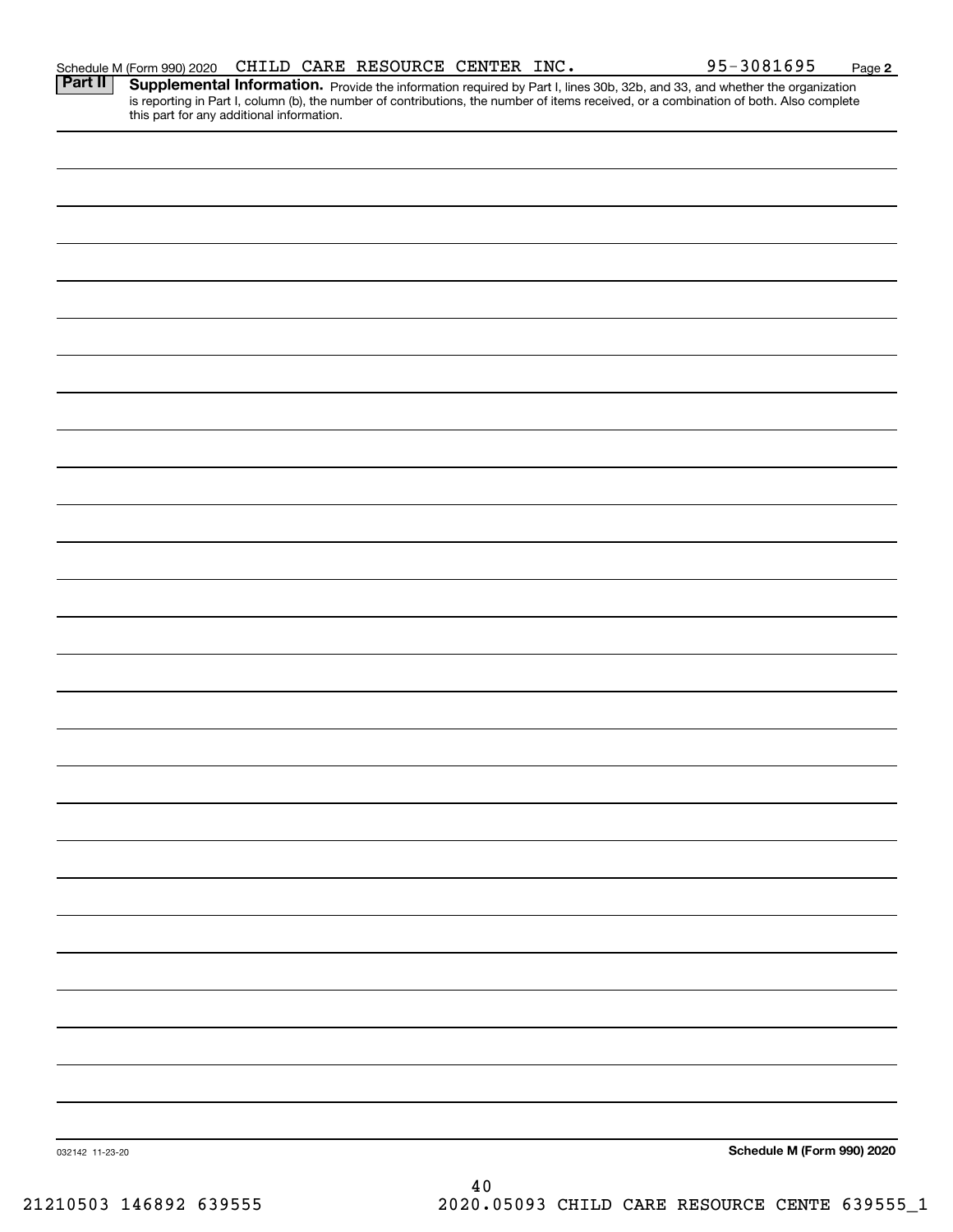**(Form 990 or 990-EZ)**

Department of the Treasury Internal Revenue Service Name of the organization

**SCHEDULE O Supplemental Information to Form 990 or 990-EZ**

**Complete to provide information for responses to specific questions on Form 990 or 990-EZ or to provide any additional information. | Attach to Form 990 or 990-EZ. | Go to www.irs.gov/Form990 for the latest information.**



CHILD CARE RESOURCE CENTER INC.  $\vert$  95-3081695

**Employer identification number**

FORM 990, PART III, LINE 4B, PROGRAM SERVICE ACCOMPLISHMENTS:

UNDER THE CHILD CARE PARTNERSHIP PROGRAM COMPONENT, CHILD CARE

PROVIDERS RECEIVE TRAINING IN ORDER TO OFFER WORKING FAMILIES THE SAME

COMPREHENSIVE SERVICES AS THE HEAD START BIRTH TO 5 PROGRAM. EACH CHILD

PARTICIPATING IN THE PROGRAM RECEIVES APPROPRIATE ACTIVITIES AND

COMPREHENSIVE SERVICES SUCH AS NUTRITION, HEALTH, AND DENTAL

EVALUATIONS. CHILD CARE PROVIDERS BENEFIT FROM COACHING AND MENTORING

TO MAINTAIN A HIGH LEVEL OF CARE. FAMILIES ALSO RECEIVE PARENTING AND

CHILD DEVELOPMENT SUPPORT.

FORM 990, PART III, LINE 4D, OTHER PROGRAM SERVICES:

OTHER PROGRAM SERVICES INCLUDE SERVICES PROVIDED UNDER THE FAMILY WELL

BEING PROGRAM AREA INCLUDING HOME VISITATION, BRIDGE TRAUMA INFORMED

CARE.

EXPENSES \$ 4,622,632. INCLUDING GRANTS OF \$ 0. REVENUE \$ 0.

FORM 990, PART VI, SECTION B, LINE 11B:

THE ORGANIZATION'S STANDARD REVIEW PROCEDURE FOR THE 990 IS AS FOLLOWS: THE

INFORMATIONAL RETURN IS PREPARED BY OUTSIDE ACCOUNTANTS. THE AUDIT

COMMITTEE OF THE BOARD OF DIRECTORS MEETS WITH THE OUTSIDE ACCOUNTANTS, CFO

AND PRESIDENT & CEO TO REVIEW AND DISCUSS THE TAX RETURNS BEFORE FILING

WITH THE AUTHORITIES. IN ADDITION, THE BOARD OF DIRECTORS ARE PROVIDED A

FULL COPY OF THE TAX RETURN PRIOR TO FILING.

FORM 990, PART VI, SECTION B, LINE 12C:

032211 11-20-20 LHA For Paperwork Reduction Act Notice, see the Instructions for Form 990 or 990-EZ. Schedule O (Form 990 or 990-EZ) 2020 OFFICERS AND DIRECTORS ANNUALLY SIGN A CONFLICT OF INTEREST AFFIDAVIT. IF A

41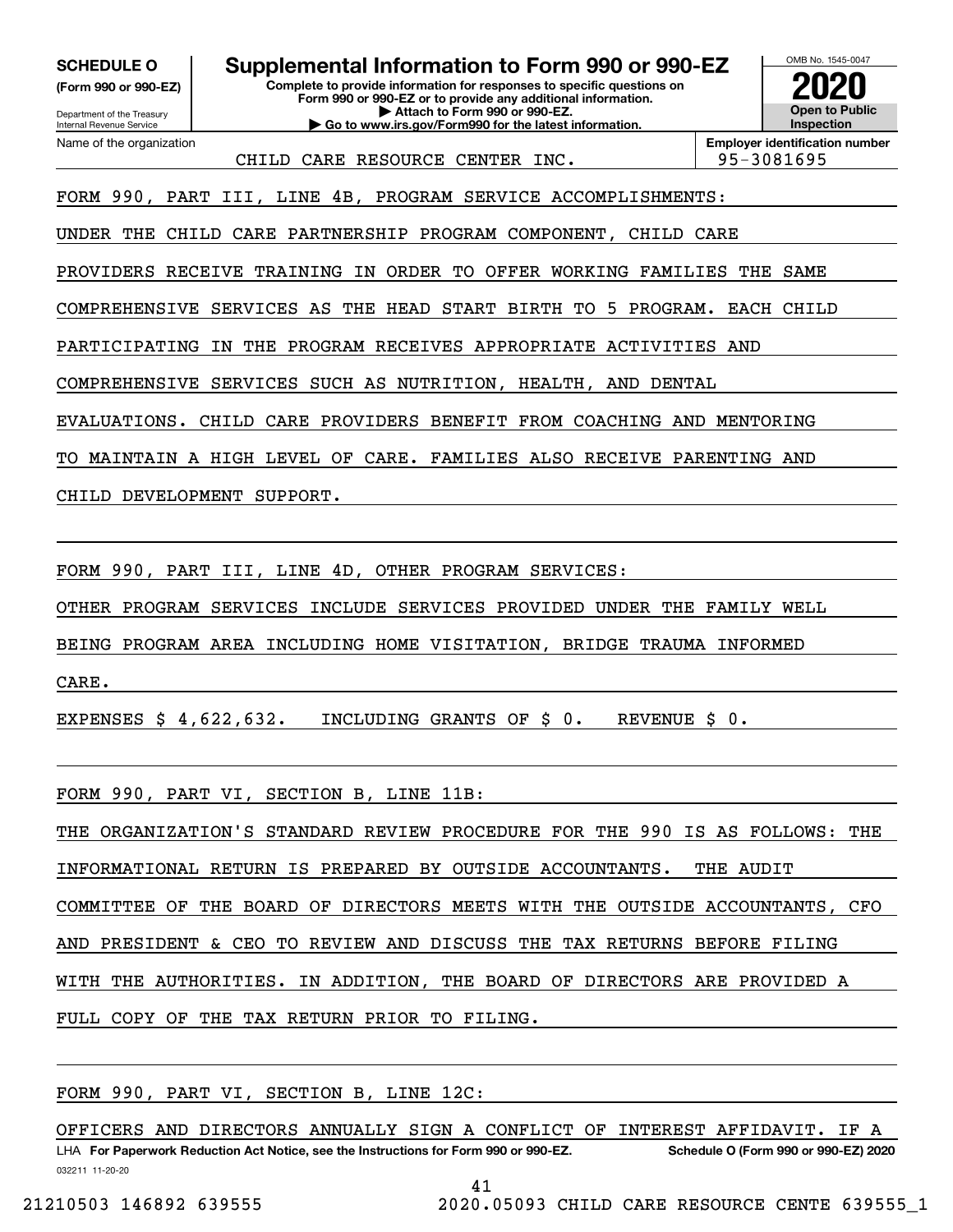CHILD CARE RESOURCE CENTER INC. 195-3081695

TRANSACTION ARISES WHERE THERE IS A CONFLICT OF INTEREST, THE PERSON WITH

SUCH CONFLICT IS NOT ALLOWED TO VOTE ON THE TRANSACTION.

FORM 990, PART VI, SECTION B, LINE 15:

THE BOARD OF DIRECTORS AND EXECUTIVE COMMITTEE OF THE BOARD ANNUALLY REVIEW AND APPROVE THE COMPENSATION OF THE ORGANIZATION'S PRESIDENT & CEO AND CFO. THE PROCESS INCLUDES A REVIEW OF THE COMPENSATION AGAINST CURRENT COMPARABILITY DATA (SURVEY OR STUDY) PREPARED BY AN INDEPENDENT

COMPENSATION CONSULTANT.

COMPENSATION FOR ALL OTHER POSITIONS, INCLUDING TOP MANAGEMENT AND KEY EMPLOYEES, ARE REVIEWED AGAINST CCRC'S COMPENSATION POLICY, WHICH INCLUDES ESTABLISHED & PUBLISHED SALARY GRADES AND SALARY RANGES THAT ARE COMPETITIVE IN THE MARKETPLACE. THESE SALARY GRADES AND RANGES ARE REVIEWED PERIODICALLY AND ADJUSTED WHEN MARKET CONDITIONS DICTATE AND BUDGET ALLOWS.

FORM 990, PART VI, SECTION C, LINE 19:

THE ORGANIZATION'S GOVERNING DOCUMENTS, CONFLICT OF INTEREST POLICY AND FINANCIAL STATEMENTS REQUESTED BY THE PUBLIC WILL BE FURNISHED UPON REQUEST.

| FORM 990, PART IX, LINE 11G, OTHER FEES: |            |
|------------------------------------------|------------|
| OTHER FEES FOR SERVICES (NON-EMPLOYEES): |            |
| PROGRAM SERVICE EXPENSES                 | 397,931.   |
| MANAGEMENT AND GENERAL EXPENSES          | 1,988,081. |
| FUNDRAISING EXPENSES                     | 19, 147.   |
| TOTAL EXPENSES                           | 2,405,159. |

42

032212 11-20-20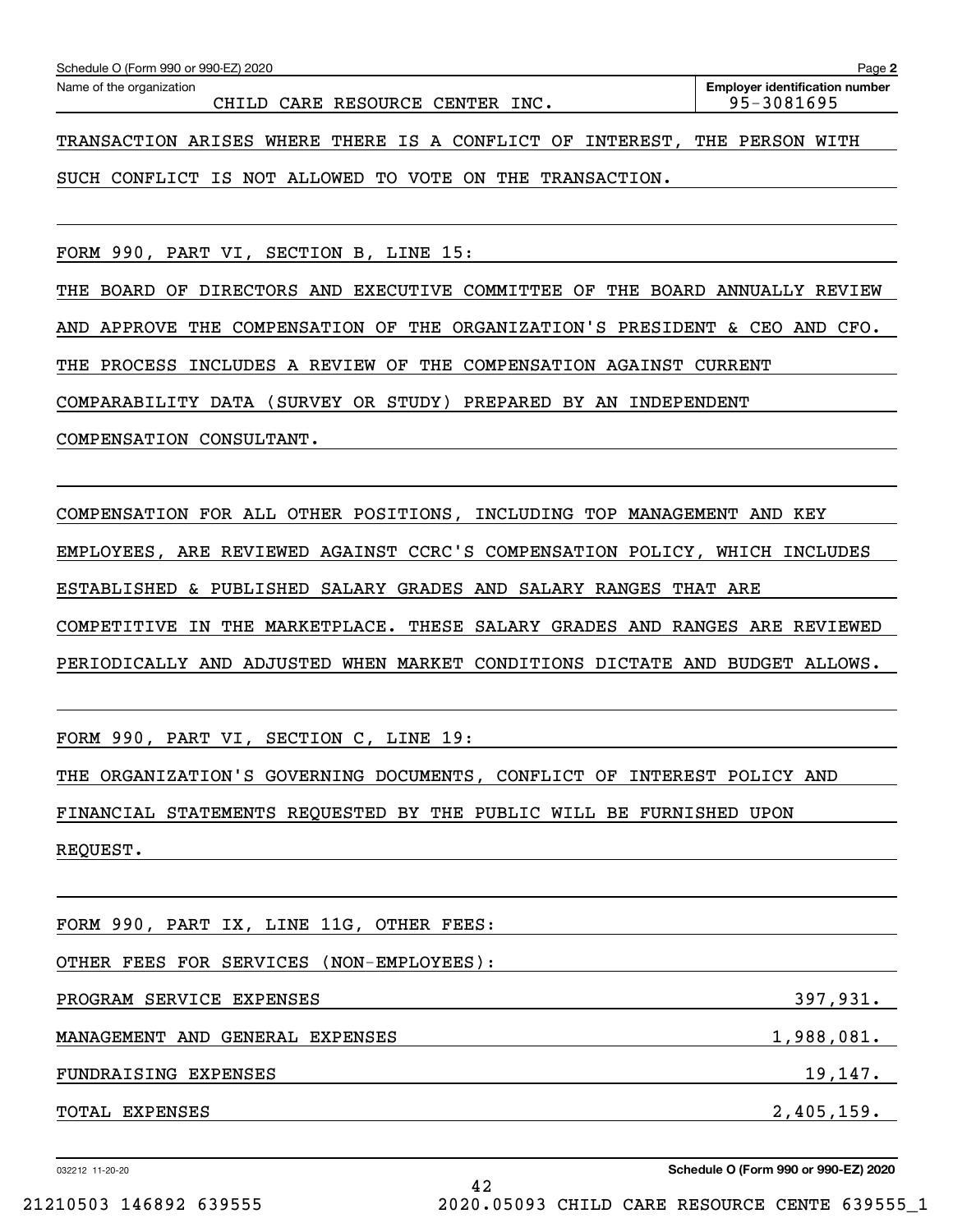| Schedule O (Form 990 or 990-EZ) 2020<br>Name of the organization<br>CHILD CARE RESOURCE CENTER INC. | Page 2<br><b>Employer identification number</b><br>95-3081695 |
|-----------------------------------------------------------------------------------------------------|---------------------------------------------------------------|
| CONTRACTED SERVICES:                                                                                |                                                               |
| PROGRAM SERVICE EXPENSES                                                                            | 15, 262, 565.                                                 |
| MANAGEMENT AND GENERAL EXPENSES                                                                     | 100,058.                                                      |
| FUNDRAISING EXPENSES                                                                                | 0.                                                            |
| TOTAL EXPENSES                                                                                      | 15, 362, 623.                                                 |
|                                                                                                     |                                                               |
| CHILD CARE PROVIDERS:                                                                               |                                                               |
| PROGRAM SERVICE EXPENSES                                                                            | 295, 289, 822.                                                |
| MANAGEMENT AND GENERAL EXPENSES                                                                     | 238.                                                          |
| FUNDRAISING EXPENSES                                                                                | 0.                                                            |
| TOTAL EXPENSES                                                                                      | 295, 290, 060.                                                |
| TOTAL OTHER FEES ON FORM 990, PART IX, LINE 11G, COL A                                              | 313,057,842.                                                  |
|                                                                                                     |                                                               |
|                                                                                                     |                                                               |
|                                                                                                     |                                                               |
|                                                                                                     |                                                               |
|                                                                                                     |                                                               |
|                                                                                                     |                                                               |
|                                                                                                     |                                                               |
|                                                                                                     |                                                               |
|                                                                                                     |                                                               |
|                                                                                                     |                                                               |
|                                                                                                     |                                                               |
|                                                                                                     |                                                               |
|                                                                                                     |                                                               |
|                                                                                                     |                                                               |
|                                                                                                     |                                                               |
|                                                                                                     |                                                               |
|                                                                                                     | Cahadule O (Faum 000 av 000 EZ) 0000                          |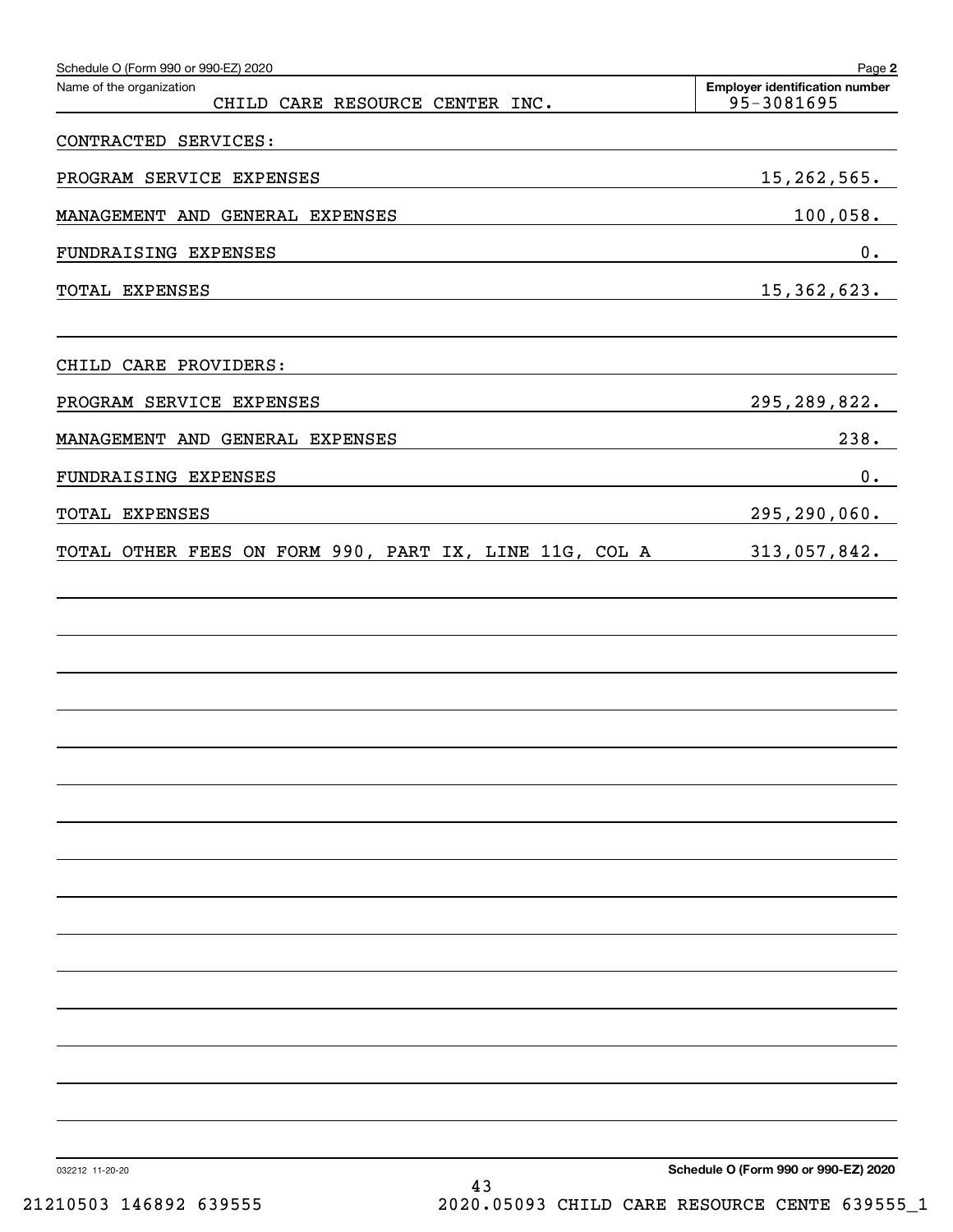(Rev. January 2020)

# **Application for Automatic Extension of Time To File an Exempt Organization Return**

Department of the Treasury Internal Revenue Service

**| File a separate application for each return.**

**| Go to www.irs.gov/Form8868 for the latest information.**

**Electronic filing (e-file).**  You can electronically file Form 8868 to request a 6-month automatic extension of time to file any of the filing of this form, visit www.irs.gov/e-file-providers/e-file-for-charities-and-non-profits. forms listed below with the exception of Form 8870, Information Return for Transfers Associated With Certain Personal Benefit Contracts, for which an extension request must be sent to the IRS in paper format (see instructions). For more details on the electronic

### **Automatic 6-Month Extension of Time.** Only submit original (no copies needed).

All corporations required to file an income tax return other than Form 990-T (including 1120-C filers), partnerships, REMICs, and trusts must use Form 7004 to request an extension of time to file income tax returns.

| Type or                                                                                              | Name of exempt organization or other filer, see instructions.                                                                                                                                                                                                                                                                                                                                                                                                                                                                                                                                                                           |        | Taxpayer identification number (TIN)                                                                                                                                                                |              |    |                                              |  |
|------------------------------------------------------------------------------------------------------|-----------------------------------------------------------------------------------------------------------------------------------------------------------------------------------------------------------------------------------------------------------------------------------------------------------------------------------------------------------------------------------------------------------------------------------------------------------------------------------------------------------------------------------------------------------------------------------------------------------------------------------------|--------|-----------------------------------------------------------------------------------------------------------------------------------------------------------------------------------------------------|--------------|----|----------------------------------------------|--|
| print                                                                                                | CHILD CARE RESOURCE CENTER INC.                                                                                                                                                                                                                                                                                                                                                                                                                                                                                                                                                                                                         |        | 95-3081695                                                                                                                                                                                          |              |    |                                              |  |
| File by the<br>due date for<br>filing your                                                           | Number, street, and room or suite no. If a P.O. box, see instructions.<br>20001 PRAIRIE STREET                                                                                                                                                                                                                                                                                                                                                                                                                                                                                                                                          |        |                                                                                                                                                                                                     |              |    |                                              |  |
| return. See<br>instructions.                                                                         | City, town or post office, state, and ZIP code. For a foreign address, see instructions.<br>91311<br>CHATSWORTH, CA                                                                                                                                                                                                                                                                                                                                                                                                                                                                                                                     |        |                                                                                                                                                                                                     |              |    |                                              |  |
|                                                                                                      | Enter the Return Code for the return that this application is for (file a separate application for each return)                                                                                                                                                                                                                                                                                                                                                                                                                                                                                                                         |        |                                                                                                                                                                                                     |              |    | 0<br>7                                       |  |
| <b>Application</b>                                                                                   |                                                                                                                                                                                                                                                                                                                                                                                                                                                                                                                                                                                                                                         | Return | Application                                                                                                                                                                                         |              |    | Return                                       |  |
| Is For<br>Code<br>Is For                                                                             |                                                                                                                                                                                                                                                                                                                                                                                                                                                                                                                                                                                                                                         |        |                                                                                                                                                                                                     |              |    | Code                                         |  |
|                                                                                                      | Form 990 or Form 990-EZ                                                                                                                                                                                                                                                                                                                                                                                                                                                                                                                                                                                                                 | 01     | Form 990-T (corporation)                                                                                                                                                                            |              |    | 07                                           |  |
| Form 990-BL                                                                                          |                                                                                                                                                                                                                                                                                                                                                                                                                                                                                                                                                                                                                                         | 02     | Form 1041-A                                                                                                                                                                                         |              |    | 08                                           |  |
|                                                                                                      | Form 4720 (individual)                                                                                                                                                                                                                                                                                                                                                                                                                                                                                                                                                                                                                  | 03     | Form 4720 (other than individual)                                                                                                                                                                   |              |    | 09                                           |  |
| Form 990-PF                                                                                          |                                                                                                                                                                                                                                                                                                                                                                                                                                                                                                                                                                                                                                         | 04     | Form 5227                                                                                                                                                                                           |              |    | 10                                           |  |
|                                                                                                      | Form 990-T (sec. 401(a) or 408(a) trust)                                                                                                                                                                                                                                                                                                                                                                                                                                                                                                                                                                                                | 05     | Form 6069                                                                                                                                                                                           |              |    | 11                                           |  |
|                                                                                                      | Form 990-T (trust other than above)<br>DENISE TRINH                                                                                                                                                                                                                                                                                                                                                                                                                                                                                                                                                                                     | 06     | Form 8870                                                                                                                                                                                           |              |    | 12                                           |  |
| $box \blacktriangleright$<br>1<br>$\mathbf{2}$                                                       | Telephone No. $\triangleright$ 818-717-1020<br>If this is for a Group Return, enter the organization's four digit Group Exemption Number (GEN) [If this is for the whole group, check this<br>. If it is for part of the group, check this box $\blacktriangleright$<br>I request an automatic 6-month extension of time until<br>the organization named above. The extension is for the organization's return for:<br>$\Box$ calendar year or<br>$\blacktriangleright$ $\boxed{\text{X}}$ tax year beginning JUL 1, 2020<br>If the tax year entered in line 1 is for less than 12 months, check reason:<br>Change in accounting period |        | Fax No. $\blacktriangleright$<br>and attach a list with the names and TINs of all members the extension is for.<br>MAY 16, 2022<br>, and ending $\,$ JUN $\,$ 30 , $\,$ 2021 $\,$<br>Initial return | Final return |    | , to file the exempt organization return for |  |
| За                                                                                                   | If this application is for Forms 990-BL, 990-PF, 990-T, 4720, or 6069, enter the tentative tax, less<br>any nonrefundable credits. See instructions.                                                                                                                                                                                                                                                                                                                                                                                                                                                                                    |        |                                                                                                                                                                                                     | За           | \$ | 0.                                           |  |
| If this application is for Forms 990-PF, 990-T, 4720, or 6069, enter any refundable credits and<br>b |                                                                                                                                                                                                                                                                                                                                                                                                                                                                                                                                                                                                                                         |        |                                                                                                                                                                                                     |              |    |                                              |  |
| 3b<br>\$<br>estimated tax payments made. Include any prior year overpayment allowed as a credit.     |                                                                                                                                                                                                                                                                                                                                                                                                                                                                                                                                                                                                                                         |        |                                                                                                                                                                                                     |              |    | 0.                                           |  |
| c                                                                                                    | <b>Balance due.</b> Subtract line 3b from line 3a. Include your payment with this form, if required, by                                                                                                                                                                                                                                                                                                                                                                                                                                                                                                                                 |        |                                                                                                                                                                                                     |              |    |                                              |  |
|                                                                                                      | using EFTPS (Electronic Federal Tax Payment System). See instructions.                                                                                                                                                                                                                                                                                                                                                                                                                                                                                                                                                                  |        |                                                                                                                                                                                                     | Зc           |    | 0.                                           |  |
| instructions.                                                                                        | Caution: If you are going to make an electronic funds withdrawal (direct debit) with this Form 8868, see Form 8453-EO and Form 8879-EO for payment                                                                                                                                                                                                                                                                                                                                                                                                                                                                                      |        |                                                                                                                                                                                                     |              |    |                                              |  |

**HA** For Privacy Act and Paperwork Reduction Act Notice, see instructions. **But a struction of the Constantion Constant** Form 8868 (Rev. 1-2020) LHA

023841 04-01-20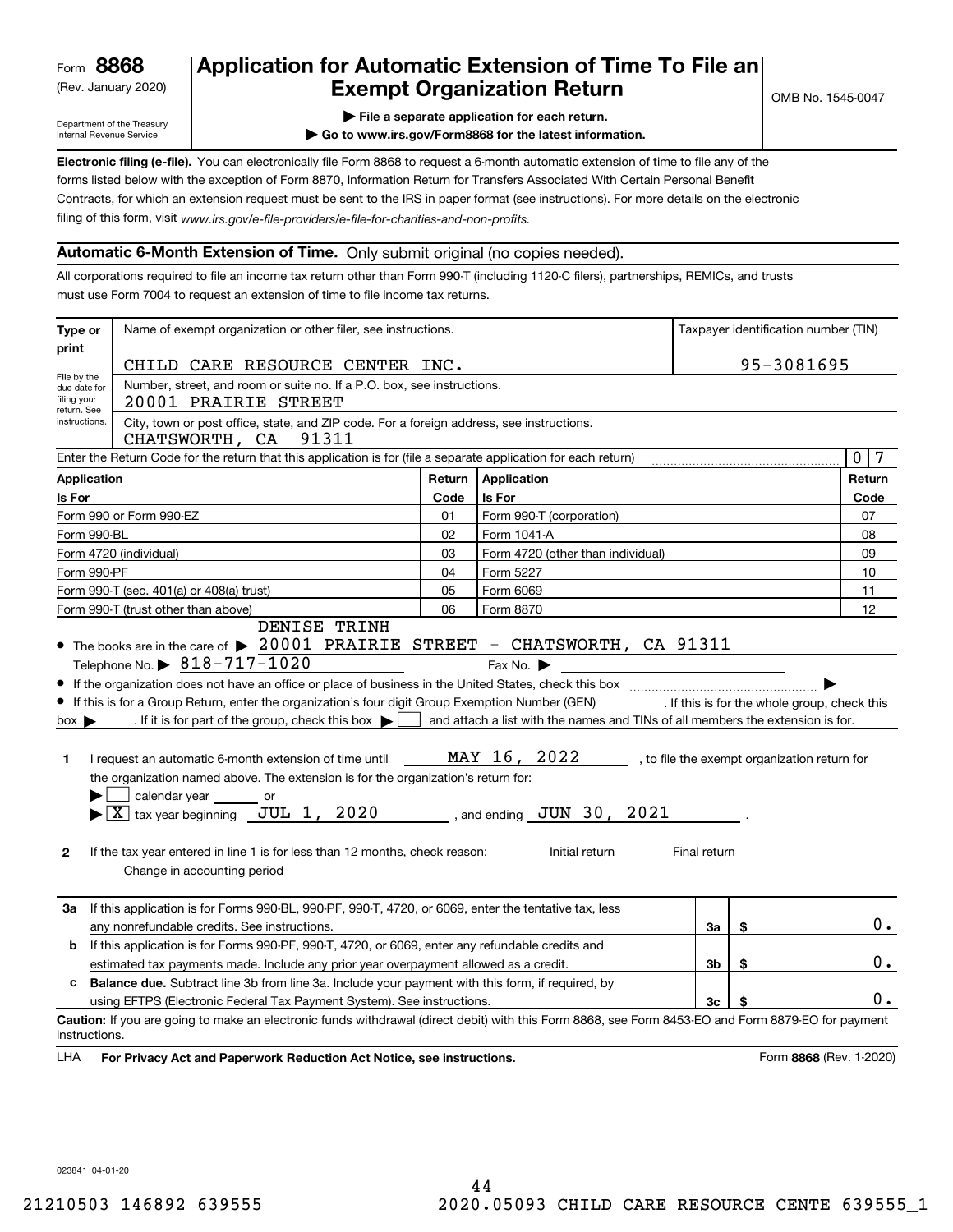|                                                    |                        | EXTENDED TO MAY 16, 2022                                                                                                                                                                                                       |                              |                                                               |
|----------------------------------------------------|------------------------|--------------------------------------------------------------------------------------------------------------------------------------------------------------------------------------------------------------------------------|------------------------------|---------------------------------------------------------------|
| Form 990-T                                         |                        | <b>Exempt Organization Business Income Tax Return</b>                                                                                                                                                                          |                              | OMB No. 1545-0047                                             |
|                                                    |                        | (and proxy tax under section 6033(e))                                                                                                                                                                                          |                              |                                                               |
|                                                    |                        | For calendar year 2020 or other tax year beginning JUL 1, 2020 , and ending JUN 30, 2021                                                                                                                                       |                              |                                                               |
| Department of the Treasury                         |                        | Go to www.irs.gov/Form990T for instructions and the latest information.                                                                                                                                                        |                              |                                                               |
| Internal Revenue Service                           |                        | $\triangleright$ Do not enter SSN numbers on this form as it may be made public if your organization is a 501(c)(3).                                                                                                           |                              | Open to Public Inspection for<br>501(c)(3) Organizations Only |
| Check box if<br>А<br>address changed.              |                        | Name of organization $($ $\Box$ Check box if name changed and see instructions.)                                                                                                                                               |                              | <b>DEmployer identification number</b>                        |
| <b>B</b> Exempt under section                      | Print                  | CHILD CARE RESOURCE CENTER INC.                                                                                                                                                                                                |                              | 95-3081695                                                    |
| $X \ 501(c)$ (3                                    | 0ľ                     | Number, street, and room or suite no. If a P.O. box, see instructions.                                                                                                                                                         |                              | E Group exemption number<br>(see instructions)                |
| 408(e)                                             | Type<br>]220(e)        | 20001 PRAIRIE STREET                                                                                                                                                                                                           |                              |                                                               |
| 408A                                               | 530(a)                 | City or town, state or province, country, and ZIP or foreign postal code                                                                                                                                                       |                              |                                                               |
| 529(a)<br>529S                                     |                        | CHATSWORTH, CA 91311                                                                                                                                                                                                           | IF.                          | Check box if                                                  |
|                                                    |                        | 77,291,426.<br>C Book value of all assets at end of year                                                                                                                                                                       |                              | an amended return.                                            |
| Check organization type $\blacktriangleright$<br>G |                        | $\boxed{\textbf{X}}$ 501(c) corporation<br>$501(c)$ trust<br>Other trust<br>$401(a)$ trust                                                                                                                                     |                              | Applicable reinsurance entity                                 |
| н<br>Check if filing only to $\blacktriangleright$ |                        | Claim credit from Form 8941<br>Claim a refund shown on Form 2439                                                                                                                                                               |                              |                                                               |
|                                                    |                        | Check if a 501 $(c)(3)$ organization filing a consolidated return with a 501 $(c)(2)$ titleholding corporation                                                                                                                 |                              |                                                               |
| J                                                  |                        | Enter the number of attached Schedules A (Form 990-T)                                                                                                                                                                          |                              |                                                               |
| Κ                                                  |                        | During the tax year, was the corporation a subsidiary in an affiliated group or a parent-subsidiary controlled group?                                                                                                          |                              | $\boxed{\text{X}}$ No<br>Yes                                  |
|                                                    |                        | If "Yes," enter the name and identifying number of the parent corporation.                                                                                                                                                     |                              |                                                               |
| Part I                                             |                        | Telephone number $\triangleright$ 818-717-1020<br>The books are in care of DENISE TRINH<br><b>Total Unrelated Business Taxable Income</b>                                                                                      |                              |                                                               |
|                                                    |                        |                                                                                                                                                                                                                                |                              |                                                               |
| 1                                                  |                        | Total of unrelated business taxable income computed from all unrelated trades or businesses (see                                                                                                                               |                              | $-1,493.$                                                     |
| instructions)                                      |                        |                                                                                                                                                                                                                                | $\mathbf{1}$<br>$\mathbf{2}$ |                                                               |
| Reserved<br>2                                      |                        |                                                                                                                                                                                                                                | 3                            | $-1,493.$                                                     |
| Add lines 1 and 2<br>3                             |                        | Charitable contributions (see instructions for limitation rules)                                                                                                                                                               | 4                            | 0.                                                            |
| 4<br>5                                             |                        |                                                                                                                                                                                                                                | 5                            | $-1,493.$                                                     |
| 6                                                  |                        | Deduction for net operating loss. See instructions                                                                                                                                                                             | 6                            |                                                               |
| $\overline{\phantom{a}}$                           |                        | Total of unrelated business taxable income before specific deduction and section 199A deduction.                                                                                                                               |                              |                                                               |
| Subtract line 6 from line 5                        |                        |                                                                                                                                                                                                                                | $\overline{7}$               | $-1,493.$                                                     |
| 8                                                  |                        | Specific deduction (generally \$1,000, but see instructions for exceptions) manufactured in the substitution of                                                                                                                | 8                            | 1,000.                                                        |
| 9                                                  |                        | Trusts. Section 199A deduction. See instructions [11] material content content and the intervention of the intervention of the intervention of the intervention of the intervention of the intervention of the intervention of | 9                            |                                                               |
| <b>Total deductions.</b> Add lines 8 and 9<br>10   |                        |                                                                                                                                                                                                                                | 10                           | 1,000.                                                        |
| 11                                                 |                        | Unrelated business taxable income. Subtract line 10 from line 7. If line 10 is greater than line 7,                                                                                                                            |                              |                                                               |
| enter zero                                         |                        |                                                                                                                                                                                                                                | 11                           | $0$ .                                                         |
| Part II                                            | <b>Tax Computation</b> |                                                                                                                                                                                                                                |                              |                                                               |
| 1                                                  |                        |                                                                                                                                                                                                                                | 1                            | $\mathbf 0$ .                                                 |
| 2                                                  |                        | Trusts taxable at trust rates. See instructions for tax computation. Income tax on the amount on                                                                                                                               |                              |                                                               |
| Part I, line 11 from:                              |                        | Schedule D (Form 1041)<br>Tax rate schedule or                                                                                                                                                                                 | $\mathbf{2}$                 |                                                               |
| Proxy tax. See instructions<br>з                   |                        |                                                                                                                                                                                                                                | 3                            |                                                               |
| Other tax amounts. See instructions<br>4           |                        |                                                                                                                                                                                                                                | 4                            |                                                               |
| Alternative minimum tax (trusts only)<br>5         |                        |                                                                                                                                                                                                                                | 5                            |                                                               |
| 6                                                  |                        | Tax on noncompliant facility income. See instructions                                                                                                                                                                          | 6                            |                                                               |
| 7                                                  |                        | Total. Add lines 3 through 6 to line 1 or 2, whichever applies                                                                                                                                                                 | $\overline{7}$               | $0$ .                                                         |
| LHA                                                |                        | For Paperwork Reduction Act Notice, see instructions.                                                                                                                                                                          |                              | Form 990-T (2020)                                             |

023701 02-02-21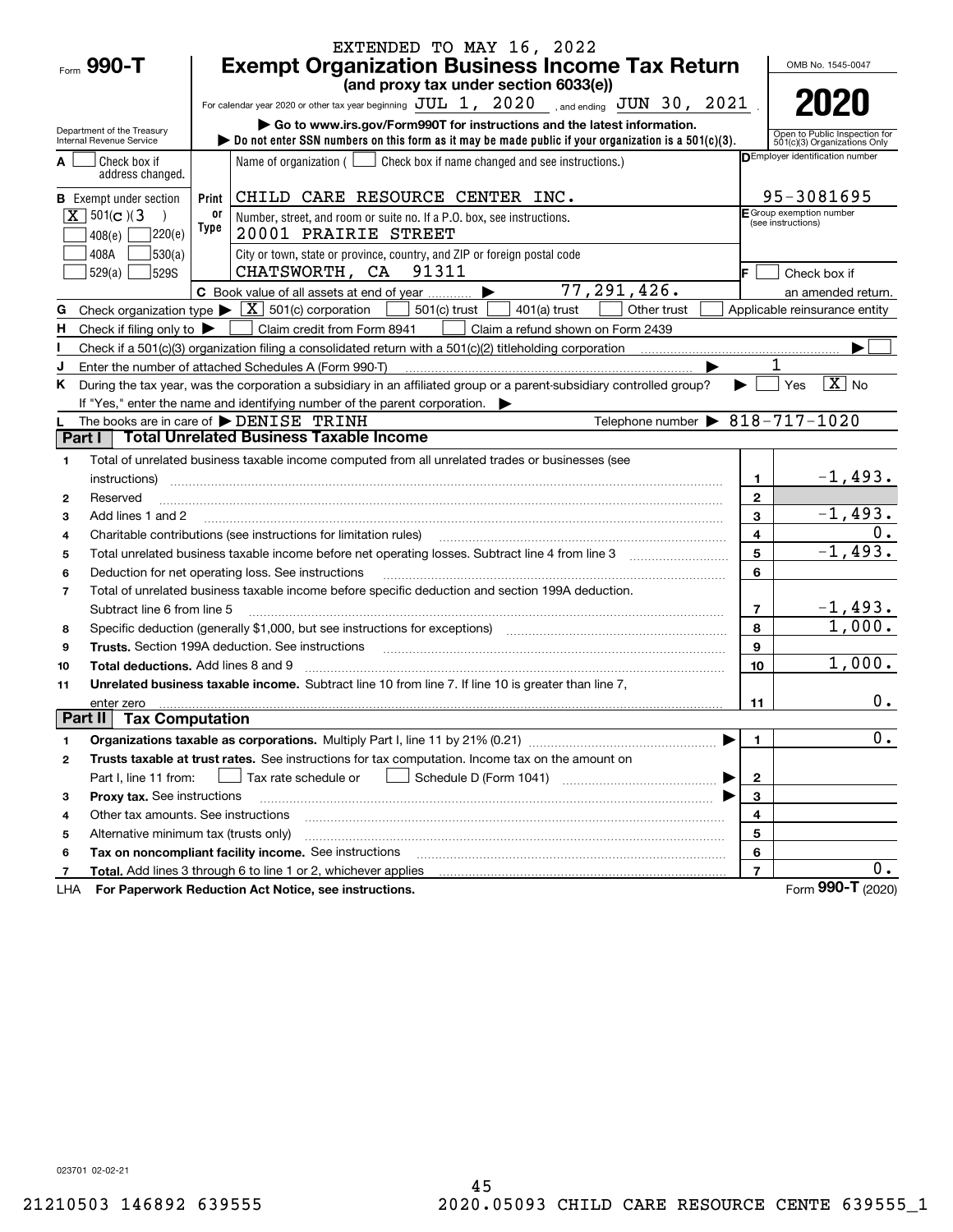|                | Form 990-T (2020)                                                                                                                                                                 |              |     | Page 2           |
|----------------|-----------------------------------------------------------------------------------------------------------------------------------------------------------------------------------|--------------|-----|------------------|
| Part III       | <b>Tax and Payments</b>                                                                                                                                                           |              |     |                  |
| 1a             | Foreign tax credit (corporations attach Form 1118; trusts attach Form 1116)<br>1a                                                                                                 |              |     |                  |
| b              | Other credits (see instructions)<br>1b                                                                                                                                            |              |     |                  |
| с              | 1 <sub>c</sub>                                                                                                                                                                    |              |     |                  |
| d              | 1 <sub>d</sub>                                                                                                                                                                    |              |     |                  |
| е              |                                                                                                                                                                                   | 1e           |     |                  |
| $\mathbf{2}$   | Subtract line 1e from Part II, line 7                                                                                                                                             | $\mathbf{2}$ |     | 0.               |
| 3              | $\Box$ Form 8611 $\Box$ Form 8697<br>Form 4255<br>Other taxes. Check if from:<br>Form 8866<br>$\mathbf{1}$                                                                        |              |     |                  |
|                | Other (attach statement)                                                                                                                                                          | 3            |     |                  |
| 4              | Check if includes tax previously deferred under<br>Total tax. Add lines 2 and 3 (see instructions).                                                                               |              |     |                  |
|                | section 1294. Enter tax amount here                                                                                                                                               | 4            |     | 0.               |
| 5              | 2020 net 965 tax liability paid from Form 965-A or Form 965-B, Part II, column (k), line 4                                                                                        | 5            |     | $\overline{0}$ . |
| 6a             | Payments: A 2019 overpayment credited to 2020 [11] [11] maximum materials and Payments: A 2019 overpayment credited to 2020 [11] maximum materials and Payments: A<br>6a          |              |     |                  |
| b              | 2020 estimated tax payments. Check if section 643(g) election applies $\qquad \qquad \bullet$<br>6b                                                                               |              |     |                  |
| с              | Tax deposited with Form 8868<br>6c                                                                                                                                                |              |     |                  |
| d              | Foreign organizations: Tax paid or withheld at source (see instructions) [<br>6d                                                                                                  |              |     |                  |
| е              | 6e                                                                                                                                                                                |              |     |                  |
| f              | Credit for small employer health insurance premiums (attach Form 8941)<br>6f                                                                                                      |              |     |                  |
| g              | Other credits, adjustments, and payments:<br>Form 2439                                                                                                                            |              |     |                  |
|                | Other Total $\bigcirc$ Gg                                                                                                                                                         |              |     |                  |
| 7              |                                                                                                                                                                                   | 7            |     |                  |
| 8              |                                                                                                                                                                                   | 8            |     |                  |
| 9              | Tax due. If line 7 is smaller than the total of lines 4, 5, and 8, enter amount owed <i>manumerane in the 7</i> is smaller than the total of lines 4, 5, and 8, enter amount owed | 9            |     |                  |
| 10             | Overpayment. If line 7 is larger than the total of lines 4, 5, and 8, enter amount overpaid <i>manumumum</i>                                                                      | 10           |     |                  |
| 11             | Enter the amount of line 10 you want: Credited to 2021 estimated tax ><br>Refunded $\blacktriangleright$                                                                          | 11           |     |                  |
| <b>Part IV</b> | Statements Regarding Certain Activities and Other Information (see instructions)                                                                                                  |              |     |                  |
| 1              | At any time during the 2020 calendar year, did the organization have an interest in or a signature or other authority                                                             |              | Yes | No               |
|                | over a financial account (bank, securities, or other) in a foreign country? If "Yes," the organization may have to file                                                           |              |     |                  |
|                | FinCEN Form 114, Report of Foreign Bank and Financial Accounts. If "Yes," enter the name of the foreign country                                                                   |              |     |                  |
|                | here $\blacktriangleright$                                                                                                                                                        |              |     | х                |
| $\mathbf{2}$   | During the tax year, did the organization receive a distribution from, or was it the grantor of, or transferor to, a                                                              |              |     |                  |
|                |                                                                                                                                                                                   |              |     | X                |
|                | If "Yes," see instructions for other forms the organization may have to file.                                                                                                     |              |     |                  |
| 3              | Enter the amount of tax-exempt interest received or accrued during the tax year manufactured $\frac{1}{2}$                                                                        |              |     |                  |
| 4a             | Did the organization change its method of accounting? (see instructions)                                                                                                          |              |     | Х                |
| b              | If 4a is "Yes," has the organization described the change on Form 990, 990-EZ, 990-PF, or Form 1128? If "No,"                                                                     |              |     |                  |
|                | explain in Part V                                                                                                                                                                 |              |     |                  |
| Part V         | <b>Supplemental Information</b>                                                                                                                                                   |              |     |                  |

Provide the explanation required by Part IV, line 4b. Also, provide any other additional information. See instructions.

| Sign                    | Under penalties of perjury, I declare that I have examined this return, including accompanying schedules and statements, and to the best of my knowledge and belief, it is true,<br>correct, and complete. Declaration of preparer (other than taxpayer) is based on all information of which preparer has any knowledge. |                       |                    |               |                                                                       |
|-------------------------|---------------------------------------------------------------------------------------------------------------------------------------------------------------------------------------------------------------------------------------------------------------------------------------------------------------------------|-----------------------|--------------------|---------------|-----------------------------------------------------------------------|
| Here                    |                                                                                                                                                                                                                                                                                                                           | PRESIDENT             | CEO<br>&.          |               | May the IRS discuss this return with<br>the preparer shown below (see |
|                         | Signature of officer                                                                                                                                                                                                                                                                                                      | Date<br>Title         |                    |               | $\overline{\mathbf{X}}$<br>instructions)?<br>Yes<br>No                |
|                         | Print/Type preparer's name                                                                                                                                                                                                                                                                                                | Preparer's signature  | Date               | Check         | PTIN<br>if                                                            |
| Paid<br><b>Preparer</b> | HAVERLOCK<br>LAUREN<br>А.                                                                                                                                                                                                                                                                                                 |                       | 05/03/22           | self-emploved | P00545829                                                             |
| <b>Use Only</b>         | Firm's name MOSS ADAMS                                                                                                                                                                                                                                                                                                    | LLP                   |                    | Firm's $EIN$  | 91-0189318                                                            |
|                         | 21700<br>OXNARD                                                                                                                                                                                                                                                                                                           | <b>STE 300</b><br>ST. |                    |               |                                                                       |
|                         | HILLS, CA 91367<br><b>WOODLAND</b><br>Firm's address $\blacktriangleright$                                                                                                                                                                                                                                                | Phone no.             | $818 - 577 - 1900$ |               |                                                                       |
|                         |                                                                                                                                                                                                                                                                                                                           |                       |                    |               | 000T                                                                  |

Form (2020)  **990-T**

023711 02-02-21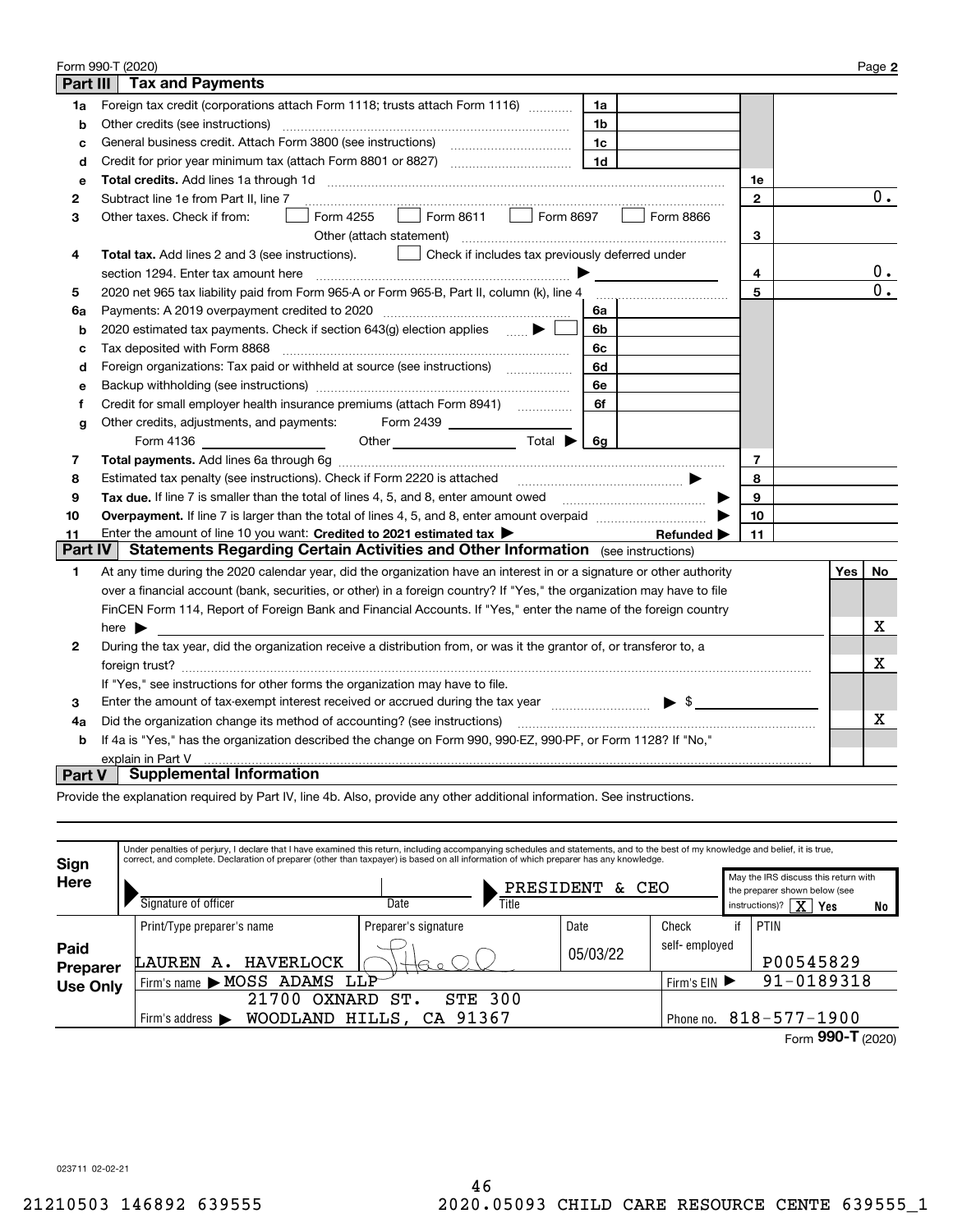| <b>SCHEDULE A</b> |
|-------------------|
| (Form 990-T)      |

Department of the Treasury Internal Revenue Service

# **Unrelated Business Taxable Income From an Unrelated Trade or Business**

**| Go to www.irs.gov/Form990T for instructions and the latest information.**

**Do not enter SSN numbers on this form as it may be made public if your organization is a 501(c)(3). |** 

Open to Public Inspection for **2020**

**A**

501(c)(3) Organizations Only

### Name of the organization **mumber and the organization number contracts the organization number BEEnployer identification number** CHILD CARE RESOURCE CENTER INC. | 95-3081695

**CD** Sequence: 1 of 1 Unrelated business activity code (see instructions)  $\blacktriangleright$  323100 **D** Sequence: 1 of

### **E**Describe the unrelated trade or business  $\bigtriangledown \text{PRINTING}$  SERVICES

| Part I | <b>Unrelated Trade or Business Income</b>                                  |                | (A) Income | (B) Expenses | (C) Net                                   |
|--------|----------------------------------------------------------------------------|----------------|------------|--------------|-------------------------------------------|
|        |                                                                            |                |            |              |                                           |
| b      | c Balance $\blacktriangleright$                                            | 1c             | 23,713.    |              |                                           |
| 2      | Cost of goods sold (Part III, line 8)                                      | $\mathbf{2}$   |            |              |                                           |
| 3      |                                                                            | 3              | 23,713.    |              | 23,713.                                   |
| 4a     | Capital gain net income (attach Sch D (Form 1041 or Form                   |                |            |              |                                           |
|        |                                                                            | 4a             |            |              |                                           |
|        | <b>b</b> Net gain (loss) (Form 4797) (attach Form 4797) (see instructions) | 4b             |            |              |                                           |
| c      |                                                                            | 4c             |            |              |                                           |
| 5      | Income (loss) from a partnership or an S corporation (attach               |                |            |              |                                           |
|        | statement)                                                                 | 5              |            |              |                                           |
| 6      |                                                                            | 6              |            |              |                                           |
| 7      |                                                                            | $\overline{7}$ |            |              |                                           |
| 8      | Interest, annuities, royalties, and rents from a controlled                |                |            |              |                                           |
|        |                                                                            | 8              |            |              |                                           |
| 9      | Investment income of section $501(c)(7)$ , (9), or (17)                    |                |            |              |                                           |
|        |                                                                            | 9              |            |              |                                           |
| 10     |                                                                            | 10             |            |              |                                           |
| 11     |                                                                            | 11             |            |              |                                           |
| 12     | Other income (see instructions; attach statement)                          | 12             |            |              |                                           |
| 13     |                                                                            | 13             | 23, 713.   |              | 23,713.                                   |
|        |                                                                            |                |            |              | $\sim$ $\sim$ $\sim$ $\sim$ $\sim$ $\sim$ |

**Part II Deductions Not Taken Elsewhere** (See instructions for limitations on deductions) Deductions must be directly connected with the unrelated business income

| 1.           | Compensation of officers, directors, and trustees (Part X) [11] [2010] [2010] [2010] [2010] [2010] [2010] [2010] [3010] [2010] [2010] [3010] [2010] [3010] [3010] [3010] [3010] [3010] [3010] [3010] [3010] [3010] [3010] [301       |              | 1.     |                                     |
|--------------|--------------------------------------------------------------------------------------------------------------------------------------------------------------------------------------------------------------------------------------|--------------|--------|-------------------------------------|
| $\mathbf{2}$ | Salaries and wages <b>construction and construction of the set of the set of the set of the set of the set of the set of the set of the set of the set of the set of the set of the set of the set of the set of the set of the </b> | $\mathbf{2}$ | 6,508. |                                     |
| 3            | Repairs and maintenance measurements and maintenance measurements and maintenance measurements and maintenance                                                                                                                       |              | 3      | 123.                                |
| 4            |                                                                                                                                                                                                                                      |              | 4      |                                     |
| 5            | Interest (attach statement) (see instructions) <b>manufactures</b> (attach statement) (see instructions)                                                                                                                             |              | 5      |                                     |
| 6            |                                                                                                                                                                                                                                      |              | 6      | 580.                                |
| 7            |                                                                                                                                                                                                                                      |              |        |                                     |
| 8            |                                                                                                                                                                                                                                      |              | 8b     |                                     |
| 9            |                                                                                                                                                                                                                                      |              | 9      |                                     |
| 10           |                                                                                                                                                                                                                                      |              | 10     |                                     |
| 11           |                                                                                                                                                                                                                                      |              | 11     | 1,548.                              |
| 12           |                                                                                                                                                                                                                                      |              | 12     |                                     |
| 13           |                                                                                                                                                                                                                                      |              | 13     |                                     |
| 14           | Other deductions (attach statement) manufactured manufactured SEE STATEMENT 1                                                                                                                                                        |              | 14     | 16,447.                             |
| 15           | <b>Total deductions.</b> Add lines 1 through 14                                                                                                                                                                                      |              | 15     | 25, 206.                            |
| 16           | Unrelated business income before net operating loss deduction. Subtract line 15 from Part I, line 13,                                                                                                                                |              |        |                                     |
|              | column (C)                                                                                                                                                                                                                           |              | 16     | $-1,493.$                           |
| 17           |                                                                                                                                                                                                                                      |              | 17     | $\overline{\phantom{a}}$ 0.         |
| 18           | Unrelated business taxable income. Subtract line 17 from line 16 [11] manusure contracts to the income that the                                                                                                                      |              | 18     | $-1,493.$                           |
| LHA          | For Paperwork Reduction Act Notice, see instructions.                                                                                                                                                                                |              |        | <b>Schedule A (Form 990-T) 2020</b> |

023741 12-23-20

ENTITY

OMB No. 1545-0047

1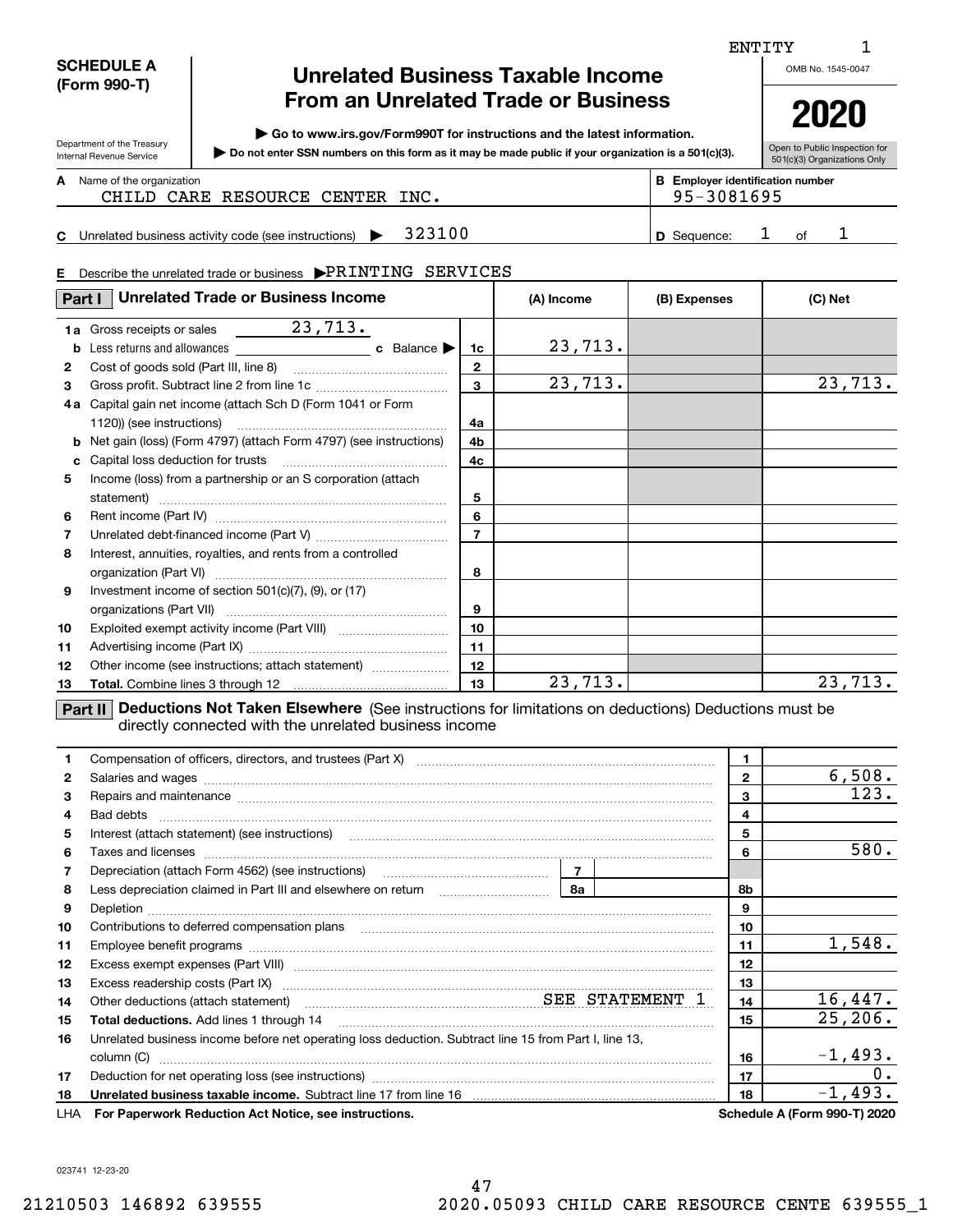| Part III      | Schedule A (Form 990-T) 2020<br><b>Cost of Goods Sold</b>                                                                                                                                                                     | Enter method of inventory valuation |   |                         | Page 2 |                                      |
|---------------|-------------------------------------------------------------------------------------------------------------------------------------------------------------------------------------------------------------------------------|-------------------------------------|---|-------------------------|--------|--------------------------------------|
|               |                                                                                                                                                                                                                               |                                     |   |                         |        |                                      |
| 1             | Inventory at beginning of year manufactured and an intervention of the state of the state of the state of the                                                                                                                 |                                     |   | 1<br>$\overline{2}$     |        |                                      |
| 2             | Purchases                                                                                                                                                                                                                     |                                     |   | 3                       |        |                                      |
| 3             |                                                                                                                                                                                                                               |                                     |   | $\overline{\mathbf{4}}$ |        |                                      |
| 4             | Additional section 263A costs (attach statement) material content and according to the Additional section 263A                                                                                                                |                                     |   |                         |        |                                      |
| 5             | Other costs (attach statement) material contracts and a statement of the statement of the statement of the statement of the statement of the statement of the statement of the statement of the statement of the statement of |                                     |   | 5                       |        |                                      |
| 6             |                                                                                                                                                                                                                               |                                     |   | 6                       |        |                                      |
| 7             | Inventory at end of year                                                                                                                                                                                                      |                                     |   | $\overline{7}$          |        |                                      |
| 8             | Cost of goods sold. Subtract line 7 from line 6. Enter here and in Part I, line 2 [11, 1111] Cost of goods sold. Subtract line 7 from line 6. Enter here and in Part I, line 2                                                |                                     |   | 8                       |        |                                      |
| 9             | Do the rules of section 263A (with respect to property produced or acquired for resale) apply to the organization?                                                                                                            |                                     |   |                         | Yes    | No.                                  |
| Part IV       | Rent Income (From Real Property and Personal Property Leased with Real Property)                                                                                                                                              |                                     |   |                         |        |                                      |
| 1             | Description of property (property street address, city, state, ZIP code). Check if a dual-use (see instructions)                                                                                                              |                                     |   |                         |        |                                      |
|               | A                                                                                                                                                                                                                             |                                     |   |                         |        |                                      |
|               | в                                                                                                                                                                                                                             |                                     |   |                         |        |                                      |
|               | C                                                                                                                                                                                                                             |                                     |   |                         |        |                                      |
|               | D                                                                                                                                                                                                                             |                                     |   |                         |        |                                      |
|               |                                                                                                                                                                                                                               | A                                   | В | C                       | D      |                                      |
| 2             | Rent received or accrued                                                                                                                                                                                                      |                                     |   |                         |        |                                      |
| a             | From personal property (if the percentage of                                                                                                                                                                                  |                                     |   |                         |        |                                      |
|               | rent for personal property is more than 10%                                                                                                                                                                                   |                                     |   |                         |        |                                      |
|               |                                                                                                                                                                                                                               |                                     |   |                         |        |                                      |
| b             | From real and personal property (if the                                                                                                                                                                                       |                                     |   |                         |        |                                      |
|               | percentage of rent for personal property exceeds                                                                                                                                                                              |                                     |   |                         |        |                                      |
|               | 50% or if the rent is based on profit or income)                                                                                                                                                                              | <b>Service</b>                      |   |                         |        |                                      |
| c             | Total rents received or accrued by property.                                                                                                                                                                                  |                                     |   |                         |        |                                      |
|               | Add lines 2a and 2b, columns A through D                                                                                                                                                                                      |                                     |   |                         |        |                                      |
|               |                                                                                                                                                                                                                               |                                     |   |                         |        |                                      |
|               |                                                                                                                                                                                                                               |                                     |   |                         |        |                                      |
| 3             |                                                                                                                                                                                                                               |                                     |   |                         |        |                                      |
|               | Total rents received or accrued. Add line 2c columns A through D. Enter here and on Part I, line 6, column (A)                                                                                                                |                                     |   |                         |        |                                      |
|               | Deductions directly connected with the income                                                                                                                                                                                 |                                     |   |                         |        | 0.                                   |
| 4             |                                                                                                                                                                                                                               |                                     |   |                         |        |                                      |
|               |                                                                                                                                                                                                                               |                                     |   |                         |        |                                      |
| 5.            |                                                                                                                                                                                                                               |                                     |   |                         |        |                                      |
|               | <b>Unrelated Debt-Financed Income</b> (see instructions)                                                                                                                                                                      |                                     |   |                         |        |                                      |
| 1             | Description of debt-financed property (street address, city, state, ZIP code). Check if a dual-use (see instructions)                                                                                                         |                                     |   |                         |        |                                      |
|               | А                                                                                                                                                                                                                             |                                     |   |                         |        |                                      |
|               | в                                                                                                                                                                                                                             |                                     |   |                         |        |                                      |
|               |                                                                                                                                                                                                                               |                                     |   |                         |        |                                      |
|               | D                                                                                                                                                                                                                             |                                     |   |                         |        |                                      |
|               |                                                                                                                                                                                                                               | Α                                   | В | C                       | D      |                                      |
| 2             | Gross income from or allocable to debt-financed                                                                                                                                                                               |                                     |   |                         |        |                                      |
|               | property                                                                                                                                                                                                                      |                                     |   |                         |        |                                      |
| 3             | Deductions directly connected with or allocable                                                                                                                                                                               |                                     |   |                         |        |                                      |
|               | to debt-financed property                                                                                                                                                                                                     |                                     |   |                         |        |                                      |
| а             | Straight line depreciation (attach statement)                                                                                                                                                                                 |                                     |   |                         |        |                                      |
| b             |                                                                                                                                                                                                                               |                                     |   |                         |        |                                      |
| c             | Total deductions (add lines 3a and 3b,                                                                                                                                                                                        |                                     |   |                         |        |                                      |
| Part V        |                                                                                                                                                                                                                               |                                     |   |                         |        |                                      |
| 4             |                                                                                                                                                                                                                               |                                     |   |                         |        |                                      |
|               | Amount of average acquisition debt on or allocable                                                                                                                                                                            |                                     |   |                         |        |                                      |
|               | to debt-financed property (attach statement)                                                                                                                                                                                  |                                     |   |                         |        |                                      |
| 5             | Average adjusted basis of or allocable to debt-                                                                                                                                                                               |                                     |   |                         |        |                                      |
|               |                                                                                                                                                                                                                               |                                     |   |                         |        |                                      |
| 6             |                                                                                                                                                                                                                               | %                                   | % | %                       |        |                                      |
|               | Gross income reportable. Multiply line 2 by line 6                                                                                                                                                                            |                                     |   |                         |        |                                      |
|               | <b>Total gross income</b> (add line 7, columns A through D). Enter here and on Part I, line 7, column (A)                                                                                                                     |                                     |   |                         |        |                                      |
| 7<br>8        |                                                                                                                                                                                                                               |                                     |   |                         |        |                                      |
|               | Allocable deductions. Multiply line 3c by line 6                                                                                                                                                                              |                                     |   |                         |        |                                      |
| 9<br>10<br>11 | Total allocable deductions. Add line 9, columns A through D. Enter here and on Part I, line 7, column (B) ▶                                                                                                                   |                                     |   |                         |        | 0.<br>%<br>0.<br>0.<br>$\mathbf 0$ . |

023721 12-23-20

48 21210503 146892 639555 2020.05093 CHILD CARE RESOURCE CENTE 639555\_1

ENTITY <sup>1</sup>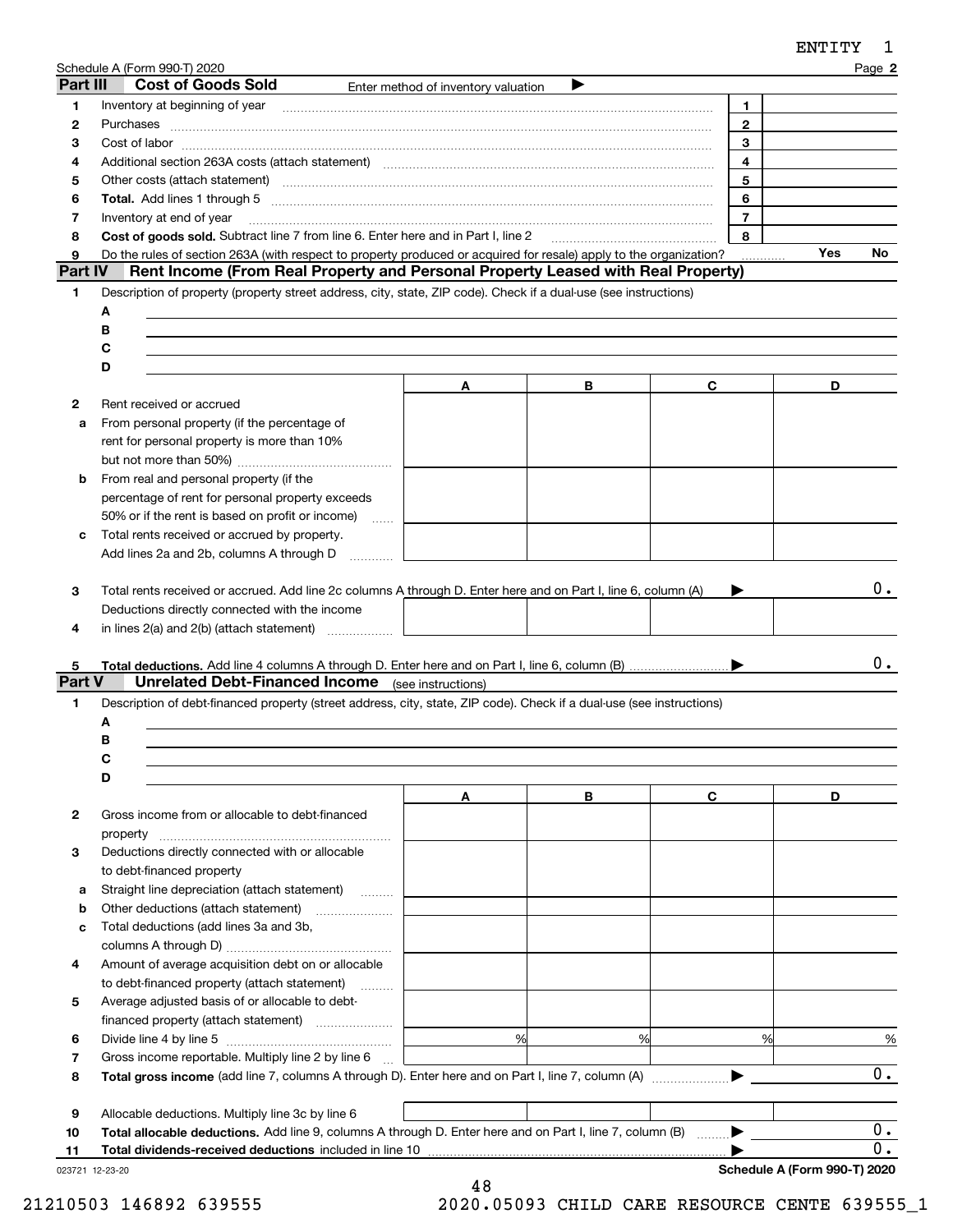|                                       | Schedule A (Form 990-T) 2020<br>Part VI Interest, Annuities, Royalties, and Rents from Controlled Organizations                                                                                                                |                                         |                                                                        |  |                                                                                  |    |                                                                                                |                    |                                                                |                | Page 3                                                                              |    |
|---------------------------------------|--------------------------------------------------------------------------------------------------------------------------------------------------------------------------------------------------------------------------------|-----------------------------------------|------------------------------------------------------------------------|--|----------------------------------------------------------------------------------|----|------------------------------------------------------------------------------------------------|--------------------|----------------------------------------------------------------|----------------|-------------------------------------------------------------------------------------|----|
|                                       |                                                                                                                                                                                                                                |                                         |                                                                        |  |                                                                                  |    |                                                                                                |                    | (see instructions)                                             |                |                                                                                     |    |
| 1. Name of controlled<br>organization |                                                                                                                                                                                                                                | 2. Employer<br>identification<br>number | 3. Net unrelated<br>income (loss)<br>(see instructions)                |  | <b>Exempt Controlled Organizations</b><br>4. Total of specified<br>payments made |    | 5. Part of column 4<br>that is included in the<br>controlling organiza-<br>tion's gross income |                    | 6. Deductions directly<br>connected with<br>income in column 5 |                |                                                                                     |    |
| (1)                                   |                                                                                                                                                                                                                                |                                         |                                                                        |  |                                                                                  |    |                                                                                                |                    |                                                                |                |                                                                                     |    |
| (2)                                   |                                                                                                                                                                                                                                |                                         |                                                                        |  |                                                                                  |    |                                                                                                |                    |                                                                |                |                                                                                     |    |
| (3)                                   |                                                                                                                                                                                                                                |                                         |                                                                        |  |                                                                                  |    |                                                                                                |                    |                                                                |                |                                                                                     |    |
| (4)                                   |                                                                                                                                                                                                                                |                                         |                                                                        |  |                                                                                  |    |                                                                                                |                    |                                                                |                |                                                                                     |    |
|                                       |                                                                                                                                                                                                                                |                                         |                                                                        |  | Nonexempt Controlled Organizations                                               |    |                                                                                                |                    |                                                                |                |                                                                                     |    |
|                                       | 7. Taxable Income                                                                                                                                                                                                              |                                         | 8. Net unrelated<br>income (loss)<br>(see instructions)                |  | 9. Total of specified<br>payments made                                           |    | 10. Part of column 9<br>that is included in the<br>controlling organization's                  | gross income       |                                                                |                | 11. Deductions directly<br>connected with<br>income in column 10                    |    |
| (1)                                   |                                                                                                                                                                                                                                |                                         |                                                                        |  |                                                                                  |    |                                                                                                |                    |                                                                |                |                                                                                     |    |
| (2)                                   |                                                                                                                                                                                                                                |                                         |                                                                        |  |                                                                                  |    |                                                                                                |                    |                                                                |                |                                                                                     |    |
| (3)                                   |                                                                                                                                                                                                                                |                                         |                                                                        |  |                                                                                  |    |                                                                                                |                    |                                                                |                |                                                                                     |    |
| (4)                                   |                                                                                                                                                                                                                                |                                         |                                                                        |  |                                                                                  |    |                                                                                                |                    |                                                                |                |                                                                                     |    |
|                                       |                                                                                                                                                                                                                                |                                         |                                                                        |  |                                                                                  |    | Add columns 5 and 10.<br>Enter here and on Part I,                                             | line 8, column (A) |                                                                |                | Add columns 6 and 11.<br>Enter here and on Part I,<br>line $8$ , column $(B)$       |    |
| Totals                                |                                                                                                                                                                                                                                |                                         |                                                                        |  |                                                                                  |    |                                                                                                |                    | 0.                                                             |                |                                                                                     | 0. |
| <b>Part VII</b>                       |                                                                                                                                                                                                                                |                                         | Investment Income of a Section 501(c)(7), (9), or (17) Organization    |  |                                                                                  |    |                                                                                                |                    | (see instructions)                                             |                |                                                                                     |    |
|                                       |                                                                                                                                                                                                                                | 1. Description of income                |                                                                        |  | 2. Amount of<br>income                                                           |    | 3. Deductions<br>directly connected<br>(attach statement)                                      |                    | 4. Set-asides<br>(attach statement)                            |                | 5. Total deductions<br>and set-asides<br>(add cols 3 and 4)                         |    |
| (1)                                   |                                                                                                                                                                                                                                |                                         |                                                                        |  |                                                                                  |    |                                                                                                |                    |                                                                |                |                                                                                     |    |
| (2)                                   |                                                                                                                                                                                                                                |                                         |                                                                        |  |                                                                                  |    |                                                                                                |                    |                                                                |                |                                                                                     |    |
| (3)                                   |                                                                                                                                                                                                                                |                                         |                                                                        |  |                                                                                  |    |                                                                                                |                    |                                                                |                |                                                                                     |    |
| (4)                                   |                                                                                                                                                                                                                                |                                         |                                                                        |  | Add amounts in                                                                   |    |                                                                                                |                    |                                                                |                |                                                                                     |    |
|                                       |                                                                                                                                                                                                                                |                                         |                                                                        |  | column 2. Enter<br>here and on Part I,<br>line 9, column (A)                     |    |                                                                                                |                    |                                                                |                | Add amounts in<br>column 5. Enter<br>here and on Part I,<br>line $9$ , column $(B)$ |    |
| <b>Totals</b><br><b>Part VIII</b>     |                                                                                                                                                                                                                                |                                         |                                                                        |  |                                                                                  | О. |                                                                                                |                    |                                                                |                |                                                                                     | 0. |
|                                       |                                                                                                                                                                                                                                |                                         | <b>Exploited Exempt Activity Income, Other Than Advertising Income</b> |  |                                                                                  |    |                                                                                                |                    | (see instructions)                                             |                |                                                                                     |    |
| 1<br>2                                | Description of exploited activity:<br>Gross unrelated business income from trade or business. Enter here and on Part I, line 10, column (A)                                                                                    |                                         |                                                                        |  |                                                                                  |    |                                                                                                |                    |                                                                | $\mathbf{2}$   |                                                                                     |    |
| 3                                     | Expenses directly connected with production of unrelated business income. Enter here and on Part I,                                                                                                                            |                                         |                                                                        |  |                                                                                  |    |                                                                                                |                    |                                                                |                |                                                                                     |    |
|                                       | line 10, column (B)                                                                                                                                                                                                            |                                         |                                                                        |  |                                                                                  |    |                                                                                                |                    |                                                                | 3              |                                                                                     |    |
| 4                                     | Net income (loss) from unrelated trade or business. Subtract line 3 from line 2. If a gain, complete                                                                                                                           |                                         |                                                                        |  |                                                                                  |    |                                                                                                |                    |                                                                |                |                                                                                     |    |
|                                       |                                                                                                                                                                                                                                |                                         |                                                                        |  |                                                                                  |    |                                                                                                |                    |                                                                | 4              |                                                                                     |    |
| 5                                     | Gross income from activity that is not unrelated business income [11] manument in the summan measure from activity that is not unrelated business income [11] manument in the summan summan summan summan summan summan summan |                                         |                                                                        |  |                                                                                  |    |                                                                                                |                    |                                                                | 5              |                                                                                     |    |
| 6                                     | Expenses attributable to income entered on line 5 [111] [12] manufacture in the state in the state in the state in the state in the state in the state in the state in the state in the state in the state in the state in the |                                         |                                                                        |  |                                                                                  |    |                                                                                                |                    |                                                                | 6              |                                                                                     |    |
| 7                                     | Excess exempt expenses. Subtract line 5 from line 6, but do not enter more than the amount on line                                                                                                                             |                                         |                                                                        |  |                                                                                  |    |                                                                                                |                    |                                                                |                |                                                                                     |    |
|                                       |                                                                                                                                                                                                                                |                                         |                                                                        |  |                                                                                  |    |                                                                                                |                    |                                                                | $\overline{7}$ |                                                                                     |    |
|                                       |                                                                                                                                                                                                                                |                                         |                                                                        |  |                                                                                  |    |                                                                                                |                    |                                                                |                | Schodule A (Form 000 T) 2020                                                        |    |

**Schedule A (Form 990-T) 2020**

023731 12-23-20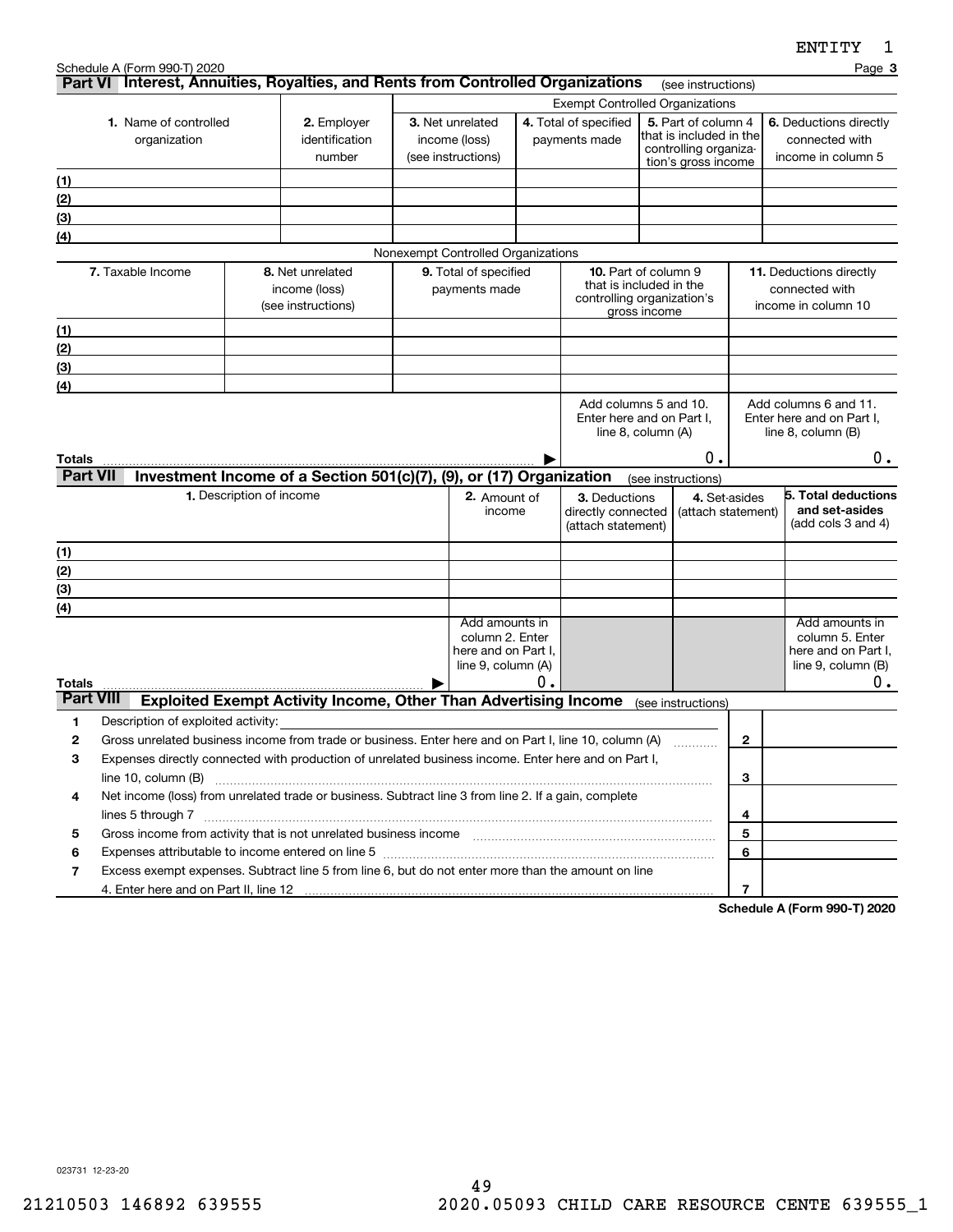| Part IX        | Schedule A (Form 990-T) 2020 | <b>Advertising Income</b>                                                                            |          |   |                 | Page 4             |
|----------------|------------------------------|------------------------------------------------------------------------------------------------------|----------|---|-----------------|--------------------|
| 1.             |                              | Name(s) of periodical(s). Check box if reporting two or more periodicals on a consolidated basis.    |          |   |                 |                    |
|                | A                            |                                                                                                      |          |   |                 |                    |
|                | В                            |                                                                                                      |          |   |                 |                    |
|                | С                            |                                                                                                      |          |   |                 |                    |
|                | D                            |                                                                                                      |          |   |                 |                    |
|                |                              | Enter amounts for each periodical listed above in the corresponding column.                          |          |   |                 |                    |
|                |                              |                                                                                                      | A        | B | C               | D                  |
| 2              |                              | Gross advertising income                                                                             |          |   |                 |                    |
|                |                              | Add columns A through D. Enter here and on Part I, line 11, column (A)                               |          |   |                 | $\overline{0}$ .   |
| а              |                              |                                                                                                      |          |   |                 |                    |
| 3              |                              |                                                                                                      |          |   |                 |                    |
| a              |                              |                                                                                                      |          |   | ▶               | 0.                 |
|                |                              |                                                                                                      |          |   |                 |                    |
| 4              |                              | Advertising gain (loss). Subtract line 3 from line                                                   |          |   |                 |                    |
|                |                              | 2. For any column in line 4 showing a gain,                                                          |          |   |                 |                    |
|                |                              | complete lines 5 through 8. For any column in                                                        |          |   |                 |                    |
|                |                              | line 4 showing a loss or zero, do not complete                                                       |          |   |                 |                    |
|                |                              | lines 5 through 7, and enter zero on line 8                                                          |          |   |                 |                    |
| 5              |                              |                                                                                                      |          |   |                 |                    |
| 6              |                              |                                                                                                      |          |   |                 |                    |
| 7              |                              | Excess readership costs. If line 6 is less than                                                      |          |   |                 |                    |
|                |                              | line 5, subtract line 6 from line 5. If line 5 is less                                               |          |   |                 |                    |
|                |                              |                                                                                                      |          |   |                 |                    |
| 8              |                              | Excess readership costs allowed as a                                                                 |          |   |                 |                    |
|                |                              | deduction. For each column showing a gain on                                                         |          |   |                 |                    |
|                |                              |                                                                                                      |          |   |                 |                    |
| a              |                              | Add line 8, columns A through D. Enter the greater of the line 8a, columns total or zero here and on |          |   |                 |                    |
|                |                              |                                                                                                      |          |   |                 | $0$ .              |
| Part X         |                              | Compensation of Officers, Directors, and Trustees (see instructions)                                 |          |   |                 |                    |
|                |                              |                                                                                                      |          |   | 3. Percentage   | 4. Compensation    |
|                |                              | 1. Name                                                                                              | 2. Title |   | of time devoted | attributable to    |
|                |                              |                                                                                                      |          |   | to business     | unrelated business |
| (1)            |                              |                                                                                                      |          |   | %               |                    |
| (2)            |                              |                                                                                                      |          |   | %               |                    |
| (3)            |                              |                                                                                                      |          |   | %               |                    |
| (4)            |                              |                                                                                                      |          |   | %               |                    |
|                |                              |                                                                                                      |          |   |                 |                    |
|                |                              | Total. Enter here and on Part II, line 1                                                             |          |   |                 | 0.                 |
| <b>Part XI</b> |                              | <b>Supplemental Information</b> (see instructions)                                                   |          |   |                 |                    |
|                |                              |                                                                                                      |          |   |                 |                    |
|                |                              |                                                                                                      |          |   |                 |                    |

023732 12-23-20

**Schedule A (Form 990-T) 2020** 50 21210503 146892 639555 2020.05093 CHILD CARE RESOURCE CENTE 639555\_1